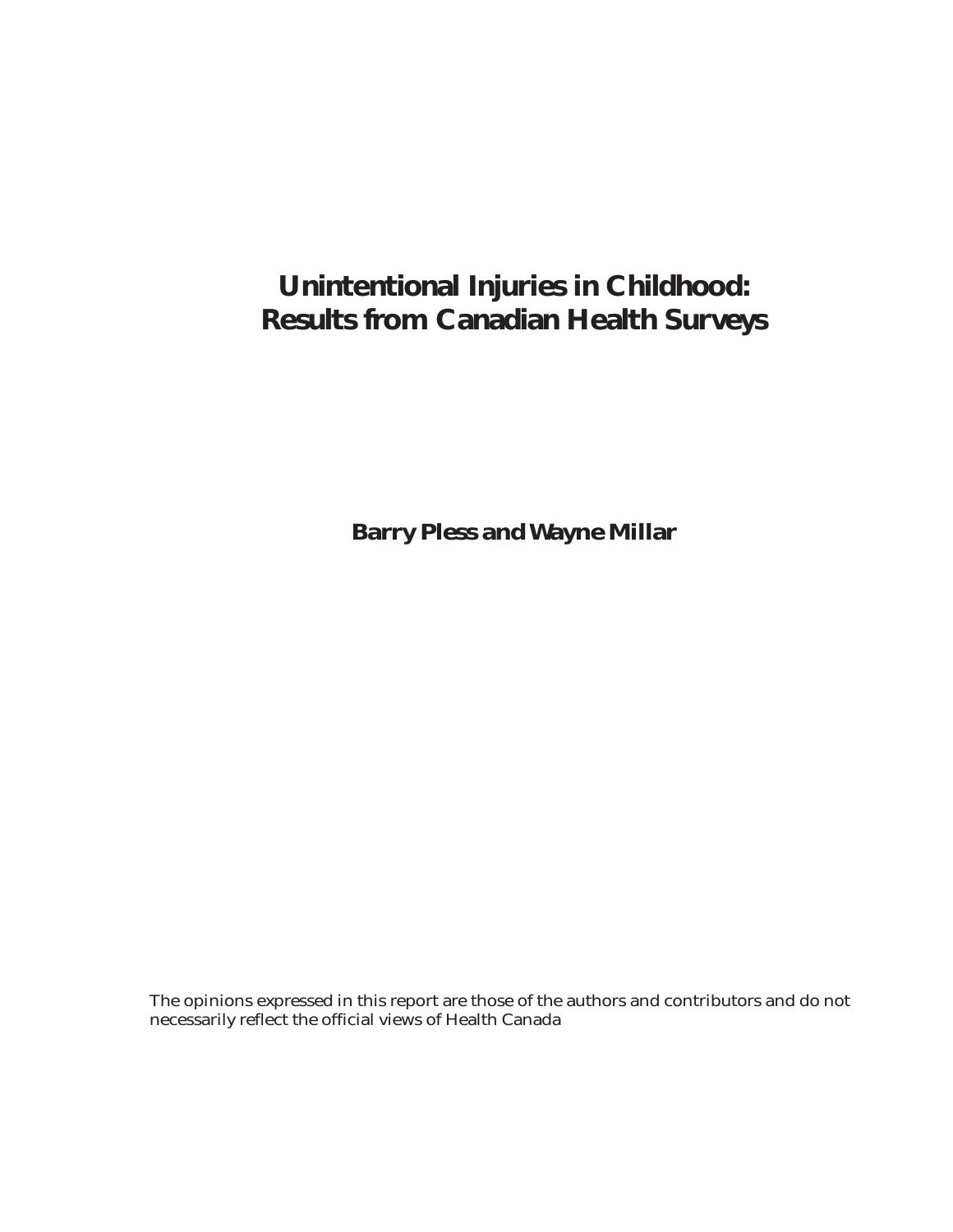Our mission is to help the people of Canada maintain and improve their health. *Health Canada*

For further information, please contact

Paula Hadden-Jokiel Safe and Supportive Environment Childhood and Youth Division Health Canada Address Locator: 1909C2 Ottawa, Ontario K1A 1B4

Phone: (613) 954-8836 Fax: (613) 954-5568 E-mail: Paula\_Hadden-Jokiel@hc-sc.gc.ca

Published by authority of the Minister of Health

This report was prepared for Health Canada by Barry Pless, Montreal Children's Hospital and Wayne Millar, Statistics Canada

For additional copies, please contact: **Publications** Health Canada Ottawa, Ontario K1A 0K9

Tel: (613) 954-5995 Fax: (613) 941-5366

This publication is also available on Internet at the following address http://www.hc-sc.gc.ca

It can be made available in/on computer diskette/large print/audiocassette/braille upon request.

Également disponible en français sous le titre *Blessures non intentionnelles chez les enfants – Résultats d'enquêtes canadiennes sur la santé*

© Her Majesty the Queen in Right of Canada, represented by the Minister of Public Works and Government Services Canada, 2000

Cat: H39-523/2000E ISBN: 0-662-28607-3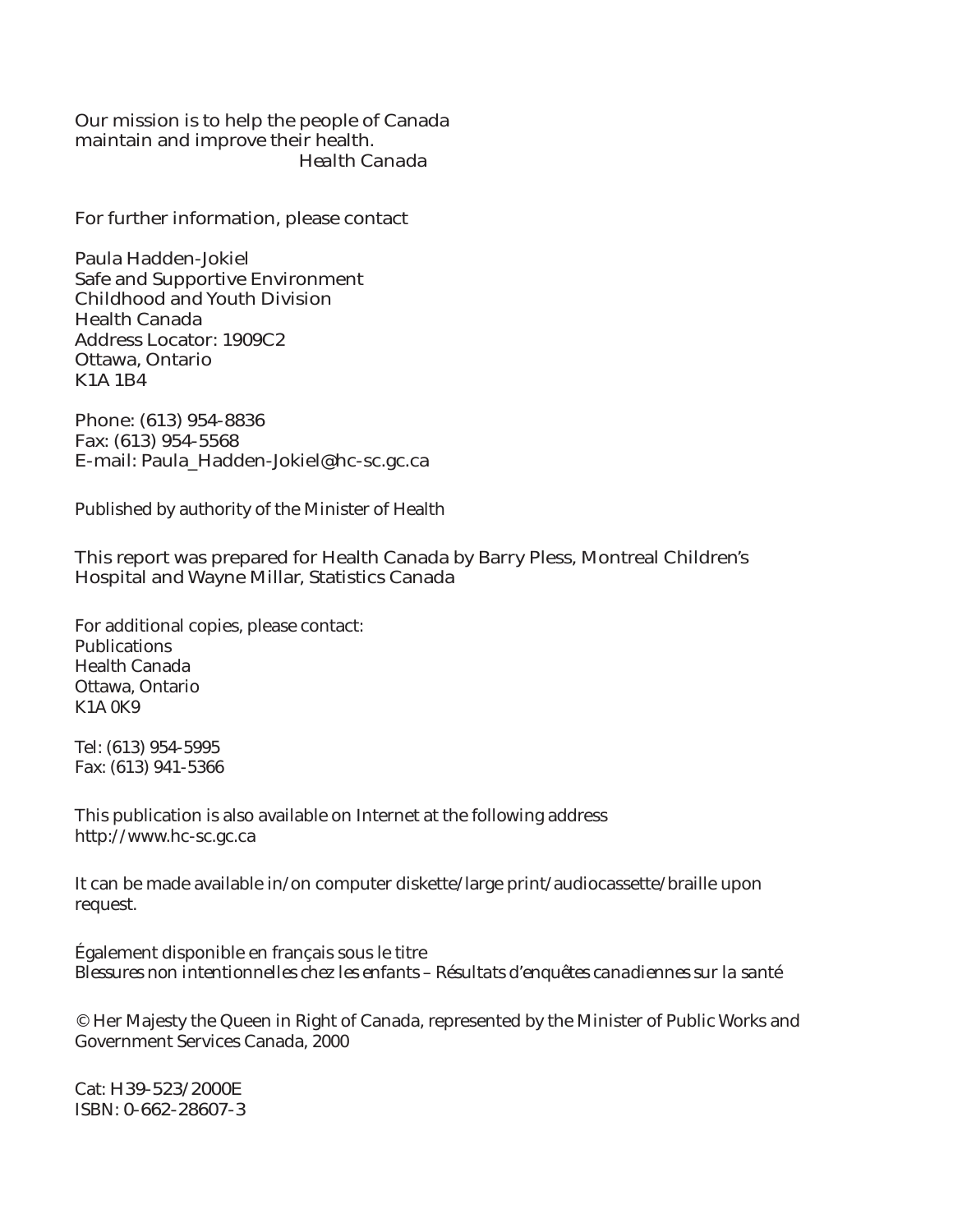# **Table of Contents**

|                                                    | 3               |
|----------------------------------------------------|-----------------|
|                                                    | 3               |
|                                                    | $5\phantom{.0}$ |
|                                                    | $5\phantom{.0}$ |
|                                                    | $\bf{6}$        |
|                                                    | $\overline{7}$  |
|                                                    | $\overline{7}$  |
|                                                    | 9               |
| National Longitudinal Survey of Children and Youth | 10              |
|                                                    | 11              |
|                                                    | 11              |
|                                                    | 12              |
|                                                    | 15              |
|                                                    | 23              |
|                                                    | 23              |
|                                                    | 30              |
| National Longitudinal Survey of Children and Youth | 47              |
|                                                    | 61              |
|                                                    | 63              |
|                                                    | 69              |
|                                                    |                 |
|                                                    | 79              |
|                                                    |                 |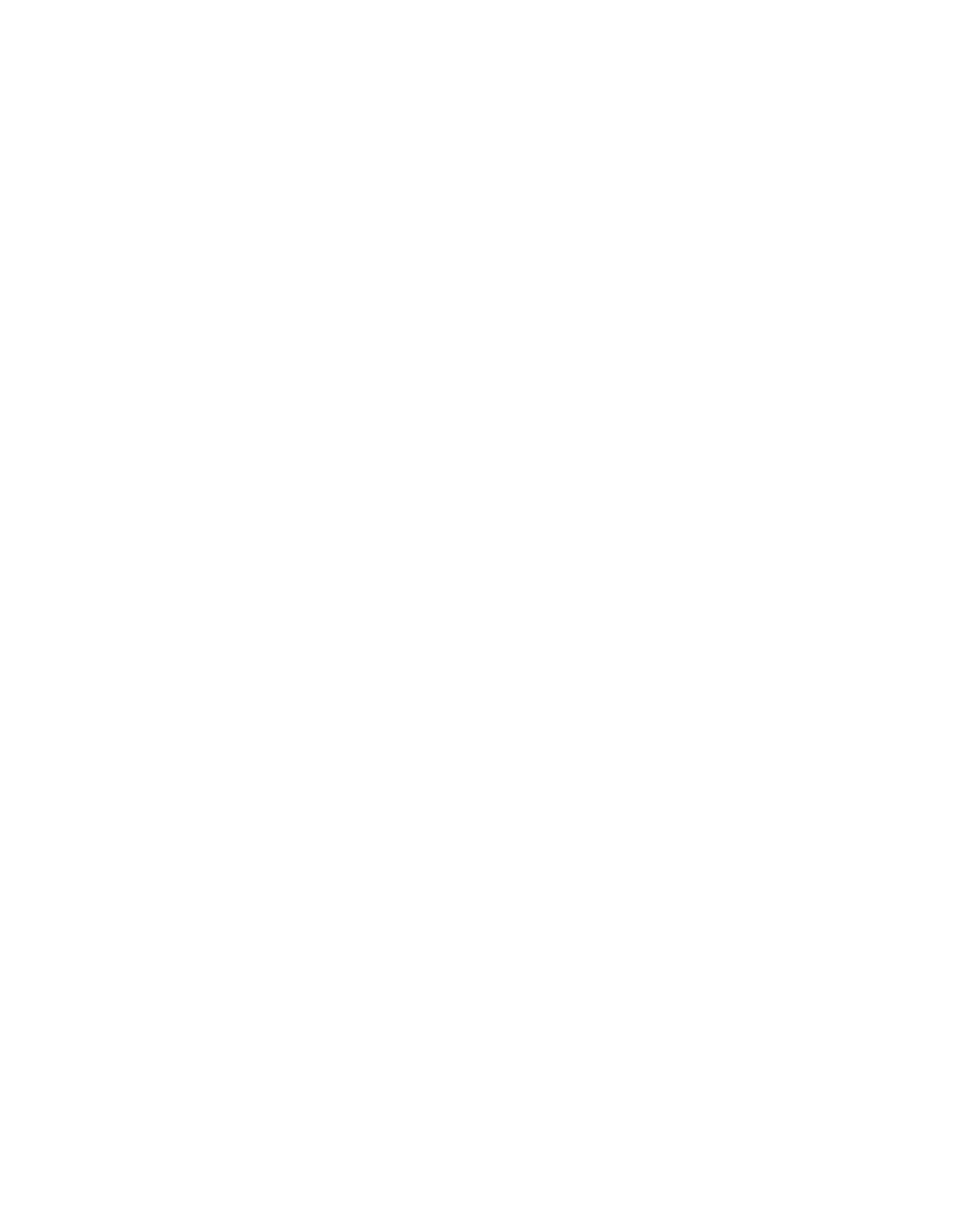## **Acknowledgements**

This report would not have been possible without the effort and cooperation of a number of individuals who participated in the preparation of this document.

The Health Canada project consultants, Sally Lockhart and Paula Hadden-Jokiel of the Childhood and Youth Division, were grateful for the tremendous hard work, dedication and patience of the authors Dr. Barry Pless from the Montreal Children's Hospital and Wayne Millar from Statistics Canada, and the tireless efforts of Rolande Ostiguy, Communications, Health Canada.

The authors are grateful to Barbara Willard, Bonnie Swaine, Judith Marshall, Diane Léger and Louise Martin for their assistance in the preparation of this report. Thanks are also due to the many colleagues who responded to a plea on the Epidemiology and Injury List servers to provide reports from other countries. In addition, the authors thank Lorie Root for her encouragement and patience, Health Canada for supporting this work, and finally Yvonne Robitaille and Susan Mackenzie for reviewing drafts and making constructive suggestions.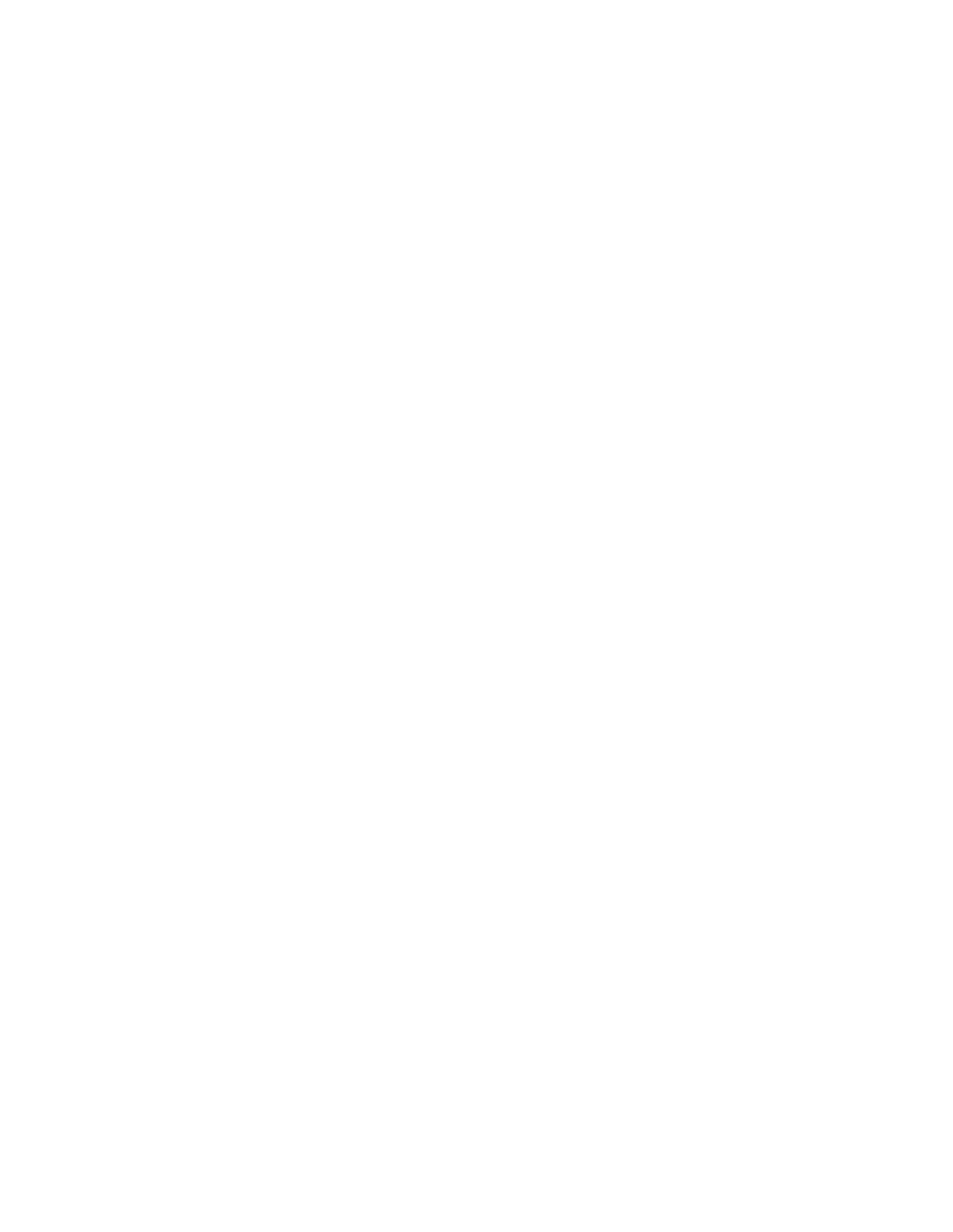## **Preamble**

Over the past three decades there has been a growth in concern about childhood injuries in Canada, as injuries are the leading cause of death in children and youth in Canada. Groups like the Canadian Institute of Child Health and more recently, Safe Kids Canada, prompted much of this increased attention by using data from government surveys. Although such data are rarely as complete as many users would like, they are, nonetheless, useful. At the very least they provide estimates of the magnitude of the problem among different sectors of the population. Unfortunately, it is often not easy to obtain or use these data. This report is intended to help the user by presenting the results of various surveys in a form and at a level of detail that we assume will be more helpful than what is normally available.

Worldwide, health surveys have become increasingly popular and important. Data obtained from the population by this means are used for decision making by governments and other organizations. The growth in popularity reflects the technical advances that have been made in the science of sample surveys, as well as the greater reliance placed on survey data in planning health services and programs.

The principal goal of this report is to describe what has been learned about childhood injuries from recent Canadian health surveys. Four national populationbased surveys have been analysed to this end – the General Social Survey (GSS), the National Population Health Survey (NPHS), the National Longitudinal Survey of Children and Youth (NLSCY), and the Health Promotion Survey (HPS). Information from these studies is analysed to permit a description of the characteristics of the children who are injured and the circumstances of their injuries. A secondary goal is to obtain some further details about possible risk factors. The ultimate objective, of course, is for these data to help inform policies and programs aimed at prevention. Finally, we hope that these analyses will underscore some of the shortcomings in how these surveys deal with the problem of injuries so that these limitations can be overcome in the future.

## **Organization of Report**

This report begins with a description of the four data sources referred to above. In the Introduction, we provide a partial review of important health surveys conducted in other countries and in some Canadian provinces. Some of these are referred to again in the concluding section. It should be clear that there are many such surveys we have failed to identify because of limitations in time and resources. This is of little concern, however, because our goal in this review was not to be comprehensive. Rather, it was to help situate what is done in Canada in a broader context.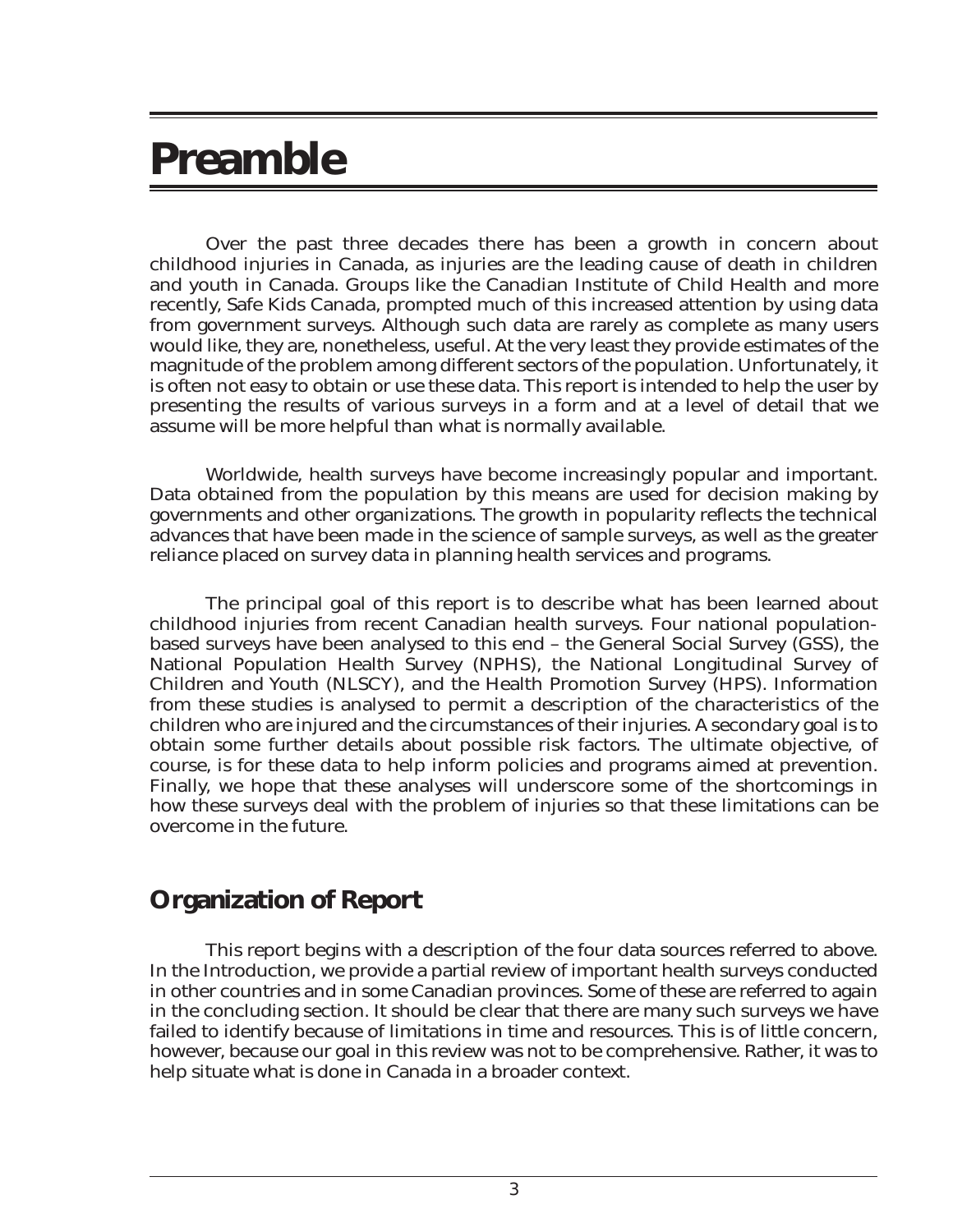As will be more fully explained, a major limitation of this review is that we have the impression that there are many national surveys that either fail to obtain any information about children or, if they do, fail to include information about injuries. It must also be appreciated that many surveys are not primarily oriented toward health. Nevertheless, as in the case of the GSS in Canada, even many such omnibus surveys often include some health questions. The most egregious omissions are those that fail to include children. Equally puzzling are those that include child health but ignore injuries.

The section that follows begins by providing some detailed definitions; a general description of the four Canadian surveys, including a description of the methods by which they obtained their data; the statistical assumptions and procedures used in the analyses; and some salient methodological limitations.

The meat of the report is included in the section headed "Results." It presents descriptive demographics of childhood injury in each of the surveys under consideration. In each instance, when the data permit, injury occurrence is presented by age, sex, socio-economic status measures, and geographic characteristics.

In some parts of this section, other correlates of injury in these data sets are presented. These highlight, to the very limited extent that is possible, models of potential injury predictors. It must be noted that an inherent limitation of most surveys [with two outstanding exceptions, the NLSCY and the NPHS], is their cross-sectional nature. This precludes any substantive modelling of true predictors.

In the Discussion, we attempt to draw from the preceding analyses implications for research and for injury prevention, including health policy initiatives. In this, the important distinction between initiatives that lie within provincial versus federal jurisdictions are examined. Recommendations are made for future surveys that will provide still more useful information on childhood injury.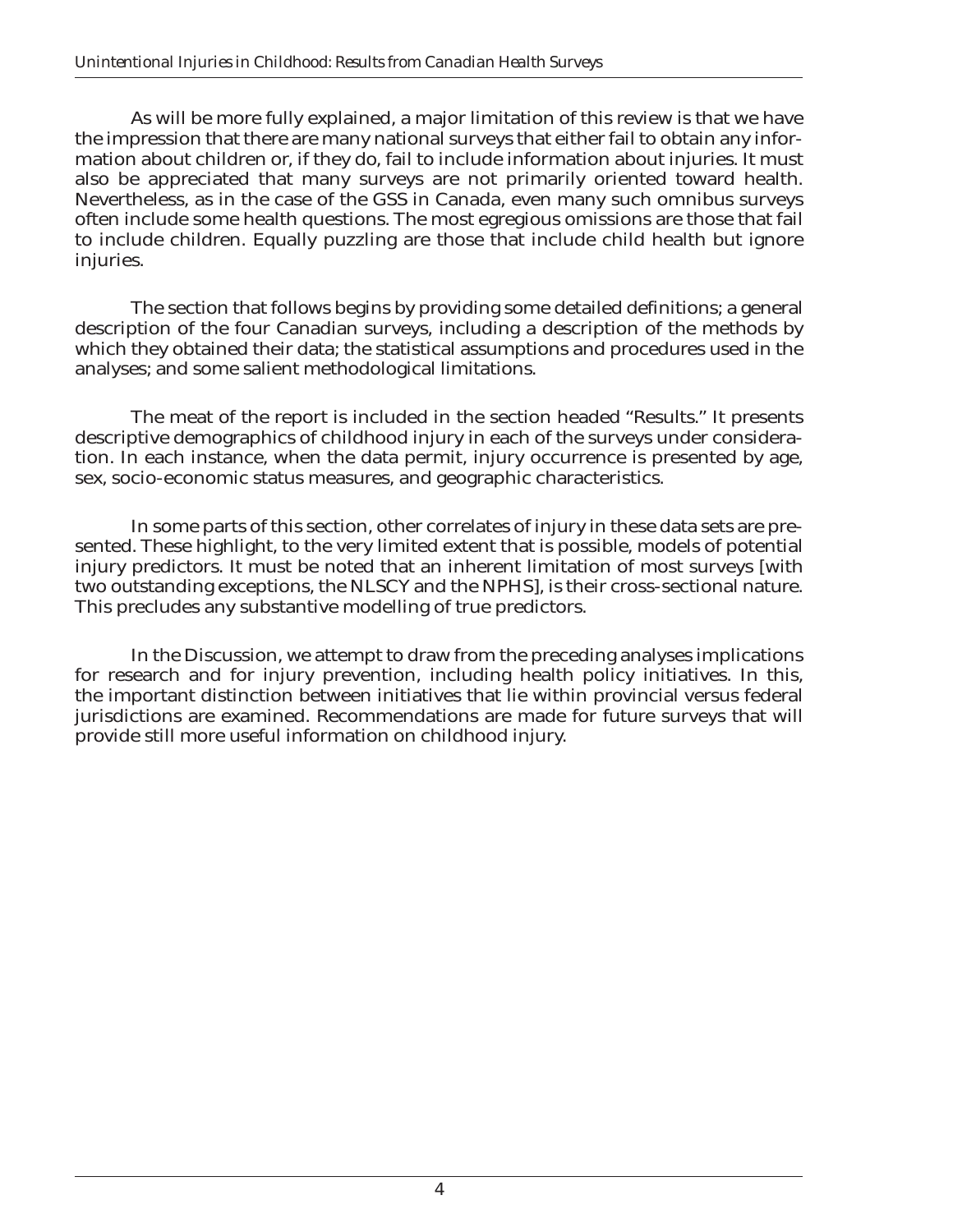## **Introduction**

Injuries are the major cause of death in childhood. That much is known and widely acknowledged. Data from vital statistics that are maintained by most countries have established this sobering fact. Similarly, although hospital discharge statistics provide a measure of the substantial morbidity arising from injuries in childhood, hospital data rarely permit a search for risk factors. It is, therefore, to a variety of health surveys that we turn to learn more about the precursors of these tragic events. We acknowledge that surveys, as such, even longitudinal studies, are a poor substitute for well-designed, purpose-built research focussing on specific causal hypotheses. But we believe survey data are valuable and generally under-utilized. In part, as has been stated, they are often presented in a manner that makes it difficult for casual or even more expert users to take full advantage of them. This is one reason for this report.

Regrettably, many health surveys ignore children completely or relegate them to a secondary status. Equally regrettable is that even when a survey samples children appropriately and does an otherwise good job in assembling details about their health, it often fails to include injuries among the array of health problems, or does so only in a cursory manner.

The four Canadian surveys whose data are examined in this report illustrate both the advantages and disadvantages in using this method of data collection to better understand the forces behind childhood injuries and thus enhance their prevention.

## **Definitions**

Although at first glance it may seem obvious that everyone understands what a survey is, after consideration the definition of a survey is often not quite so transparent. Therefore, for the purposes of this report we have, somewhat arbitrarily, defined health surveys as the systematic collection of health or health-related information from a clearly defined sample of the population. Implicit in the latter phrase is the critically important element that the data collection is population-based (i.e. that the denominator is known). It is in this sense that other, seemingly similar, forms of data collection are best distinguished: surveillance systems, for example, may collect similar information, but rarely, if at all, in a population-based manner. This is also typical of most hospital data collection systems. Only in some rare instances (e.g. where the hospital is isolated and serves a reasonably fixed and defined population), may it be argued that the data from these systems are equivalent to surveys (i.e. population-based).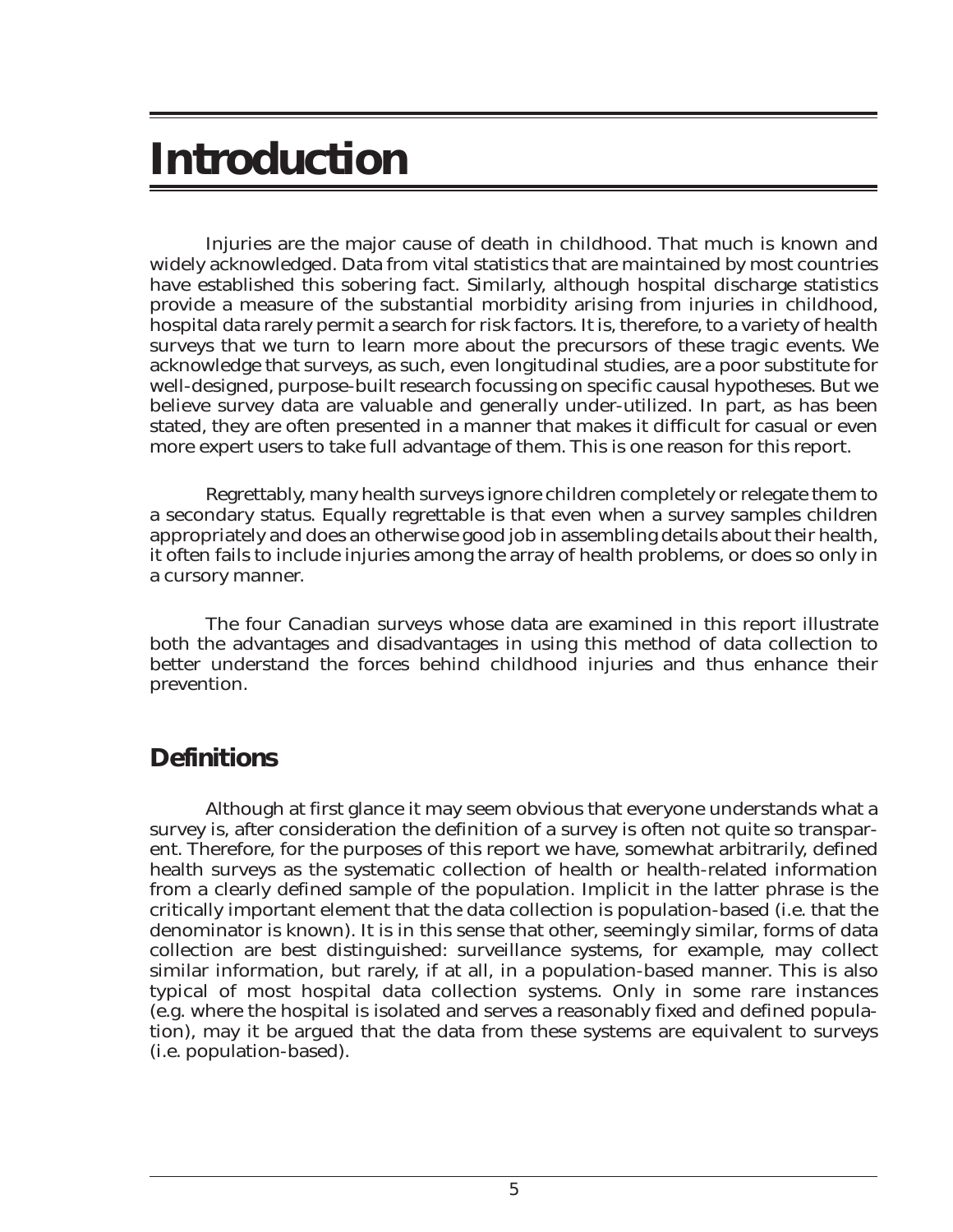Also, in a perhaps arbitrary manner, we have excluded from our review surveys of other countries (or provinces) which are confined to small communities – and by small, we have set a cut-off at 100,000 persons. In other words, unless the survey is conducted on populations larger than this number, we have chosen to ignore it. In part, this decision is driven by our interest in children (and with a smaller population base the numbers of children would be insufficient) and our realization that few surveys focus exclusively on children. Instead, the more typical situation is that a sample of households is drawn and if children are present in the family of the respondent, proxy information may or may not be obtained about them. Surveys that have been planned or completed prior to 1985, and those that are topic-specific are not included (e.g. dental health).

Surveillance systems are often confused with surveys, as are registers. Typically, neither conforms to the definition laid down above because they are not populationbased. Conversely, however, if a survey is repeated at regular, reasonably closely spaced intervals, it may serve some of the purposes of a surveillance system. An outstanding example of this is the National Health Interview Survey in the United States. In spite of this positive quality, it nevertheless falls short, however, because one of the objectives of a good surveillance system is that the results are available in a sufficiently short time period to permit a sharp or sudden increase in events of interest.

Registers exist for many diseases and there are now a number of "trauma registries." These are usually oriented toward the assembling of data about serious injuries – those requiring hospitalization at least. Almost invariably they are, of course, hospital-based and thus suffer from the same shortcoming as most surveillance systems – the absence of an identifiable denominator.

It should be noted that although nowadays the term "injury" is preferred to accidents, the latter word is still in common usage. Moreover, the use of the term "accidents" varies depending on the survey involved. Although in common parlance the term is most often associated with physical trauma, in most surveys it includes poisoning.

## **Methods**

Most surveys, especially those conducted at a national level, collect data from households. Most often they do so using a sampling procedure that proceeds in several stages (e.g. from census tract to household). Consequently, they obtain data in "clusters," and extrapolating back to the population at large is complex. Invariably, regardless of the extent of clustering, weighting is required to reconstitute the figures that would actually exist in the population on which the survey is based. In this report, the weighted figures are used, with some form of designation of the actual magnitude of the numbers involved.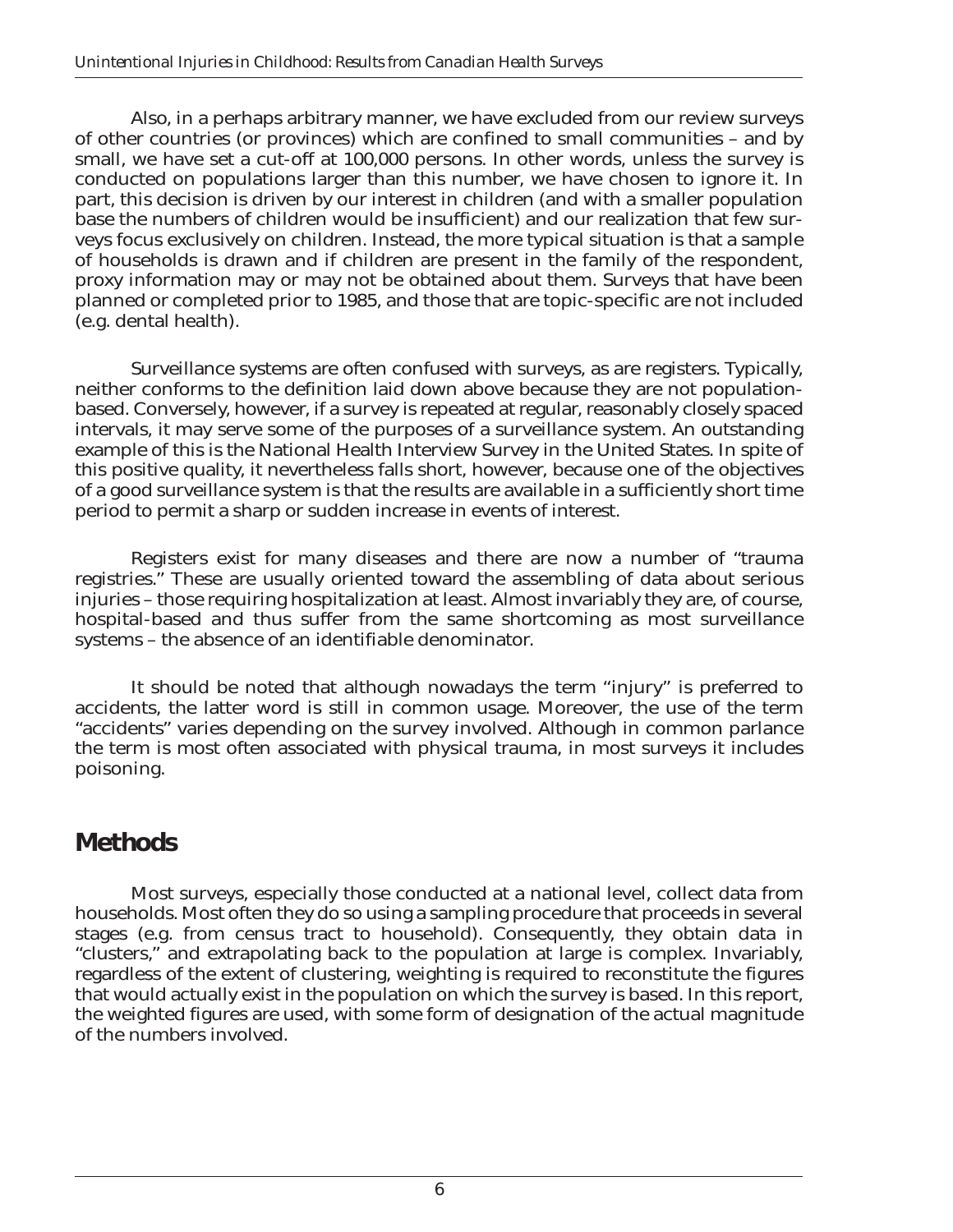Although telephone surveys have become increasingly popular in recent years, and often include such techniques as random digit dialing, most seek more information than can be obtained in the time available for a telephone conversation. Fortunately, two of the four surveys analysed for this report involve face-to-face interviews with a member of the household. Thus, in these two surveys information about children (with the exception of older adolescents) is obtained from a parent or other proxy respondent.

## **Data Sources**

Data relating to the pediatric population (ages 0 to 19) are obtained from a series of health surveys conducted by Statistics Canada. For the population age 15 to 19, data are more readily available because the majority of health surveys include this age group. When surveys ask about the prevalence of injuries in the population below age 15, they may not ask the same questions as posed to the 15 to 19 age group, or the ages covered by the survey may not encompass the entire pediatric age range. Consequently, it is usually not possible to provide trend data on various dimensions of injury over all of the age groups that constitute the pediatric population.

This section presents an overview of four major databases from which injury statistics in this report are obtained. For each survey, we present information relating to sample design, sample size and the content of the questions relating to injury. Because the sampling methods are similar in the various surveys, the approach to the presentation of estimates is consistent in all the reports. The sources for the estimates in this report are the 1990 Health Promotion Survey, the 1993 GSS, the 1994-95 NPHS, (the supplemental questions on the NPHS), and the NLSCY 1994-95. Considerations relating to data analysis will be addressed at the end of the discussion relating to the data sources.

#### *General Social Survey*

Since 1985, Statistics Canada has conducted the **General Social Survey (GSS)**  to monitor changes in Canadian society and to provide information on current or emerging policy issues. The GSS operates on a five-year cycle, each year focussing on one of five core subjects. Personal risk, which included the incidence and consequences of "accidents,"1 was the focus in 1988 and again in 1993. (The GSS has since dropped injury from the personal risk cycle. This issue is being addressed by the NPHS and the NLSCY.) The main body of the survey was directed at the population aged 15 and over. In addition, the survey asked a series of questions relating to children in the household.

<sup>1</sup>Terminology used in the survey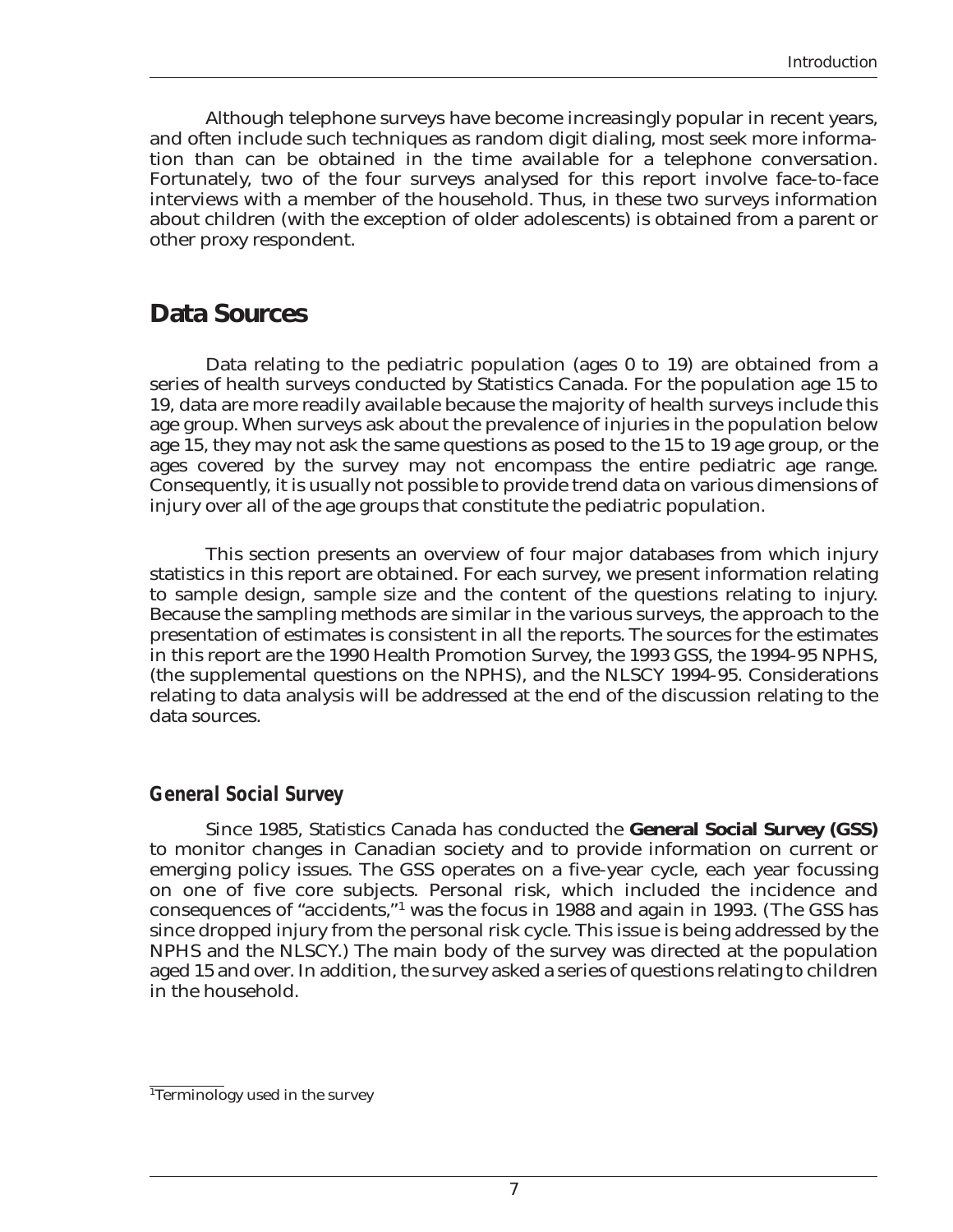For the primary target population, "accident" screening questions obtained information relating to the type of "accident." Four types were identified: motor vehicle, sports, work, and home. These categories are not mutually exclusive. To eliminate double counting, the methodology established a hierarchy: motor vehicle, work, sports, and home "accidents" were assigned in that order. For example, a motor vehicle accident (MVA) that happened at work was classified as a motor vehicle accident. The effect of this was to increase the reported incidence of MVAs, while reducing the incidence of other types. Events that did not fall into one of the four categories, or for which information was insufficient to make a classification, were relegated to a residual "unclassified" group. Medical consequences of these injuries were assessed through a series of questions about whether respondents received medical attention or experienced activity loss/disability days as a result of the injury. Activity loss days included bed-disability days, which in turn, included hospital days.

GSS questions also probed the economic consequences of injuries ("accidents"). Personal expenses were measured with questions about financial losses or extra expenses incurred as a result of the injury. Respondents were also asked if they had recovered any of these costs from an automobile insurance policy or Worker's Compensation. In addition, they were asked to give their best estimate of out-ofpocket expenses (e.g. the deductible on auto insurance claims, legal expenses, non-insured dental care, extra transportation expenses, prescription drug costs, or chiropractic or physiotherapy services).

Questions focussed on children under 15 years of age obtained data relating to injuries in the past 12 months, medical attention for injuries, the number of incidents requiring medical attention, where the child received medical care, the time of day the injury occurred, activity at the time of the injury, nature of the injury, parts of the body injured, and overnight hospital stay.

The 1993 GSS survey is based on a sample of 10,385 households. The response rate was 82%, if it is assumed that households for which there was no response were "in scope" (i.e. had at least one eligible member). The population was sampled by random digit dialing. Sample weights (person weights) were adjusted for non-response and for differences between the target population and the surveyed population. Injury weights are assigned weights equivalent to the person weight. The total number of injuries was calculated by multiplying the number of injuries reported by each person, by the incident weight, then summing these figures. Further information relating to the 1993 GSS may be found in published reports. (1,2)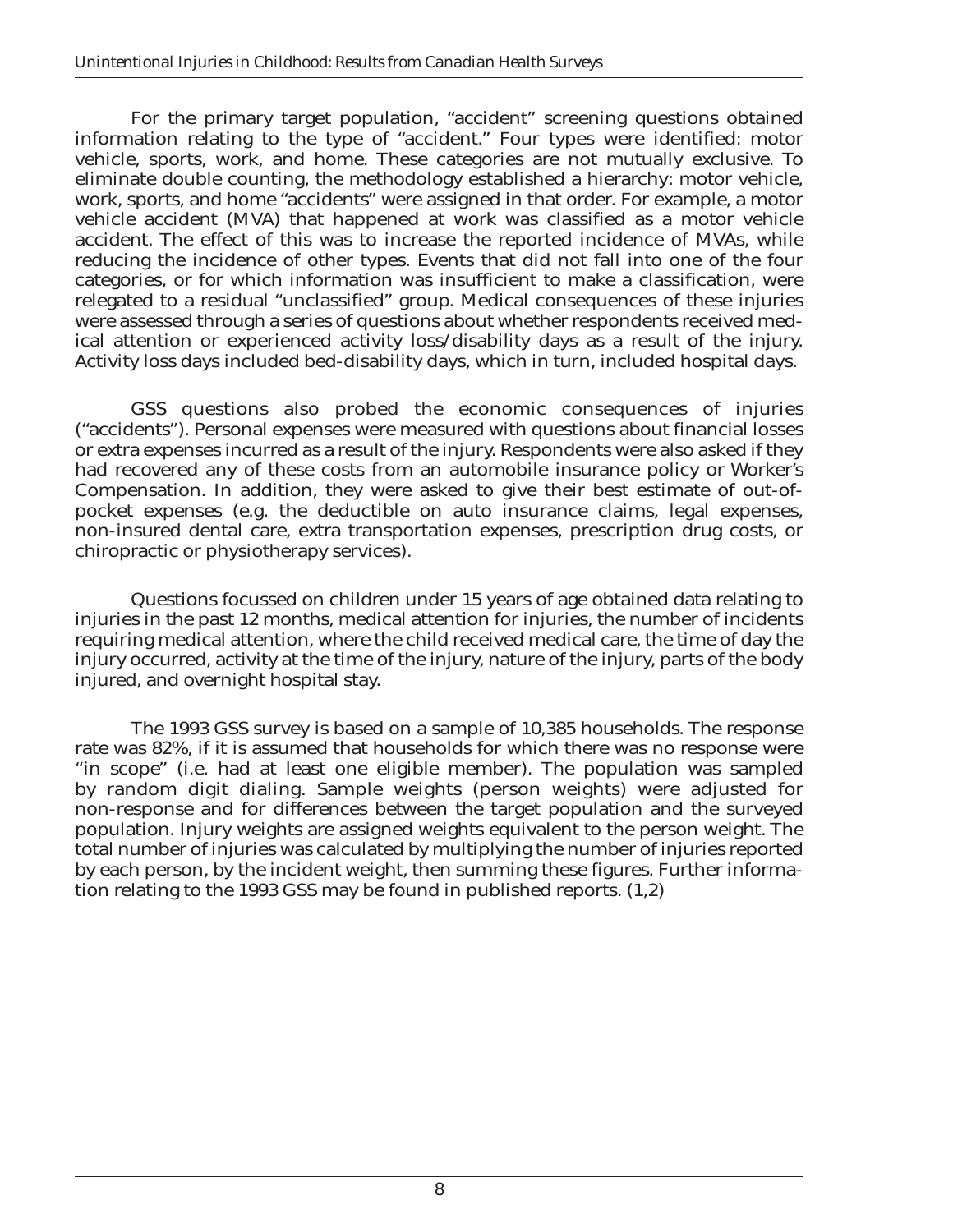## *National Population Health Survey*

The **National Population Health Survey (NPHS)** was designed to measure the health status of Canadians and, in doing so, to expand the knowledge of the determinants of health. Questions relating to injuries in the NPHS survey were answered by respondents age 12 and over. Items focussed on injuries were restricted to those injuries serious enough to limit the respondent's normal activities. Data were obtained on the number of injuries in the past year, the type of injury, part of the body injured, where the injury occurred, the cause of the injury, whether the injury was work related and the precautions the respondent is taking to prevent injury from happening again. Although a child could have experienced more than one injury in the past year, respondents were asked to report only on the most serious injury. Consequently, the questions relating to type of injury, part of body injured, location of injury and nature of injury refer to the most serious injury.

Of the 17,626 randomly selected respondents aged 12 and older, 14,786 were eligible members of the NPHS longitudinal panel. These respondents were also eligible for the Health Canada supplement. The Health Canada set of supplemental questions obtained data about where people got information about health and health services. It also included questions about parents' awareness of the relative importance of various diseases as a cause of death in young children. Finally, it asked about sources of information relating to car safety seats, traffic safety, prevention of injury in the home, treatment of a child choking in home, swimming safety, bicycle safety and prevention of sports injuries. The supplemental questions also expanded the information relating to bicycling (and tricycling) and helmet use, and the reasons associated with the use of helmets or seat belts.

The response rate to the Health Canada – sponsored questions was 90.6%. (The database containing information from the Health Canada supplement as well as data from the General and Health files pertaining to these respondents is called the Supplementary file.) The sample size pertaining to youth aged 12 to 19 in the NPHS supplementary file was 1,373 (678 males and 695 females).

The component of NPHS that is longitudinal will collect information from the same panel of respondents every two years for up to two decades. The target population of the NPHS consists of household residents in all provinces and territories, except persons living on First Nations reserves, on Canadian Forces bases or in some remote areas. An institutional component covers long-term residents of hospitals and residential care facilities.

NPHS includes a sample of 20,000 households. The base sample sizes in each province were determined by using an allocation that balances the reliability requirements at national and regional levels. Some provinces chose to increase the sample size to increase the utility of the survey. This resulted in a final sample size of 26,430 households. The response rate was approximately 88% of households. Further information relating to the sample design and methodology of the NPHS may be found in published documents. (3-5) The final sample size of the NPHS supplemental survey was 13,378.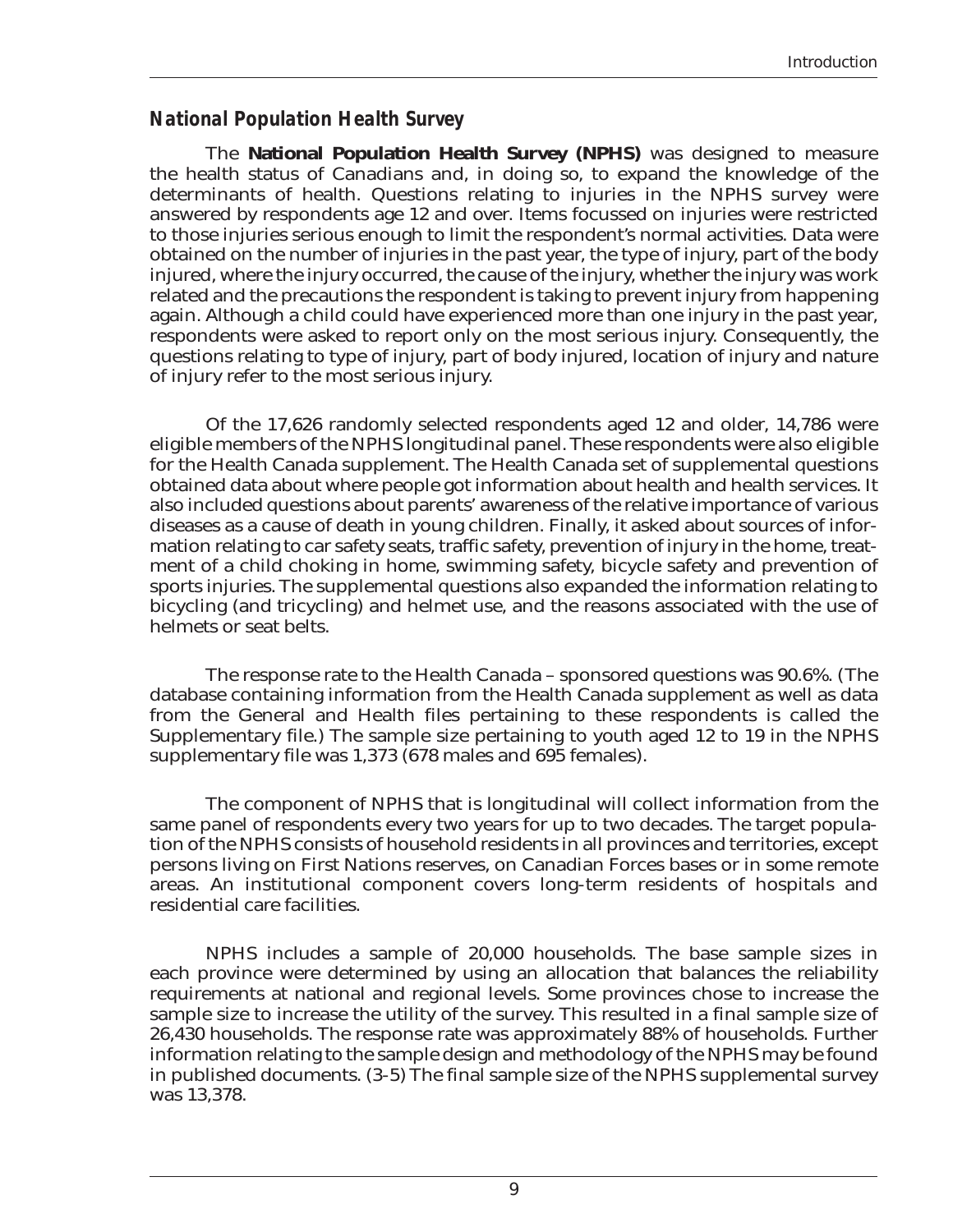## *National Longitudinal Survey of Children and Youth*

The objective of the **National Longitudinal Survey of Children and Youth (NLSCY)** is to develop information for policy analysis and program development on critical factors affecting the development of children in Canada. More specifically, the objectives are to determine the prevalence of various biological, social and economic characteristics and risk factors of Canadian children and youth. In addition, the study aims to monitor the impact of such factors, life events and protective factors on the development of children and to provide information to policy and program officials for use in developing effective policies and programs.

Questions relating to injury are similar to those asked in the NPHS. Data were obtained on the incidence of injury, type of injury, part of body injured, location of injury and the cause of the injury. The importance of information relating to injury in the NLSCY is increased because of the extensive amount of background information relating to the home, community and school environment of the child. Information was also obtained on child development, sleep disorder, prescription drug use, use of alcohol, drugs and cigarettes, and exposure to domestic violence. All of these data are important for defining the social and physical environment in which a child lives and are important in understanding the etiology of injury.

Since the purpose of the NLSCY is to follow a representative sample of children from birth to 11 years into adulthood, the target population for the first data collection in 1994-95 consisted of Canadian children from birth to 11 years of age. Approximately 25,000 children were included in the first survey. The sampling frame of the Labour Force Survey was used to design the sample. Although the Labour Force sampling frame excludes persons living in the Yukon and the Northwest Territories, the sample includes approximately 2,300 respondents in the territories.

All children under 11 years residing in selected households who are members of the same economic family are included. For analyses, they are divided into seven age groups: 0-11 months, 1, 2-3, 4-5, 6-7, 8-9 and 10-11 years. These groupings permit analysis every two years while maintaining an overemphasis in the youngest groups by retaining 1-11 months and one-year-olds as separate groups. (6,7)

One component of the NLSCY is integrated with the NPHS. Because both the NLSCY and the NPHS needed to collect data on the health of Canadian children, it was decided that a portion of the sample and content of the two surveys would be integrated at the provincial level. Thus, children selected by the NPHS were to be part of the sample for both surveys. For the integrated portion of the surveys, the intention is that all of the NLSCY survey instruments will be used to collect information regarding the children in the sample. The NPHS instruments are used for persons in the sample who are 12 years of age and over. To ensure comparability, concepts common to both surveys were achieved through a standard set of questions.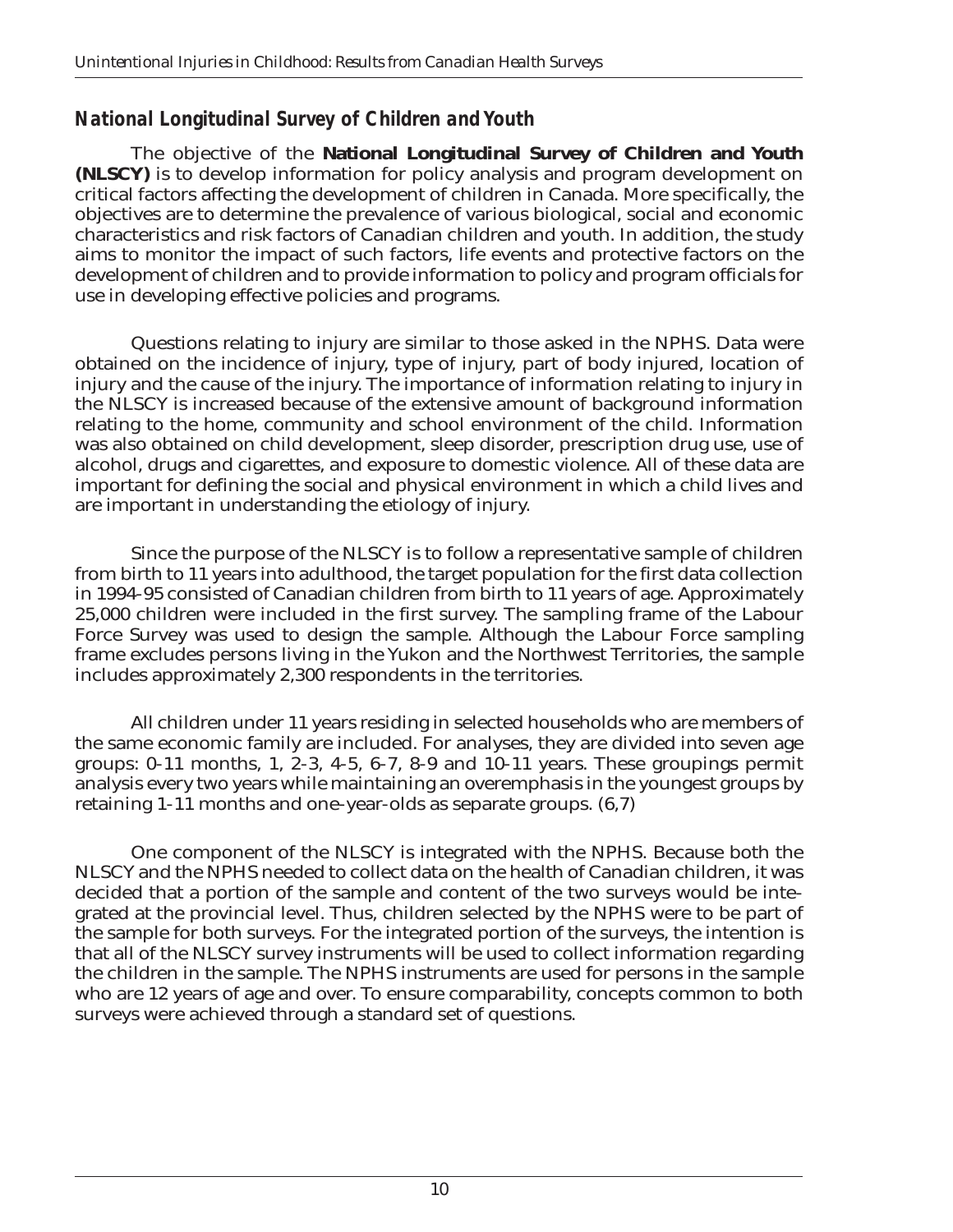## *Health Promotion Survey*

The 1990 **Health Promotion Survey (HPS)** was conducted to update and expand national and provincial baseline data on the knowledge, attitudes, beliefs, intentions and behaviour of adult Canadians on a wide range of health promotion issues. Among the topics included were workplace health, environmental health and safety. Questions relating to injury prevention included items on seat belt use, helmet use, use of all-terrain vehicles or snowmobiles in the past 12 months, beliefs and attitudes regarding government involvement in injury prevention, use of an automobile within two hours of drinking, presence of first aid kits, fire extinguishers and smoke alarms in the home. Although the sample is restricted to age 15 and over, it is possible to define households in which children aged 5 or less, 6-11 and 12-14 years are present. This information can be used to classify households by presence of children and household characteristics.

The 1990 HPS used a random digit dialing survey method. The target population was all persons 15 years of age and older living in Canada with the following two exceptions:

- 1. residents of the Yukon and the Northwest Territories; and
- 2. full-time residents of institutions.

In order to carry out the sampling, each of the 10 provinces was divided into strata or geographic areas. Generally, for each province one stratum represented the census metropolitan areas (CMAs) and the other the non-CMA areas. The sample was created through the use of two different methods for generating telephone numbers: the Waksberg method and the elimination of non-working banks method (ENWB). The final sample of the 1990 HPS was 13,792 respondents. More detail relating to the sample design, weighting procedures and limitations of the 1990 HPS may be found in published reports. (8,9)

## **Analytic Procedures and Principles**

None of the surveys listed above is a simple random survey. Instead, the surveys have complex designs, with stratification and multiple stages of selection, and unequal probabilities of selection of respondents. Using data from such surveys present problems to analysts because the survey design and the selection probabilities affect the estimation and variance calculation procedures. Where surveys use a stratified design with significant differences in sampling fractions between strata, some areas may be over-represented in their sample (relative to the population) while other areas may be under-represented.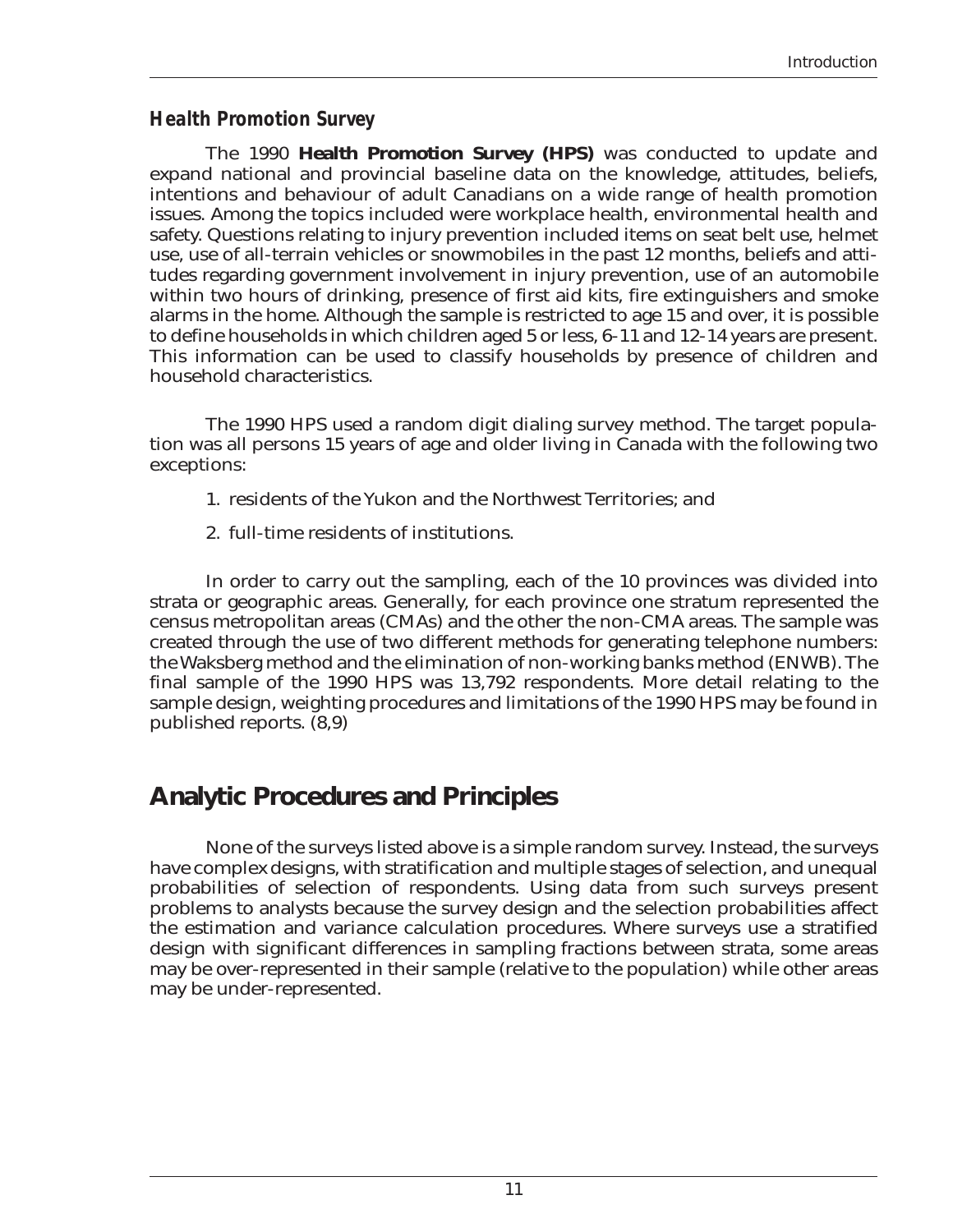Most of the above surveys used stratified design with significant differences between sampling fractions. This means that the unweighted sample is not representative of the target population. The survey weights must be used when producing estimates or performing analyses to account for over- or under-representation. While many analytic procedures found in statistical packages allow weights to be used, the meaning or definition of the weight in these procedures often differs from that which is appropriate in a sample survey framework. The result of this is that while in many cases the estimates produced by the packages are correct, the variances that are calculated may be almost meaningless.

Because of the large variety of estimates that can be produced from a survey, the standard deviation is usually expressed relative to the estimate to which it pertains. The resulting measure, known as the coefficient of variation of an estimate, is obtained by dividing the standard error of the estimate by the estimate itself and is expressed as a percentage of the estimate. Screening of survey estimates is done with the approximate sampling variability tables provided in the documentation for each survey. The goal is to ensure that there are sufficient numbers to result in acceptable variation coefficients.

In the surveys that involve a cross-sectional design, caution is required in making causal inferences about the association between variables. Observed associations may reflect differences between cohorts, period effects, differences between age groups, or a combination of these factors.

## *Text References:*

- 1. Statistics Canada. *General Social Survey Cycle 3: Personal Risk (1988) Public Use Microdata File Documentation and User's Guide*. Catalogue No.12M0003XDB [Diskette], Ottawa, 1990.
- 2. Millar WJ. Accidents in Canada, 1988 and 1993. *Health Reports* 1995;7(2):7-16.
- 3. Catlin G, Will P. The National Population Health Survey: highlights of initial developments. *Health Reports* 1992;4:313-9.
- 4. Tambay JL, Catlin G. Sample design of the National Population Health Survey. *Health Reports* 1995;7(1):1-11.
- 5. Statistics Canada. *National Population Health Survey Overview 1994-95*. Minister responsible for Statistics Canada, Minister of Industry, Ottawa, 1995; Catalogue 82-567.
- 6. Statistics Canada and Human Resources Development Canada. *National Longitudinal Survey of Children: Overview of Survey Instruments for 1994-95, data collection, Cycle 1*. Catalogue 95-02, Ottawa, 1995.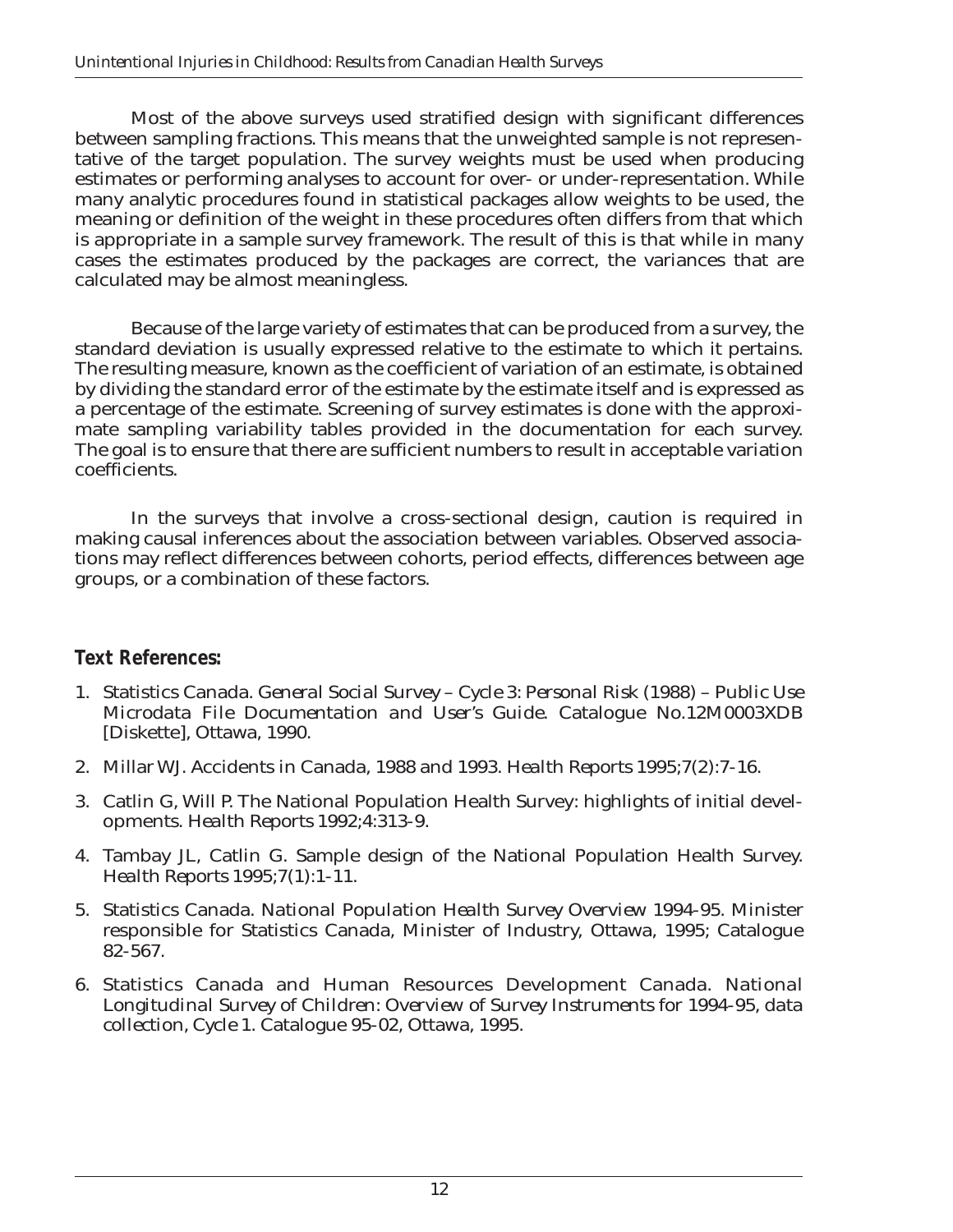- 7. Statistics Canada and Human Resources Development Canada. *National Longitudinal Survey of Children and Youth. Users Handbook and Microdata Guide*. Microdata documentation 89M0015GPE, microdata file 89M001SXDG, Ottawa, 1996.
- 8. Health and Welfare Canada. Stephens T, Fowler Graham D., editors. *Canada's Health Promotion Survey 1990. Technical Report*. Ottawa. Minister of Supply and Services Canada. 1993; Cat. H39-263/2-1990E.
- 9. Statistics Canada. *Health Promotion Survey, 1990, Microdata User's Guide*. Catalogue 82N0007GPE (Paper: English or French), Ottawa, 1991.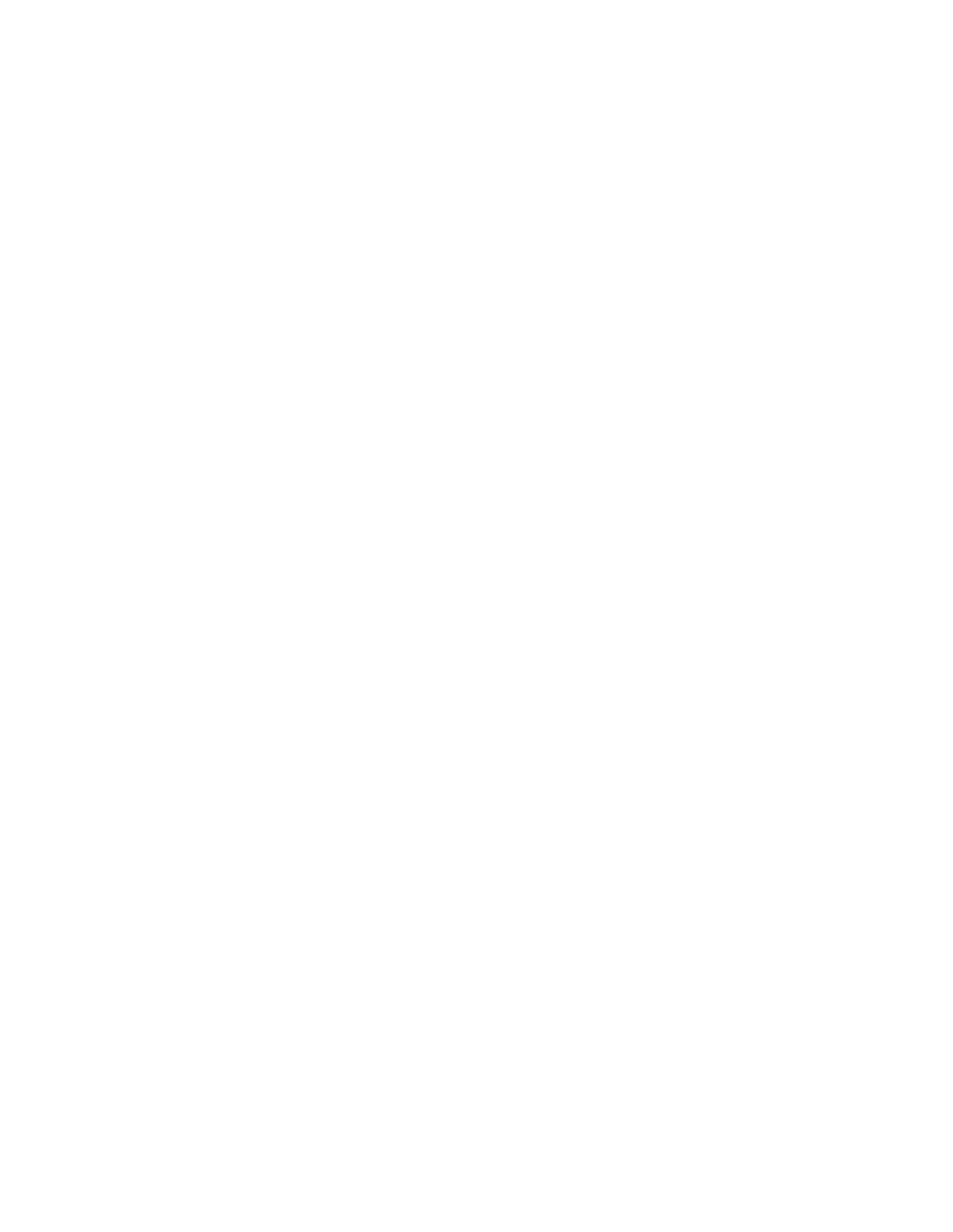## **Survey Overview**

Although an attempt was made to identify the pertinent surveys in other countries (and provinces in Canada), there was neither enough time nor resources to permit us to do so comprehensively. Accordingly, this section provides a sample of the more prominent examples of population-based health surveys to help situate what has been done in Canada in a broader context.

In 1997, *Chronic Diseases in Canada* published a comprehensive review of Canadian Health Surveys by Kendall, Lipskie and MacEachern. It provides a history of such surveys and shows the shift in focus from basic outcomes to a wide range of determinants, especially since 1974, the date of the Lalonde report. As they note, the types of surveys range from occasional cross-sectional surveys, to periodic surveys, longitudinal surveys, those that are school-based and those based on other subgroups or specific topics.

Kendall et al. (1997) note in their introduction that surveys have a long history, dating back to biblical censuses. They emerged in the 1800s as opinion polls used for political and market research. The origin of the term "survey" is the Latin sur [over] and videre [see], thus, "oversee."

As the Kendall paper reminds us, although the focus of the present report is on national surveys, there are several well-done provincial surveys that provide valuable and, often, complementary data. In addition, there are commercial surveys. Notably, few of either of the last two categories, provincial or commercial, address child injuries in any significant manner.

Among the provincial surveys that have done so are the following: the Ontario Child Health Survey (1983 and 1987), Enquête Santé Québec (1987), Ontario Health Survey (1990), and the BC Adolescent Health Survey (1992). It is indicative of the perceptions of the relative importance of various health problems, that of the 10 provincial surveys that involved children, all had an exclusive focus on drug use. Yet, using either mortality or hospitalization data as indicators of the relative importance of injuries versus drugs among children, the evidence suggests that this emphasis on drugs is misplaced. At the very least, equal attention should be given to injuries, not only because of the numbers but because of the great potential for prevention.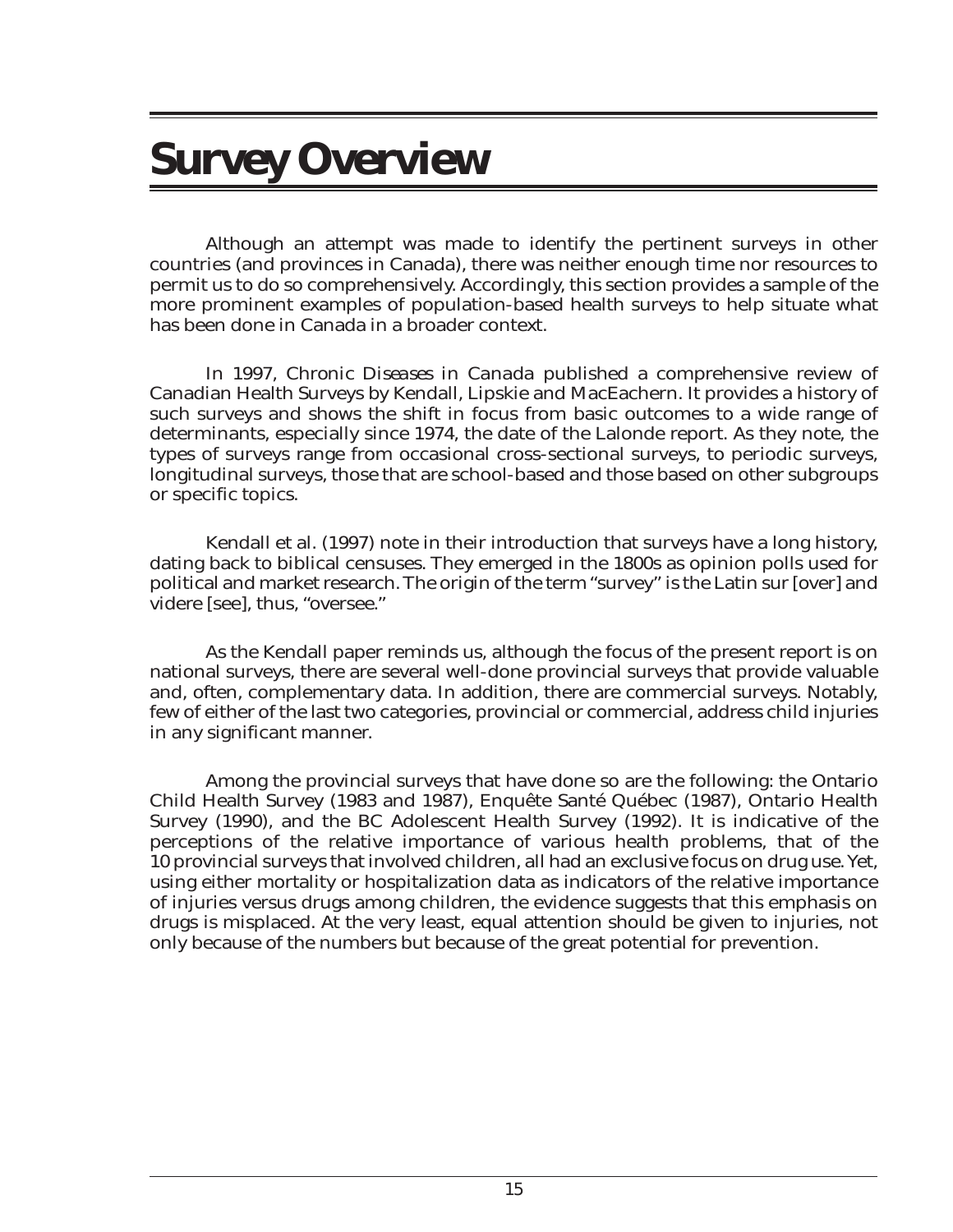In Canada, the first survey devoted exclusively to health was the Canada Sickness Survey which took place in 1950 and involved a sample of 36,389 respondents representing all age groups. Between that date and the 1970s when the Nutrition Canada and Canada Health Surveys took place, there was a series of Labour Force Surveys on Smoking Habits. The 1978 Canada Health Survey, which included a lifestyle component for those over 15 years, asked questions about the prevalence of injuries serious enough to limit normal activities (e.g. location, time, health consequences, MVA involvement).

The 1983 Canadian Health and Disability Survey examined causes of disability and included a sample of more than 59,000 children. Similarly, the Canada Health Attitudes and Behaviours Survey the following year involved a sample of 33,111 children in Grades 4, 7 and 10 and included questions related to safety. The Health and Activity Limitation Survey of 1986 focussed on disabilities in all age groups, including, perhaps, their causes. Campbell's Survey on Well-Being occurred twice, the second being a follow-up of the 1981 Canada Fitness Survey.

In the 1980s, there was the Canada Fitness Survey and the Canada Health Knowledge survey – the latter involving children in Grades 4, 7 and 10. This included several questions on risk behaviours and safety and involved a sample of 28,905 children in each of the provinces. However, although the 1980s saw a sharp increase in the number surveys (19 in all), only a few included children. And, even among these injuries were rarely covered.

The same pattern continued into the 1990s. Only 6 involved children. In the case of some, e.g. NPHS, the involvement of children was minimal in that it only included those children aged 12 to 19 years. As the authors of two large surveys of youth, the Canadian Health Knowledge Survey and the Canada Health Attitudes and Behaviours Survey, sponsored by Health and Welfare in the 1980s, state, these "led to Canada being invited to join a WHO collaborative study on health behaviours of school-aged children conducted approximately every four years." This collaborative endeavour, involving 32 countries, now represents yet another opportunity to obtain valuable comparative data on injury occurrence.

To summarize, in *Canada*, several provinces have conducted one or more health surveys. Of greatest value and interest are those that have been repeated at least once. This permits a comparison of changes over time, assuming, of course, that the basic methods remain the same, including, in particular, the form and structure of questions. An example is Santé Québec (Quebec Health Survey), conducted first in 1987 and again in 1992. Although the questions addressing injuries were not precisely identical (as a result of an effort to improve them), a number of useful and illuminating comparisons are available. Finally, the Ontario Health Survey is another such example. Regrettably, the Ontario Child Health Survey, which included a follow-up after the original study in 1983, did not include questions about injury.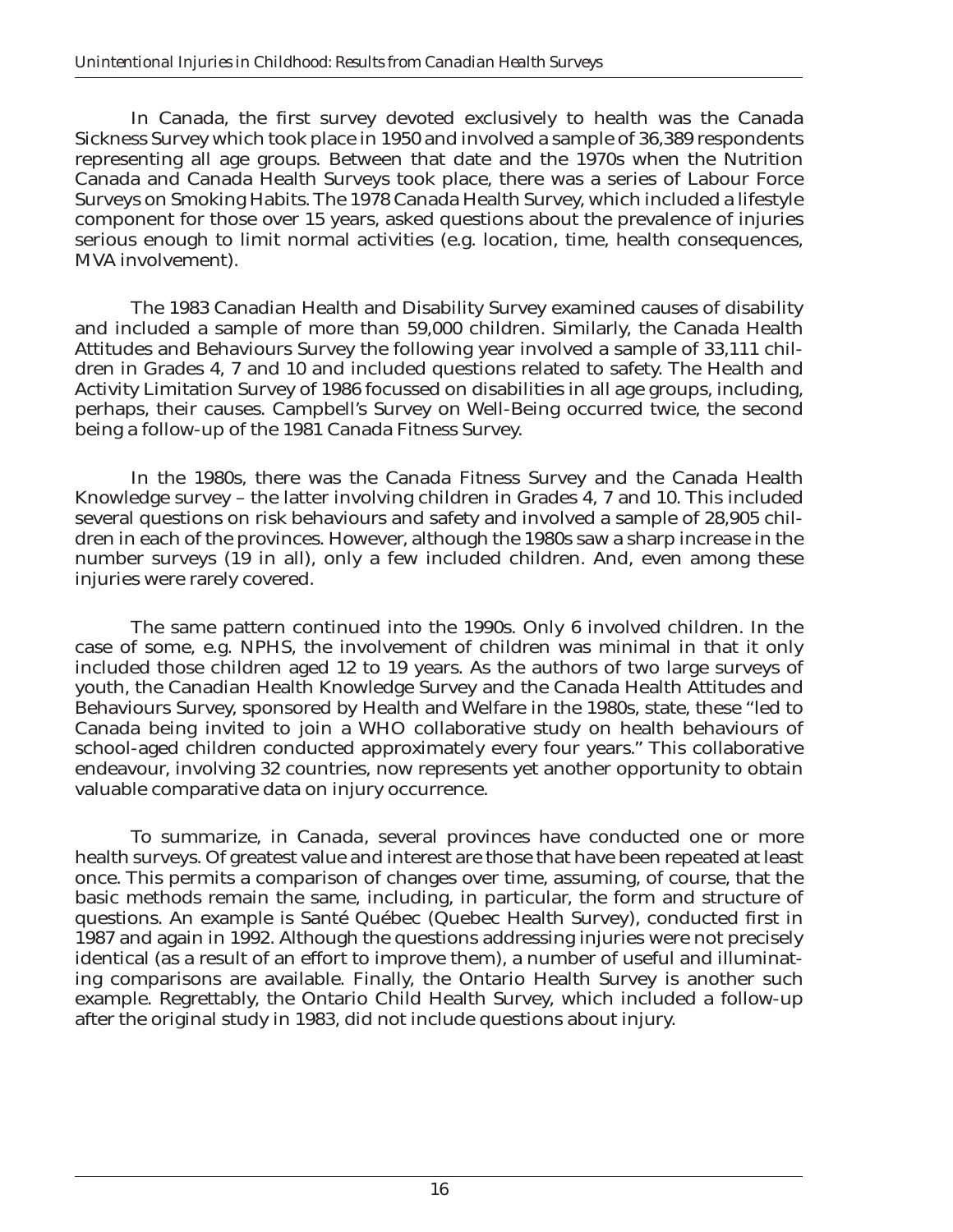Since 1957, the *United States* has conducted a Health Interview Survey annually. Periodically, this is supplemented by a survey with questions dealing specifically with the health of children. Both in the main survey, and the supplements, questions about injuries have been asked. In addition, the United States conducted a Health Examination Survey which, in 1971, was expanded to include a nutritional component (the NHANES). The National Ambulatory Medical Care survey may also qualify as a population-based survey because it involves an attempt to obtain data about medical visits to a sample of physicians, as does the hospital discharge survey. Two special reports dealt exclusively with injuries, including those affecting children.

In *Britain*, an exceptional situation exists. Beginning in 1946, a sample involving all children born during one week in March was assembled and followed periodically as a cohort. Subsequently, similar surveys, each involving cohorts of births during the same time period, were conducted in 1958 and 1970. The positive aspect of these studies is the repetition of the survey at follow-up intervals varying between several years (in the case of the 1956 cohort) to longer intervals in the subsequent birth cohorts. Unfortunately, in each instance, questions about injuries were somewhat superficial and not always asked in a consistent manner, thus making comparisons difficult. On the other hand, it is to the great credit of the survey organizers that they saw fit to include injuries when many today still fail to do so.

*Australia* has conducted two important surveys that include data on childhood injury: the National Health Survey (NHS) and the Western Australia Health Survey. The latter is an "one-off" survey that included children aged only 4 to 16 years, whereas the former is repeated at regular intervals. The NHS has a filter following a general question about health conditions that prompted certain defined actions. This leads to questions about whether they were due to an "accident" (work-related or not); the type of injury (fractures, dislocations, etc.), the mechanism (MVA, fall, etc.), and the location. The most recent "accident" is coded based on age, so that somewhat different questions about the setting apply to those 5 to 14 years and those 15+ years.

The tables below summarize much of what is now known about health surveys in Canada and several other countries. As stated before, this information is neither comprehensive nor is it necessarily up-to-date. It does, however, provide a reasonable overview of where matters stand in the late 1990s.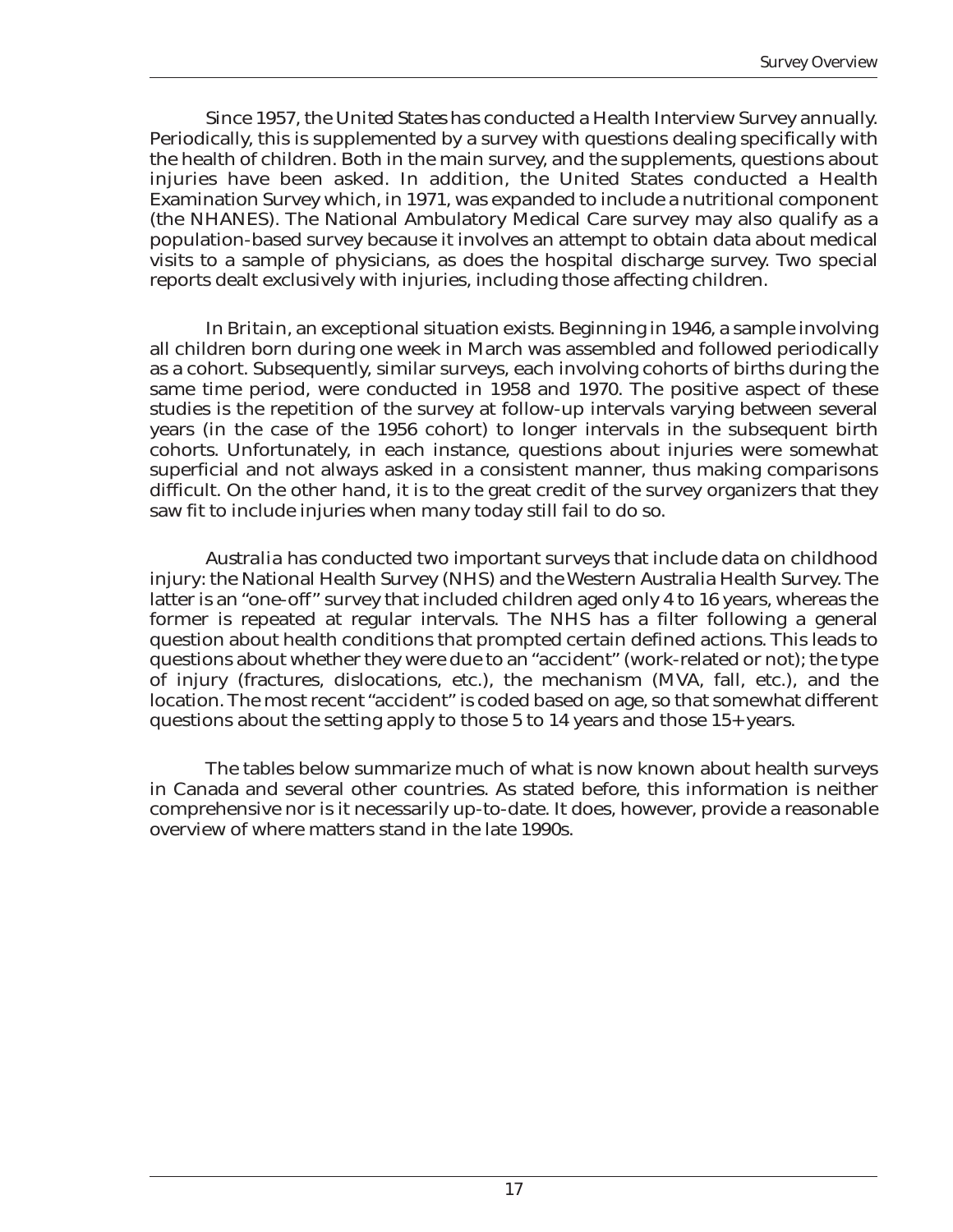## **Table SO1 — Canadian Surveys**

| <b>Survey</b>                                                                 | <b>Country</b> | <b>Responsible</b><br><b>Organization</b>                                                              | <b>Scale</b>                                | <b>Type</b>                                                                        | <b>Injury</b><br>Data <sup>1</sup> | Ages                    | <b>Dates</b>                                                                                                                                                                      |
|-------------------------------------------------------------------------------|----------------|--------------------------------------------------------------------------------------------------------|---------------------------------------------|------------------------------------------------------------------------------------|------------------------------------|-------------------------|-----------------------------------------------------------------------------------------------------------------------------------------------------------------------------------|
| Aboriginal<br>People's<br>Survey                                              | Canada         | <b>Statistics Canada</b>                                                                               | <b>National</b><br>Aboriginal<br>Population | Face-to-face                                                                       |                                    |                         | $1991 - 92$<br>1996                                                                                                                                                               |
| Campbell's<br>Survey on<br>Well-Being                                         | Canada         | <b>Canadian Fitness</b><br>and Lifestyle<br>Research Institute                                         | <b>National</b>                             | Self-<br>Administered<br>Questionnaire                                             | $\mathbf{0}$                       | $7 +$                   | $1981 - 88$                                                                                                                                                                       |
| Canada Health<br>Attitude and<br><b>Behavior Survey</b>                       | Canada         | <b>Social Program</b><br><b>Evaluating Group,</b><br>Queen's University                                | <b>National</b>                             | Self-<br>Administered<br>Questionnaire<br>in classroom                             | $\bf{0}$                           | <b>Grades</b><br>4.7.10 | 1984-5                                                                                                                                                                            |
| Community<br><b>Risk Factors</b><br><b>Survey</b>                             | Canada         | Laboratory<br>Centre for<br>Disease Control,<br>Health Canada +<br>10 Community<br><b>Health Units</b> | <b>National</b>                             | Phone survey                                                                       | $\bf{0}$                           | $15 +$                  | 1985-1988                                                                                                                                                                         |
| <b>General Social</b><br>Survey (GSS)                                         | Canada         | <b>Statistics Canada</b>                                                                               | <b>National</b>                             | Phone survey<br>(RDD)                                                              | $\overline{c}$                     | $15 +$                  | 4 cycles<br>Cycle $1-1985$<br>Health and<br><b>Social Support</b><br>Cycle $3 - 1988$<br>Accidents and<br><b>Personal Risk</b><br>Cycle 6-1991<br>Cycle $8-1993$<br>Risk & Injury |
| Health and<br><b>Activities</b><br>Limitation<br><b>Survey (HALS)</b>         | Canada         | <b>Statistics Canada</b>                                                                               | <b>National</b>                             | Household<br>interview                                                             | $\mathbf{0}$                       | <b>ALL</b>              | 1986-7<br>$1991 - 2$                                                                                                                                                              |
| Health<br>Promotion<br><b>Survey (HPS)</b>                                    | Canada         | <b>Statistics Canada</b><br><b>Health Canada</b>                                                       | <b>National</b>                             | Phone survey<br>(RDD)<br>Home (north)                                              | $\bf{0}$                           | $15 +$                  | 1985<br>1990                                                                                                                                                                      |
| <b>National Alcohol</b><br>and Other Drugs<br>Survey (NADS)                   | Canada         | <b>Statistics Canada</b><br><b>Health Canada</b>                                                       | <b>National</b>                             |                                                                                    |                                    | $15 +$                  | 1989                                                                                                                                                                              |
| <b>National</b><br>Longitudinal<br>Survey of<br>Children and<br>Youth (NLSCY) | Canada         | <b>Statistics Canada</b><br><b>Human Resources</b><br>Development<br>Canada (HRDC)                     | <b>National</b>                             | $< 10 -$ face-<br>to-face<br>$10 - 11 -$<br>Self-<br>Administered<br>Questionnaire | $\overline{2}$                     | $0 - 11$                | 1994<br>1996<br>Bi-annual                                                                                                                                                         |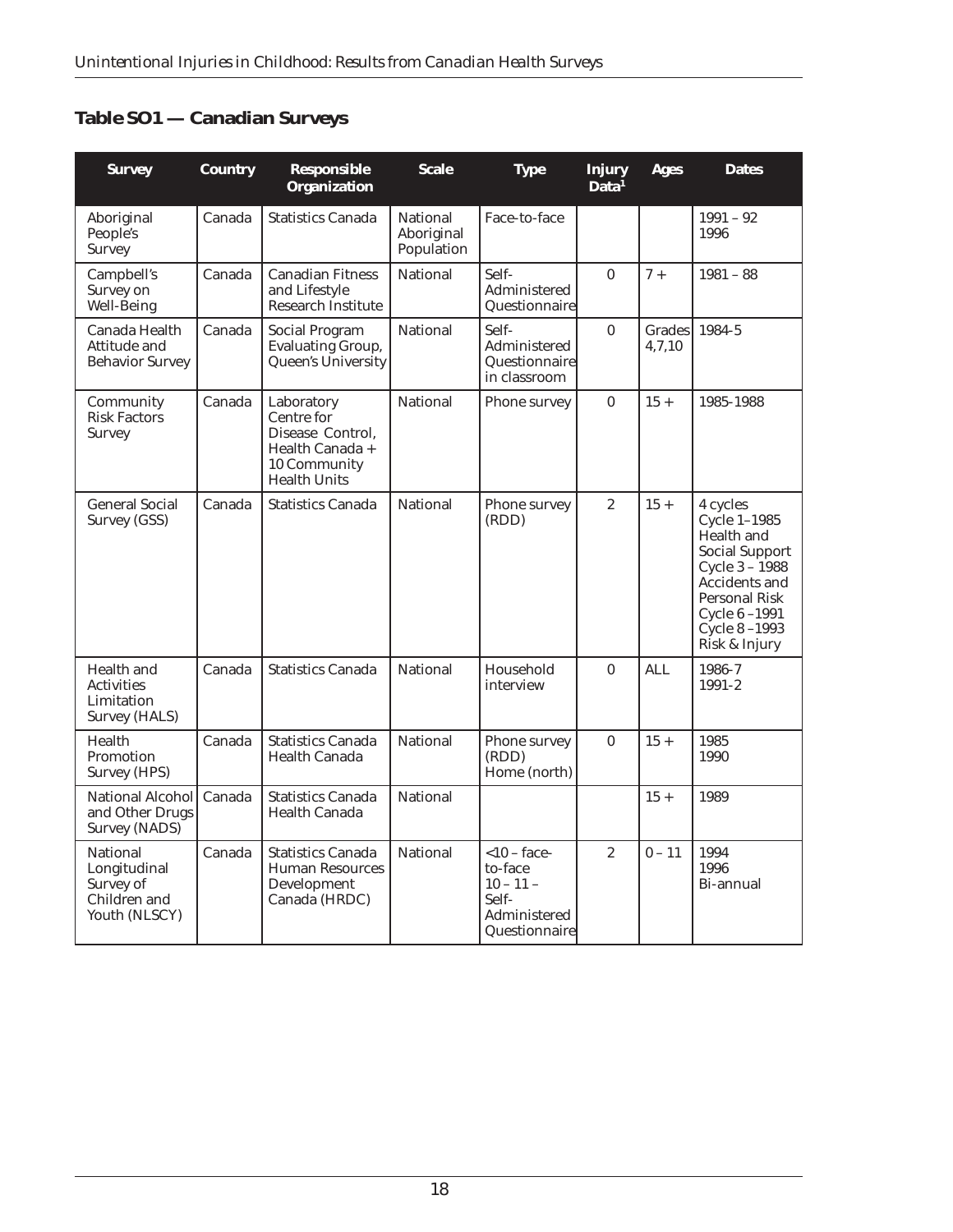| <b>Survey</b>                                                                                  | <b>Country</b>          | <b>Responsible</b><br><b>Organization</b>                                                                | <b>Scale</b>                              | <b>Type</b>                                              | <b>Injury</b><br>Data <sup>1</sup> | <b>Ages</b>  | <b>Dates</b>                                                                               |
|------------------------------------------------------------------------------------------------|-------------------------|----------------------------------------------------------------------------------------------------------|-------------------------------------------|----------------------------------------------------------|------------------------------------|--------------|--------------------------------------------------------------------------------------------|
| <b>National</b><br>Population<br><b>Health Survey</b><br>(NPHS)                                | Canada                  | <b>Statistics Canada</b>                                                                                 | <b>National</b><br>household<br>interview |                                                          | $\overline{2}$                     | All          | $1994 -$<br>Longitudinal                                                                   |
| <b>National Survey</b><br>on Drinking and<br>Driving (NSDD)                                    | Canada                  | <b>Statistics Canada</b><br>Health Canada                                                                | <b>National</b>                           |                                                          |                                    | 16-69        | 1988<br>1992                                                                               |
| <b>Ontario Child</b><br><b>Health Study</b>                                                    | Canada                  | <b>Statistics Canada</b><br><b>McMaster</b><br>University                                                | Provincial                                | Household<br>interview                                   | $\mathbf{0}$                       | $4 - 16$     | 1983<br>1987<br>Longitudinal                                                               |
| Ontario Health<br><b>Survey</b>                                                                | Canada                  | <b>Ontario Ministry</b><br>of Health and<br>the Premier's<br><b>Council on Health</b><br><b>Strategy</b> | Provincial                                | Self-<br>Administered<br>Questionnaire<br>+ face-to-face | $\mathbf{0}$                       | $12 +$       | 1990<br>every 5 years                                                                      |
| Quebec Health<br>Survey (QHS)                                                                  | Canada                  | <b>Quebec Ministry</b><br>of Health and<br>Social Services +<br>32 community<br>health<br>departments    | Provincial                                | <b>Interviewer</b><br>questionnaire                      | $\overline{2}$                     | <b>ALL</b>   | 1987<br>$1992 - 3$                                                                         |
| The Canada<br><b>Health Monitor</b>                                                            | Canada                  | <b>Price Waterhouse</b><br>Syndicated -<br>multi-scriber                                                 | <b>National</b>                           | Phone survey                                             | $\mathbf{1}$                       | $15+$        | $1988 -$<br>semi-annual                                                                    |
| <b>WHO Cross-</b><br><b>National Survey</b><br><b>Behaviours of</b><br>School-Aged<br>children | Canada<br>and<br>others | <b>WHO</b>                                                                                               | International Teacher-                    | administered<br>questionnaire                            | $\mathbf{1}$<br>$\boldsymbol{2}$   | 11,13,<br>15 | 1982 (not<br>WHO)<br>1983-84<br>1985-86<br>1989-90<br>1993-4<br><b>Every four</b><br>years |

## **Table SO1 — Canadian Surveys** *(cont'd)*

Injury data:  $0 = none$  1 = minimal 2 = adequate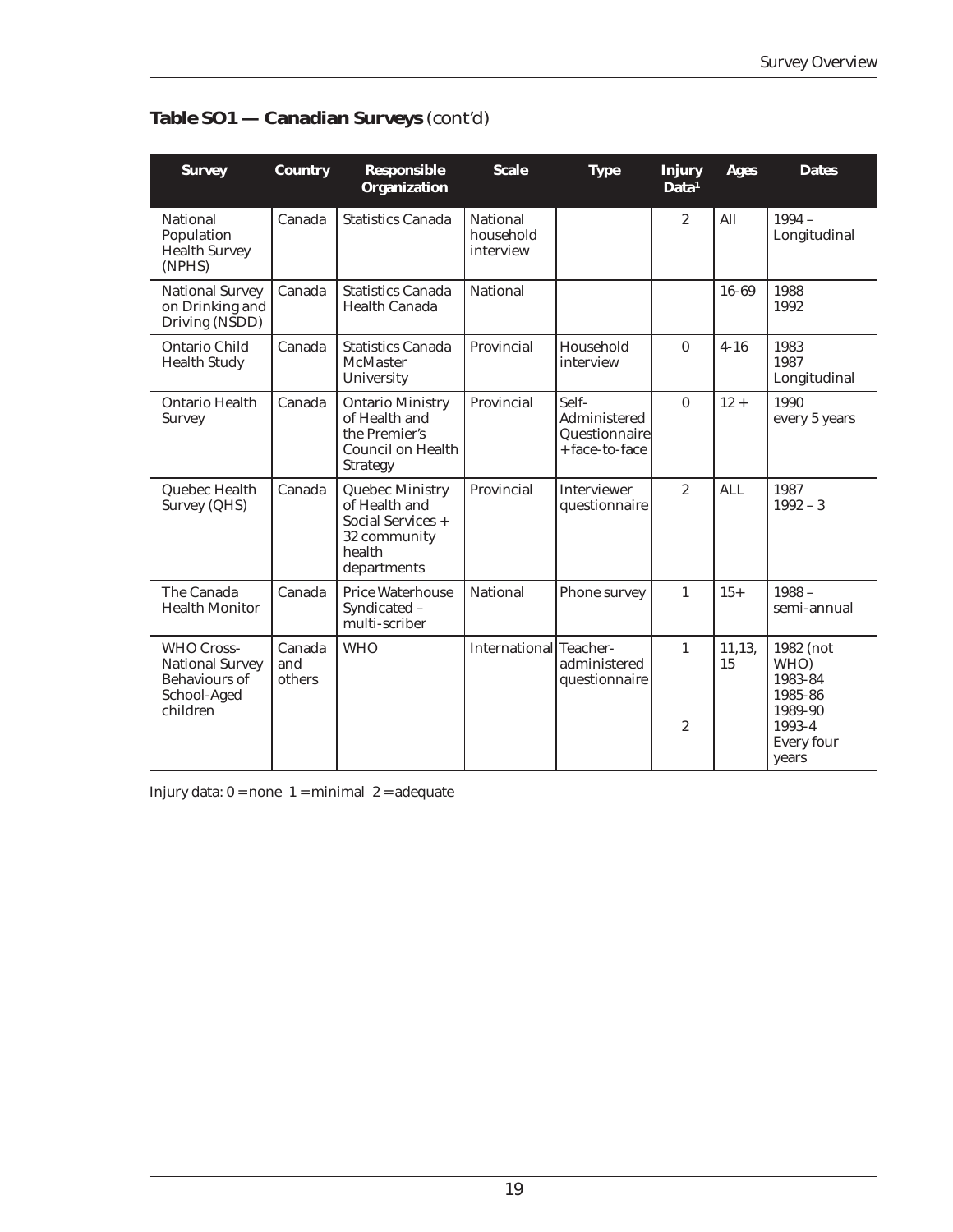|  |  |  |  | <b>Table SO2 - United States Surveys</b> |
|--|--|--|--|------------------------------------------|
|--|--|--|--|------------------------------------------|

| <b>Survey</b>                                                                       | <b>Country</b>                 | <b>Responsible</b><br><b>Organization</b>                                           | <b>Scale</b>    | <b>Type</b>                                                                                              | <b>Injury</b><br>Data <sup>1</sup> | <b>Ages</b>                                                            | <b>Dates</b>                                                                                                                                                     |
|-------------------------------------------------------------------------------------|--------------------------------|-------------------------------------------------------------------------------------|-----------------|----------------------------------------------------------------------------------------------------------|------------------------------------|------------------------------------------------------------------------|------------------------------------------------------------------------------------------------------------------------------------------------------------------|
| <b>Annual Survey</b><br>of Occupational<br>Injuries and<br><b>Illnesses</b>         | United<br><b>States</b>        | <b>Bureau of Labor</b><br>Statistics,<br>Department of<br>Labor, U.S.<br>government | <b>National</b> | Mailed<br>questionnaire<br>copy of Log<br>Summary of<br>Occupational<br>Injuries and<br><b>Illnesses</b> | $\overline{2}$                     | No<br>mini-<br>mum<br>age                                              | $1971 -$<br>Annual                                                                                                                                               |
| National<br>Ambulatory<br><b>Medical Care</b><br><b>Survey (NAMCS)</b>              | United<br><b>States</b>        | NCHS, CDC,<br>PHS, DHHS.<br>U.S. government                                         | National        | Office-based<br>physicians                                                                               | $\mathbf{1}$                       | <b>ALL</b>                                                             | $1973 -$                                                                                                                                                         |
| <b>National Health</b><br>and Nutrition<br>Examination<br><b>Survey</b><br>(NHANES) | United<br><b>States</b>        | NCHS, CDC<br>PHS, DHHS.<br>U.S. government                                          | National        | Household<br>interview                                                                                   | $\mathbf{0}$                       | Cycle 1:<br>$1-74$ yrs<br>Cycle 2:<br>$6-74$ yrs<br>Cycle 3:<br>6 mths | <b>NHANESI:</b><br>1971-4<br><b>NHANES II:</b><br>1976-0<br>Hispanic<br><b>HANES:</b><br>1982-84<br><b>NHANESI</b><br>Follow-up<br><b>NHANES III:</b><br>1988-94 |
| <b>National Health</b><br><b>Interview Survey</b><br>(NHIS)                         | United<br><b>States</b>        | NCHS, CDC,<br>PHS. DHHS.<br>U.S. government                                         | National        | Household<br>interview                                                                                   | $\overline{2}$                     | <b>ALL</b>                                                             | $1957 -$<br>Annual                                                                                                                                               |
| <b>National</b><br>Hospital<br>Ambulatory<br><b>Medical Care</b><br><b>Survey</b>   | <b>United</b><br><b>States</b> | NCHS, CDC,<br>PHS, DHHS                                                             | <b>National</b> | <b>OPD</b> records                                                                                       | $\overline{2}$                     | <b>ALL</b>                                                             | $1991 -$                                                                                                                                                         |
| <b>National</b><br>Hospital<br><b>Discharge</b><br><b>Survey</b>                    | United<br><b>States</b>        | NCHS, CDC,<br>PHS, DHHS                                                             | National        | <b>Discharge</b><br>records                                                                              | N/A                                |                                                                        | $1965 -$                                                                                                                                                         |
| National<br>Household<br>Surveys on<br><b>Drug Abuse</b>                            | United<br><b>States</b>        | <b>NIDAA</b>                                                                        | National        | Household<br>interview                                                                                   | N/A                                | $12$ yrs+                                                              | $1971 -$<br><b>The 1991</b><br>survey is the<br>11 <sup>th</sup> in this<br>series which<br>began in 1971                                                        |

Injury data:  $0 = none$  1 = minimal 2 = adequate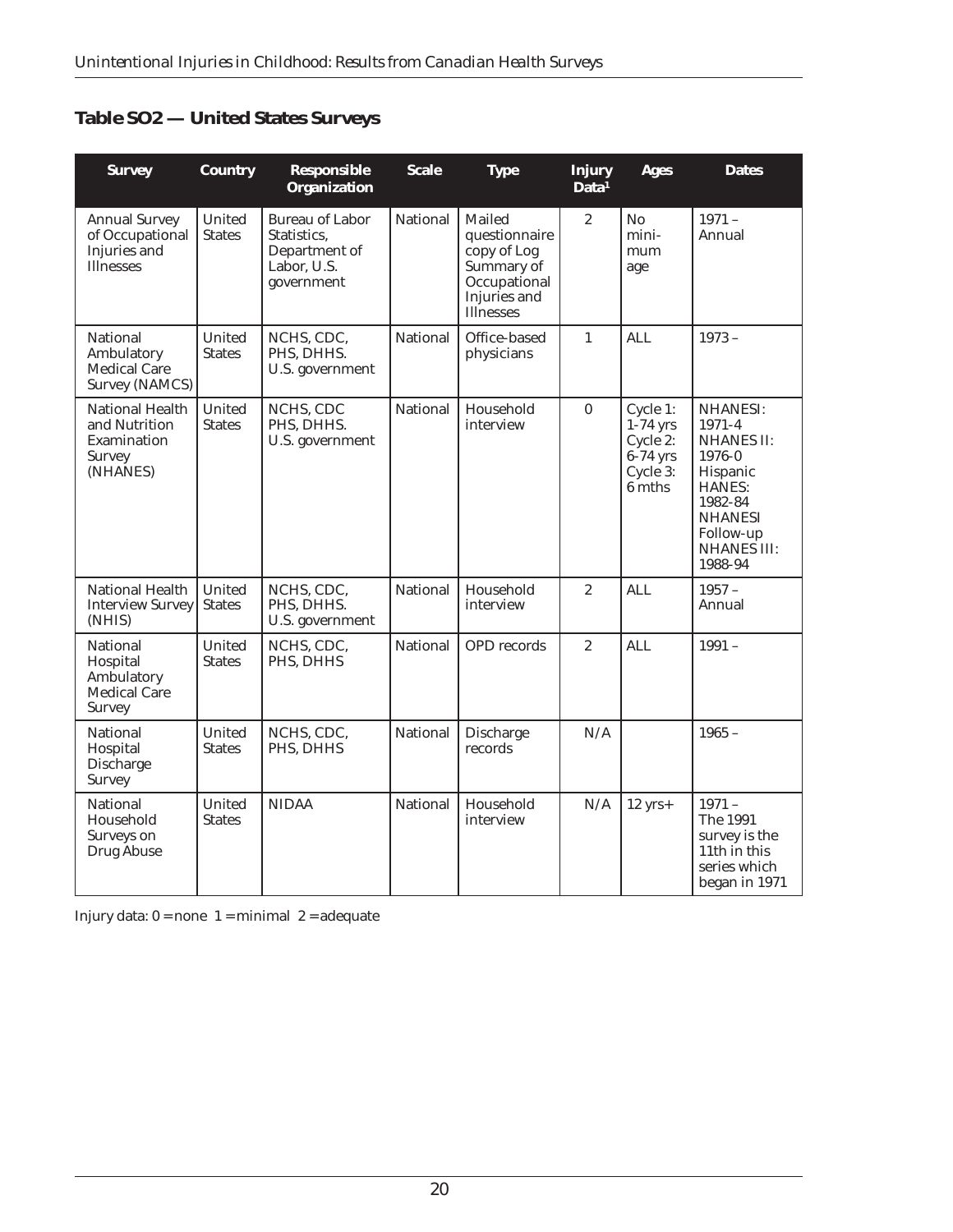| <b>Survey</b>                                                                        | <b>Country</b>                             | <b>Responsible</b><br><b>Organization</b>                                                             | <b>Scale</b>                 | <b>Type</b>                                                         | Injury<br>Data <sup>1</sup> | <b>Ages</b>           | <b>Dates</b>                             |
|--------------------------------------------------------------------------------------|--------------------------------------------|-------------------------------------------------------------------------------------------------------|------------------------------|---------------------------------------------------------------------|-----------------------------|-----------------------|------------------------------------------|
| <b>National Survey</b><br>of Health &<br>Development<br>(1946 Birth<br>Cohort)       | Great<br><b>Britain</b>                    | <b>Medical Research</b><br>Council & others                                                           | <b>National</b>              | Questionnaire<br>interview and<br>examination                       | $1 - 2$                     | $0 - 4, 7, 11$        | $1946 -$<br>Continuing<br>longitudinal   |
| <b>National Child</b><br>Development<br><b>Study</b> (1958)<br><b>Birth Cohort</b> ) | Great<br><b>Britain</b>                    | <b>Medical Research</b><br>Council & others                                                           | <b>National</b>              | Questionnaire<br>interview and<br>examination                       | $1 - 2$                     | $0 - 4, 7, 11$        | $1958 -$<br>Continuing<br>longitudinal.  |
| <b>Child Health</b><br>and Education<br>Study<br>(1970 Birth<br>Cohort)              | Great<br><b>Britain</b>                    | University of<br>Bristol, National<br><b>Birthday Trust</b>                                           | <b>National</b>              | Questionnaire<br>interview and<br>examination                       | $\mathbf{1}$                | $Birth +$             | $1970 -$<br>Continuing,<br>longitudinal  |
| General<br>Household<br>Survey                                                       | Great<br><b>Britain</b>                    | Office of<br>Population<br>Censuses and<br><b>Surveys</b>                                             | National                     | Questionnaire<br>telephone                                          | <b>Topics</b><br>vary       | <b>ALL</b>            | 1971<br>Annual                           |
| Continuous<br><b>Health Survey</b>                                                   | Northern<br>Ireland                        | National                                                                                              |                              |                                                                     |                             |                       | $1983 -$                                 |
| Safety in the<br>Home                                                                | Australia                                  | <b>Australian Bureau</b><br>of Statistics                                                             | Community<br>оf<br>Melbourne | Sup. Australia<br>monthly popu-<br>lation survey /<br>questionnaire | $\mathbf{1}$                | $0-4,$<br>$5-14, 15+$ | 1992                                     |
| National Health<br>Survey                                                            | Australia                                  | <b>Australian Bureau</b><br>of Statistics                                                             | <b>National</b>              |                                                                     | $\mathbf{1}$                | $5-14, 15+$           |                                          |
| Western Australia<br><b>Health Survey</b>                                            | Australia                                  | Australian Bureau<br>of Statistics                                                                    | <b>National</b>              |                                                                     | $\mathbf{1}$                | $4 - 16$              |                                          |
| Dunedin Multi-<br>disciplinary<br>Health and<br>Development<br>Study                 | <b>New</b><br>Zealand                      | <b>Medical Research</b><br>Council of<br><b>New Zealand</b>                                           | Community                    | Questionnaire<br>interview, exam                                    | $1 - 2$                     | $Birth +$             | $1972 - 3$<br>Continuing<br>longitudinal |
| <b>Kuwait Child</b><br><b>Health Survey</b>                                          | Kuwait                                     | <b>Gulf Health Survey</b><br>Programme (GHSP)                                                         | National                     | <b>Questionnaires</b><br>examination                                | $\bf{0}$                    | < 6                   | 1987                                     |
| <b>National Child</b><br><b>Health Survey</b>                                        | <b>United</b><br>Arab<br>Emirates.<br>etc. | <b>GHSP</b>                                                                                           | <b>National</b>              | Questionnaires<br>examination                                       | $\bf{0}$                    | < 6                   | 1987-1989                                |
| Nordic<br>Questionnaire                                                              | Scandi-<br>navian                          | $\ddot{?}$                                                                                            | National                     | Postal<br>questionnaires                                            | $\ddot{?}$                  | $2 - 18$              | $\boldsymbol{\mathcal{P}}$               |
| "Patient<br>Survey"                                                                  | Japan                                      | Ministry of Health<br>and Welfare                                                                     | National                     | In/Out hospital<br>data                                             | $\mathbf{1}$                | <b>ALL</b>            | Every 5 years<br>since?                  |
| Enquête sur la<br>Santé et la<br><b>Protection Sociale</b>                           | France                                     | Centre de Recherche National<br>d'Étude et de<br>Documentation<br>en Économie de la<br>Santé (CREDES) |                              | Telephone<br>household<br>survey                                    | $\mathbf 1$                 | $<16, 16 +$           | $1988 -$<br>Annual                       |
| National Health<br><b>Survey</b>                                                     | Germany                                    | Ministry of Health<br>and Welfare?                                                                    | National                     | Questionnaire<br>examination                                        | $\mathbf{1}$                | <b>ALL</b>            | Annual since<br>1963                     |
| National Health<br><b>Interview Survey</b>                                           | Nether-<br>lands                           | <b>Central Bureau</b><br>of Statistics                                                                | National                     | N/A                                                                 | N/A                         | $\rm N/A$             | <b>Since 1977?</b>                       |

## **Table SO3 — Other National Surveys**

Injury data:  $0 =$  none  $1 =$  minimal  $2 =$  adequate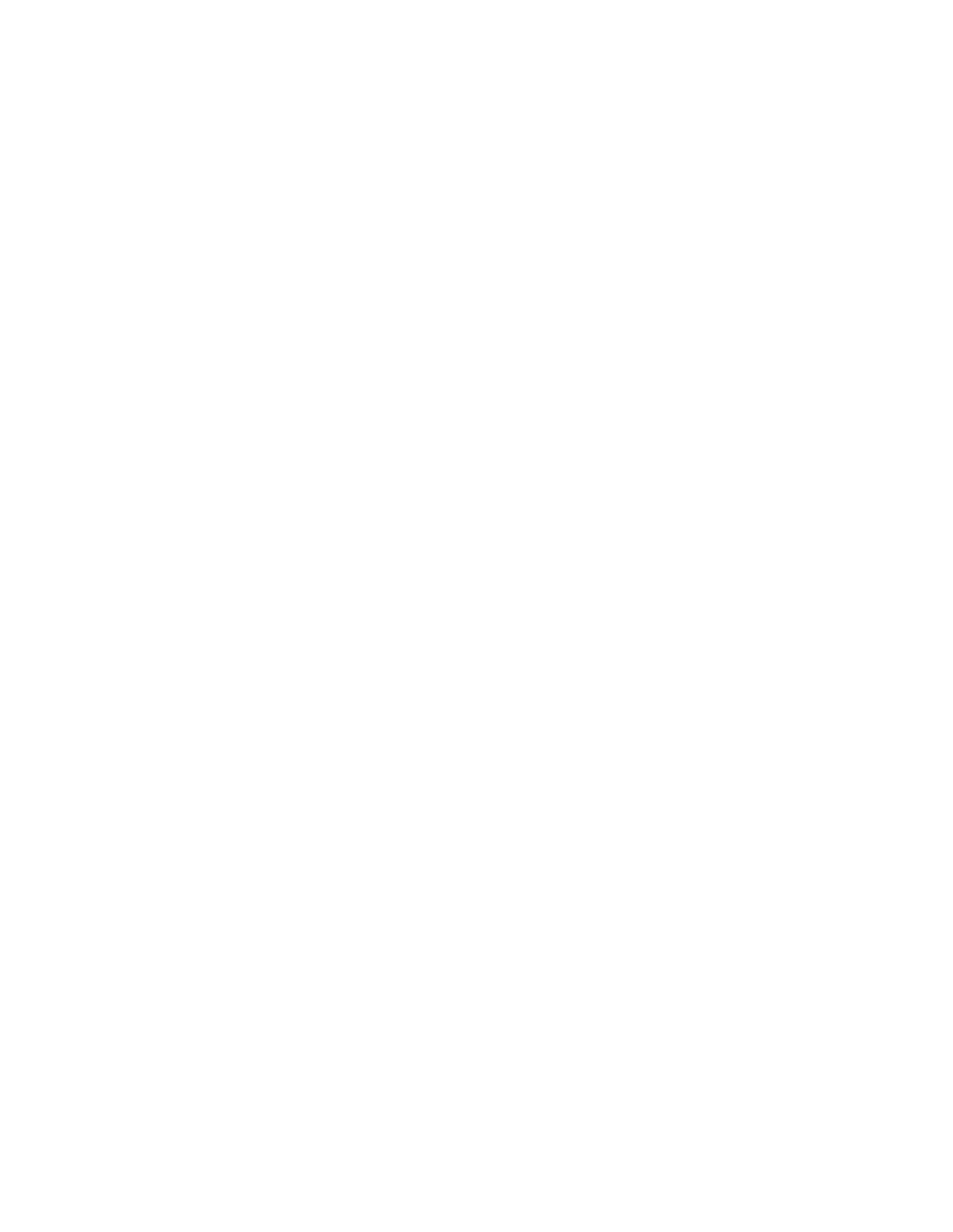## **Results**

## **General Social Survey – Personal Risk**

Canada's General Social Survey (GSS) began in 1985 and has been repeated at five-year intervals since then. Its goal is "to monitor changes in Canadian society and to provide information on current or emerging policy issues." Each five-year cycle focusses on one of five core subjects. One of these is "personal risk" which includes the incidence and consequences of "accidents." This was the focus of the 1983 and 1993 surveys and the data reported here are derived only from the most recent, 1993, data.

The target population of the GSS is persons aged 15 and over in all provinces but excluding residents of the Yukon and Northwest Territories and full-time residents of institutions. Thus, although only those over 15 were interviewed, they were asked to report on "accidents" involving those under age 14 years. A series of screening questions was asked to determine if an "accident report" was required. Only events meeting the follow criteria and occurring in the previous 12 months from the date of the interview were counted. One or more of:

- interruption of normal activities for at least half a day;
- causing out-of-pocket expenses of at least \$200; or
- requiring medical attention from a physician or nurse.

Only four types of "accidents" were identified: motor vehicle, sports, work, and home. Because these are not mutually exclusive, a hierarchical procedure was followed in the sequence stated so that, for example, a motor vehicle injury arising when the victim was at work, would be classified only as "motor vehicle." As stated earlier, "accidents" included poisoning and this will not, therefore, be repeated on each of the tables that follow.

Readers are reminded that the percentages presented in the tables are based on weighted estimates and that these represent the numbers likely to be found in the general population. Also, note sums may not total due to rounding. Another important reminder is that for the GSS as for the other surveys reviewed, invariably some responses to any question are "don't know" or the response is not coded for one reason or another. The proportion of such unusable responses, although low (in the range of 2% to 3%), varies from question to question. The convention of calculating percents over all categories was followed in this report. In most of the following tables, the responses for each variable specified are based on just under 3,000 children. (This represents, when weighted, a population of just over 6 million children under age 15 years.)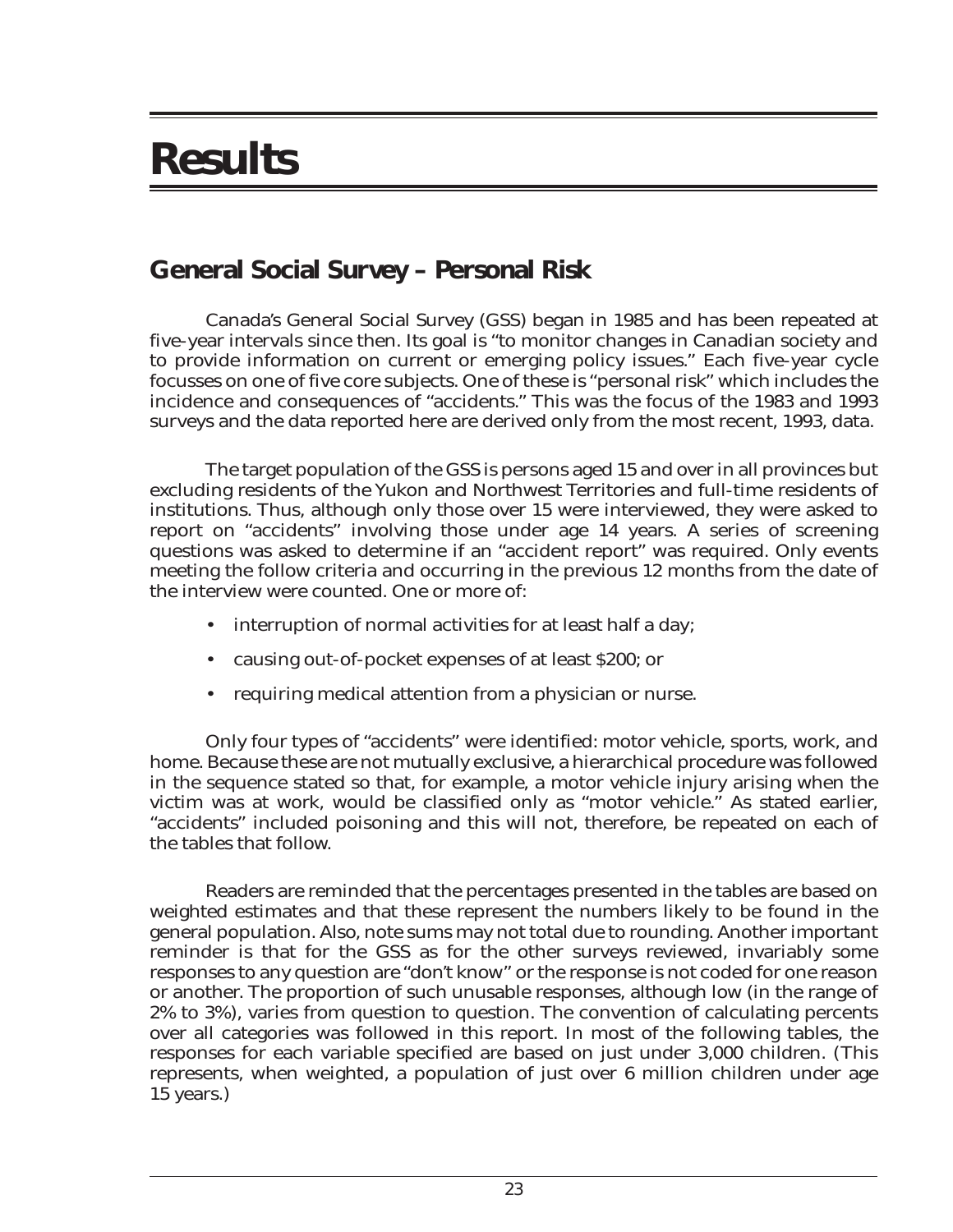### *Occurrence*

In the sample of 2,946 children, 304 under 15 years had been seen by a doctor for an injury or poisoning in the last 12 months. When weighted to reflect the number in the general population, this is equivalent to 559,000 injured children or 10% of all children in this age group. Approximately 102,000 children had more than one injury in the past year, which is about 2% of all children.

| Table 1 - Number and percent of children aged 0-14 years injured in the past year, |
|------------------------------------------------------------------------------------|
| by age group, Canada, 1993                                                         |

| <b>Characteristic</b> | <b>Population</b><br>(000s) | <b>Number of</b><br>injured<br>(000s) | % of Injured |
|-----------------------|-----------------------------|---------------------------------------|--------------|
| Age group             |                             |                                       |              |
| $0-4$                 | 2,000                       | 170                                   | 9            |
| $5-9$                 | 1,891                       | 194                                   | 10           |
| $10 - 14$             | 1,883                       | 196                                   | 10           |
| <b>Total</b>          | 5,773                       | 559                                   | 10           |

Source: General Social Survey, 1993

## *Distribution*

More than two thirds of the injured children, 69%, were from urban areas, similar to the proportion of Canadians actually living in urban communities. In general, the percent distribution of injured youth reflects their distribution in the population. Some differences exist, however. For example, boys represent about 51% of the population of youth, but 58% of the injured. Although children aged 0 to 4 comprise 35% of the population aged 0 to 14, they represented only 30% of the injured population. There were also some interesting differences in the distribution of injuries by province. In Newfoundland, Nova Scotia, Alberta and British Columbia, the proportional distribution of injuries exceeded the proportional distribution of population. By contrast, the distribution of injuries in Quebec, Ontario and Saskatchewan were lower than expected based on the population distribution.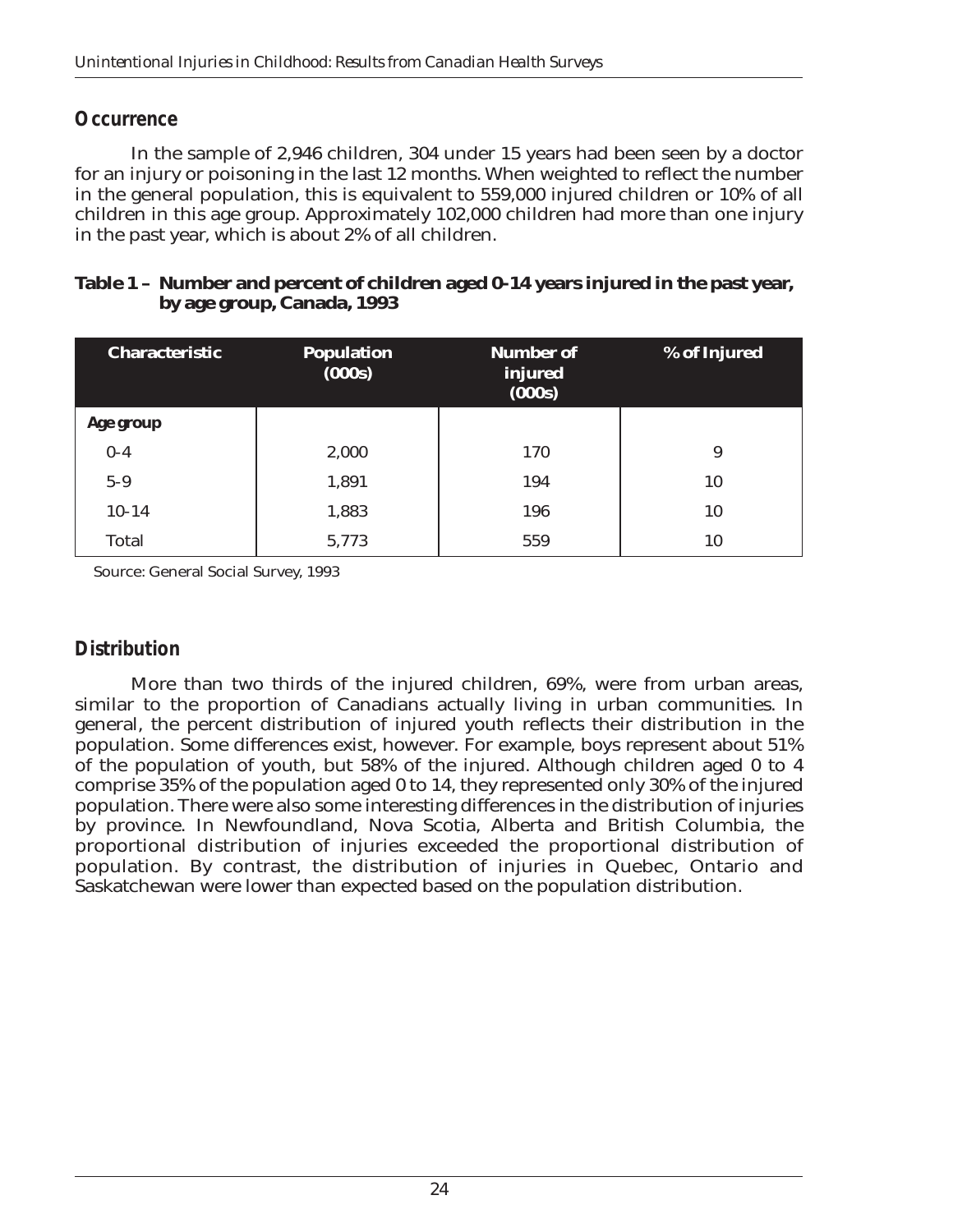| <b>Characteristic</b>       | <b>Population</b><br>(000s) | <b>Number</b><br>injured<br>(000s) | % Distribution<br>of population | <b>% Distribution</b><br>of injured<br>children |
|-----------------------------|-----------------------------|------------------------------------|---------------------------------|-------------------------------------------------|
| Age group                   |                             |                                    |                                 |                                                 |
| $0 - 4$                     | 2,000                       | 169                                | 35                              | 30                                              |
| $5-9$                       | 1,891                       | 193                                | 33                              | 35                                              |
| $10 - 14$                   | 1,883                       | 196                                | 33                              | 35                                              |
| <b>Total</b>                | 5,773                       | 559                                | 100                             | 100                                             |
| <b>Sex</b>                  |                             |                                    |                                 |                                                 |
| Male                        | 2,958                       | 322                                | 51                              | 58                                              |
| Female                      | 2,815                       | 237                                | 49                              | 42                                              |
| <b>Rural/Urban</b>          |                             |                                    |                                 |                                                 |
| Urban                       | 3,857                       | 383                                | 67                              | 69                                              |
| Rural                       | 1,460                       | 157                                | 25                              | 28                                              |
| Not stated                  | 456                         | 19                                 | 8                               | 3                                               |
| <b>Province</b>             |                             |                                    |                                 |                                                 |
| Newfoundland                | 127                         | 16                                 | $\boldsymbol{2}$                | 3                                               |
| <b>Prince Edward Island</b> | 30                          |                                    |                                 |                                                 |
| <b>Nova Scotia</b>          | 185                         | 26                                 | 3                               | $\overline{5}$                                  |
| <b>New Brunswick</b>        | 150                         | 20                                 | 3                               | $\overline{\mathbf{4}}$                         |
| Quebec                      | 1,395                       | 112                                | 24                              | 20                                              |
| Ontario                     | 2,113                       | 197                                | 37                              | 35                                              |
| Manitoba                    | 245                         | 23                                 | $\boldsymbol{4}$                | $\boldsymbol{4}$                                |
| Saskatchewan                | 238                         | 15                                 | $\boldsymbol{4}$                | 3                                               |
| Alberta                     | 606                         | 78                                 | 10                              | 14                                              |
| <b>British Columbia</b>     | 685                         | 71                                 | 12                              | 13                                              |

#### **Table 2 – Percent distribution of population and injuries in the past year, among children 0-14 years, by selected characteristics, Canada, 1993**

Source: General Social Survey, 1993

Note: — cell size too small to provide a reliable estimate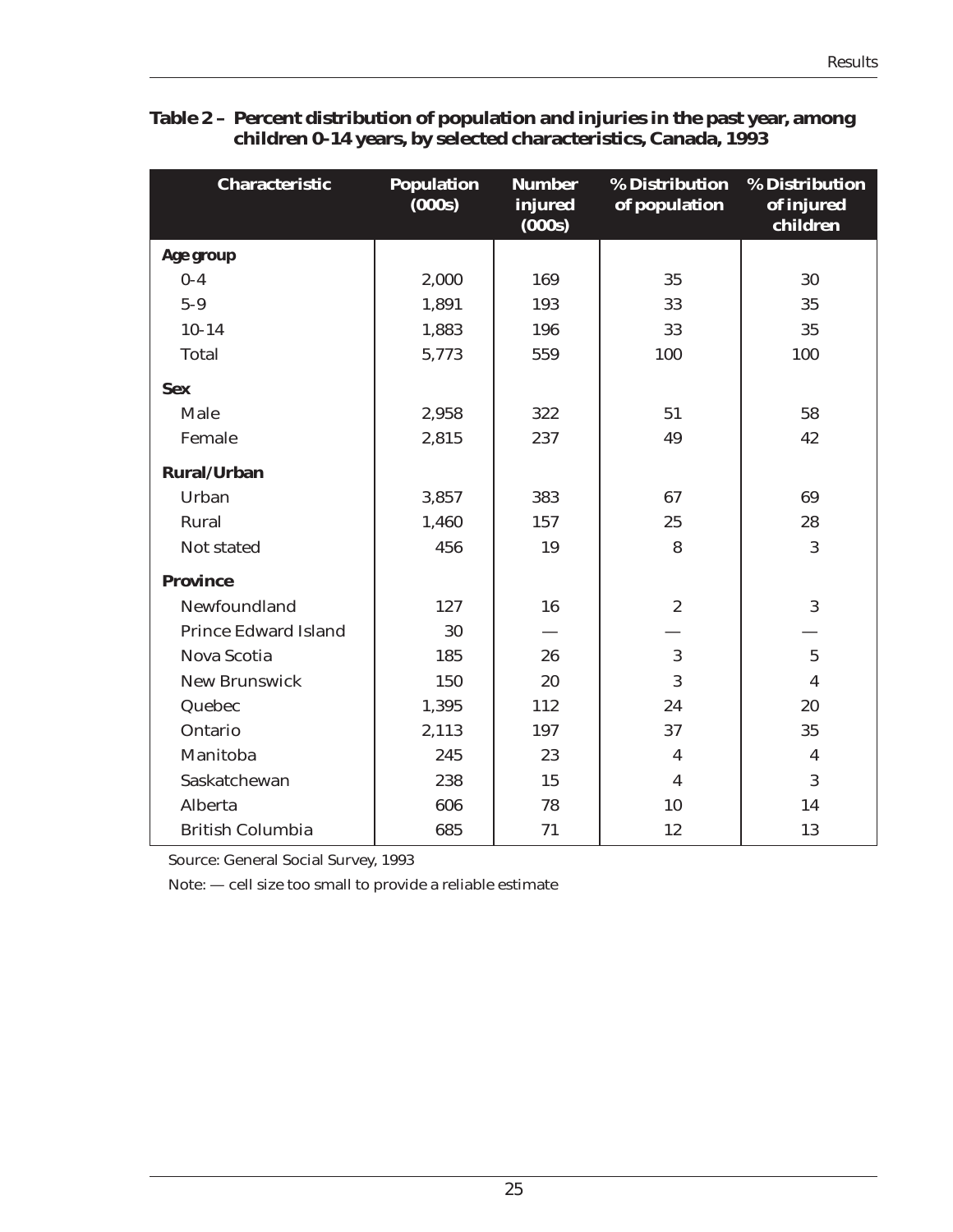## *Month and time*

As seen in Table 3, far more injuries occur between April and October than in other months. This, no doubt, reflects the greater exposure to risks during warm weather. Similarly, the afternoon peak, when nearly half of all injuries occur, is also almost certainly a reflection of exposure to risk during that time.

#### **Table 3 – Distribution of injuries among children aged 0-14 years, by month of injury and time of injury, Canada, 1993**

| <b>Month/Time</b><br>of injury | <b>Number of</b><br>injuries<br>(000s) | % Distribution<br>of injuries |
|--------------------------------|----------------------------------------|-------------------------------|
| <b>Month</b>                   |                                        |                               |
| January/March                  | 101                                    | 19                            |
| April/June                     | 155                                    | 28                            |
| July/September                 | 153                                    | 28                            |
| October/December               | 138                                    | 25                            |
| <b>Missing</b>                 | 11                                     |                               |
| <b>Total</b>                   | 559                                    | 100                           |
|                                |                                        |                               |
| <b>Time</b>                    |                                        |                               |
| 6:01am to 12 pm                | 123                                    | 22                            |
| 12.01 pm to 6 pm               | 275                                    | 49                            |
| 6.01pm to midnight             | 128                                    | 23                            |
| 12:01am to 6:00 am             | $\overline{\mathbf{4}}$                | 1                             |
| <b>Missing</b>                 | 28                                     | $\overline{5}$                |
| <b>Total</b>                   | 559                                    | 100                           |

Source: General Social Survey, 1993

## *Location*

As shown in Table 4, over half of all injuries occurred at home (52%). The code "commercial" refers to locations like restaurants, shopping malls, sports facilities and commercial buildings.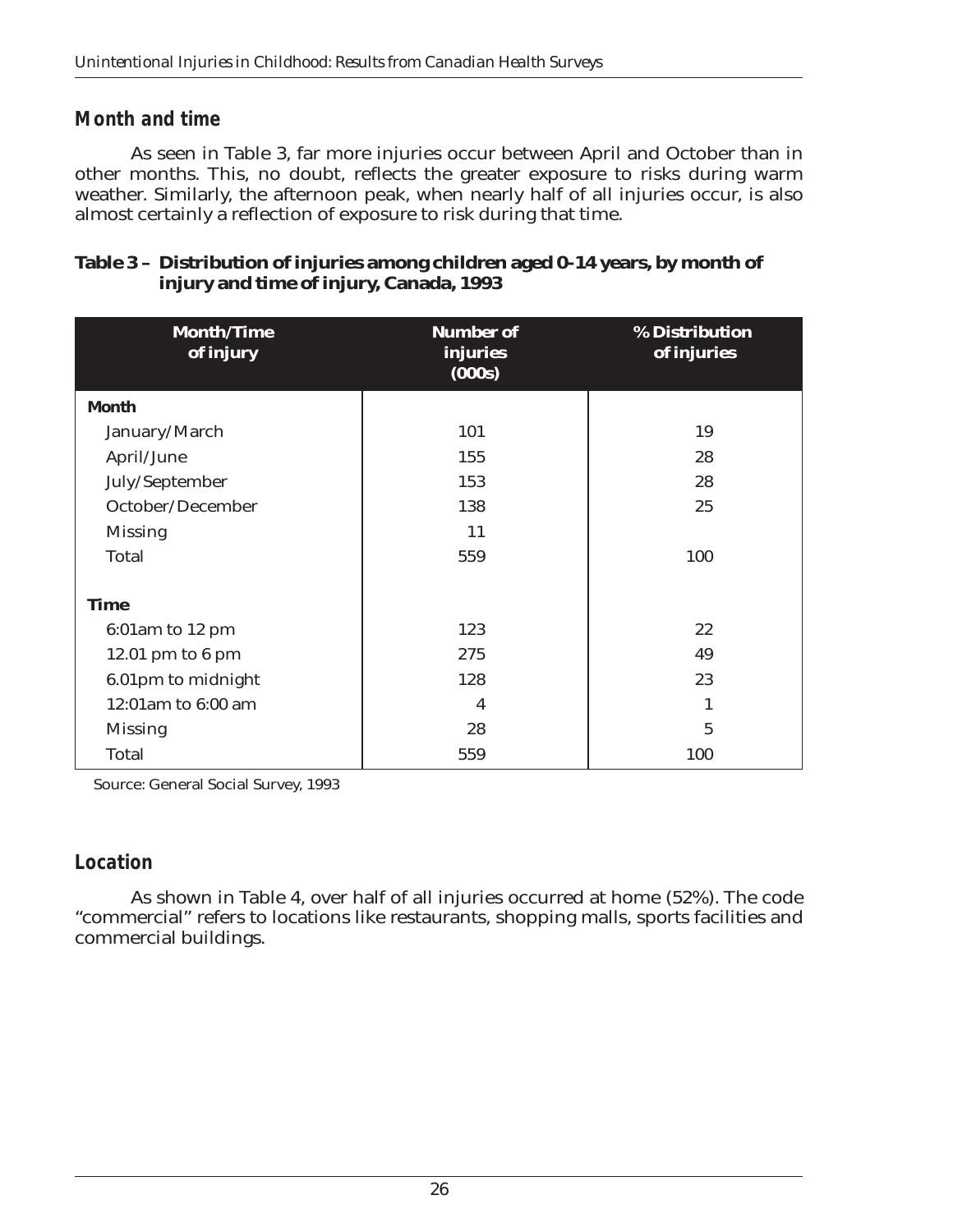| <b>Characteristic</b>      | <b>Number of</b><br>injuries<br>(000s) | % Distribution of<br>injuries by location |
|----------------------------|----------------------------------------|-------------------------------------------|
| <b>Location of injury</b>  |                                        |                                           |
| Home                       | 290                                    | 52                                        |
| <b>Commercial building</b> | 154                                    | 28                                        |
| <b>Public places</b>       | 87                                     | 16                                        |
| Elsewhere                  | 15                                     | 3                                         |
| <b>Missing</b>             | 13                                     | $\mathbf{2}$                              |
| Total                      | 559                                    | 100                                       |

## **Table 4 – Location where injury occurred, children aged 0-14 years, Canada, 1993**

Source: General Social Survey, 1993

## *Activity*

Not surprisingly, perhaps, in view of the age group under consideration, nearly two thirds of all injuries were coded as taking place during "play." Each of the other activity categories (personal activities, bicycle, sports, etc.) represent only between 4% and 6% of the total. (See Table 5.)

| Table 5 – Activity when injury occurred, children aged 0-14 years, Canada, 1993 |  |  |
|---------------------------------------------------------------------------------|--|--|
|                                                                                 |  |  |

| <b>Activity</b>            | <b>Number of</b><br><b>injuries</b><br>(000s) | % Distribution of<br>injuries |
|----------------------------|-----------------------------------------------|-------------------------------|
| Play                       | 366                                           | 66                            |
| <b>Personal activities</b> | 21                                            | 4                             |
| <b>Bicycle</b>             | 24                                            | 4                             |
| <b>Sports</b>              | 34                                            | 6                             |
| Passenger in vehicle       | 22                                            | 4                             |
| Other                      | 82                                            | 14                            |
| <b>Missing</b>             | 11                                            | $\boldsymbol{2}$              |
| <b>Total</b>               | 559                                           | 100                           |

Source: General Social Survey, 1993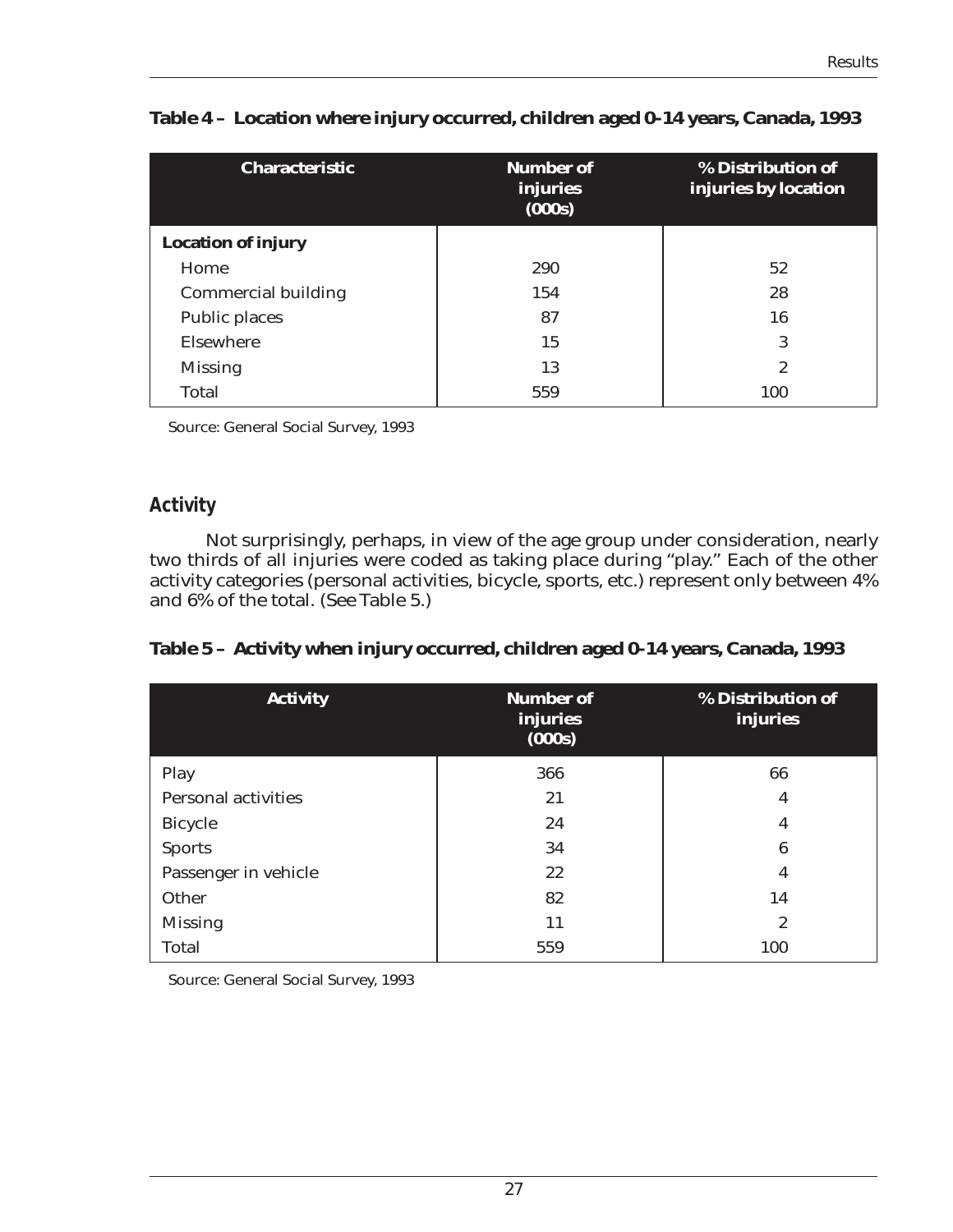## *Nature of injury*

Table 6 shows the nature or type of injury experienced. Notably, over 50% are clearly minor (e.g. bruises, abrasions, cuts or scrapes). However, most of the remainder are potentially serious: fractures accounting for 12%, followed by poisoning (6%), concussions (4%), internal injuries (3%), and burns and scalds (2%).

|  |  | Table 6 – Type of injury, children aged 0-14 years, Canada, 1993 |  |  |
|--|--|------------------------------------------------------------------|--|--|
|  |  |                                                                  |  |  |

| <b>Type of injury</b>       | <b>Number of</b><br>injuries (000s) | % of injured |
|-----------------------------|-------------------------------------|--------------|
| Fracture                    | 65                                  | 12           |
| Burn, scald                 | 13                                  | $\mathbf{2}$ |
| Dislocation, sprain, strain | 72                                  | 13           |
| Bruise, abrasion            | 107                                 | 20           |
| Cut, scrape                 | 174                                 | 32           |
| Concussion                  | $22\,$                              | 4            |
| Poisoning                   | 32                                  | 6            |
| Internal                    | 14                                  | 3            |
| Other                       | 121                                 | 22           |

Source: General Social Survey, 1993

Note: Total of injuries may exceed 100% because of multiple responses to question.

## *Body part*

The information in Table 7 is also disquieting: it suggests that 40% of all injuries involved the head or neck. Although this does not, of course, mean injuries to the brain (for, as noted previously, only 4% were said to have suffered a concussion), it is noteworthy.

#### **Table 7 – Part of body injured, children aged 0-14 years, Canada, 1993**

| <b>Site of injury</b>                   | <b>Number of</b><br>injuries (000s) | Injuries as a percent<br>of total injuries |
|-----------------------------------------|-------------------------------------|--------------------------------------------|
| <b>Eyes</b>                             | 14                                  | 3                                          |
| Head or neck                            | 223                                 | 40                                         |
| Upper extremity (shoulder, arms, hands) | 139                                 | 25                                         |
| Lower extremity (hip, legs, feet)       | 134                                 | 24                                         |
| <b>Back or spine</b>                    | 12                                  | 2                                          |
| <b>Trunk</b>                            | 43                                  | 8                                          |

Source: General Social Survey, 1993

Note: Total of injuries may exceed 100% because of multiple responses to question.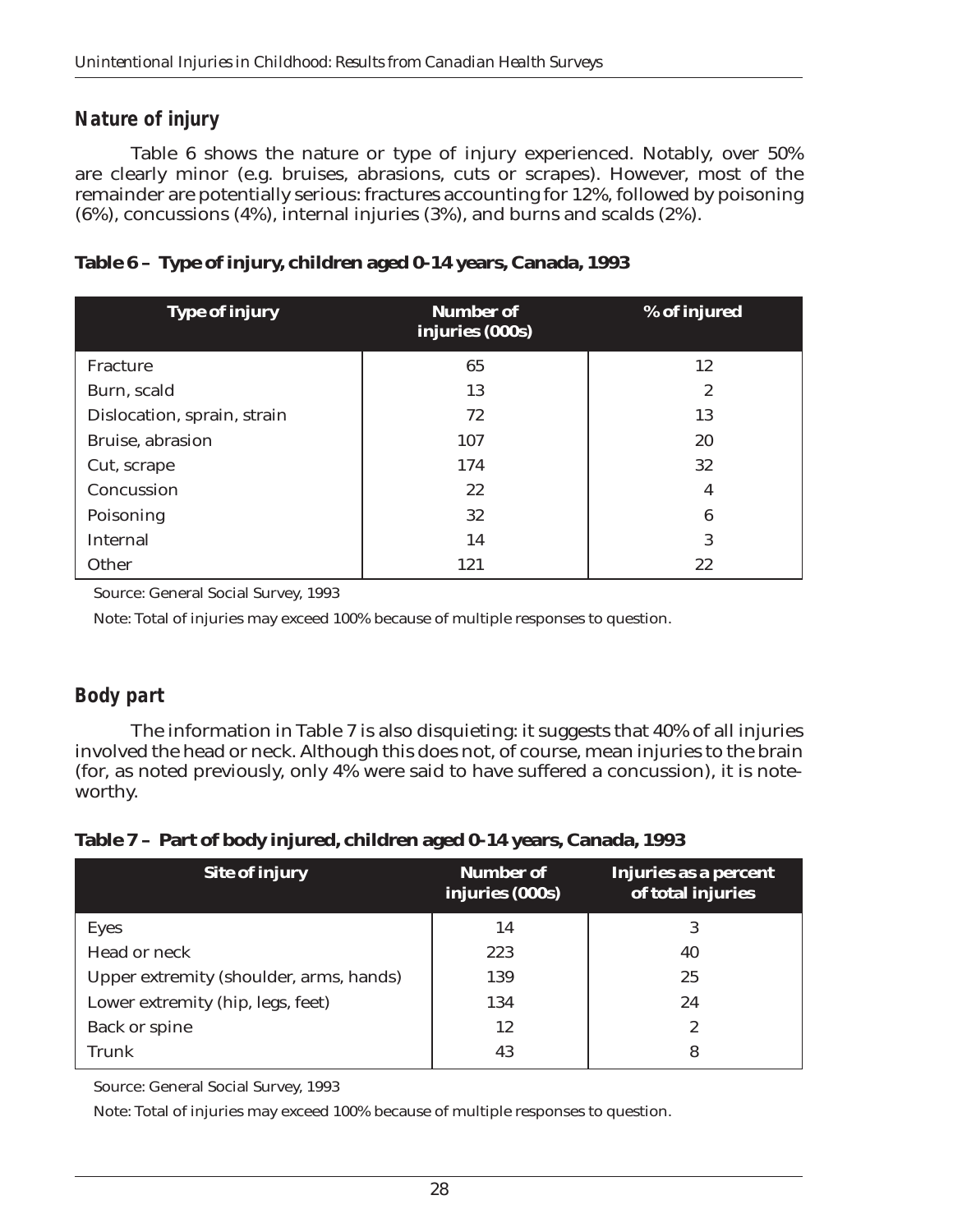#### *Site of care*

Most of the injured were seen at a hospital (60%) and 10% of those seen initially at a doctor's office or clinic were later seen at a hospital. Given that this is a national sample and that there are only 10 children's hospitals in Canada, it is not surprising that the hospital in question was a children's hospital in only 15% of all cases. As a further indication of the gravity of many of the injuries reported, however, 9% of the children who were taken to hospital spent one or more nights as a hospital in-patient. (See Table 8.) Of the 559,000 children who had experienced an injury in the past year, 33,000 spent at least one night in hospital. This represents about 6% of all injured children.

|                                                  | <b>Number of injuries (000s)</b> | % Of injured |
|--------------------------------------------------|----------------------------------|--------------|
| <b>Location of treatment</b>                     |                                  |              |
| Hospital emergency department                    | 335                              | 60           |
| Doctor's office                                  | 113                              | 20           |
| CHC (clinic)                                     | 84                               | 15           |
| Not treated                                      | 14                               | 3            |
| Subsequent hospital visit <sup>1</sup>           |                                  |              |
| <b>Yes</b>                                       | 20                               | 10           |
| <b>No</b>                                        | 178                              | 90           |
| Treatment in a children's hospital <sup>2</sup>  |                                  |              |
| Yes                                              | 48                               | 15           |
| <b>No</b>                                        | 307                              | 85           |
| At least one night stay in hospital <sup>3</sup> | 33                               | 9            |

#### **Table 8 – Where injured child received medical care, children aged 0-14 years, Canada, 1993**

Source: General Social Survey, 1993

- Note: 1. If child was taken to a private health professional's office or a community health clinic (198,000), the question whether the child went to hospital was asked.
	- 2. The question relating to the type of hospital was asked of all children who were taken to a hospital facility. Denominator for percentage is all children who were taken to hospital  $(355,000)$ .
	- 3. Based on children who were taken to a hospital emergency department or were taken to hospital after preliminary treatment in another facility. Denominator for percentage is 355,000.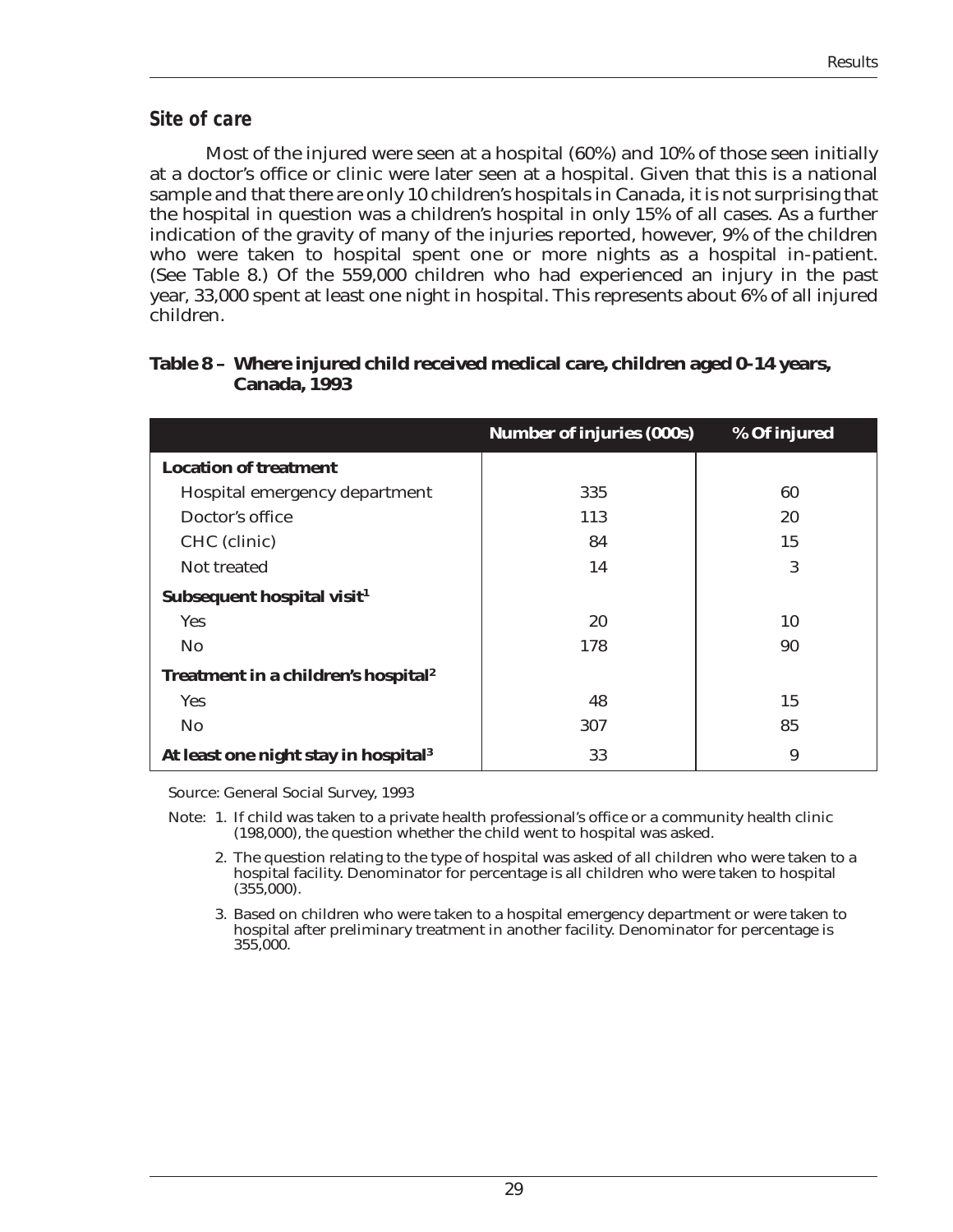## *Commentary*

The GSS is a potentially important source of information about childhood injuries. It would be much more helpful, however, if some of the questions and the coding of all questions were adjusted to reflect the world of children and not that of adults. Despite its shortcomings, it provides a solid estimate of the frequency of injuries over a broad age range and main patterns of their occurrence. It also calls attention to the importance of hospitals in general, and children's hospitals in particular, as a site of care for these children. Apart from the indication of severity as reflected by hospital use, the results pertaining to body part and type of injury reinforce the belief that a substantial proportion of these injuries are potentially serious.

## **National Population Health Survey**

As described earlier, the National Population Health Survey (NPHS) included questions about injuries that could be answered by those ages 12 and older. Only injuries of sufficient severity to limit normal activities were included, however. In this sense, then, the results are not comparable with those described in the previous section. Of the injuries covered, information was obtained on the number in the past year, type, body part, location, its cause, whether it was work related, and if any preventive precautions were taken to avoid another occurrence, including, for example, helmet use. If a person had more than one injury, information relating to its type, body part and location referred to the most serious of the injuries.

A set of supplemental questions from Health Canada was added to the NPHS to obtain data about health and where care was given. Questions also explored parents' awareness of the causes of death in childhood, sources of information about safety seats, traffic safety, home injury prevention, swimming, bicycle, and first aid for choking.

Because the NPHS is longitudinal, it collects information from the same panel every two years for as long as 20 years. The target population is households in all provinces and territories, except those on First Nation reserves, Canadian Forces bases or some remote areas. A total of 26,430 households are included in the sample (following the procedure described earlier) with a final response rate of approximately 88%.

## *Occurrence*

The NPHS addressed injuries only among those ages 12 to 19 years. To facilitate interpretation, the results are reported for the weighted population of those 12 to 14 years and 15 to 19 years. The younger age group represents 39.3% of the total, or 1.3 million adolescents, while the older group is 60.7%, or 2 million adolescents.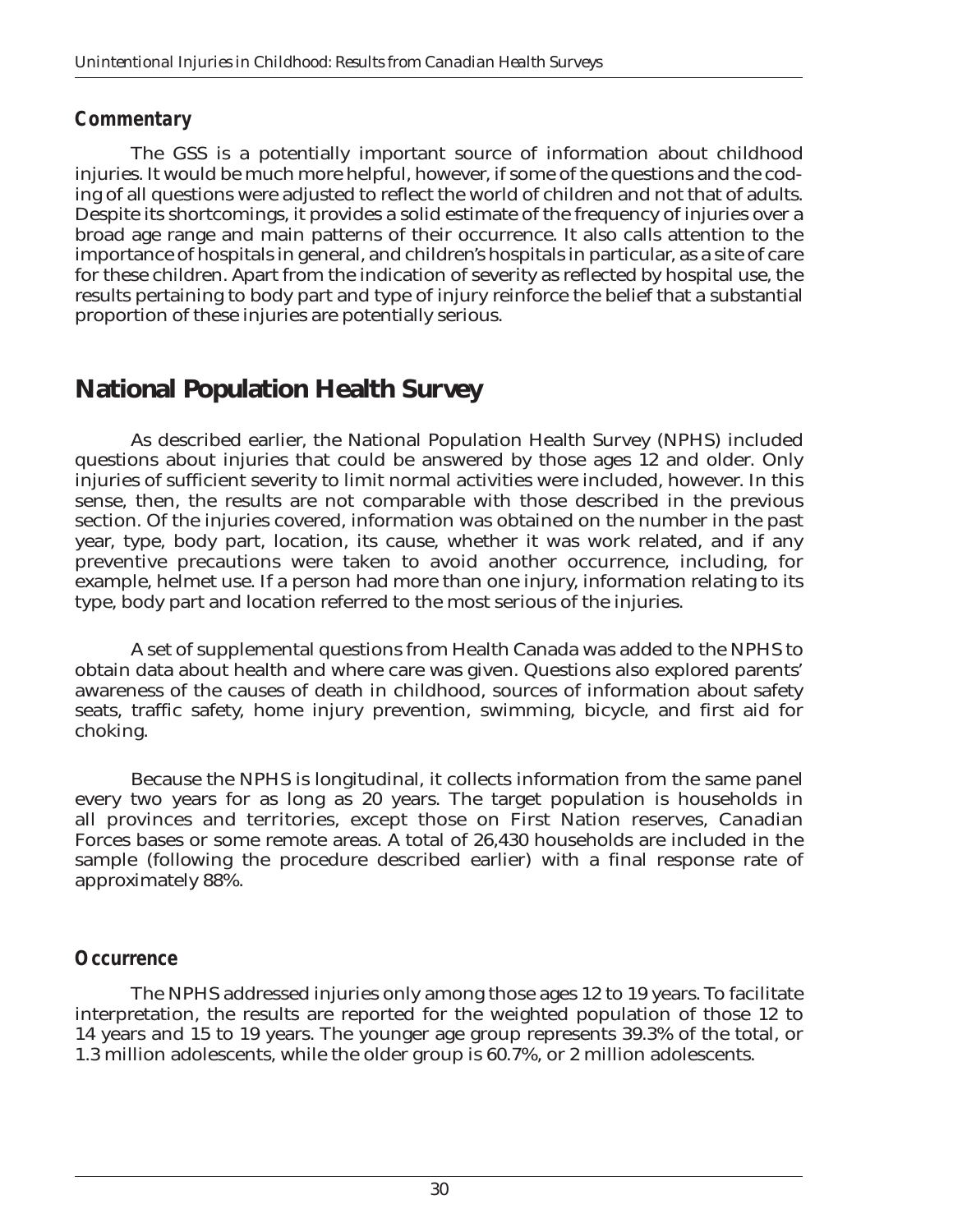For the group as a whole, 28.8% reported one or more injuries in the past 12 months. Most (19.5%) had a single incident; 5.6% had two; 3.7% had 3 or more. Among the younger group 27% reported having an injury (as defined) in the last 12 months; the figure for the older group was quite similar, 29.6%.

The proportions were somewhat different, however, for boys and girls. Thirtytwo percent of the boys aged 12 to 14, and 33% of 15- to 19-year-old boys reported an injury compared with 22% and 26%, respectively, of the younger and older girls. (See Table 9.) Note that the percents stated above are based on the whole population: expressed as a proportion of those injured they would, of course, be quite different. For example, among the injured population, the percent with a single injury was 68% and multiple injuries occurred among 32%.

| <b>Age/Sex</b>    | <b>Population</b><br>(000s) | <b>Number of</b><br>injuries (000s) | % Injured |
|-------------------|-----------------------------|-------------------------------------|-----------|
| <b>Both sexes</b> |                             |                                     |           |
| $12 - 14$         | 1,326                       | 365                                 | 27        |
| $15 - 19$         | 2,046                       | 606                                 | 30        |
| <b>Total</b>      | 3,372                       | 971                                 | 29        |
| <b>Males</b>      |                             |                                     |           |
| $12 - 14$         | 706                         | 227                                 | 32        |
| $15 - 19$         | 1,057                       | 347                                 | 33        |
| <b>Total</b>      | 1,763                       | 574                                 | 33        |
| <b>Females</b>    |                             |                                     |           |
| $12 - 14$         | 620                         | 137                                 | 22        |
| $15 - 19$         | 989                         | 259                                 | 26        |
| <b>Total</b>      | 1,609                       | 396                                 | 25        |

**Table 9 – Injuries in the past 12 months among youth 12-19 years, by age and sex, Canada, 1994/95** 

Source: NPHS,1994/95

## *Distribution by province*

Injuries were more frequently reported by residents of Manitoba and Alberta for boys, and by those of Saskatchewan and British Columbia for girls. (See Table 10.) The highest rate was seen in Saskatchewan for boys 15 to 19 years (56%) and the lowest of the reliable rates (excluding PEI where the numbers are too small), was found for 15- to 19-years-old girls in Newfoundland and 12- to 14-year-old girls in Nova Scotia. It is difficult to know what to make of these patterns, but the differences seem large enough to suggest that they are not simply random variations.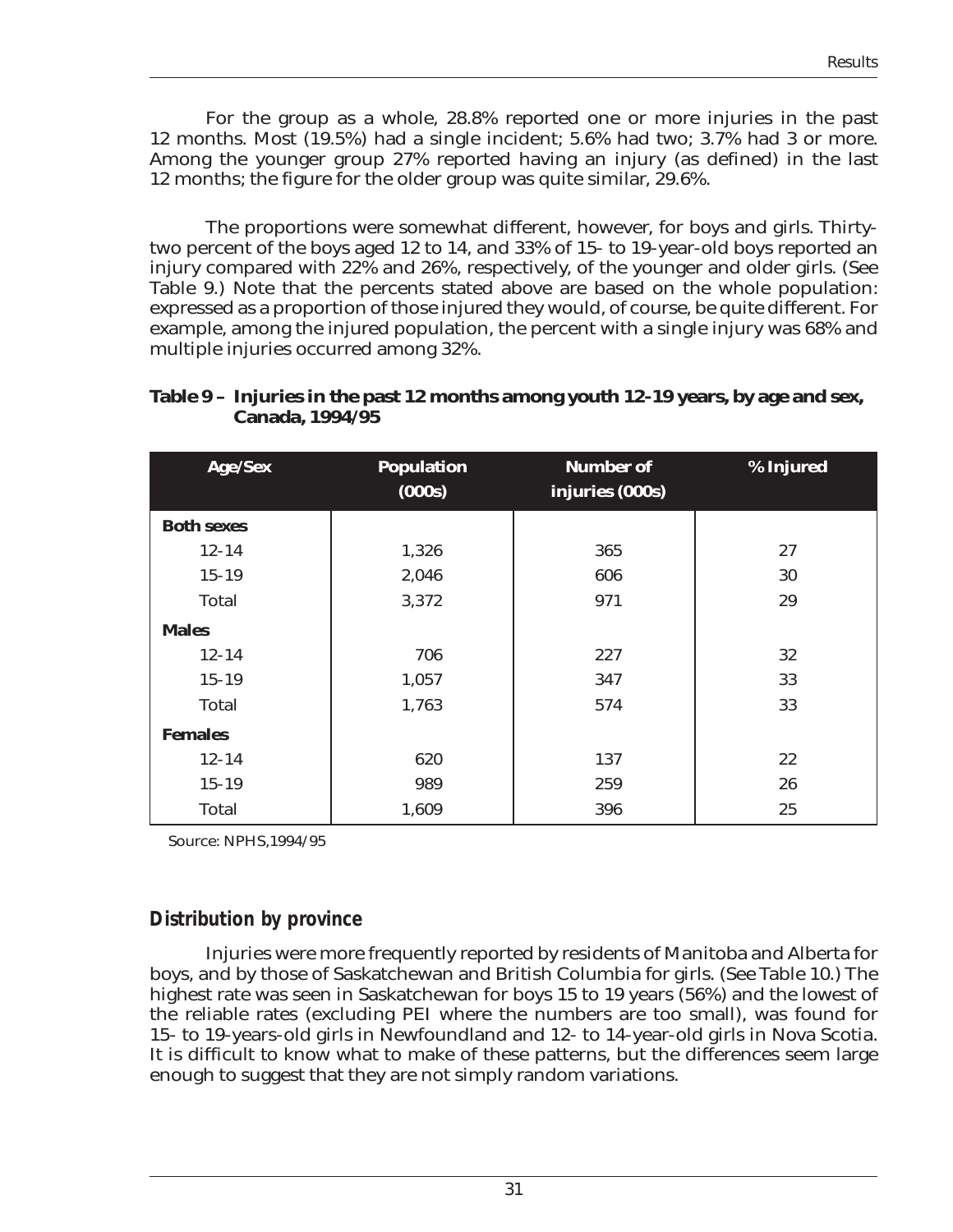| <b>Province</b>         | $12 - 14$ | <b>Males</b><br>Age group<br>$15 - 19$ | <b>Total</b> | $12 - 14$ | <b>Females</b><br>Age group<br>$15 - 19$ | <b>Total</b> |
|-------------------------|-----------|----------------------------------------|--------------|-----------|------------------------------------------|--------------|
| Newfoundland            | 26        | 31                                     | 28           | 12        | 10                                       | 11           |
| Prince Edward Island    | 20        | 23                                     | 21           | 4         | 18                                       | 12           |
| Nova Scotia             | 44        | 30                                     | 35           | 10        | 20                                       | 17           |
| New Brunswick           | 28        | 29                                     | 28           | 20        | 18                                       | 19           |
| Quebec                  | 22        | 22                                     | 22           | 14        | 22                                       | 19           |
| Ontario                 | 31        | 36                                     | 34           | 19        | 25                                       | 23           |
| Manitoba                | 53        | 44                                     | 48           | 29        | 21                                       | 23           |
| Saskatchewan            | 13        | 56                                     | 35           | 52        | 40                                       | 45           |
| <b>Alberta</b>          | 40        | 45                                     | 43           | 29        | 33                                       | 31           |
| <b>British Columbia</b> | 48        | 32                                     | 39           | 40        | 37                                       | 38           |

| Table 10 – Injuries among youth aged 12-19 years, by province, age, and sex |
|-----------------------------------------------------------------------------|
| <b>Canada, 1994/95</b>                                                      |

Source: NPHS, 1994/95

It is, perhaps, somewhat easier to observe important patterns when the provinces are grouped into regions, as in the next table. This permits larger aggregations and thus more precision in the estimates. Comparing like with like, that is, similar age and sex groups, it is noteworthy that the rates in British Columbia are the highest throughout, with the single exception of 15- to 19-year-old boys, where they are exceeded by those in the Prairies. Just as striking as this consistency are the large relative risks between the highest and lowest regions. In the case of 12- to 14-year-old boys, those in British Columbia have more than twice the risk of being injured than those in Quebec; the same is true for the Prairies compared to Quebec for the older boys. For girls the differences are even greater – younger teenagers in British Columbia have nearly three times the risk of those in the Atlantic region or Quebec, and nearly twice the risk when British Columbia rates are compared with those in Atlantic Canada for the older girls. (See Table 11.)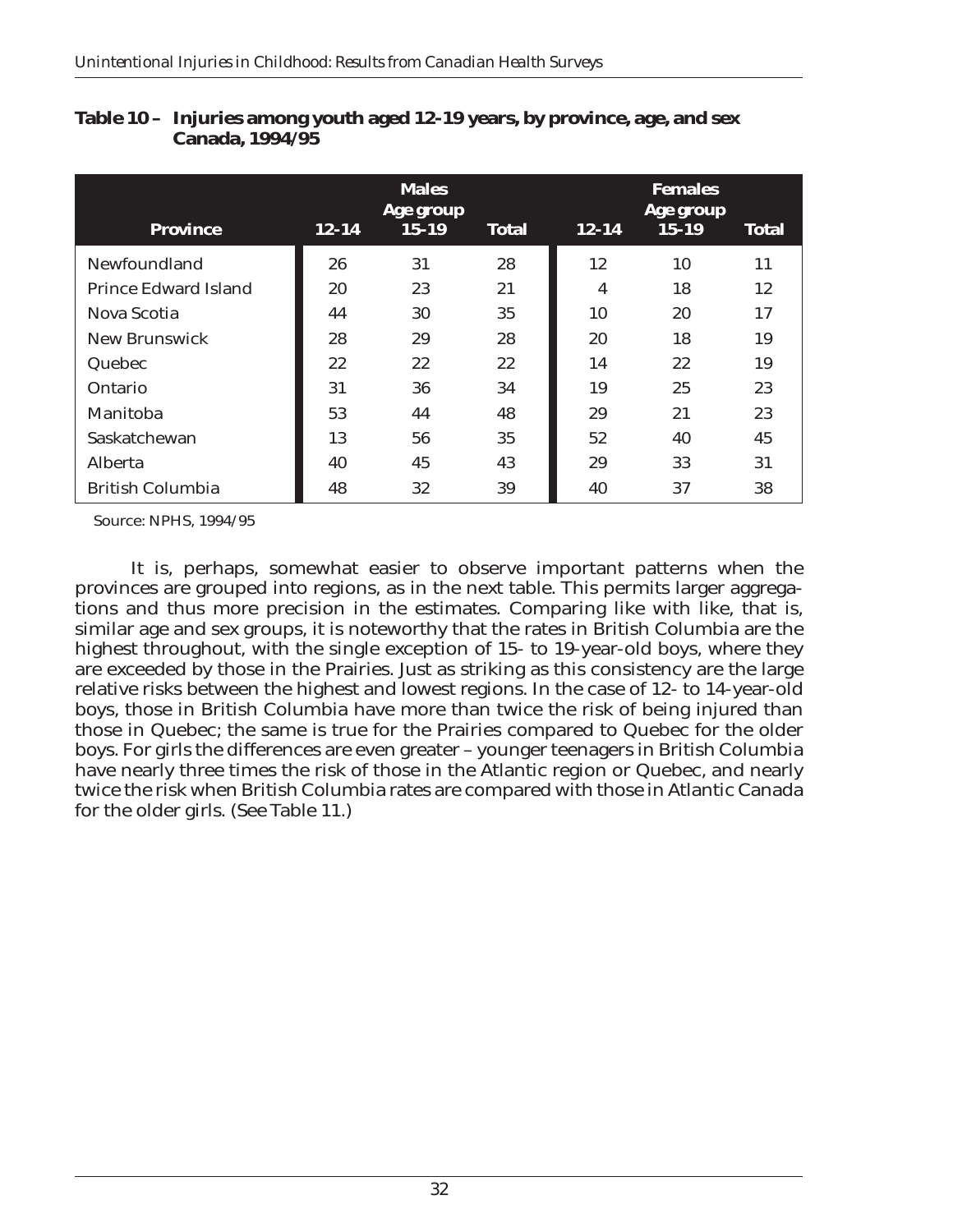| <b>Region</b>           | <b>Males</b><br>Age group<br>$15 - 19$<br>$12 - 14$<br><b>Total</b> |    |    | $12 - 14$ | <b>Females</b><br>Age group<br>$15 - 19$ | <b>Total</b> |
|-------------------------|---------------------------------------------------------------------|----|----|-----------|------------------------------------------|--------------|
| <b>Atlantic</b>         | 32                                                                  | 29 | 30 | 14        | 17                                       | 16           |
| Quebec                  | 22                                                                  | 22 | 22 | 14        | 22                                       | 19           |
| Ontario                 | 31                                                                  | 36 | 34 | 19        | 25                                       | 23           |
| <b>Prairies</b>         | 36                                                                  | 47 | 42 | 34        | 31                                       | 32           |
| <b>British Columbia</b> | 48                                                                  | 32 | 39 | 40        | 37                                       | 38           |

**Table 11 – Injuries among youth aged 12-19 years, by region, age and sex, Canada, 1994/95**

Source: NPHS, 1994/95

### *Urban vs rural*

There is considerable interest and debate about whether urban children have more or fewer injuries than those living in rural areas. Table 12 reveals that for older but not younger boys, those in rural areas have higher rates. For girls, the pattern is reversed. There is no generally accepted explanation for the higher rural rates, although there are several theories. For example, it is assumed that the rural environment is more dangerous, and especially so if youth in rural areas are working on farms, either those of their families or others. Moreover, although motor vehicle crashes may be less frequent in rural areas, their consequences may be more serious because of higher speeds and less readily available emergency medical services. Why these explanations apply to some age-sex groups but not others remains unexplained.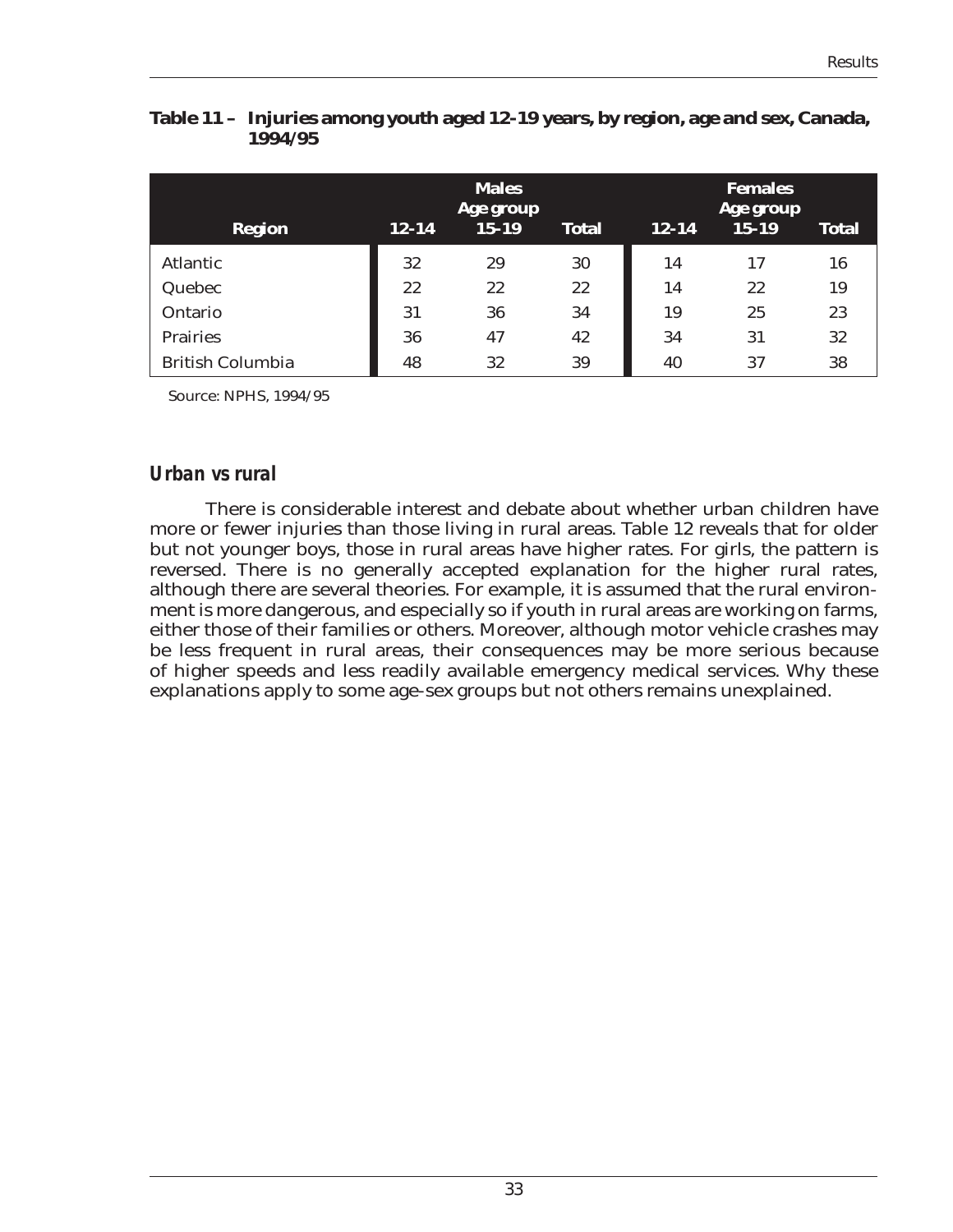| Age/Sex           | <b>Population</b> | <b>Number of</b>   | % Injured |
|-------------------|-------------------|--------------------|-----------|
|                   | (000s)            | injuries<br>(000s) |           |
| <b>Both sexes</b> |                   |                    |           |
| Urban             |                   |                    |           |
| $12 - 14$         | 1,056             | 297                | 28        |
| $15 - 19$         | 1,670             | 485                | 29        |
| <b>Total</b>      | 2,727             | 782                | 29        |
| Rural             |                   |                    |           |
| $12 - 14$         | 263               | 67                 | 25        |
| $15 - 19$         | 365               | 118                | 32        |
| <b>Total</b>      | 627               | 185                | 29        |
| <b>Males</b>      |                   |                    |           |
| Urban             |                   |                    |           |
| $12 - 14$         | 562               | 185                | 33        |
| $15 - 19$         | 863               | 265                | 31        |
| <b>Total</b>      | 1,425             | 450                | 32        |
| Rural             |                   |                    |           |
| $12 - 14$         | 141               | 42                 | 29        |
| $15 - 19$         | 188               | 81                 | 43        |
| <b>Total</b>      | 329               | 123                | 37        |
| <b>Females</b>    |                   |                    |           |
| Urban             |                   |                    |           |
| $12 - 14$         | 495               | 111                | 23        |
| $15 - 19$         | 807               | 221                | 27        |
| <b>Total</b>      | 1,302             | 332                | 26        |
| Rural             |                   |                    |           |
| $12 - 14$         | 121               | 25                 | 21        |
| $15 - 19$         | 177               | 37                 | 21        |
| <b>Total</b>      | 298               | 62                 | 21        |

### **Table 12 – Injuries in the past 12 months among youth aged 12-19 years, by rural/urban status, sex and age, Canada, 1994/95**

Source: NPHS,1994/95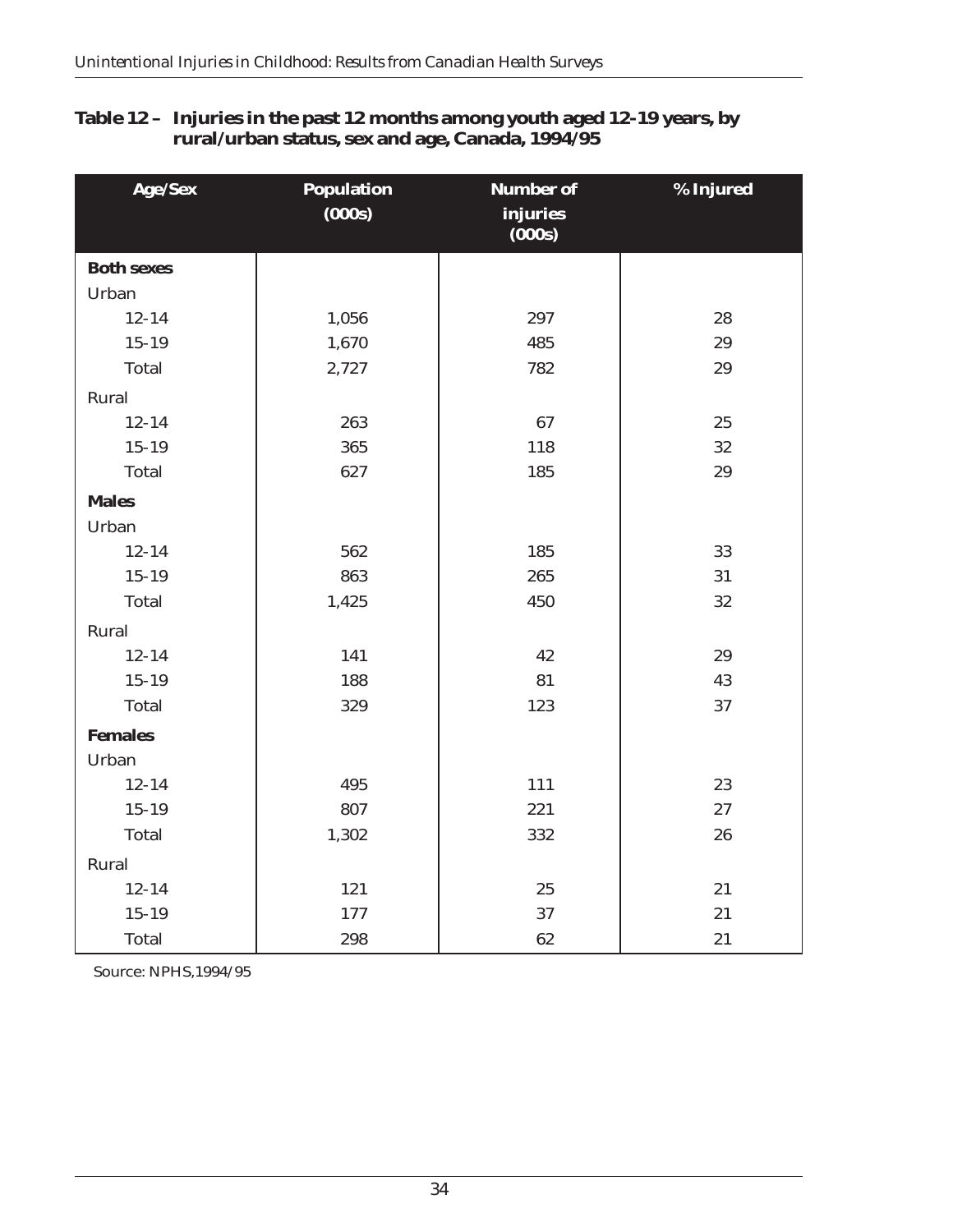## *Nature or type of injury*

As shown in Table 13 below, for both sexes and both age groups the dominant injury was coded as a sprain or strain. This involved 12.3% of the total population, followed by fracture, 5.8%, and cuts or scrapes, 2.2%. All other types of injuries occurred less often except those labelled "ill-defined" and "other." These basic patterns are the same in all four age and sex groups.

| <b>Nature of injury</b>  | $12 - 14$ | Age group<br>$15 - 19$ | <b>Total</b> |
|--------------------------|-----------|------------------------|--------------|
| <b>Population (000s)</b> | 1,326     | 2,046                  | 3,372        |
| Multiple injuries        |           |                        |              |
| <b>Fractures</b>         | 6.9       | 5.1                    | 5.8          |
| Burns/Scalds             | 0.1       | 1.0                    | 0.6          |
| <b>Dislocation</b>       | 1.0       | 2.4                    | 1.9          |
| Sprain/Strains           | 12.1      | 12.5                   | 12.3         |
| Cut/Scrapes              | 1.8       | 2.5                    | 2.2          |
| <b>Bruise</b>            | 2.4       | 1.3                    | 1.7          |
| Concussion               | 0.7       | 0.2                    | 0.4          |
| Poisoning                |           |                        |              |
| <b>Internal injuries</b> |           | 0.7                    | 0.4          |
| Other                    | 2.4       | 3.6                    | 3.1          |

### **Table 13 – Percent injured by nature of injury, youth aged 12-19 years, by age, Canada, 1994/95**

Source: NPHS, 1994/95

Note: Denominator for rates is the total population within each age group.

— cell size too small to provide a reliable estimate

In Table 14 and those that follow in this section, the data are also displayed as percentages of all those who are injured in the weighted sample. Viewed in this context, the importance of fractures, dislocations, concussions, burns, scalds and multiple injures (i.e. all those likely to be serious) is seen in a different light: together they represent 33% of boys' injuries and 28% of all injuries to girls (data not shown).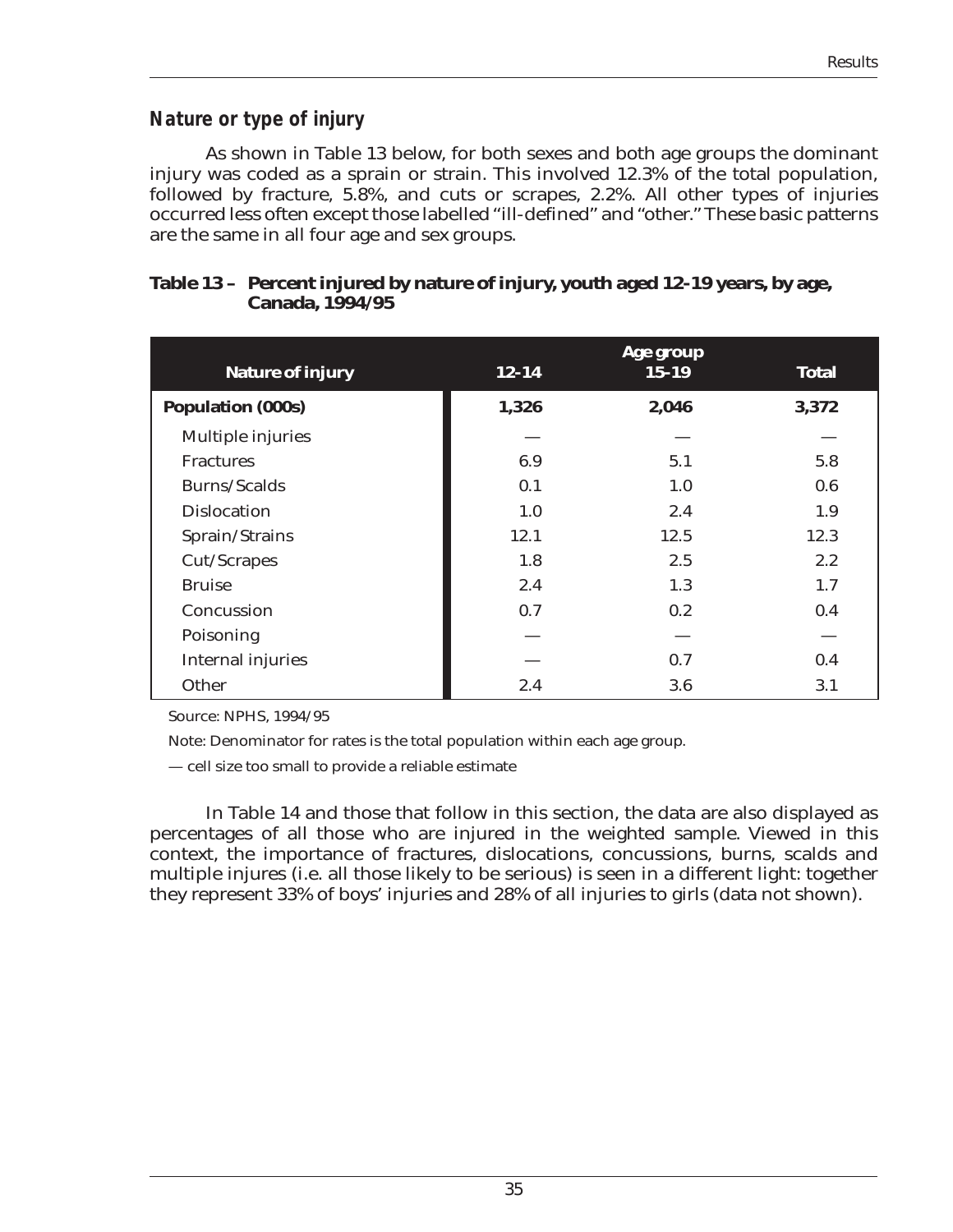| <b>Nature of injury</b>      | $12 - 14$ | Age group<br>$15 - 19$ | <b>Total</b> |
|------------------------------|-----------|------------------------|--------------|
| <b>Total injuries (000s)</b> | 365       | 606                    | 971          |
| Multiple injuries            |           |                        |              |
| <b>Fractures</b>             | 25.2      | 17.2                   | 20.2         |
| Burns/Scalds                 | 0.2       | 3.2                    | 2.1          |
| <b>Dislocation</b>           | 3.8       | 8.2                    | 6.5          |
| Sprain/Strains               | 44.1      | 42.1                   | 42.8         |
| Cut/Scrape                   | 6.6       | 8.3                    | 7.6          |
| <b>Bruise</b>                | 8.7       | 4.3                    | 6.0          |
| Concussion                   | 2.6       | 0.6                    | 1.3          |
| Poisoning                    |           |                        |              |
| <b>Internal injuries</b>     |           | 2.3                    | 1.4          |
| Other                        | 8.8       | 12.1                   | 10.9         |

### **Table 14 – Percent distribution of injuries among youth aged 12-19 years, by nature of injury, Canada 1996/97**

Source: NPHS, 1994/95

Note: Denominator is the population within each age group who experienced an injury.

— cell size too small to provide a reliable estimate

Although it is true that 40% to 50% of all injuries are strains and sprains which may be regarded as not serious, nevertheless, as stated above, there is a substantial proportion with concussions and fractures. The former occurs far more often among boys, but the latter are equally frequent in both sexes (data not shown).

# *Distribution by body part*

Injuries involving the lower extremities were most common, 13.6%, followed by upper extremity injuries. Arms or hands were involved in 6% of youth injuries. Back or spine injuries occurred among 3% of youth. (See Table 15.) The percent distribution of injuries reflect the prevalence by body site. The lower extremity (hips, legs or feet) was most often involved in 48%, upper extremity (shoulder, arms, hands) in 26%; and the back, spine or trunk in 14%. This general pattern is consistent in all the age/sex sub-groups (data not shown).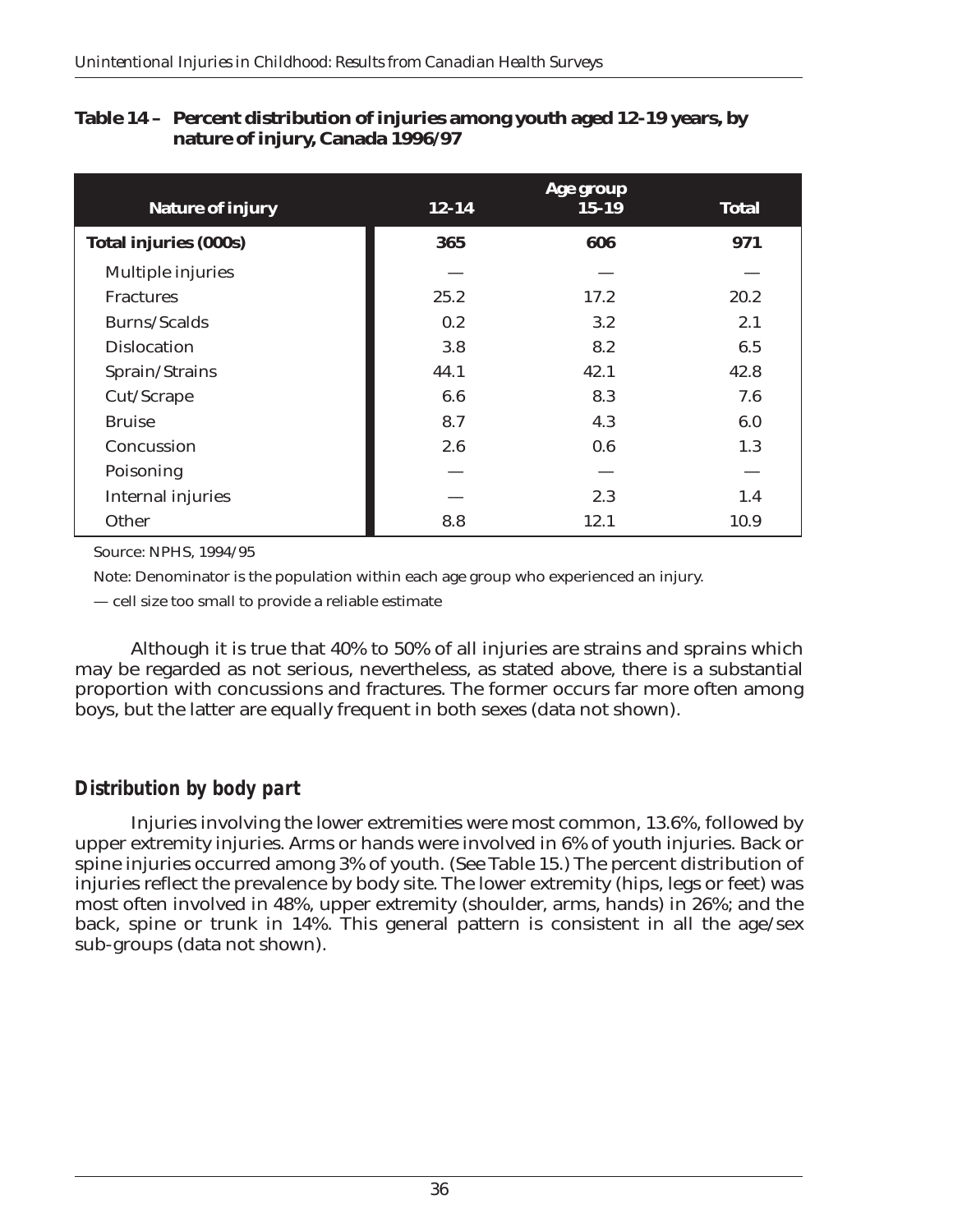| <b>Site of injury</b>    | <b>Age Group</b> |           |              |  |
|--------------------------|------------------|-----------|--------------|--|
|                          | $12 - 14$        | $15 - 19$ | <b>Total</b> |  |
| <b>Population (000s)</b> | 1,326            | 2,046     | 3,372        |  |
| <b>Multiple</b>          |                  |           |              |  |
| <b>Eyes</b>              |                  |           | 0.4          |  |
| Head                     | 1.8              | 1.3       | 1.5          |  |
| <b>Neck</b>              |                  | 0.7       | 0.9          |  |
| Shoulder                 | 1.2              | 1.7       | 1.5          |  |
| Arms/Hands               | 7.5              | 5.0       | 6.0          |  |
| Hip                      |                  |           |              |  |
| Legs /Feet               | 13.1             | 14.0      | 13.6         |  |
| Back/Spine               | 1.4              | 4.2       | 3.1          |  |
| <b>Trunk</b>             | 0.7              | 1.1       | 0.9          |  |
| Other                    |                  |           |              |  |

**Table 15 – Body part injured, youth aged 12-19 years by age, Canada, 1994/95**

Source: NPHS, 1994/95

Note: Denominator for rates is the total population within each age/sex group.

— cell size too small to provide a reliable estimate

Most injuries involve arms and legs in adolescents of both sexes, although boys are more often affected than girls. For some reason, arms are more often injured in the 12- to 14-year-olds than in 15- to 19-year-olds of both sexes. The excess of head injuries among boys is noteworthy, however, and in this case the sex differences are larger than for most other body parts (data not shown).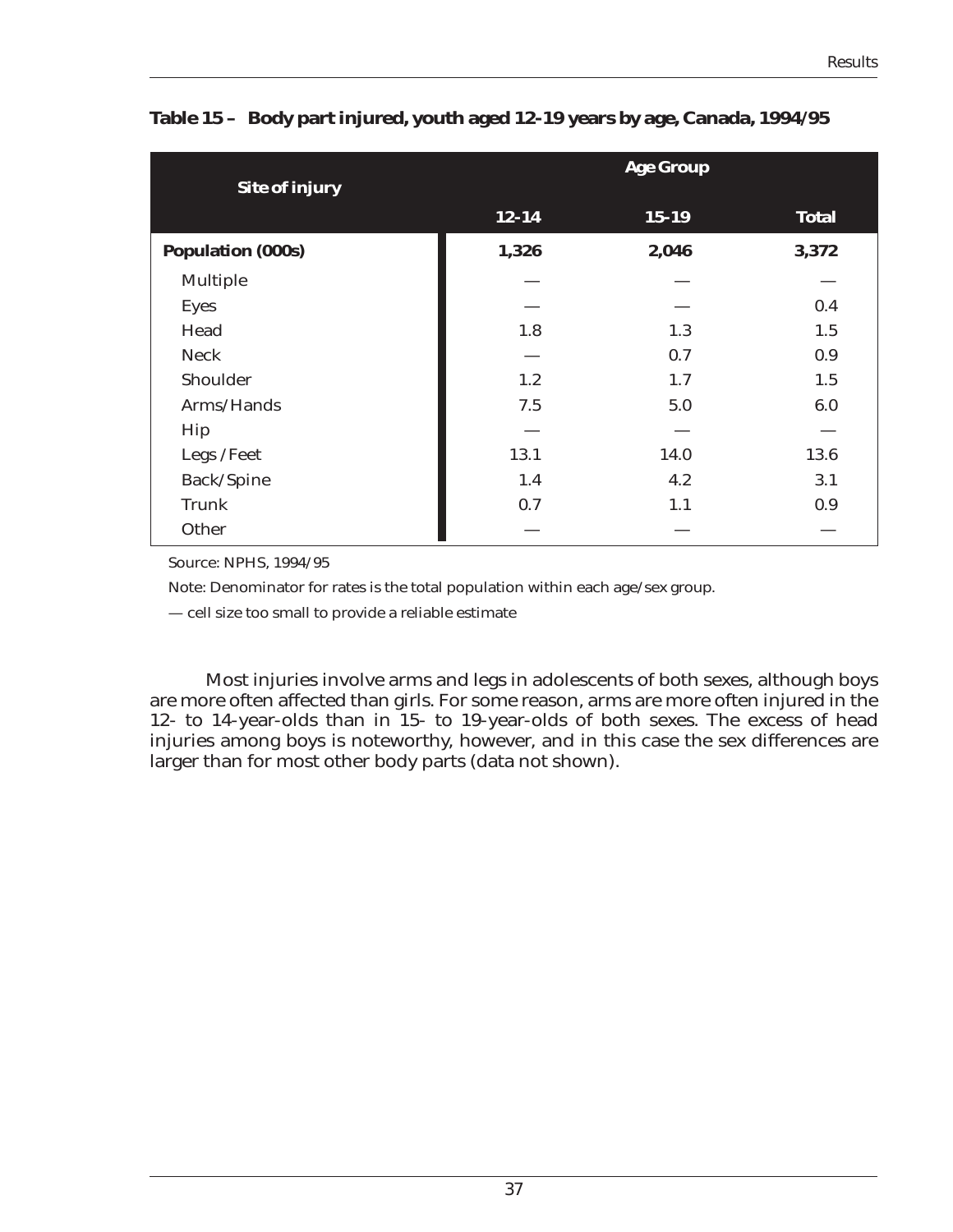|                              | Age group |           |              |
|------------------------------|-----------|-----------|--------------|
| <b>Site of injury</b>        | $12 - 14$ | $15 - 19$ | <b>Total</b> |
| <b>Total injuries (000s)</b> | 365       | 606       | 971          |
| <b>Multiple</b>              |           |           |              |
| <b>Eyes</b>                  |           |           | 0.4          |
| Head                         | 6.5       | 4.4       | 5.2          |
| <b>Neck</b>                  |           | 2.5       | 3.2          |
| Arms/Hands                   | 27.2      | 17.0      | 20.9         |
| Hip                          |           |           |              |
| Legs /Feet                   | 47.7      | 47.2      | 47.4         |
| Back/Spine                   | 5.2       | 14.3      | 10.9         |
| <b>Trunk</b>                 | 2.7       | 3.6       | 3.3          |
| Other                        |           |           |              |
| <b>Total</b>                 | 100.0     | 100.0     | 100.0        |

### **Table 16 – Percent distribution of injuries among youth aged 12-19, by body part injured, by age, Canada, 1994/95**

Source: NPHS, 1994/95

Note: Denominator for rates is the total population within each age/sex group.

— cell size too small to provide a reliable estimate

# *Distribution by locale*

The coding of locale was not entirely appropriate for children. Assuming that "industrial location" was equivalent to place of work, the dominant locales for injuries in the total population aged 12 to 19 years were recreational facilities (15.5%), home (6%), and on streets, about 3%. (See Table 17.) The distribution of injuries among children who were injured (Table 18), varied, predictably, by the age of the child. About 54% of all injuries occurred in a recreational facility, followed by 20% in the home, and about 10% in the street. Among children aged 12 to 14, about 25% of injuries occurred in the home, compared to 19% in the 15 to 19 age group.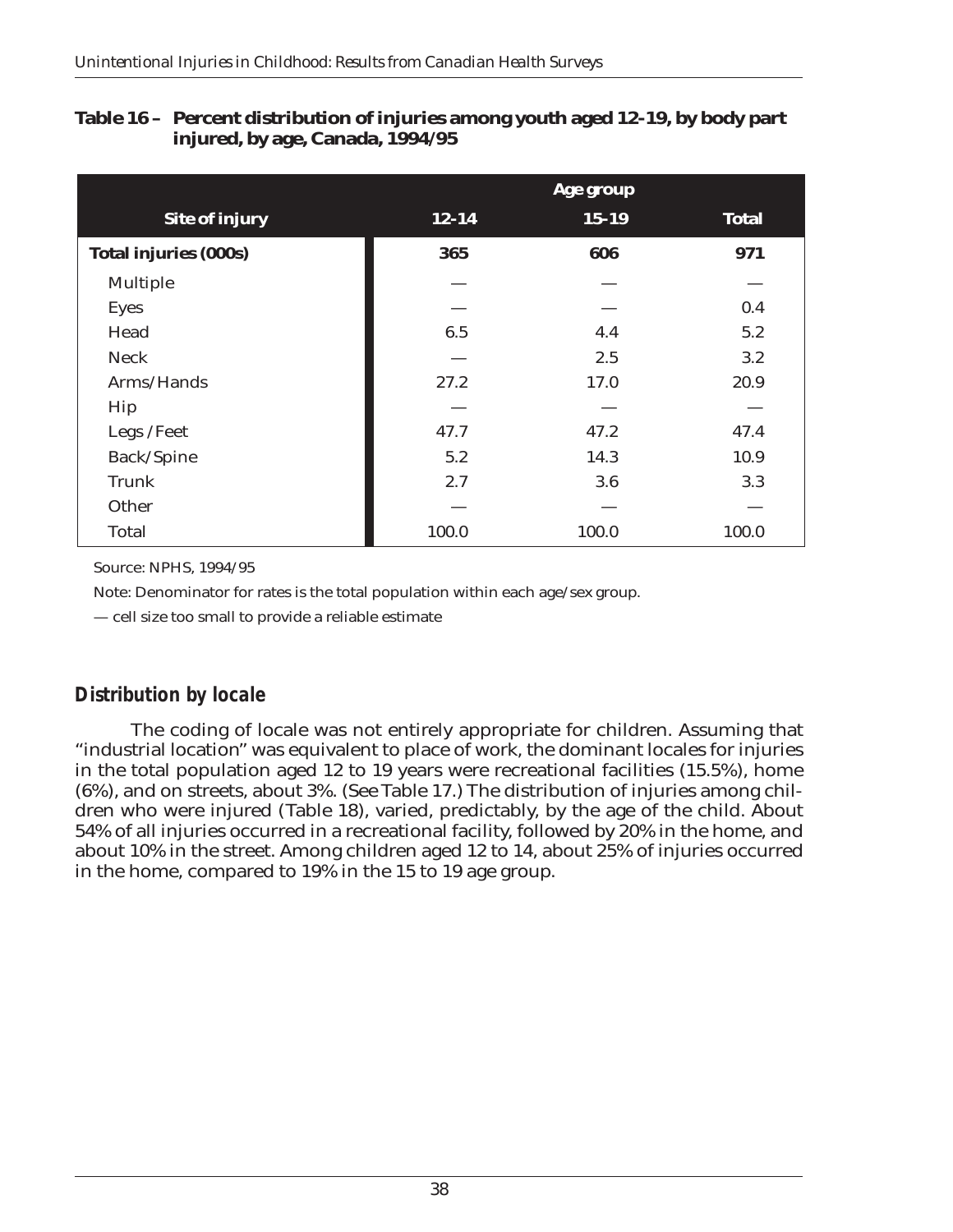|                              | Age group |           |              |
|------------------------------|-----------|-----------|--------------|
| <b>Location</b>              | $12 - 14$ | $15 - 19$ | <b>Total</b> |
| <b>Population (000s)</b>     | 1,326     | 2,046     | 3,372        |
| Home                         | 6.7       | 5.5       | 6.0          |
| Farm                         |           |           | 0.4          |
| <b>Recreational facility</b> | 15.7      | 15.4      | 15.5         |
| <b>Street</b>                | 1.7       | 3.7       | 2.9          |
| <b>Public building</b>       | 2.5       | 2.3       | 2.4          |
| <b>Industrial location</b>   |           | 0.6       | 0.4          |
| <b>Other</b>                 |           | 1.6       | 1.2          |

**Table 17 – Location of injury, youth aged 12-19 years, by age, Canada,1994/95**

Source: NPHS, 1994/95

Note: Denominator for this table is the total population within each age group.

— cell size too small to provide a reliable estimate

| Table 18 - Percent distribution of injuries by location of injury, youth aged |
|-------------------------------------------------------------------------------|
| <b>12-19 years, by age, Canada, 1994/95</b>                                   |

|                              | Age group |           |              |
|------------------------------|-----------|-----------|--------------|
| <b>Location</b>              | $12 - 14$ | $15 - 19$ | <b>Total</b> |
| <b>Number injured (000s)</b> | 365       | 606       | 971          |
| Home                         | 24.5      | 18.7      | 20.9         |
| Farm                         |           |           | 1.3          |
| <b>Recreational facility</b> | 57.0      | 52.0      | 53.9         |
| <b>Street</b>                | 6.0       | 12.3      | 10.0         |
| <b>Public building</b>       | 9.2       | 7.9       | 8.4          |
| <b>Industrial location</b>   |           | 2.0       | 1.2          |
| Other                        |           | 5.5       | 4.2          |
| Don't know                   |           |           |              |
| <b>Total</b>                 | 100.0     | 100.0     | 100.0        |

Source: NPHS, 1994/95

Note: Denominator for this table is youth who experienced an injury in the past year.

— cell size too small to provide a reliable estimate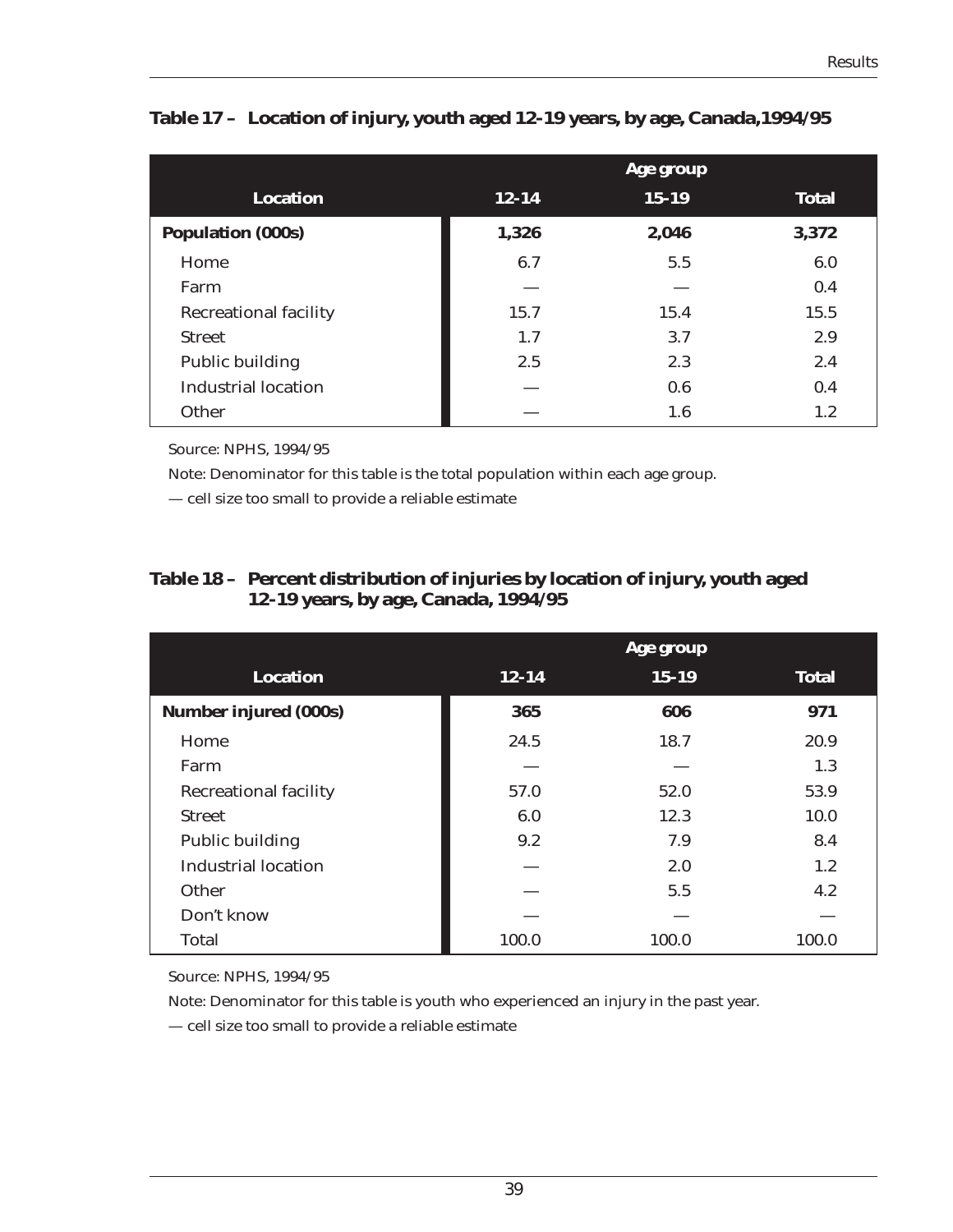The patterns by sex are, again, interesting. Even in adolescence, girls have more injuries than boys in the home, whereas the reverse is true for recreational injuries, which are, presumably, for the most part, sports related (data not shown).

### *Distribution by external cause*

Here again, the coding is based on adult mechanisms, so that categories like natural environment, corrosive, and machinery are somewhat difficult to interpret. Nonetheless, it is notable that falls clearly predominate. The next largest category is struck, followed by MVA. Although this latter proportion may appear small, it represents over 56,000 victims! It is also noteworthy that the injury rates due to MVAs increases sharply in both sexes between the two age groups (data not shown).

### **Table 19 – External cause of injury among youth aged 12-19 years, by age, Canada, 1994/95**

|                          | Age group |           |              |
|--------------------------|-----------|-----------|--------------|
| <b>External cause</b>    | $12 - 14$ | $15 - 19$ | <b>Total</b> |
| <b>Population (000s)</b> | 1,326     | 2,046     | 3,372        |
| Motor vehicle accident   |           | 2.2       | 1.7          |
| Fall                     | 15.5      | 12.4      | 13.6         |
| <b>Struck</b>            | 4.9       | 4.2       | 4.5          |
| <b>Assault</b>           |           | 0.7       | 0.5          |
| Environmental            |           | 1.0       | 0.9          |
| Cut                      |           |           | 0.3          |
| Other                    | 5.1       | 8.7       | 7.3          |

Source: NPHS, 1994/95

Note: Denominator for this table is the total population within each age group.

— cell size too small to provide a reliable estimate

The other category includes injuries from corrosive products, machinery, poisoning, fires and residual categories for which the cell count was too low to yield reliable estimates.

The distribution of injuries by external cause of injury indicates that about 47% of all injuries were attributable to falls compared to 16% for accidental strikes and 6% for MVA. There are age differences in the distribution of injuries. Among youth aged 12 to 14, 56% of all injuries were associated with falls compared to 42% in the 15 to 19 age group. (See Table 20.)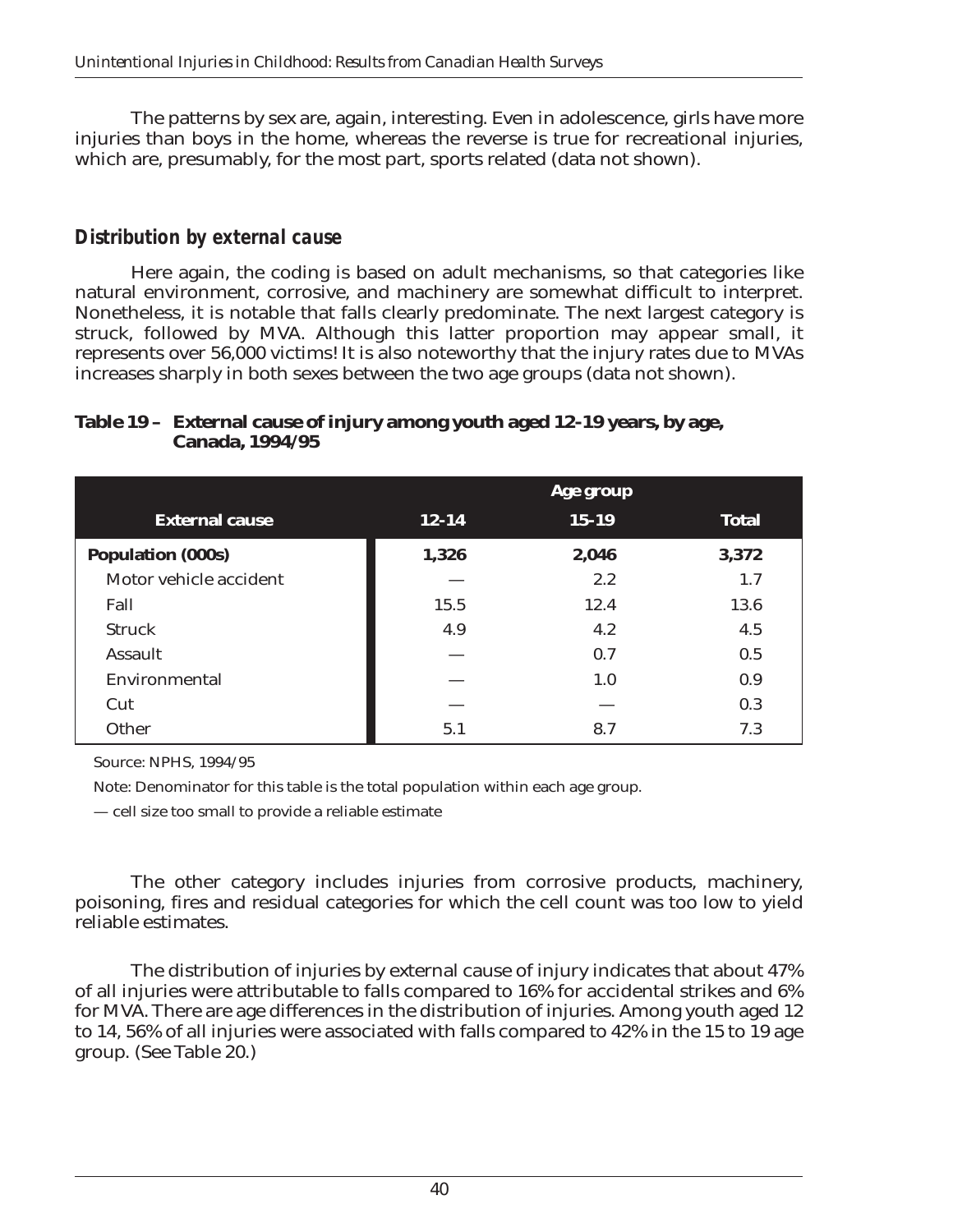#### **Table 20 – Percent distribution of injuries among youth aged 12-19, by age and external cause of injury, Canada, 1994/95**

|                              | Age group |           |              |
|------------------------------|-----------|-----------|--------------|
| <b>Location</b>              | $12 - 14$ | $15 - 19$ | <b>Total</b> |
| <b>Number injured (000s)</b> | 365       | 606       | 971          |
| Motor vehicle accident       |           | 7.3       | 5.8          |
| Fall                         | 56.4      | 41.9      | 47.3         |
| <b>Struck</b>                | 17.9      | 14.3      | 15.7         |
| <b>Assault</b>               | 0.4       | 2.3       | 1.6          |
| Environmental                |           | 3.4       | 3.1          |
| Cut                          |           |           | 1.1          |
| Other/Don't know             | 18.5      | 29.5      | 25.4         |
| <b>Total</b>                 | 100.0     | 100.0     | 100.0        |

Source: NPHS, 1994/95

— cell size too small to provide a reliable estimate

The other category includes injuries from corrosive products, machinery, poisoning, fires and residual categories for which the cell count was too low to yield reliable estimates.

It is unclear from the preceding table how many of these injuries are workrelated. This is, however, an important problem that has begun to receive increasing attention worldwide. Respondents who experienced an injury in the past year were asked, "Was this a work-related injury?" From Tables 21 and 22, it appears that about 3% of this age group responded "yes" – they were injured at work, (i.e. about 5% of all those injured). The problem is, not surprisingly, much greater among older adolescents, and twice as great for boys than girls.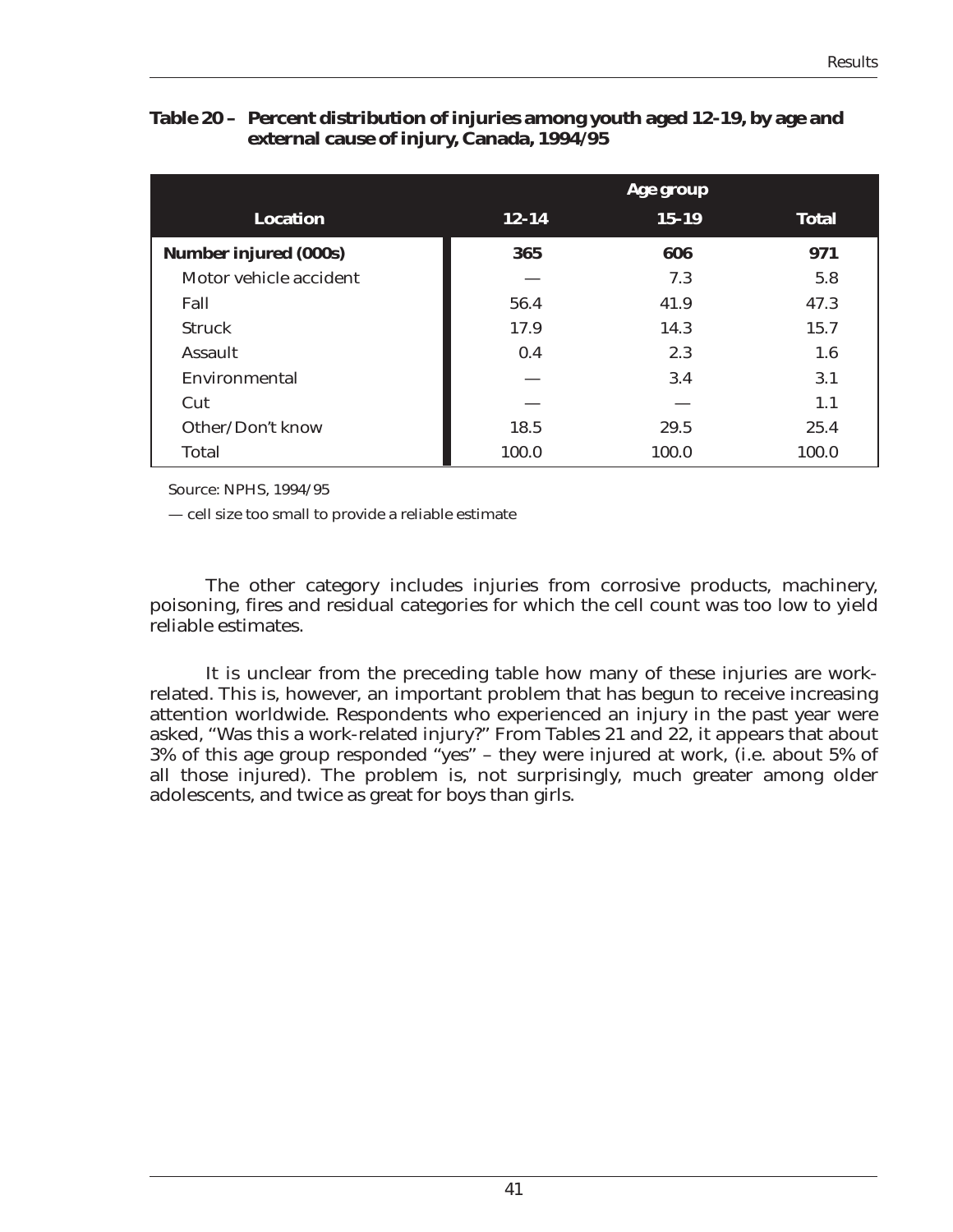| Age/Sex           | <b>Population</b><br>(000s) | <b>Number injured</b><br>in work-related<br>activity (000s) | % Injured |
|-------------------|-----------------------------|-------------------------------------------------------------|-----------|
| <b>Both sexes</b> |                             |                                                             |           |
| $12 - 14$         | 1,326                       |                                                             |           |
| $15 - 19$         | 2,046                       | 52                                                          | 1.6       |
| <b>Total</b>      | 3,372                       | 53                                                          | 2.5       |
| <b>Males</b>      |                             |                                                             |           |
| $12 - 14$         | 706                         |                                                             |           |
| $15 - 19$         | 1,057                       | 38                                                          | 3.6       |
| <b>Total</b>      | 1,763                       | 38                                                          | 2.1       |
| <b>Females</b>    |                             |                                                             |           |
| $12 - 14$         | 620                         |                                                             |           |
| $15 - 19$         | 989                         | 14                                                          |           |
| <b>Total</b>      | 1,609                       | 15                                                          | 1.5       |

### **Table 21 – Work-related injury among youth aged 12-19 years, by age and sex, Canada, 1994/95**

Source: NPHS, 1994/95

— cell size too small to provide a reliable estimate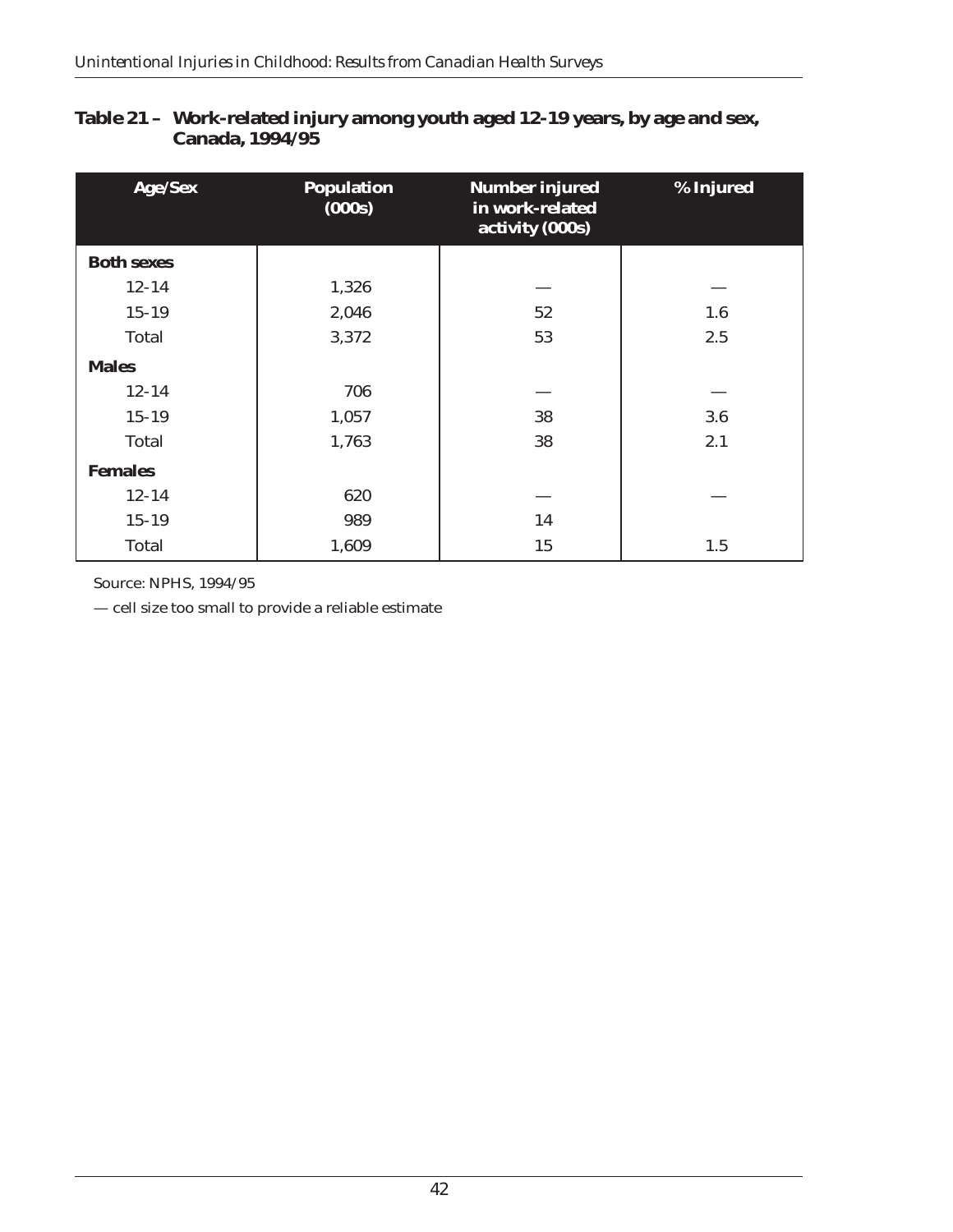| <b>Characteristic</b> | <b>Population</b><br>(000s) | <b>Number</b><br>injured<br>(000s) | <b>Number injured</b><br>in work-related<br>activity | <b>Work-related</b><br>as % of all<br>injured |
|-----------------------|-----------------------------|------------------------------------|------------------------------------------------------|-----------------------------------------------|
| Age group             |                             |                                    |                                                      |                                               |
| <b>Both sexes</b>     |                             |                                    |                                                      |                                               |
| $12 - 14$             | 1,326                       | 365                                |                                                      |                                               |
| $15 - 19$             | 2,046                       | 606                                | 52                                                   | $\boldsymbol{9}$                              |
| <b>Total</b>          | 3,372                       | 971                                | 53                                                   | $\overline{5}$                                |
| <b>Males</b>          |                             |                                    |                                                      |                                               |
| $12 - 14$             | 706                         | 227                                |                                                      |                                               |
| $15 - 19$             | 1,057                       | 347                                | 37                                                   | 11                                            |
| <b>Total</b>          | 1,763                       | 574                                | 38                                                   | 7                                             |
| <b>Females</b>        |                             |                                    |                                                      |                                               |
| $12 - 14$             | 620                         | 137                                |                                                      |                                               |
| $15 - 19$             | 989                         | 259                                | 14                                                   | $\overline{5}$                                |
| <b>Total</b>          | 1,609                       | 396                                | 15                                                   | $\boldsymbol{2}$                              |

**Table 22 – Work-related injury among youth aged 12-19, by age and sex, Canada, 1994/95**

Source: NPHS, 1994/95

— cell size too small to provide a reliable estimate

### *Distribution by income*

Many reports, including several from Canada, have called attention to a strong, linear relationship between income and injuries, especially among children. That relationship suggests that children from low-income families have many more injuries, including fatalities, than those from wealthy families. In light of this, the results seen in Table 23 are puzzling: among 12- to 14-year-old boys the pattern is curvilinear, with highest rates found for both the poor and the rich. Among both male and female 15- to 19-year-olds, however, the pattern is the reverse of what is expected: rates are highest for the rich, not the poor. This needs to be examined more carefully. One possible explanation is that wealthier youth have more access to cars and other dangerous recreational vehicles or equipment, including skis, snowboards, in-line skates, snowmobiles, etc.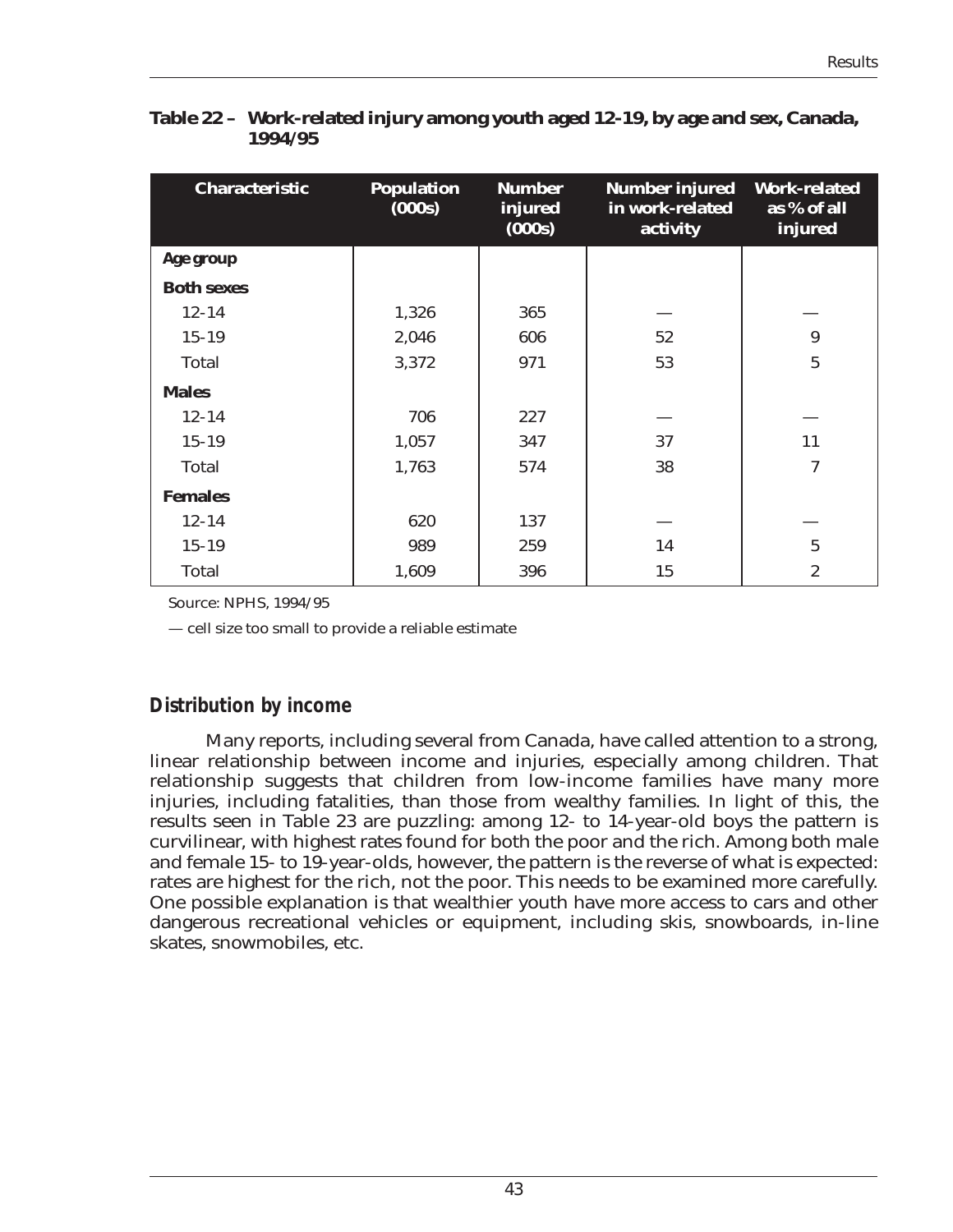| Sex/Household<br>income | <b>Population</b><br>(000s) | <b>Number injured</b><br>(000s) | % Injured |
|-------------------------|-----------------------------|---------------------------------|-----------|
| <b>Both sexes</b>       |                             |                                 |           |
| Lowest                  | 625                         | 174                             | 28        |
| Lower middle            | 1,072                       | 275                             | 26        |
| <b>Upper middle</b>     | 974                         | 287                             | 29        |
| Highest                 | 524                         | 187                             | 36        |
| <b>Missing</b>          | 178                         | 48                              | 27        |
| <b>Males</b>            |                             |                                 |           |
| Lowest                  | 338                         | 118                             | 35        |
| Lower middle            | 559                         | 156                             | 28        |
| <b>Upper middle</b>     | 476                         | 154                             | 32        |
| Highest                 | 304                         | 123                             | 40        |
| <b>Missing</b>          | 86                          | 24                              | 28        |
| <b>Females</b>          |                             |                                 |           |
| Lowest                  | 287                         | 56                              | 20        |
| Lower middle            | 513                         | 119                             | 23        |
| <b>Upper middle</b>     | 498                         | 133                             | 27        |
| Highest                 | 220                         | 65                              | 29        |
| <b>Missing</b>          | 92                          | 24                              | 26        |

#### **Table 23 – Injuries among youth aged 12-19 years, by household income, and sex, Canada, 1994/95**

Source: NPHS, 1994/94

# *Bicycle injuries*

Bicycle injuries are important because they can have serious consequences and because the use of helmets can prevent many of these consequences. Unfortunately, many accounts of these injuries fail to use bike ownership or actual use as a measure of exposure. Most children ride bicycles or tricycles. In 1994/95, 62% of parents with a child aged 12 or younger reported that their child rode a bicycle or tricycle. The percentage ranged from 59% in Quebec to 66% in British Columbia. (See Table 24.) Rural or urban residence had little relationship to bicycle or tricycle use, but differences by household income were notable.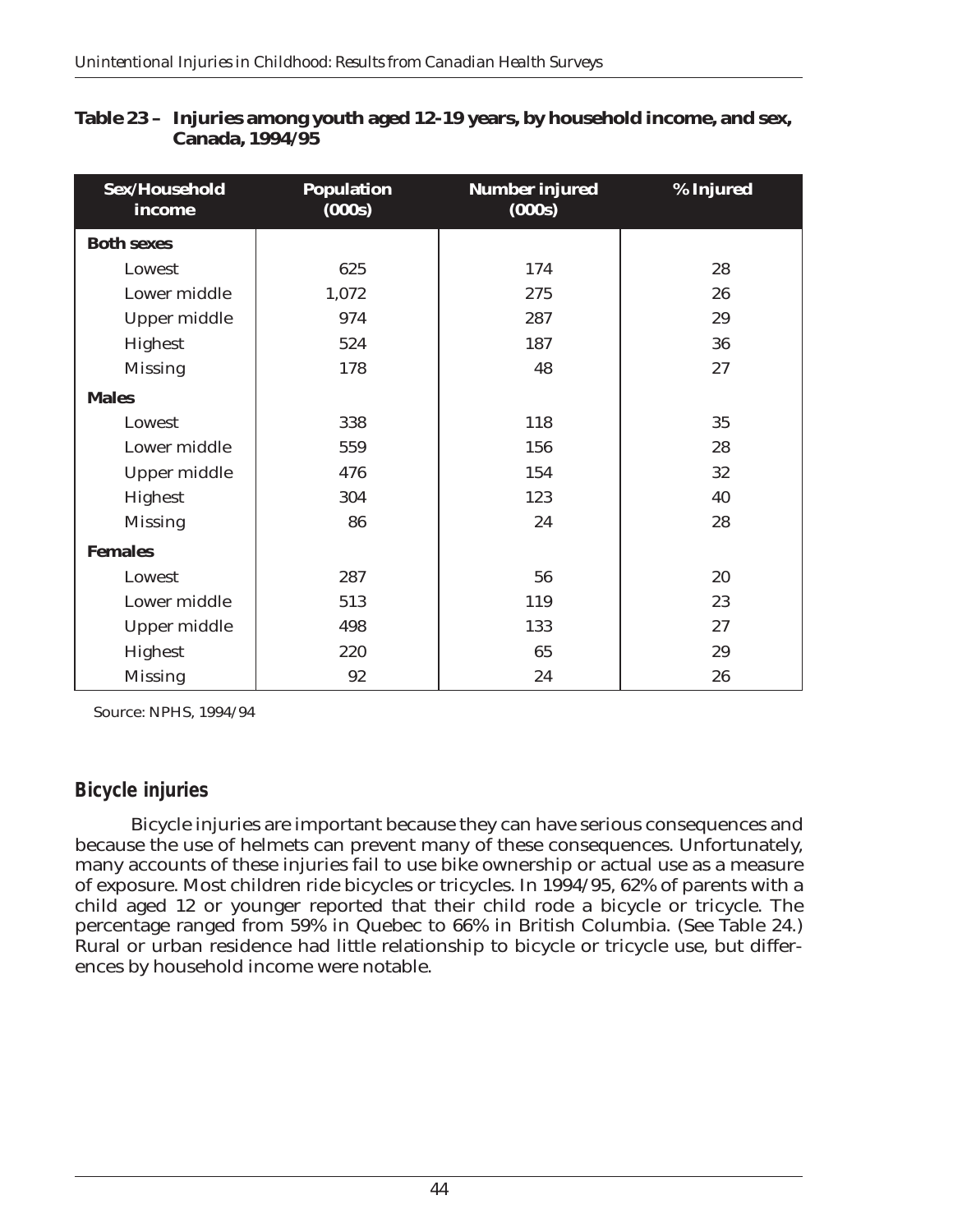Use of bicycle helmets differed depending on where they lived. Nationally, 58% of parents reported that their child who rode a bicycle or tricycle always wore a helmet, but the figure varied from 44% in the Prairies to 65% in Ontario and British Columbia. Use rates were relatively lower in rural areas. Whereas 59% of parents in urban communities reported that their child always wore a helmet, the figure was 34% in rural areas. Differences in helmet use by household income were also striking. Of children in the highest income households, 69% wore helmets, compared to 50% or less in the two lowest income groups. (See Table 24.)

| <b>Parents of </b>           | Child 12<br>and<br>younger $\dagger$ | <b>Children</b><br><b>use</b><br>bicycle | <b>Bicycle</b><br>use<br>rate | <b>Child</b><br>always wore<br>helmet | <b>Helmet</b><br>use rate  |
|------------------------------|--------------------------------------|------------------------------------------|-------------------------------|---------------------------------------|----------------------------|
|                              | (000s)                               | (000s)                                   | $%$ of<br>population          | (000s)                                | $%$ of<br>bicycle<br>users |
| <b>Total</b>                 | 5,883                                | 3,619                                    | 62                            | 2,084                                 | 58                         |
| <b>Region</b>                |                                      |                                          |                               |                                       |                            |
| <b>Atlantic</b>              | 463                                  | 288                                      | 62                            | 168                                   | 58                         |
| Quebec                       | 1,441                                | 844                                      | 59                            | 428                                   | 51                         |
| Ontario                      | 2,267                                | 1,405                                    | 62                            | 912                                   | 65                         |
| <b>Prairies</b>              | 990                                  | 607                                      | 61                            | 268                                   | 44                         |
| <b>British Columbia</b>      | 723                                  | 474                                      | 66                            | 309                                   | 65                         |
| <b>Rural/Urban ††</b>        |                                      |                                          |                               |                                       |                            |
| Rural                        | 799                                  | 518                                      | 65                            | 177                                   | 34                         |
| Urban                        | 2,793                                | 1,684                                    | 60                            | 990                                   | 59                         |
| <b>Household</b><br>income # |                                      |                                          |                               |                                       |                            |
| Lowest                       | 235                                  | 119                                      | 51                            | 60                                    | 50                         |
| Lower-middle                 | 819                                  | 470                                      | 57                            | 204                                   | 43                         |
| <b>Middle</b>                | 1,799                                | 1,119                                    | 62                            | 602                                   | 54                         |
| Upper-middle                 | 2,036                                | 1,242                                    | 61                            | 786                                   | 63                         |
| <b>Highest</b>               | 801                                  | 534                                      | 67                            | 368                                   | 69                         |

#### **Table 24 – Bicycle\* use and helmet use, children aged 12 and younger by region, rural/urban residence, and household income, Canada, 1994/95**

Source: NPHS, 1994/94

\* bicycle refers to two- and three-wheelers (tricycle)

† Based on information provided by parents of children aged 12 and younger; does not reflect the population aged 12 and younger.

†† Rural/Urban does not sum to total because of a category added to ensure confidentiality.

‡‡ Income does not sum to total because of a "not stated" category which is not shown.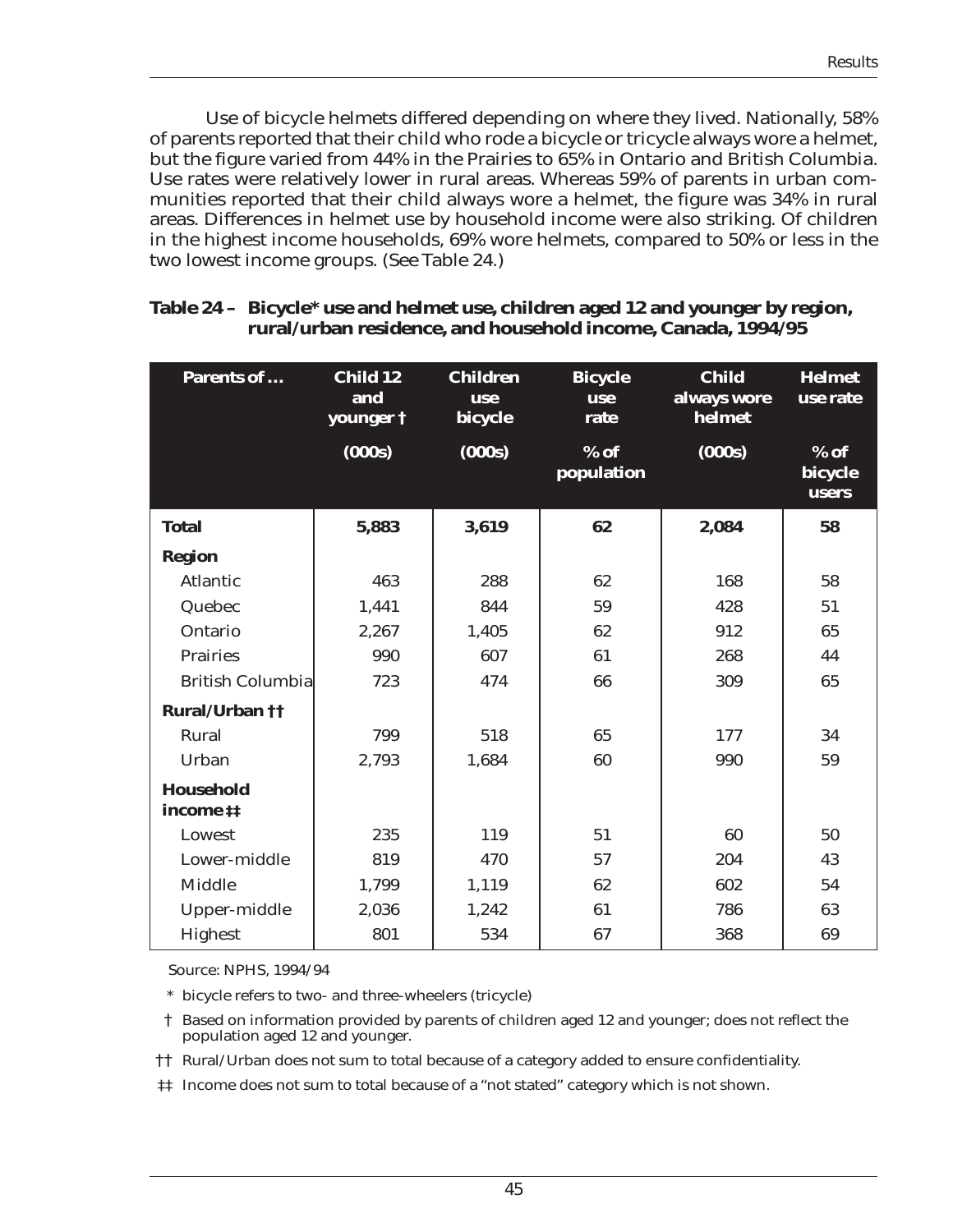In 1994/95, 1.85 million teenagers aged 12 to 19 were bicycle riders. Cycling declined from 62% at ages 12 to 14 to 49% at ages 15 to 19. Teenage boys were more likely than girls to be cyclists. Rates of helmet use among teenagers were much lower than among children, and fell sharply among older teenagers. At ages 12 to 14, 16% of cyclists always wore a helmet, but by ages 15 to 19, the percentage was just 8%. Overall, the rate of helmet use by teenage boys was somewhat higher than that for girls. (See Table 25.)

| <b>Age/Sex</b>    | <b>Population</b> | <b>Bicycle</b><br>users $\dagger$ | <b>Bicycle</b><br>rate | <b>Helmet</b><br>users $\ddagger$ | <b>Helmet</b><br>use rate         |
|-------------------|-------------------|-----------------------------------|------------------------|-----------------------------------|-----------------------------------|
|                   | (000s)            | (000s)                            | $%$ of<br>population   | (000s)                            | $%$ of<br>bicycle<br><b>users</b> |
| <b>Both sexes</b> |                   |                                   |                        |                                   |                                   |
| $12 - 14$         | 1,312             | 820                               | 62                     | 133                               | 16                                |
| $15 - 19$         | 2,088             | 1,029                             | 49                     | 85                                | 8                                 |
| <b>Total</b>      | 3,400             | 1,849                             | 54                     | 218                               | 12                                |
| <b>Males</b>      |                   |                                   |                        |                                   |                                   |
| $12 - 14$         | 686               | 508                               | 74                     | 105                               | 21                                |
| $15 - 19$         | 1,082             | 637                               | 59                     | 42                                | 7                                 |
| <b>Total</b>      | 1,771             | 1,145                             | 65                     | 197                               | 17                                |
| <b>Females</b>    |                   |                                   |                        |                                   |                                   |
| $12 - 14$         | 626               | 312                               | 50                     | 28                                | 9                                 |
| $15 - 19$         | 1,006             | 391                               | 39                     | 43                                | 11                                |
| <b>Total</b>      | 1,632             | 703                               | 43                     | 51                                | $\overline{7}$                    |

### **Table 25 – Bicycle use and helmet use, among youth aged 12 and older, by sex and age group, Canada, 1994/95**

Source: NPHS, 1994/95

† Based on respondents who cycled in the past three months.

‡ Bicycle users who always wear a helmet.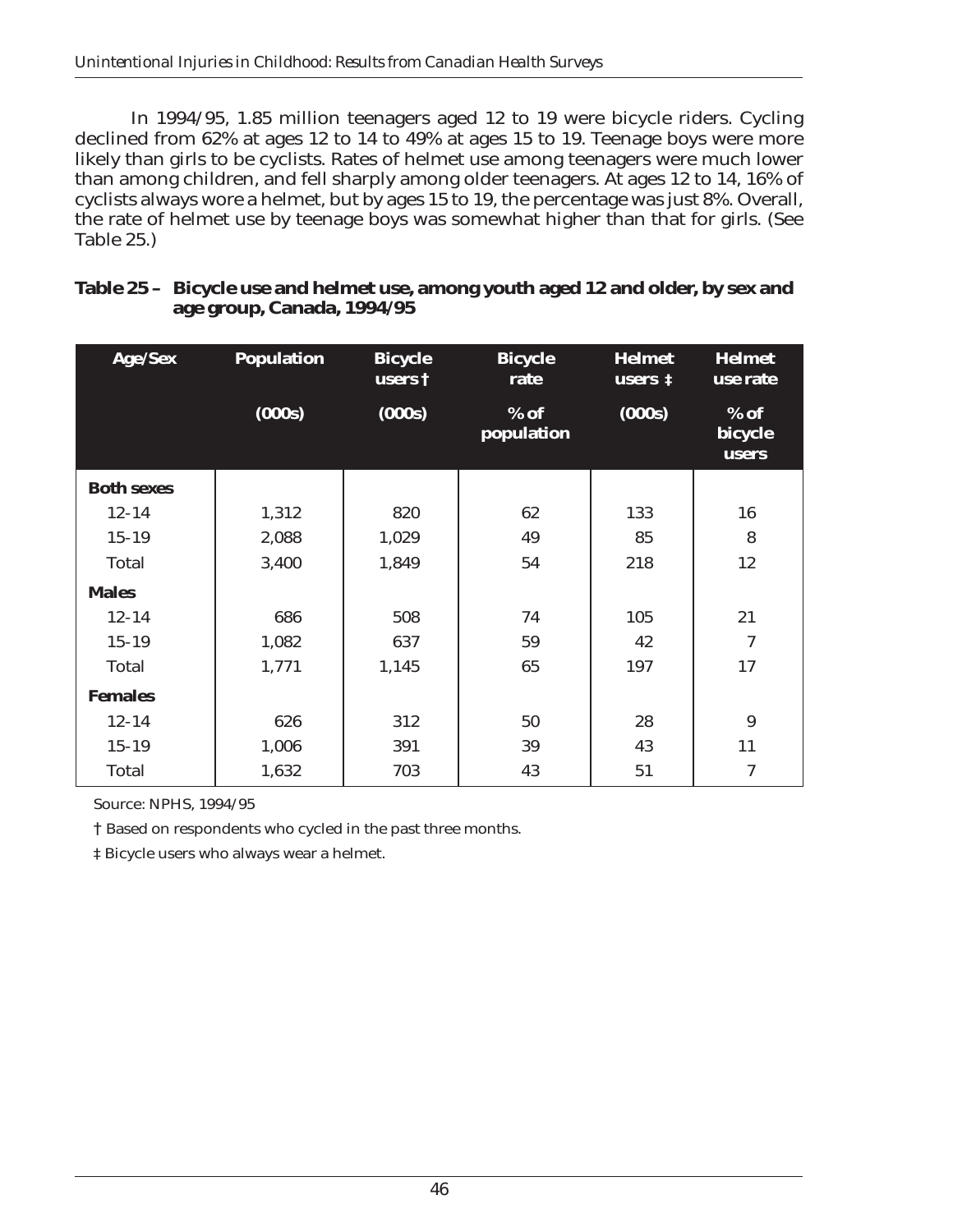# **National Longitudinal Survey of Children and Youth**

This survey represents a sharp departure from most other health surveys undertaken in Canada (and, elsewhere, for that matter). With the exception of the NPHS, most other health surveys are cross-sectional whereas the design of the NLSCY is longitudinal. Through a complex sampling procedure, described in detail in the following section, it is intended to follow the growth, health, and development of a representative sample of children from infancy to adulthood. In this respect, the NLSCY is similar to the British Birth Cohorts and the U.S. National Longitudinal Survey of Youth, and is certain to provide equally valuable information.

### *Survey methodology*

To select a representative sample of Canadian children the original target population (Cycle 1) was children from birth to age 11. The starting point was a household from three possible sources, labelled the Main Component, the Integrated Component, and the Territories Component. For cycle 1, the main requirement was to select households with children 0 to 11 years of age. To find such families (about 26% of all), a link was made to Statistics Canada's Labour Force Survey. This survey is conducted monthly and obtains information about all household members from a representative sample. Households with children that were recently in that sample served as the basis for the Main Component and from this approximately 12,900 households were selected. As the Labour Force Survey excludes the Yukon and Northwest Territories, a special "Territories" Component was added. Finally, because both the NLSCY and the NPHS needed to collect data on the health of Canadian children, it was decided that a portion of the sample and content of the two surveys would be integrated for the 10 provinces. Thus, children selected by the NPHS were part of the sample for both surveys (the Integrated Component).

Once a sample of households was selected, one child in the specified age group was randomly selected followed by up to four others from the same family. The sampling procedure was constructed to yield a sufficiently large sample in each of the provinces to ensure acceptable estimates in each of seven age groups: 0 to 11 months, ages 1, 2 to 3, 4 to 5, 6 to 7, 8 to 9, and 10 to 11 years. The goal was to permit new analyses every two years for each of these age cohorts and at the same time to maintain an emphasis on those younger than age 2.

Most provinces had a sample between 1,000 and 2,000; Quebec and Ontario had 4,000 and 6,000, respectively. In each single-year age group the sample was, likewise, about 1,800 except for the 0- to 1-year-olds, where the number was 2,227, and the 1- to 2-year-olds, where it was 2,469. At each successive wave, or cycle, those previously in the sample were revisited; newborns were replaced; and, eventually, those "graduating" will be dropped.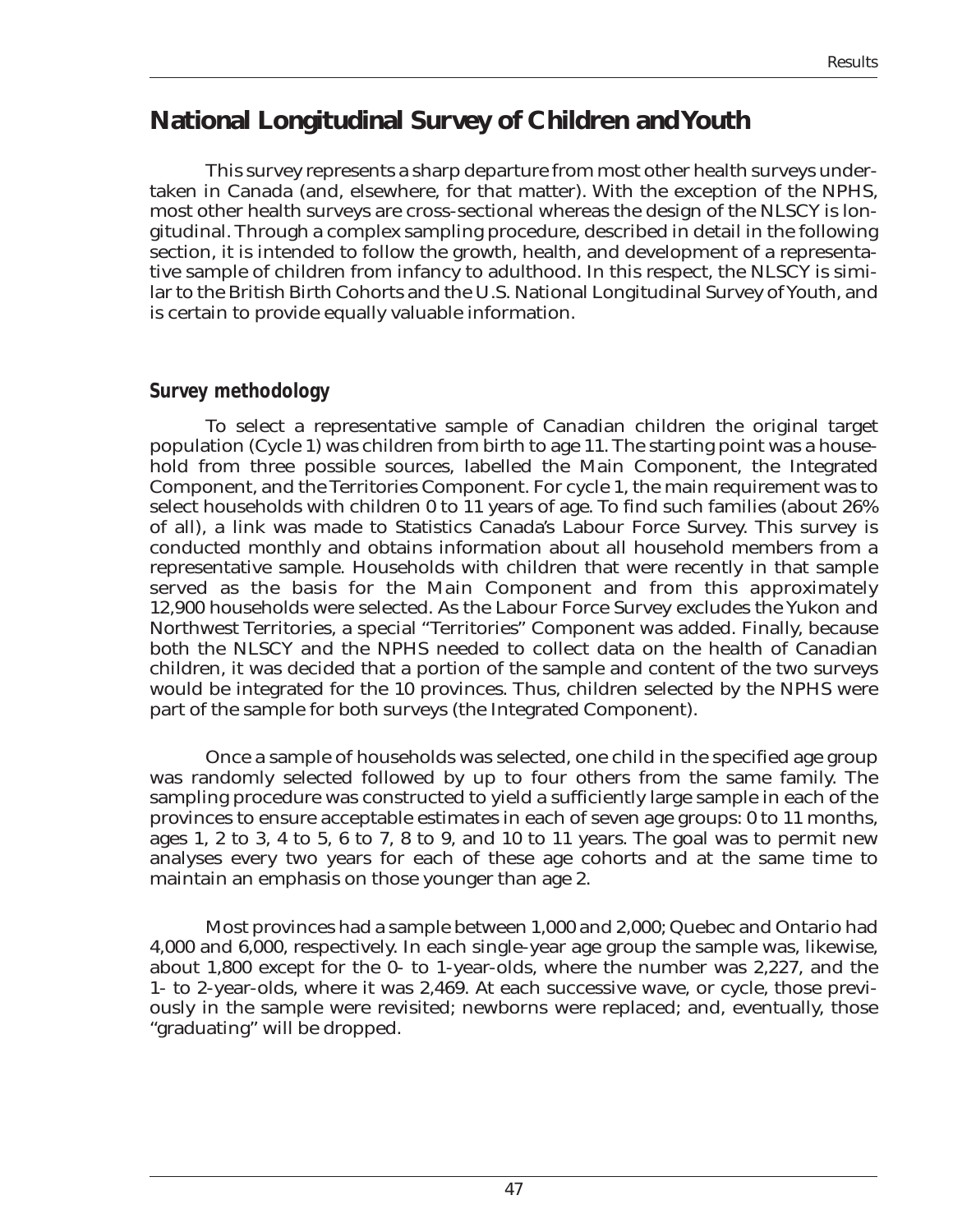Unfortunately, at the time this report was being completed, the results of the second cycle were not available for analysis. Consequently, the data reported here are, in one respect, similar to those from other surveys in this report, while in another respect they are fundamentally different. They are similar insofar as they describe a sample of children at a single point in time. The sampling scheme is, however, basically different because it is not based on a sample of households but rather on families with children, and the design is clearly longitudinal. Thus, much of the information collected is intended to provide a baseline for information to be collected later on the same child.

Questions related to injury occurrence were part of a "buy-in" by Health Canada. The exact wording of the filter used was: "The following questions refer to injuries, such as a broken bone, bad cut or burn, head injury, poisoning or sprained ankle, which occurred in the past 12 months, and were serious enough to require medical attention by a doctor, nurse, or dentist. In the past 12 months was the child injured?" At a later point, the parent is asked "How many times was he/she (the child) injured?" and the questions that follow referred to the most serious injury (e.g. what type of injury did he/she have – broken or fractured bones, burn or scald, etc.?)

The sampling design for the first wave only included children up to age 11 years. A total of 22,831 children were included in this wave, with 46% between birth and 4 years of age; 38.8% between 5 and 9 years; and 15% ages 10 or 11 years. In part because of this age distribution, all responses to questions about injury were given by a proxy respondent. In most cases this was a parent, usually the mother. The weighted estimates yield a population of over 4.7 million children.

### *Overview of injuries*

Of the 4.7 million children aged 0 to 11, 10.2% experienced at least one injury during the previous year. This estimate represents about 468,000 children. Among both boys and girls the injury rate increased with age and in every age group, the prevalence was higher among boys than among girls. Overall, 11% of boys experienced an injury compared to 9% of girls. (See Table 26.)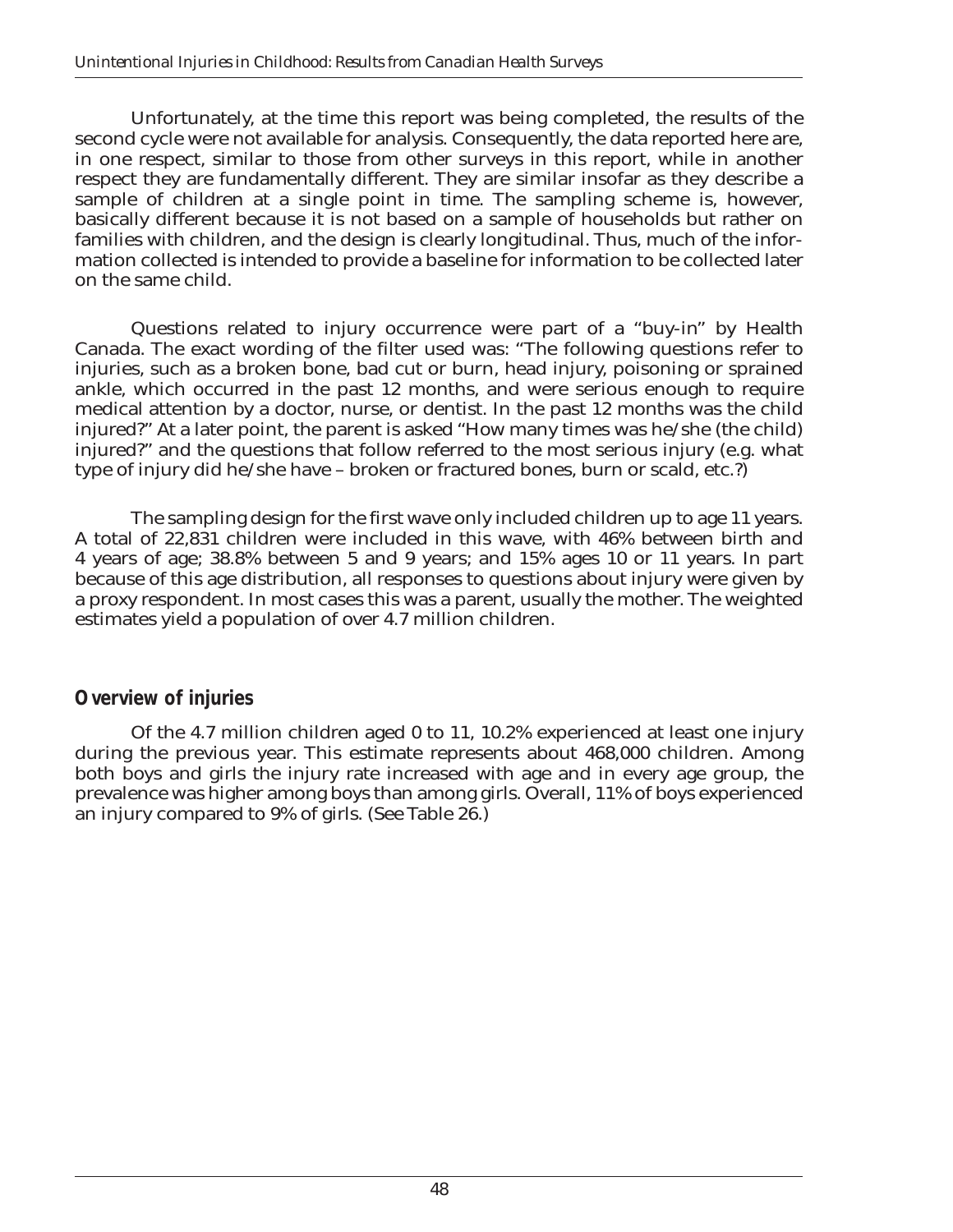| Age/Sex           | <b>Population</b><br>(000s) | <b>Number injured</b><br>(000s) | % Injured |
|-------------------|-----------------------------|---------------------------------|-----------|
| <b>Both sexes</b> |                             |                                 |           |
| $0-4$ years       | 1,931                       | 166                             | 8.6       |
| 5-9 years         | 1,898                       | 191                             | 10.1      |
| $10-11$ years     | 777                         | 111                             | 14.3      |
| <b>Total</b>      | 4,605                       | 468                             | 10.2      |
| <b>Males</b>      |                             |                                 |           |
| 0-4 years         | 992                         | 96                              | 9.7       |
| 5-9 years         | 963                         | 109                             | 11.3      |
| $10-11$ years     | 396                         | 59                              | 14.8      |
| <b>Total</b>      | 2,352                       | 264                             | 11.2      |
| <b>Females</b>    |                             |                                 |           |
| $0-4$ years       | 939                         | 69                              | 7.4       |
| 5-9 years         | 934                         | 83                              | 8.8       |
| $10-11$ years     | 380                         | 53                              | 13.9      |
| <b>Total</b>      | 2,254                       | 204                             | 9.1       |

#### **Table 26 – Number and percent of children aged 0-11 years injured in the past year by age and sex, Canada, 1994/95**

Source: National Longitudinal Survey of Children and Youth, 1994/95

The leading types of injury were cuts, scrapes or bruises (40.3%), fractures (23.7%), sprains or strains (12.3%), and other (7.2%). This pattern is similar to that found in the other surveys.

Among those children who experienced an injury in the past year, injuries involving the arms or legs accounted for 45% while the face, head or neck accounted for another 30%.

Most injuries involved falls (53%), followed by sports (14%). (It is not clear how a fall during sports would be coded, but these categories are mutually exclusive.) Notably, only 3% of all injuries were MVA, divided almost equally between passengers, pedestrians and bicyclists. Also of note, intentional injuries were reportedly rare; 2% of the total were said to have been assaulted, and a further 1% were intentionally injured in some other way. In light of the age distribution of the sample, it is not surprising that most injuries (34%) occurred in the home (data not shown).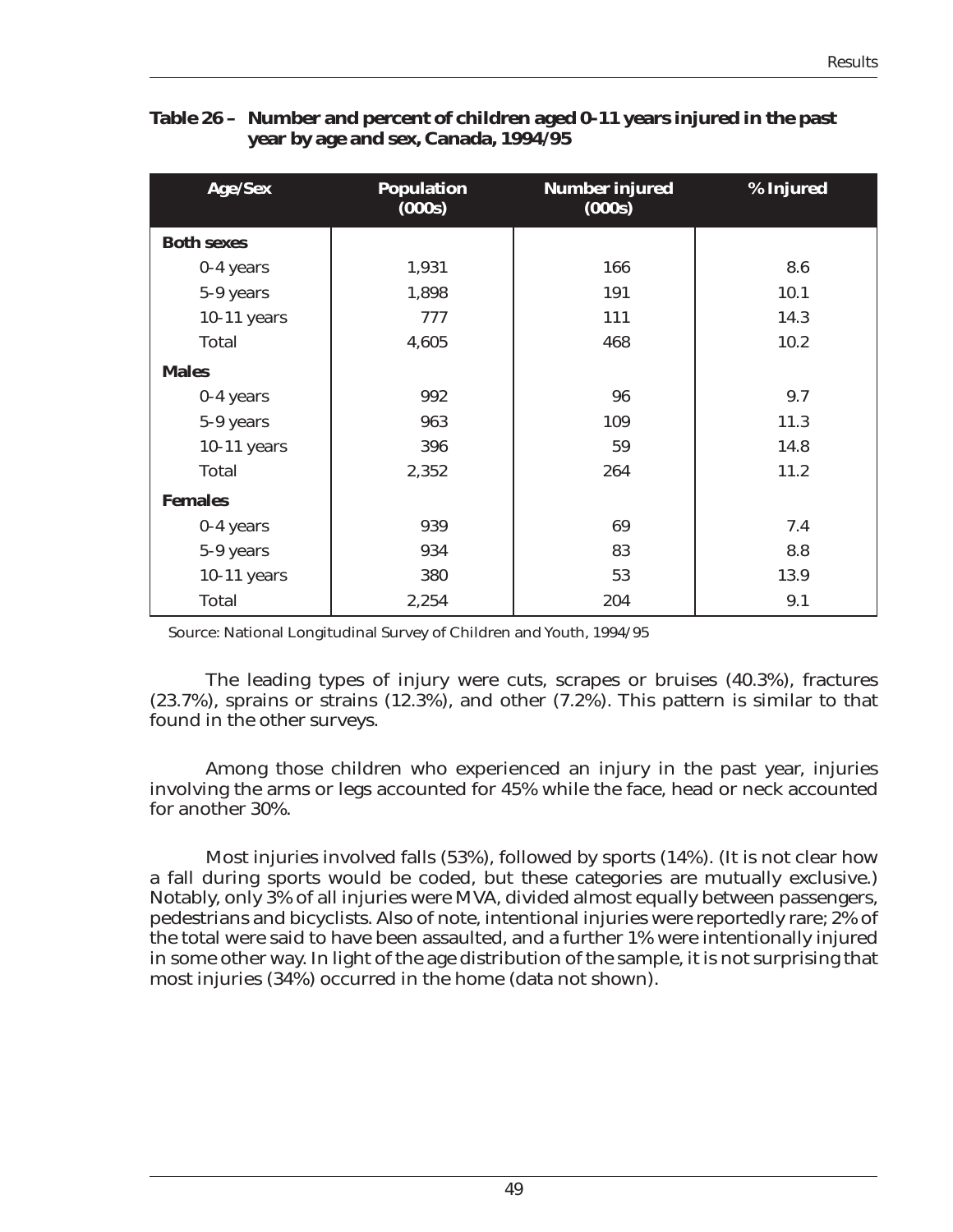### *Cause of injury by age*

In Table 27 the distribution by cause of injury is shown for each of the age groups. As in all such tables that follow, the figures shown are the percent of children in each age group whose parents reported an injury during the past 12 months.

|                                 | 0-4 years | Age group<br>5-9 years | <b>10-11 years</b> | <b>Total</b> |
|---------------------------------|-----------|------------------------|--------------------|--------------|
|                                 |           |                        |                    |              |
| <b>Number injured (000s)</b>    | 165       | 191                    | 111                | 467          |
| <b>External cause of injury</b> |           |                        |                    |              |
| MVA-Passenger                   |           |                        |                    | 0.8          |
| <b>MVA-Pedestrian</b>           |           |                        |                    | 0.5          |
| <b>MVA-Bicyclist</b>            |           |                        |                    | 0.7          |
| Other bicyclist                 | 1.4       | 5.9                    | 3.9                | 3.8          |
| <b>Falls</b>                    | 57.9      | 47.5                   | 39.0               | 49.2         |
| <b>Sports</b>                   |           | 13.6                   | 37.7               | 15.1         |
| <b>Assault</b>                  | 2.2       | 3.3                    |                    | 2.3          |
| <b>Scalds</b>                   | 4.6       |                        |                    | 3.0          |
| Fire/Flames                     |           |                        |                    | 0.2          |
| <b>Accidental poisoning</b>     |           |                        |                    |              |
| <b>Intentional poisoning</b>    |           |                        |                    |              |
| <b>Intentional injury</b>       |           |                        |                    | 1.4          |
| Natural/Environment             | 3.5       | 3.4                    | 2.1                | 3.1          |
| Other                           | 21.2      | 19.6                   | 13.7               | 18.7         |
| <b>Total</b>                    | 100.0     | 100.0                  | 100.0              | 100.0        |

### **Table 27 – External cause of injury among children aged 0-11 years by age group, Canada, 1994/95**

Source: National Longitudinal Survey of Children and Youth, 1994/95

— cell size too small to provide a reliable estimate

One noteworthy feature in this table is that there appear to be few strong age gradients. The only injury showing a definite increase with age is that related to sports; several others (i.e. pedestrians, falls and poisoning) show an inverse relationship, with the highest proportion of each occurring among the youngest age group and the smallest among the older children. There are also some instances where the relationship is curvilinear; the highest rates occurring among the 5- to 9-year-olds. These include motor vehicle passengers, bicyclists and assaults.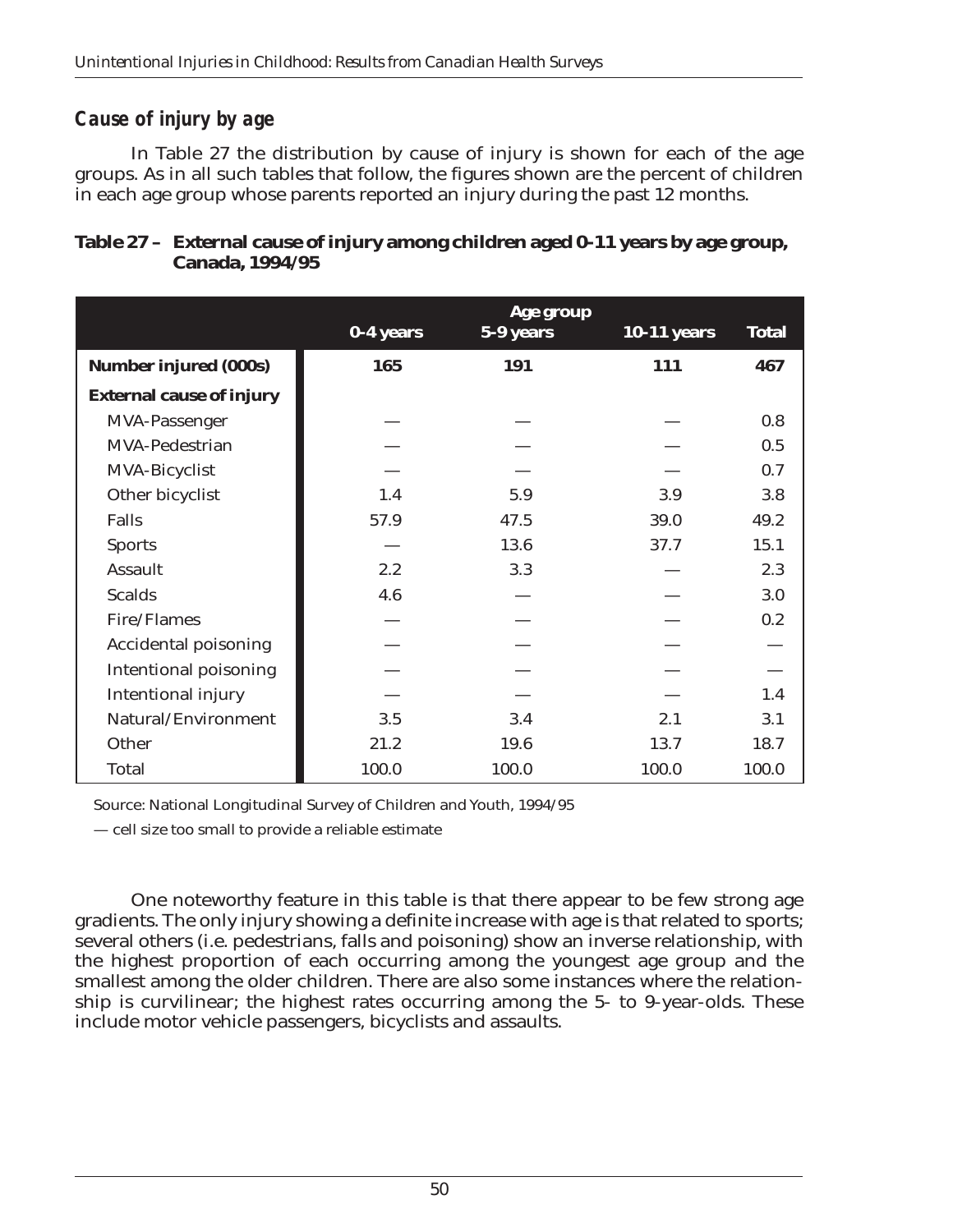# *Type of injury by age*

Using weighted data to examine variations by age group shows some striking variations for fractures, sprains and strains. These are seen proportionately more often with increasing age, whereas, for example, the opposite is true for burns and scalds, and, to a lesser extent for dislocations. (See Table 28). It seems reasonable to assume that most of these variations can be accounted for by differences in exposure to risk in these age groups.

|                       |       | Age group |           |              |
|-----------------------|-------|-----------|-----------|--------------|
|                       | $0-4$ | $5-9$     | $10 - 11$ | <b>Total</b> |
| <b>Number injured</b> | 165   | 191       | 111       | 467          |
| <b>Type of injury</b> |       |           |           |              |
| <b>Fracture</b>       | 12.6  | 24.9      | 38.2      | 23.7         |
| Burn/Scald            | 7.6   | 4.2       |           | 4.6          |
| <b>Dislocation</b>    | 6.7   | 1.1       |           | 2.9          |
| Sprain/Strain         | 6.1   | 11.1      | 23.7      | 12.3         |
| Cut/Scrape/Bruise     | 49.0  | 40.9      | 26.6      | 40.3         |
| Concussion            | 4.5   | 4.4       | 1.7       | 3.8          |
| Poisoning             | 0.9   |           |           | 0.6          |
| <b>Internal</b>       |       |           |           | 0.6          |
| Dental                | 2.9   | 4.3       | 2.3       | 3.3          |
| Other                 | 9.1   | 7.1       | 4.4       | 7.2          |
| <b>Multiple</b>       |       |           |           |              |
| <b>Total</b>          | 100.0 | 100.0     | 100.0     | 100.0        |

### **Table 28 – Percent distribution of injuries among children aged 0 to 11 years, type of injury by age group, Canada, 1994/95**

Source: National Longitudinal Survey of Children and Youth, 1994/95

— cell size too small to provide a reliable estimate

# *Body part by age*

In Table 29, the body parts injured are shown by the same age groupings. The body part grouping has some overlap (e.g. arms/legs vs legs/feet) and this needs to be kept in mind. Respondents were asked, "For the most serious injury, what type of injury did he/she have?"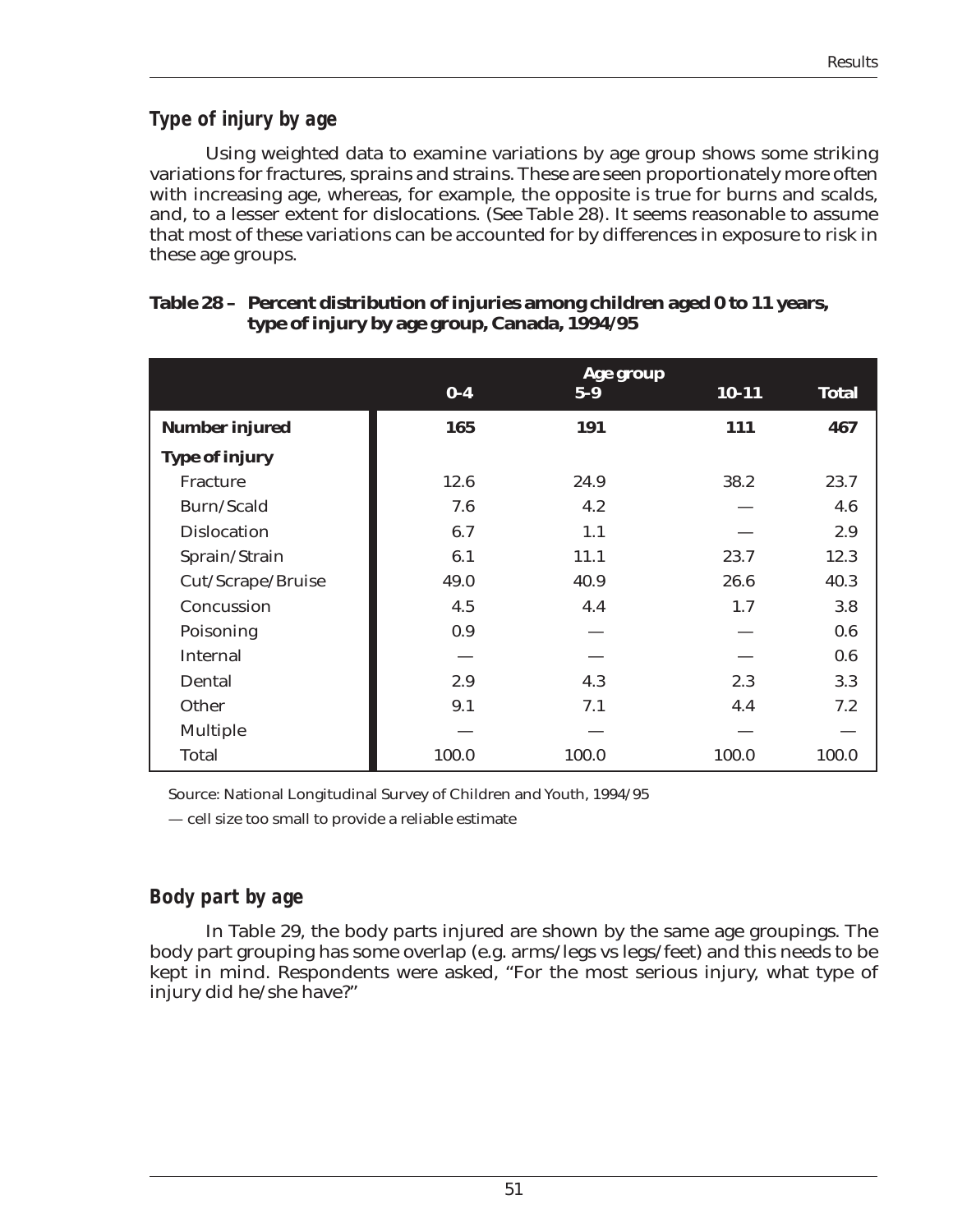|                              |       | Age group |           |              |
|------------------------------|-------|-----------|-----------|--------------|
|                              | $0-4$ | $5-9$     | $10 - 11$ | <b>Total</b> |
| <b>Number injured (000s)</b> | 135   | 157       | 100       | 392          |
| <b>Body part</b>             |       |           |           |              |
| <b>Eyes</b>                  | 2.2   |           |           | 1.3          |
| Face                         | 28.6  | 18.0      | 6.2       | 18.7         |
| Head/Neck                    | 22.9  | 15.5      | 5.0       | 15.4         |
| Arms/Hands                   | 24.0  | 31.6      | 40.0      | 31.1         |
| Legs/Feet                    | 15.1  | 23.8      | 37.1      | 24.2         |
| Back/Spine                   |       |           |           | 1.5          |
| <b>Trunk</b>                 | 1.0   | 2.3       |           | 2.1          |
| Shoulder                     | 4,6   | 5.9       |           | 5.1          |
| Hip                          |       |           |           |              |
| <b>Multiple sites</b>        |       |           |           |              |
| <b>Total</b>                 | 100.0 | 100.0     | 100.0     | 100.0        |

#### **Table 29 – Percent distribution of injuries among children aged 0-11, by body part injured, Canada, 1994/95**

Source: National Longitudinal Survey of Children and Youth, 1994/95

— cell size too small to provide a reliable estimate

Note: The question relating to the site of the injury was asked only of children who suffered a fracture, burn or scald, dislocation, sprain or strain, or cut, scrape or bruise.

One striking age-related pattern revealed in the table above is the proportion of injuries involving the head (including eyes, head and neck). The pattern is strongly inverse; that is, the younger the child the greater the proportion of all injuries involving the head. The distribution of injuries among the youngest age group probably reflects the hazards associated with learning to walk. Among children age 0 to 4 years, about 29% of injuries involved the face and 23% the head or neck. Among those ages 5 to 9, injuries to the arms or hands accounted for about 32% of all injuries, and among 10 to 11-year-olds 40% of injuries were to the arms/hands and 37% to the legs or feet.

### *Place of injury by age*

Table 30 shows the distribution of injuries in each age group according to the place where the injury reportedly occurred. Again, the reader is cautioned that these categories do not appear to be mutually exclusive and some arbitrary decisions were made in the coding.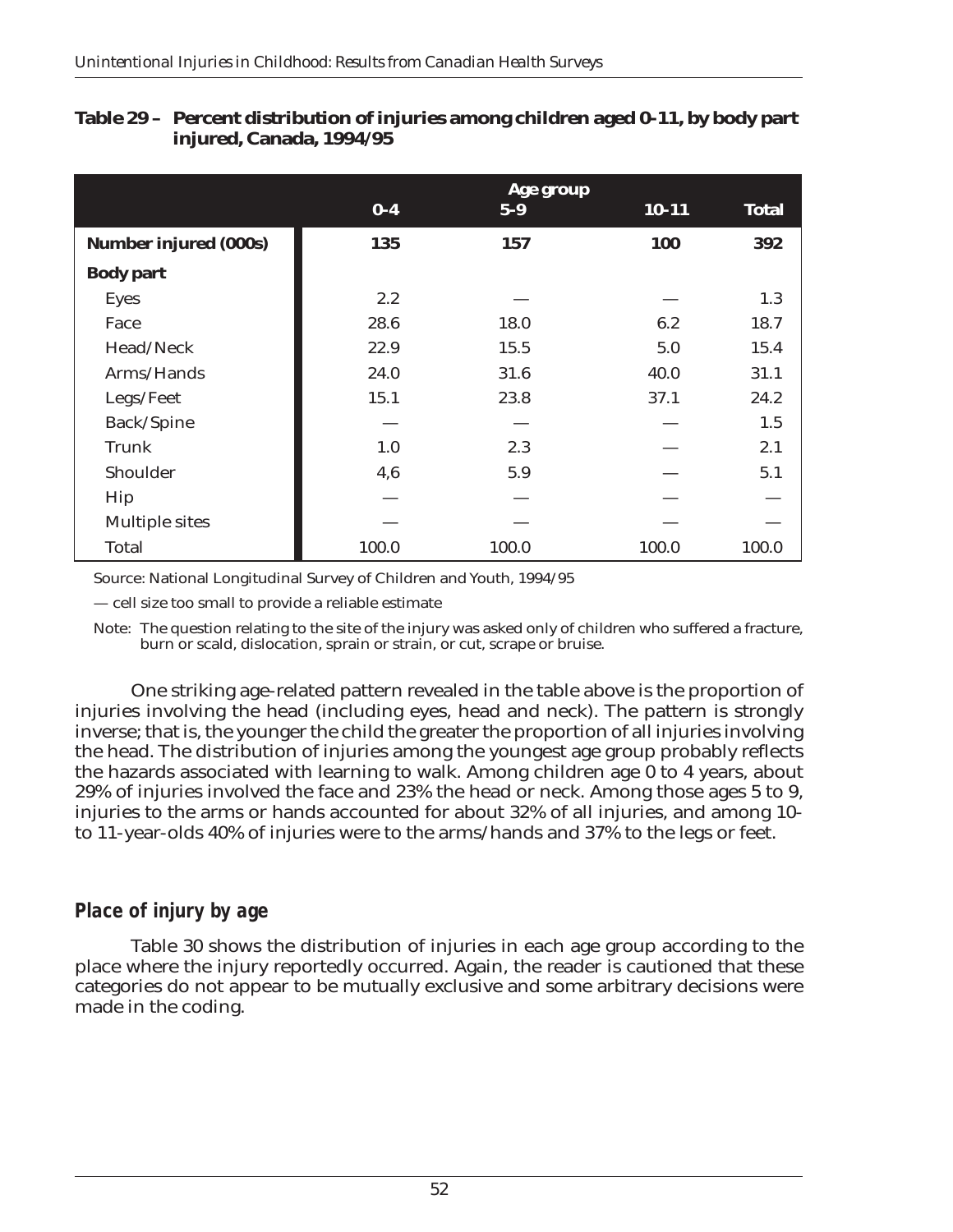#### **Table 30 – Percent distribution of injuries among children aged 0-11, by age group and place injury occurred, Canada, 1994/95**

|                              |         | Age group |            |              |
|------------------------------|---------|-----------|------------|--------------|
|                              | $0 - 4$ | $5-9$     | $10 - 11$  | <b>Total</b> |
| <b>Number injured (000s)</b> | 165     | 191       | <b>111</b> | 467          |
| <b>Place injury occurred</b> |         |           |            |              |
| Home                         | 57.7    | 21.5      | 12.2       | 32.1         |
| <b>Outside home</b>          | 16.4    | 22.4      | 23.2       | 20.5         |
| Other private residence      | 10.0    | 10.9      | 3.8        | 8.9          |
| School/Day care              | 4.3     | 18.6      | 27.0       | 15.5         |
| <b>Sports facility</b>       |         | 9.9       | 19.9       | 9.2          |
| Other public building        | 3.6     | 3.0       |            | 2.7          |
| Sidewalk or road             |         | 4.9       | 4.5        | 3.6          |
| Other park or play ground    | 2.0     | 3.0       | 4.0        | 2.9          |
| Other location               | 3.3     | 5.9       | 4.7        | 4.7          |
| Total                        | 100.0   | 100.0     | 100.0      | 100.0        |

Source: National Longitudinal Survey of Children and Youth, 1994/95

— cell size too small to provide a reliable estimate

The patterns are very largely related to age: the youngest age group having the greatest proportion of injuries in the home, while outside home, school or neighbourhood are more often seen among older children. This, no doubt, reflects exposure to risk and little more.

### *Sociodemographic factors*

Figure 1 shows what appears to be a tendency for the rate of injuries to occur with greater frequency with age. The rate rises sharply from 5% for those 0 to 1 years old to 14% for the 10- to 11-year-olds. But when these trends are examined in two-year increments, it seems that after the age of 2 there is little further increase each year. As noted previously, the age-related patterns are of greater importance than any age/sex combinations. The generally higher injury rate among boys is consistent with previous research.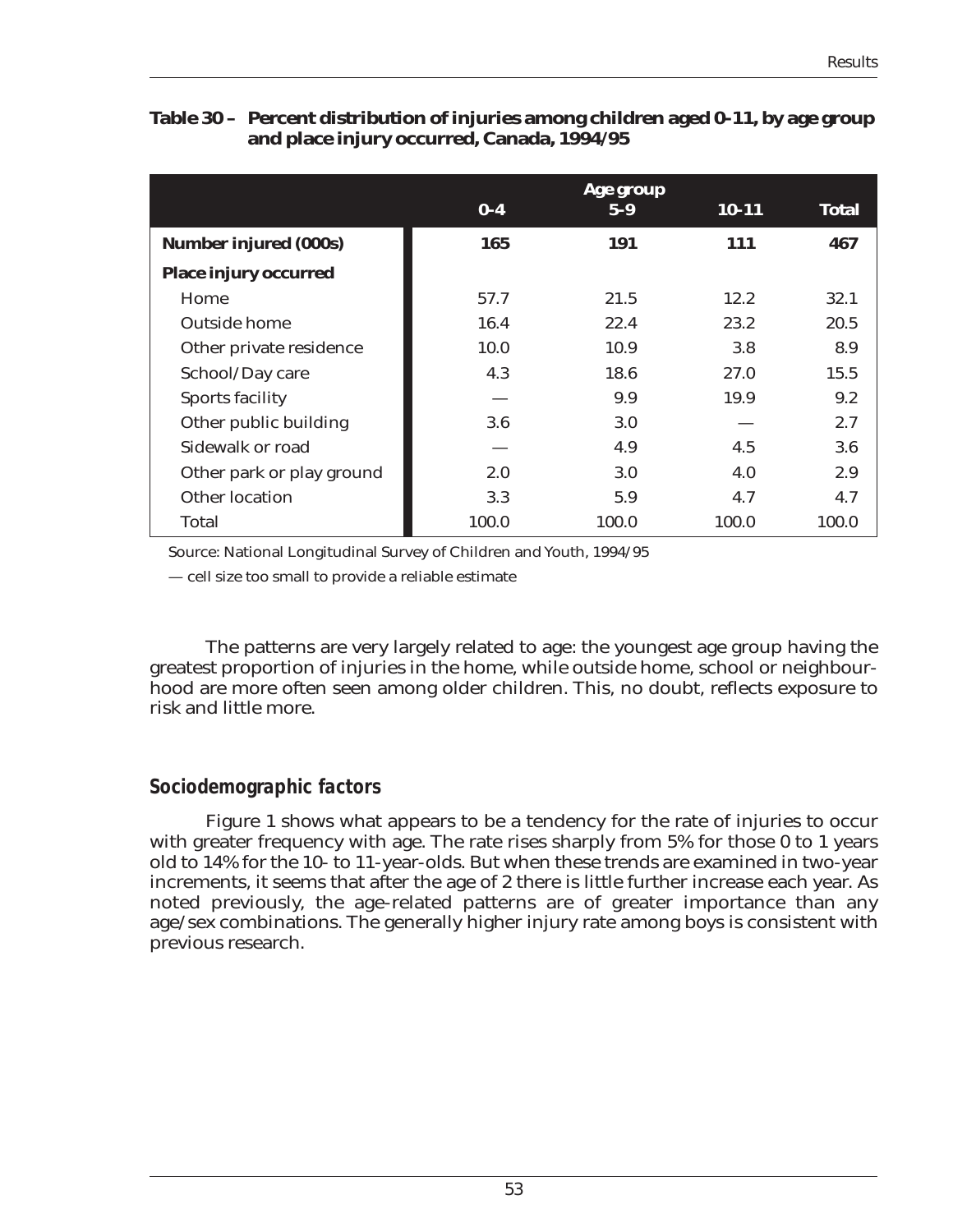

Table 31 showing injury rates by province is intriguing.

### **Table 31 – Number and percent of children aged 0-11, injured in the past year, and percent distribution of injured children by province, Canada, 1994/95**

| <b>Province</b>         | <b>Population</b><br>(000s) | <b>Number</b><br>injured<br>(000s) | % Injured | % Of injured<br>by province |
|-------------------------|-----------------------------|------------------------------------|-----------|-----------------------------|
| Newfoundland            | 89                          | 9                                  | 9.7       | 1.9                         |
| Prince Edward Island    | 23                          | $\overline{2}$                     | 7.5       | 0.5                         |
| Nova Scotia             | 144                         | 18                                 | 12.4      | 3.1                         |
| New Brunswick           | 115                         | 10                                 | 9.0       | 2.5                         |
| Quebec                  | 1,091                       | 102                                | 9.3       | 23.7                        |
| Ontario                 | 1,761                       | 173                                | 9.8       | 38.2                        |
| Manitoba                | 180                         | 16                                 | 9.0       | 3.9                         |
| Saskatchewan            | 170                         | 19                                 | 11.3      | 3.7                         |
| Alberta                 | 470                         | 50                                 | 10.7      | 10.2                        |
| <b>British Columbia</b> | 562                         | 69                                 | 12.3      | 12.2                        |
| Canada                  | 4,605                       | 468                                | 10.2      | 100.0                       |

Source: National Longitudinal Survey of Children and Youth, 1994/95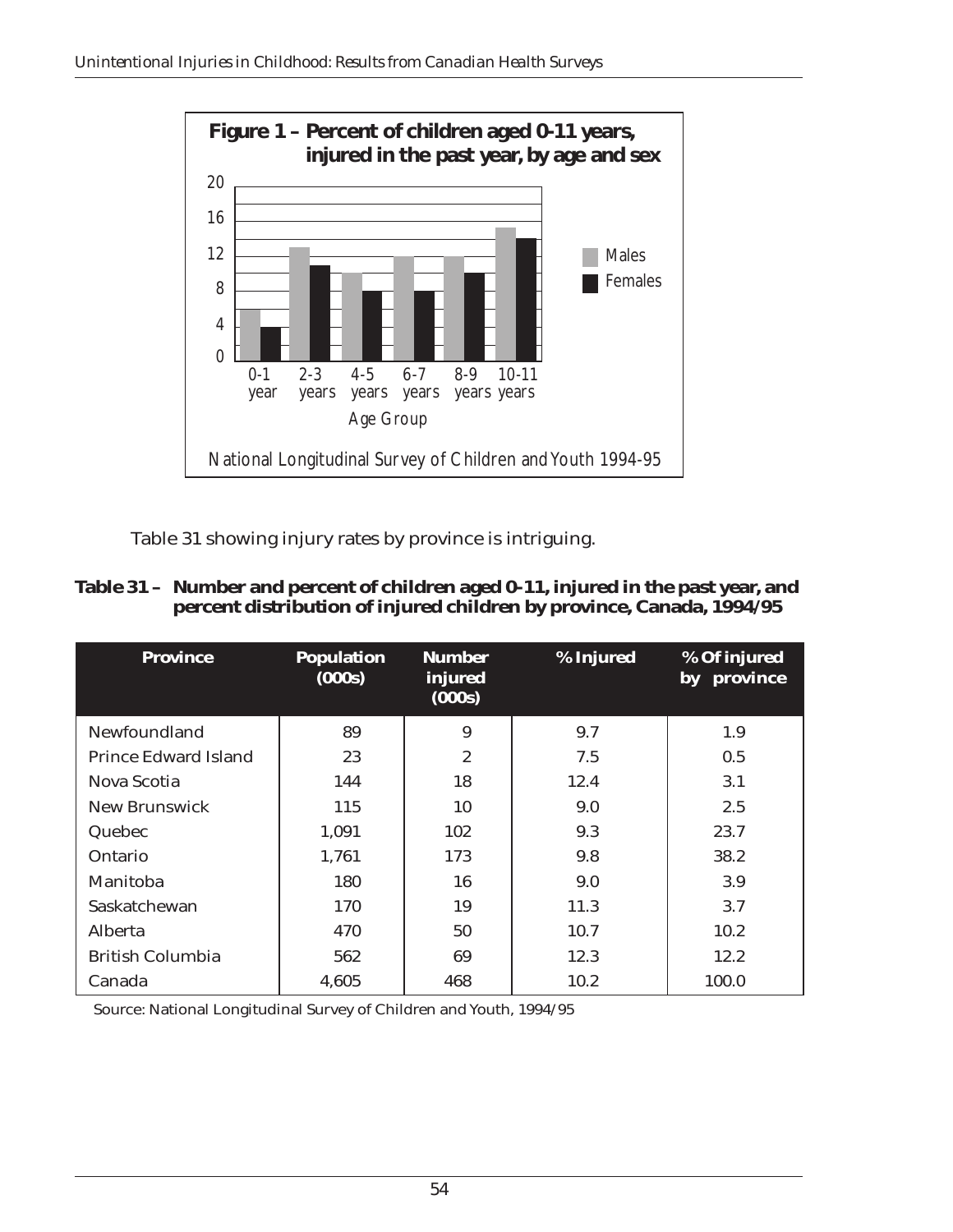Bearing in mind that the national average is 10.2%, it is evident that children in certain provinces, generally those in the west, are injured more often than those in the east, with the exception of Nova Scotia. Compared with the province with the lowest rate, Prince Edward Island (7.5%), the rate in British Columbia is 60% higher. It is difficult to explain why this is so but may reflect greater exposure because of climatic conditions, or sharply different provincial prevention policies.

A related, but contrasting finding is that pertaining to rural vs urban differences. Unlike many of the results pertaining to hospitalizations reported by Hodge and Pless (1995), in the case of injuries the rate is 10.3% for those in urban areas compared with 9.7% for those in rural areas – essentially identical.

#### *Injury and income adequacy*

Table 32 shows no apparent relationship between reported injuries and income adequacy. This is striking. In fact, unexpectedly, those in families with the lowest income adequacy actually have a lower proportion with injuries than any of the other income bracket families. The most likely explanation is that those in higher income families are more often exposed to risk (e.g. through greater opportunities to participate in sports).

#### **Table 32 – Percent of youth aged 0 to 11 years, injured in the past year by household income adequacy, Canada, 1994/95**

| <b>Rank of</b><br>household income | <b>Population</b><br>(000s) | <b>Number of</b><br>injured (000s) | % Injured<br>in past year |
|------------------------------------|-----------------------------|------------------------------------|---------------------------|
| Lowest                             | 120                         | 9                                  | 7.2                       |
| Lower middle                       | 715                         | 76                                 | 10.6                      |
| <b>Middle</b>                      | 1.452                       | 151                                | 10.4                      |
| <b>Upper middle</b>                | 1,615                       | 160                                | 9.9                       |
| <b>Highest</b>                     | 704                         | 73                                 | 10.3                      |

Source: National Longitudinal Survey of Children and Youth, 1994/95

Note: Household income was missing for 68,000 children.

Another social measure often judged to be a risk factor for childhood injury is single parenthood. In the NLSCY, the rate of injuries for those in two-parent families is 9.8%; for those living with one parent it is 12.2%. Bearing in mind the lack of relationship between income and injury as shown previously, it cannot be concluded that single parenthood is a proxy or correlate of low income. Other factors must be at work.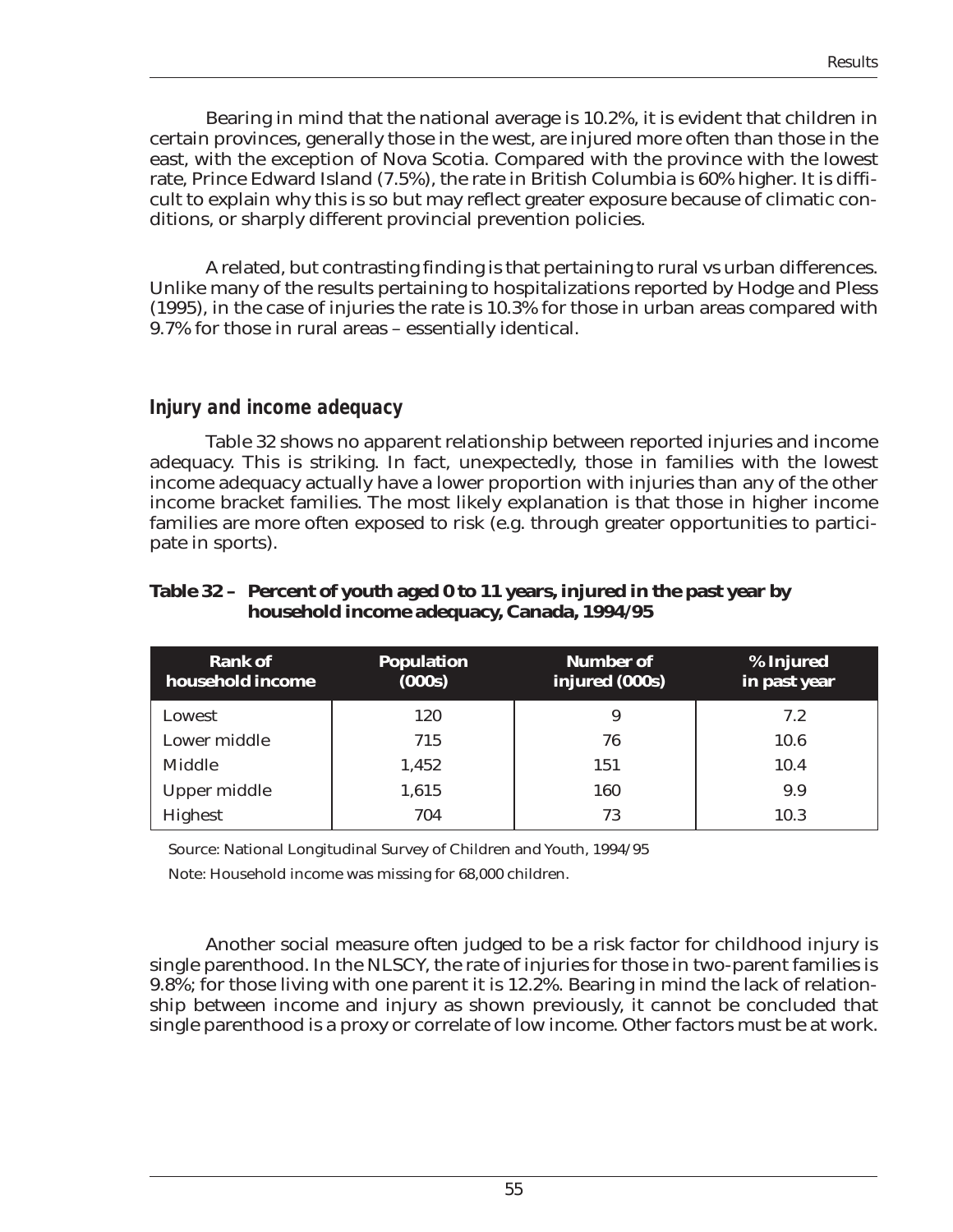### *Injury and parent education*

The same is true for parent education – that is, there is no evidence of the gradient that might be expected. However, parent education is, of course, highly correlated with income.

Although the differences are small and likely to be insignificant, it is worth noting that the expected educational gradient is reversed; unlike the results reported by Wilkins et al. (1990), these figures, like those for income, suggest that rates are higher in families where the parent is better educated. (See Table 33.) The differences in the prevalence of injury between the two studies could have been due to the study design in that the Wilkins study employed an ecological design.

#### **Table 33 – Percent of youth aged 0 to 11 years injured in the past year, by mother's education, Canada, 1994/95**

| <b>Mother's</b><br>education | <b>Population</b><br>(000s) | <b>Number of</b><br>injured (000s) | % Injured<br>in past year |
|------------------------------|-----------------------------|------------------------------------|---------------------------|
| Less than high school        | 755                         | 71                                 | 9.4                       |
| High school                  | 817                         | 77                                 | 9.4                       |
| Some post secondary          | 1,307                       | 140                                | 10.7                      |
| College/university           | 1,719                       | 179                                | 10.4                      |
| Not stated                   |                             |                                    |                           |

Source: National Longitudinal Survey of Children and Youth, 1994/95

Note: The level of education refers to the person most knowledgeable about the child. In the majority of cases it was the mother.

# *Other correlates of injury*

Although, as stated, at the time of writing, data from the second wave of the NLSCY were not available, in time it will be possible to take full advantage of this powerful longitudinal design. This will permit a thorough examination of predictors or risk factors for injury in a scientifically acceptable manner. At present, however, the best that can be done to mine this rich resource is to examine cross-sectional relationships with other variables. It must be emphasized that in doing so we are not testing hypotheses and, accordingly, no statistical tests are reported. These analyses are basically exploratory or hypothesis generating; nothing more. They are made possible by the fact that the NLSCY included a large number of questions about other social and health problems. It was not unreasonable to explore any possible relations between these and the occurrence of injury.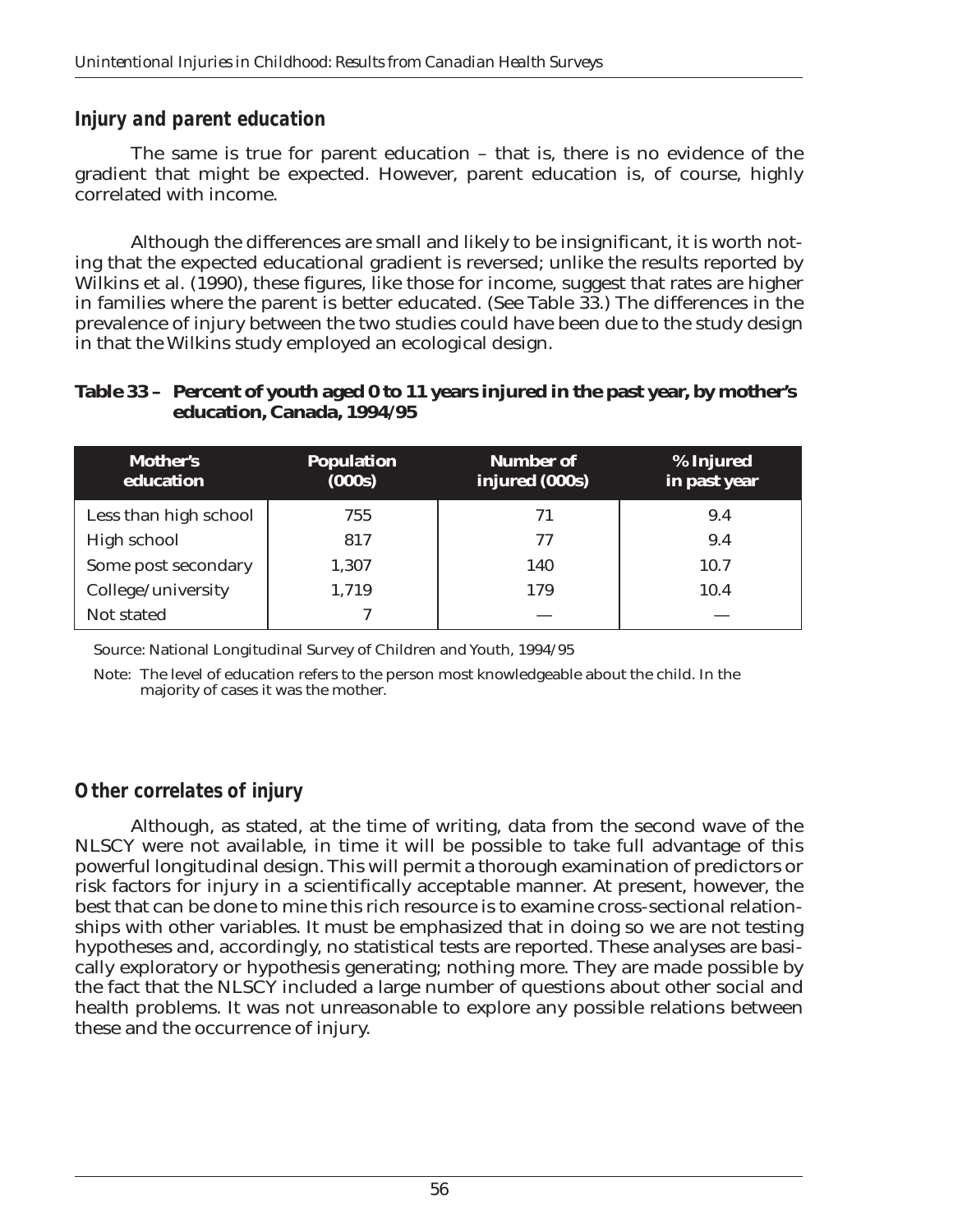### *Medication*

Perhaps the most direct (i.e. most plausible relationship), is with Attention Deficit Disorder with Hyperactivity (ADDH). This common problem has often been shown to be associated with injury occurrence, as has over-activity alone. ADDH is commonly treated with the drug Ritalin. In the NLSCY population, the parents of 1% (54,200) of children in the population said that their child was being treated with Ritalin. Thus, not unexpectedly, the prevalence of injury among those who were taking this medication was higher (14%) than among those who were not taking it (10%). (See Table 34.) What cannot be concluded from this is the direction of the effect; that is, whether the occurrence of injury prompted the diagnosis of ADDH and thus the prescription for Ritalin, or whether without the use of Ritalin the rate of injury would be much higher.

A popular misconception is that children with epilepsy are more likely to experience injuries. As most children with this disorder receive anti-convulsants, the relationship was examined. Among children who used epilepsy medication, the prevalence of injury was 18% compared to 10% among children who did not use epilepsy medication.

The possibility that each of the above represents a reporting bias is raised by the fact that when the general question was asked, "Does child take any other medication?," to which nearly 4% of parents said, "yes," a similar but smaller elevation was noted for children who had been injured: 13% versus 10%.

#### **Table 34 – Rates of injury among children aged 0-11 years, by the use of selected medications, Canada, 1994/95**

|                             | % of children injured              |                                                 |                         |  |
|-----------------------------|------------------------------------|-------------------------------------------------|-------------------------|--|
| <b>Medication use</b>       | <b>Children with</b><br>medication | <b>Children</b> who<br>do not use<br>medication | <b>Relative</b><br>risk |  |
| Use of asthma inhalants     | 15                                 | 10                                              | 1.50                    |  |
| Use of Ritalin              | 14                                 | 10                                              | 1.40                    |  |
| Use of anti-convulsants     | 18                                 | 10                                              | 1.80                    |  |
| Use of any other medication | 13                                 |                                                 | 1.30                    |  |

Source: National Longitudinal Survey of Children and Youth, 1994/95

Note: Although the survey also asked about the use of tranquilizers, cell counts were too small to yield reliable estimates.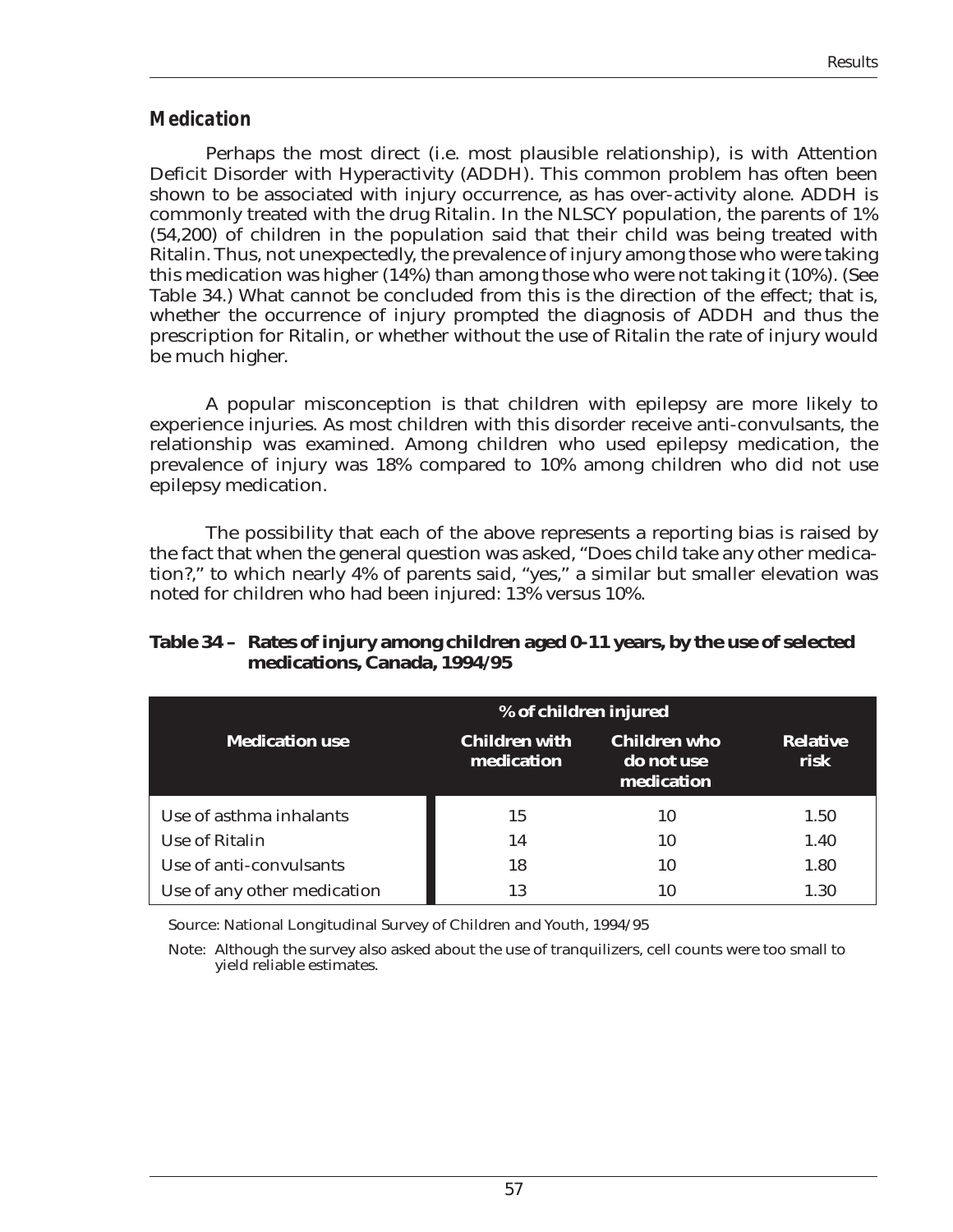### *Diseases*

The likelihood of an association between the occurrence of injuries and any specific disease or condition, with the exception of those listed above, (i.e. ADDH and epilepsy) is remote. Nevertheless, we explored such possible associations.

The most common of the diseases reported in a general population survey is allergy of one sort or another. About 14% of the children experienced allergies. Among those children who had allergies, 14% experienced an injury in the past year compared to 10% of those children who did not have allergies. A similar difference was seen in the case of bronchitis. About 3% of children were diagnosed with bronchitis. Among children with bronchitis, 15% suffered an injury in the past year compared to 10% of children who did not have bronchitis. (See Table 35.)

For heart condition, the rates are 19 vs 10 (RR 1.9). The lack of any biological or psychological explanation for these findings suggests they are spurious or due to a reporting bias.

|                                       | % of children injured           |                                       |                         |  |
|---------------------------------------|---------------------------------|---------------------------------------|-------------------------|--|
| <b>Disease/Condition</b>              | <b>Children with</b><br>disease | <b>Children</b><br>without<br>disease | <b>Relative</b><br>risk |  |
| Allergies                             | 14                              | 10                                    | 1.40                    |  |
| <b>Bronchitis</b>                     | 15                              | 10                                    | 1.50                    |  |
| <b>Heart condition</b>                | 19                              | 10                                    | 1.90                    |  |
| <b>Learning disability</b>            | 18                              | 12                                    | 1.50                    |  |
| <b>Emotional problems</b>             | 24                              | 12                                    | 2.00                    |  |
| Limited in normal activity            | 14                              | 10                                    | 1.40                    |  |
| Any worry or unhappiness in past year | 15                              | 9                                     | 1.66                    |  |
| Mental handicap                       | 8                               | 10                                    | 0.80                    |  |
| <b>Other conditions</b>               | 13                              | 10                                    | 1.30                    |  |

### **Table 35 – Rates of injury among children aged 0-11 years, by selected diseases or conditions, Canada, 1994/95**

Source: National Longitudinal Survey of Children and Youth, 1994/95

Note: The survey also asked about the prevalence of cerebral palsy, epilepsy and kidney disease, but the cell counts were too small to yield reliable estimates.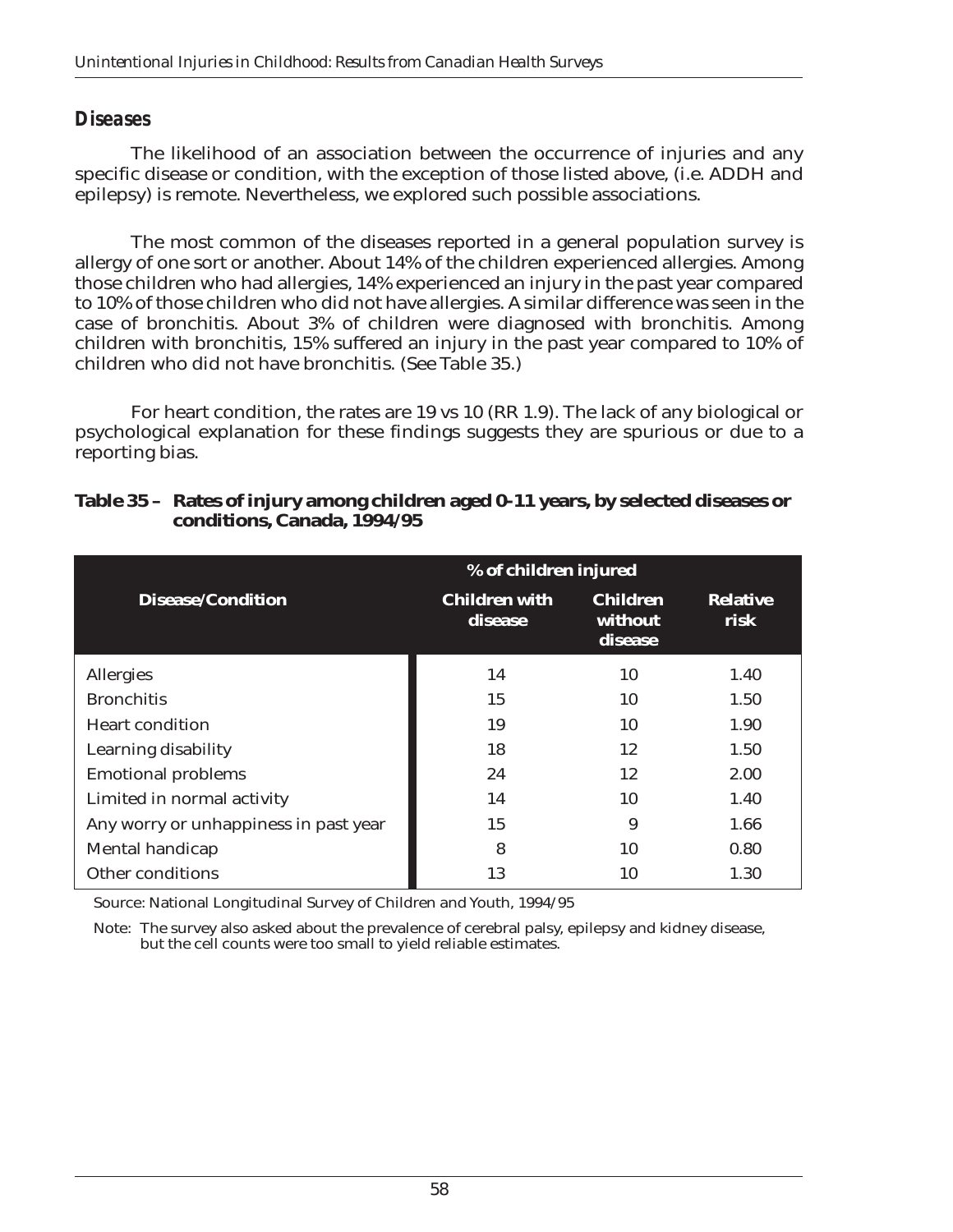For those with learning disability or other conditions the rates are again elevated, with relative risks (RRs) of 1.5 and 1.3, respectively, whereas for those with emotional problems the elevation is striking, revealing a RR of 2.1. It is difficult to know what to make of these findings and the reader is again cautioned that as these are observational, cross-sectional data, no temporal or causal interpretation can be assumed. Nevertheless, it is possible to speculate that some diseases may be protective if they prompt the child or parents to be more cautious. Similarly, as in the case of those with emotional problems, many of which are likely to be of the "acting out" variety, including over-activity, there is some literature that suggests a causal interpretation (i.e. that such children are more likely to be injured).

The reverse in the case of the many disorders with elevated relative risks in the range of 1.5 is also plausible; that is, it is possible, but unlikely, that in some cases the disease may be indirectly the result of an injury. Although not everyone would agree that all the conditions listed in the table are "diseases." In the usual sense, assuming the term applies, it would not be surprising if injuries led to emotional problems, limitations in normal activities, worries and unhappiness, and possibly even mental handicap.

### *Limitations of activity*

The data from this set of analyses are also used to examine the relationship between various measures of limitation of activities or disability. Bearing in mind that these measures are correlated with the diseases described above, whatever the relationship may be, if any, is likely to be accounted for by the underlying disease resulting in the disability reported. Overall, 13.7% of children reported to be limited in their normal activity had been injured in the previous year, compared to 10% of those who had no such limitations. In this case, however, it is even more likely that the injury was responsible for the reported limitations in activity.

### *General health and well-being*

A small but interesting gradient is evident when ratings of general health are considered. Only 8% of children whose health was considered to be excellent experienced an injury in the past year, compared to 10% among children with very good health, 12% among those whose health was good or fair and 16% among those whose health was poor.

### *Repeated injuries*

In the NLSCY, a special set of analyses compared children who were injured more than once in the past year with those who had no injury or only one. It is likely that this was prompted by the view still held by some that there are children who are "accident prone" and that this could be supported if a consistent relationship was found with other variables.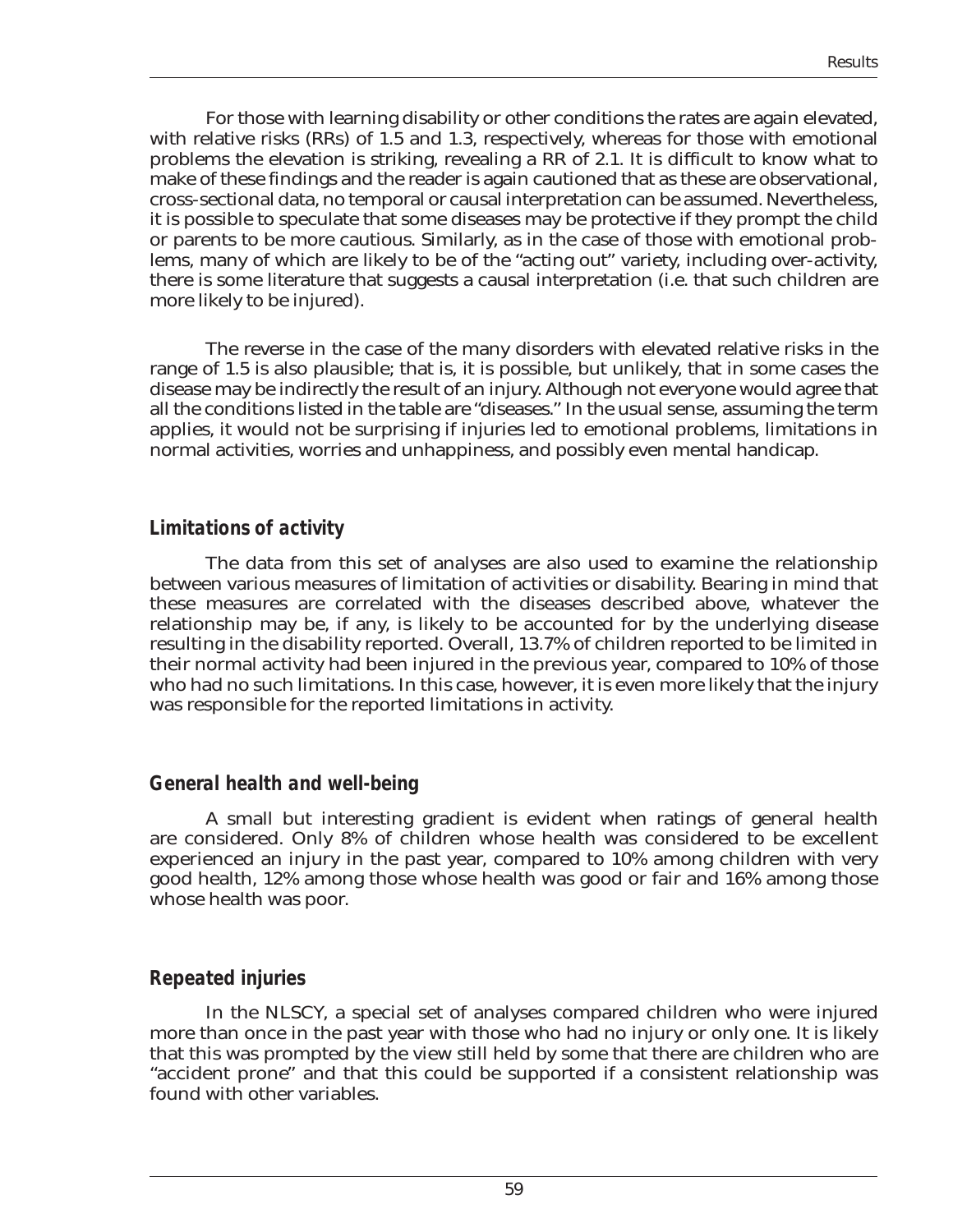As Table 36 indicates, the basic demographics show that for both sexes, 8.6% of the population had a single injury requiring medical attention while another 1.5% had more than one such injury. The rate of the latter increased with age, from 1% in the 0 to 4 age group, to 1.2% among youth aged 5 to 9, rising to 3.3% in youth aged 10 to 11 years.

| <b>Characteristic</b>      | <b>Males</b> | <b>Females</b> | <b>Both sexes</b> |
|----------------------------|--------------|----------------|-------------------|
| <b>Total</b>               |              |                |                   |
| Age                        |              |                |                   |
| 0-4 years                  | 1.6          | 0.5            | 1.1               |
| 5-9 years                  | 1.4          | 1.1            | 1.2               |
| $10-11$ years              | 3.8          | 2.3            | 3.3               |
| <b>Region</b>              |              |                |                   |
| <b>Atlantic</b>            | 2.7          | 1.3            | 2.0               |
| Quebec                     | 2.1          | 0.5            | 1.3               |
| Ontario                    | 1.7          | 1.2            | 1.5               |
| <b>Prairies</b>            | 1.5          | 1.1            | 1.3               |
| <b>British Columbia</b>    | 2.1          | 2.2            | 2.1               |
| <b>Rural/Urban</b>         |              |                |                   |
| Rural                      | 2.0          | 1.2            | 1.6               |
| Urban                      | 1.4          | 0.9            | 1.1               |
| <b>Education of mother</b> |              |                |                   |
| Less than high school      | 1.7          | 1.5            | 1.5               |
| <b>High school</b>         | 1.5          | 1.1            | 1.1               |
| Some post high school      | 2.2          | 1.5            | 1.5               |
| College/University         |              |                |                   |
| <b>Family structure</b>    |              |                |                   |
| Two parents                | 1.7          | 1.2            | 1.5               |
| One parent                 | 3.0          | 0.7            | 1.8               |
| <b>Household income</b>    |              |                |                   |
| Lowest/Lower middle        | 2.4          | 1.2            | 1.8               |
| <b>Middle</b>              | 1.5          | 0.9            | 1.2               |
| <b>Upper middle</b>        | 1.8          | 1.5            | 1.7               |
| Highest                    | 2.1          | 0.7            | 1.4               |

### **Table 36 – Percentage of youth aged 0-11 years with more than one injury in the past year, by age, sex and selected characteristics, Canada, 1994/95**

Source: National Longitudinal Survey of Children and Youth, 1994/95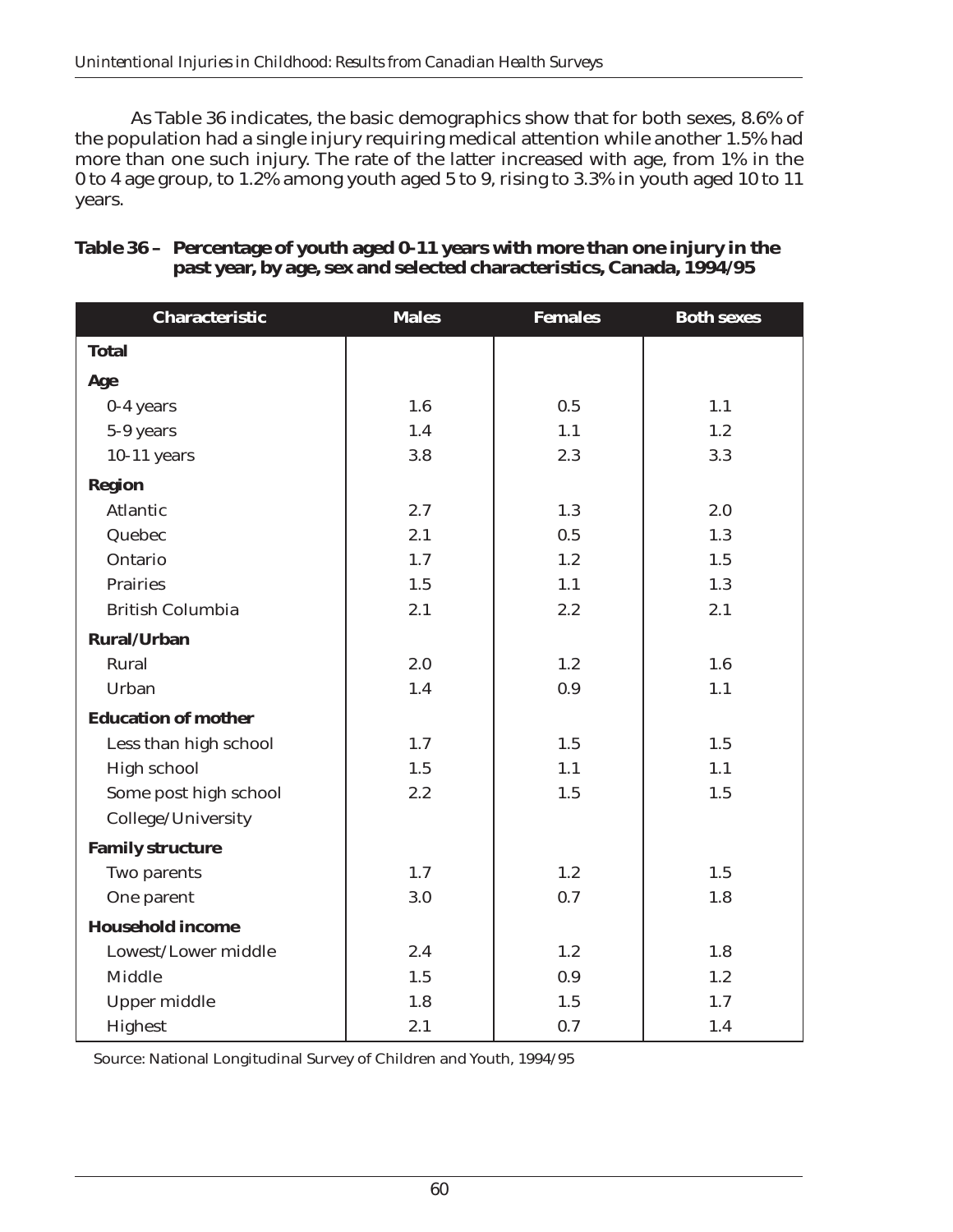These data suggest some tantalizing hypotheses but prove little. Apart from the powerful effect of age, and the expected higher repeat injury rates among boys, there are higher rates in the Atlantic Provinces and British Columbia; for those in rural areas, and no clear trends with parental status or education. In the absence of information about personality or emotional status, the "accident-prone" issue could not be explored further.

# **Health Promotion Survey (HPS)**

This survey, which took place in 1990, involved only youth 15 to 19 years. Respondents were asked to describe many health-promoting behaviours, several of which relate to injury prevention. The sample comprised 1,010 respondents aged 15 to 19.

The profile of the weighted sample, representing nearly 2 million youth  $(n=1,842,253)$  is as follows: 51.2% were males, 24.1% were residents of Quebec, 36.5% residents of Ontario, and 11.2% residents of British Columbia. The other provinces account for an average of 3% to 4% each.

The income quartile of over one half (52.6%) of the respondents was not known. Most of the remainder were "lower middle", (26.3%), followed by lowest (13.2%), with 8% falling into the "upper middle" or highest income quartiles. The frequency of various self-reported health behaviours for male and female adolescents are shown in Table 37.

To assess safety in the home, respondents were asked "Do you have the following in your home: a first aid kit, a smoke detector, a fire extinguisher?" The survey also asked respondents "Do you have a household member trained in first aid?" Respondents were asked about their driving behaviour: "*How often do you wear seatbelts when your ride in a car?*" Response options were *always, most of the time, sometimes, rarely and never*. With regard to the use of alcohol while driving, a question was asked, "*In the past 12 months, how many times have you driven within two hours after drinking any amount of alcohol?*" Safety on snowmobiles was assessed by asking *respondents* "*Have you driven an all-terrain vehicle (ATV) or snowmobile in the last 12 months?*" If the response was yes, respondents were asked "*How often do you use seatbelts when you ride in a car?*" Again, the response options were *always, most of the time, sometimes, rarely or never*.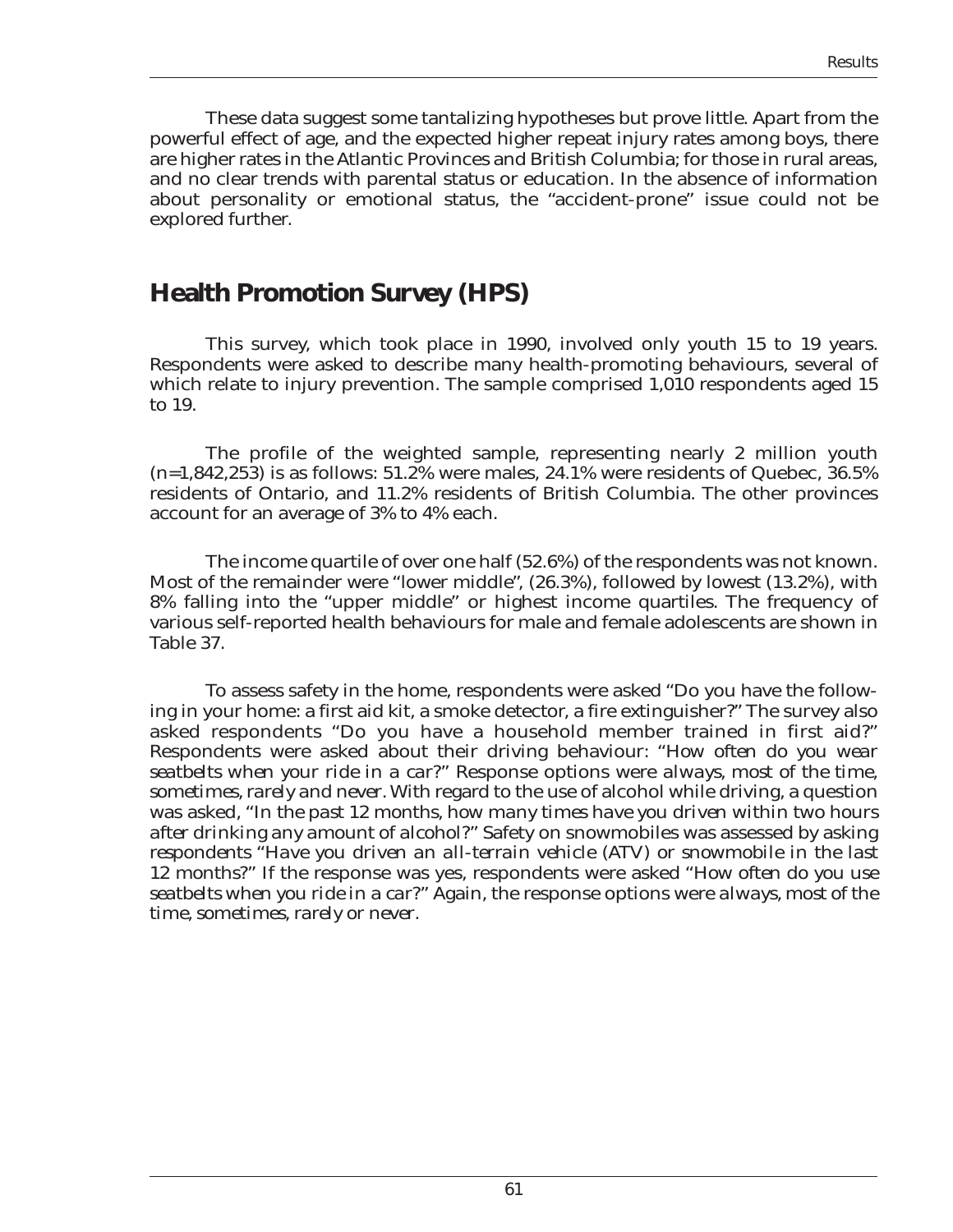| <b>Preventive measure</b>                               | <b>Population</b><br>(000s) | <b>Number</b><br>who report<br>yes<br>(000s) | % Who<br>report<br>yes |
|---------------------------------------------------------|-----------------------------|----------------------------------------------|------------------------|
| <b>Both sexes</b>                                       |                             |                                              |                        |
| Has smoke alarm in house                                | 1,842                       | 1,600                                        | 87                     |
| Has fire extinguisher in house                          | 1,842                       | 1,117                                        | 61                     |
| Has first aid kit in house                              | 1,842                       | 1,207                                        | 66                     |
| Someone in house is trained in first aid                | 1,842                       | 1,082                                        | 59                     |
| Always uses seatbelt when driving                       | 1,842                       | 1,245                                        | 68                     |
| Did not drive within two hours of drinking <sup>1</sup> | 1,227                       | 1,070                                        | 87                     |
| ATV /snowmobile use in past year                        | 1,842                       | 769                                          | 42                     |
| Wore helmet on ATV or snowmobile <sup>2</sup>           | 763                         | 445                                          | 58                     |
| <b>Males</b>                                            |                             |                                              |                        |
| Has smoke alarm in house                                | 944                         | 858                                          | 91                     |
| Has fire extinguisher in house                          | 944                         | 595                                          | 63                     |
| Has first aid kit in house                              | 944                         | 627                                          | 66                     |
| Someone in house is trained in first aid                | 944                         | 544                                          | 58                     |
| Always uses seatbelt when driving                       | 944                         | 607                                          | 64                     |
| Did not drive within two hours of drinking <sup>1</sup> | 682                         | 568                                          | 83                     |
| ATV /snowmobile use in past year                        | 944                         | 509                                          | 54                     |
| Wore helmet on ATV or snowmobile <sup>2</sup>           | 503                         | 314                                          | 62                     |
| <b>Females</b>                                          |                             |                                              |                        |
| Has smoke alarm in house                                | 899                         | 742                                          | 83                     |
| Has fire extinguisher in house                          | 899                         | 521                                          | 58                     |
| Has first aid kit in house                              | 899                         | 580                                          | 65                     |
| Someone in house is trained in first aid                | 899                         | 538                                          | 60                     |
| Always uses seatbelt when driving                       | 899                         | 638                                          | 71                     |
| Did not drive within two hours of drinking <sup>1</sup> | 545                         | 503                                          | 92                     |
| ATV /snowmobile use in past year                        | 899                         | 260                                          | 29                     |
| Wore helmet on ATV or snowmobile <sup>2</sup>           | 260                         | 131                                          | 50                     |

### **Table 37 – Injury prevention behaviours, among youth aged 15-19 years, by sex, Canada, 1990**

Source: Health Promotion Survey, 1990

Notes: 1. Based on youth who had a driver's licence

2. Based on youth who used an ATV or snowmobile in the past year.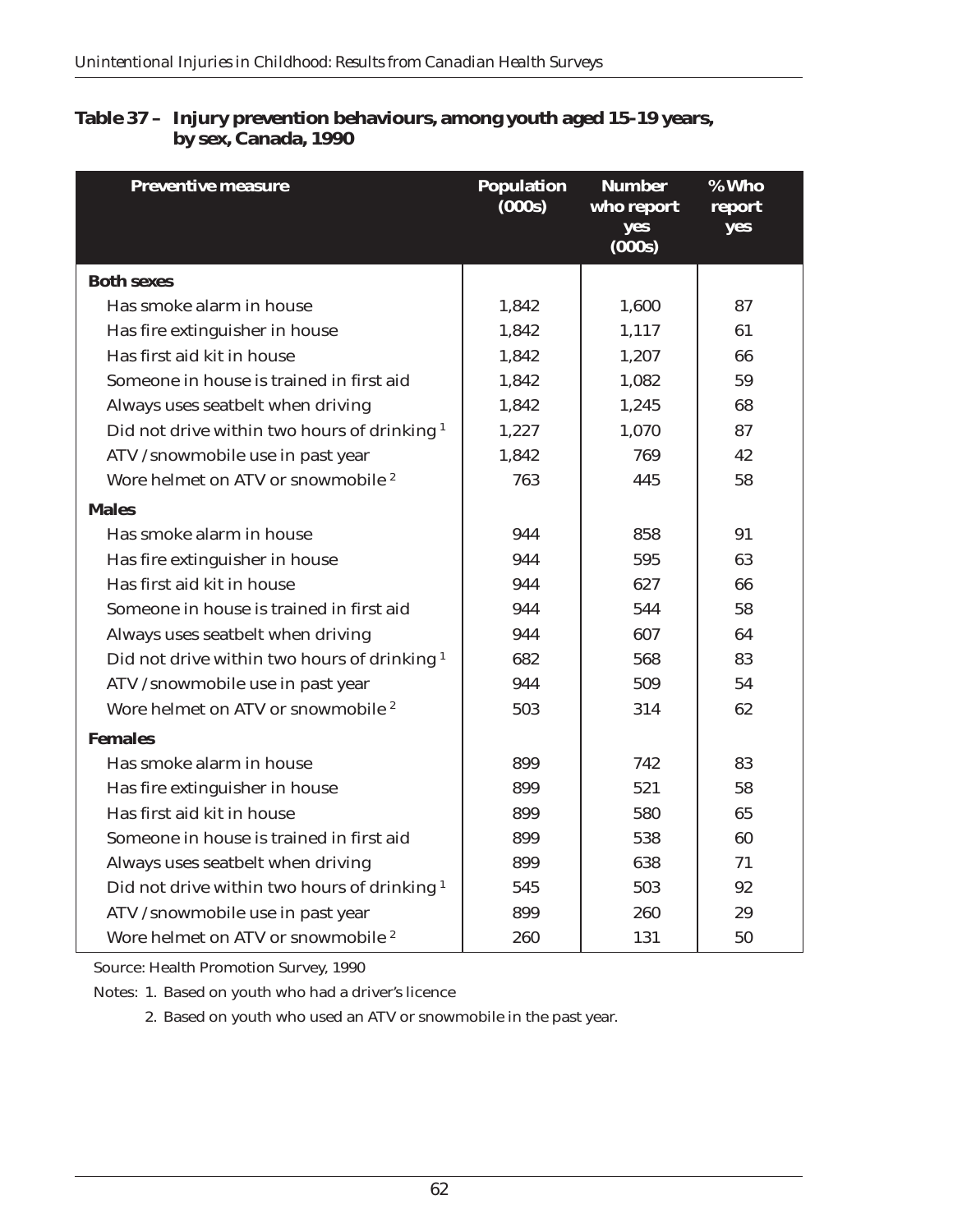Several points in these data merit comment. First, as self-reports, it must be assumed that these are somewhat exaggerated estimates. Despite this, they tell a cautionary tale. Perhaps surprisingly, the message that appears to have sunk in most is that pertaining to drinking and driving! Only (13%) admitted to having driven in the last 30 days within 2 hours of having an alcoholic drink. Not surprisingly, this proportion was much higher among young men (17%) than young women (8%). On the other hand, the percentage reporting that they "always" used a seat belt was disappointing – only 68% overall. The figure for men (64%) was lower than that for women (71%) and these rates are actually lower than some recent observational surveys suggest. The combination of low seat belt use and inexperience puts these drivers at higher risk.

In light of these findings, it was not surprising to find that among those youth who rode on an all-terrain vehicle or snowmobile in the last year, only 58% stated that they always wore helmets. Unexpectedly, this figure was lower for girls (50%) than boys (62%). Perhaps the girls are more often passengers and thus feel less exposed to risk.

Two questions addressed fires and burns. The first asked if there was a smoke alarm in the home and nearly 87% said there was – somewhat higher in men's homes than women's. The second asked about a fire extinguisher and one was reportedly available in 61% of homes.

There were also two questions about first aid: 66% of respondents said their home had a first aid kit but more importantly, only 59% said that somebody in the household was trained in first aid. Surprisingly perhaps, the percentage was higher for females (60%) than for males (58%).

# **Discussion (Prepared by Barry Pless)**

Most of the national surveys described in this report were sponsored by various branches in Health Canada (previously, Health and Welfare Canada), and conducted by Statistics Canada. Similarly, the provincial surveys tend to have been sponsored by Departments or Ministries of Health and the data collected by these same departments. In light of largely health department sponsorship, at both the national and provincial level, it is unfortunate that so little attention has been paid to the injury problem. It suggests that health departments, federal and provincial, still have difficulty accepting that injuries are every bit as much a health problem as drug taking, AIDS or various infectious diseases.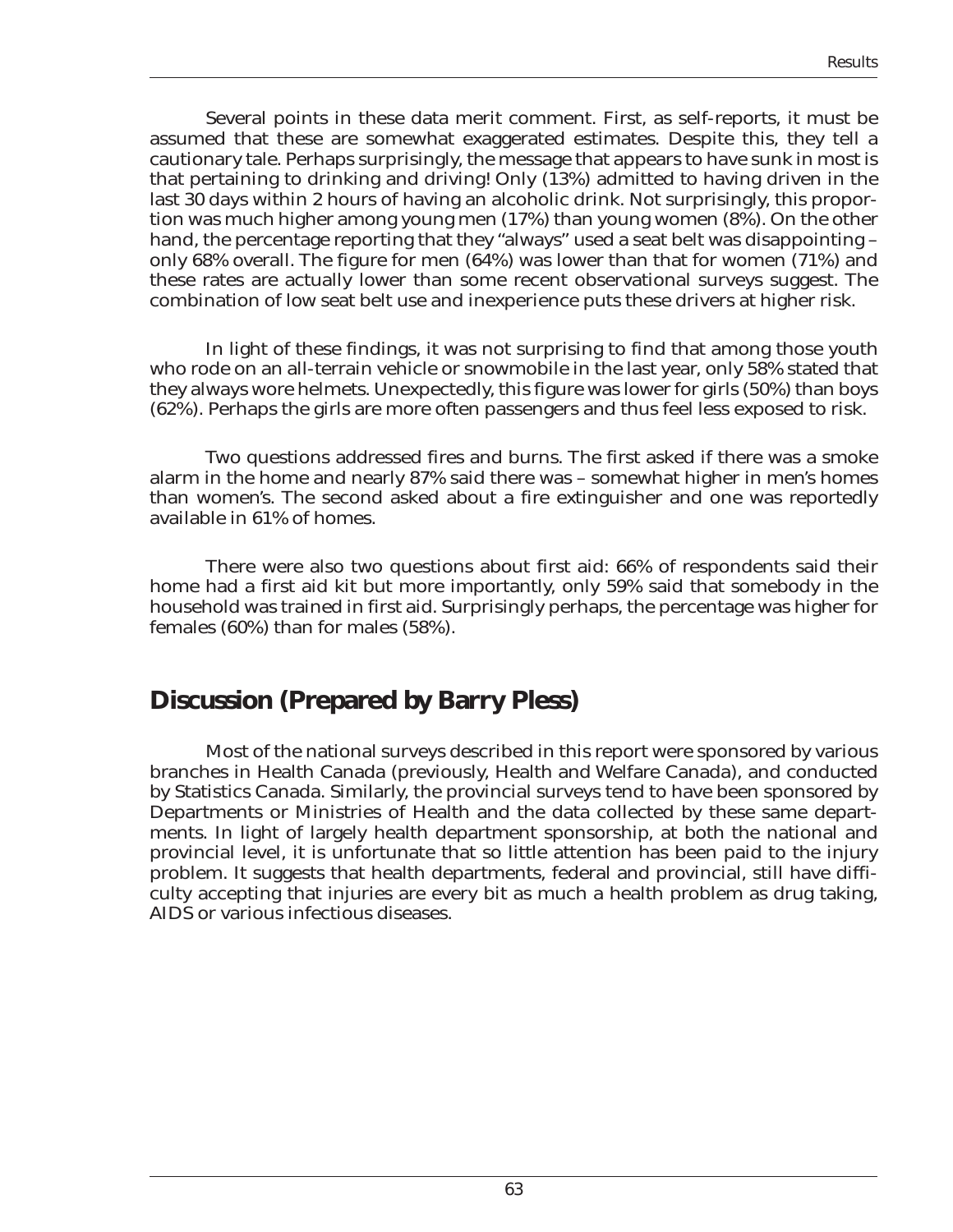### *What have we learned?*

The surveys covered in this report provide a picture of childhood injury in Canada that is unlike that available from any other source. Of the alternatives, the most similar is the result provided by Canadian Hospitals Injury Reporting and Prevention Program (CHIRPP) – a collaboration project between Health Canada and 16 hospital emergency departments which collects and analyses information on the circumstances of injuries (Health and Welfare Canada, 1993; Mackenzie and Pless, 1999). Although this surveillance system, covering all children's hospitals (and several others) provides far more contextual and demographic information than either of the main alternatives, vital statistics data and those from hospital discharges, it is fundamentally different in one important respect. The difference lies in the extent to which the data are representative of all injured children. CHIRPP data only reflect injuries treated in children's hospital emergency departments and those at six other hospitals. These may differ from those treated in general hospitals, as well as those treated in other settings such as private offices or community clinics. The CHIRPP data certainly differ from those pertaining to injuries that were never seen or treated by a physician.

Despite the important advantage that survey data provide with respect to their representativeness and the opportunity to relate injuries to other data obtained in the same survey, it is apparent that each of the surveys covered by this report has major limitations. As will be argued later, it should be evident that much can be learned from a national, purpose-built survey of childhood injuries.

Despite this need, the surveys described in this report cannot be dismissed. They provide valuable information that should be used immediately to influence future preventive activities.

To summarize, Table 39 gives the main findings from each of the surveys used in this report.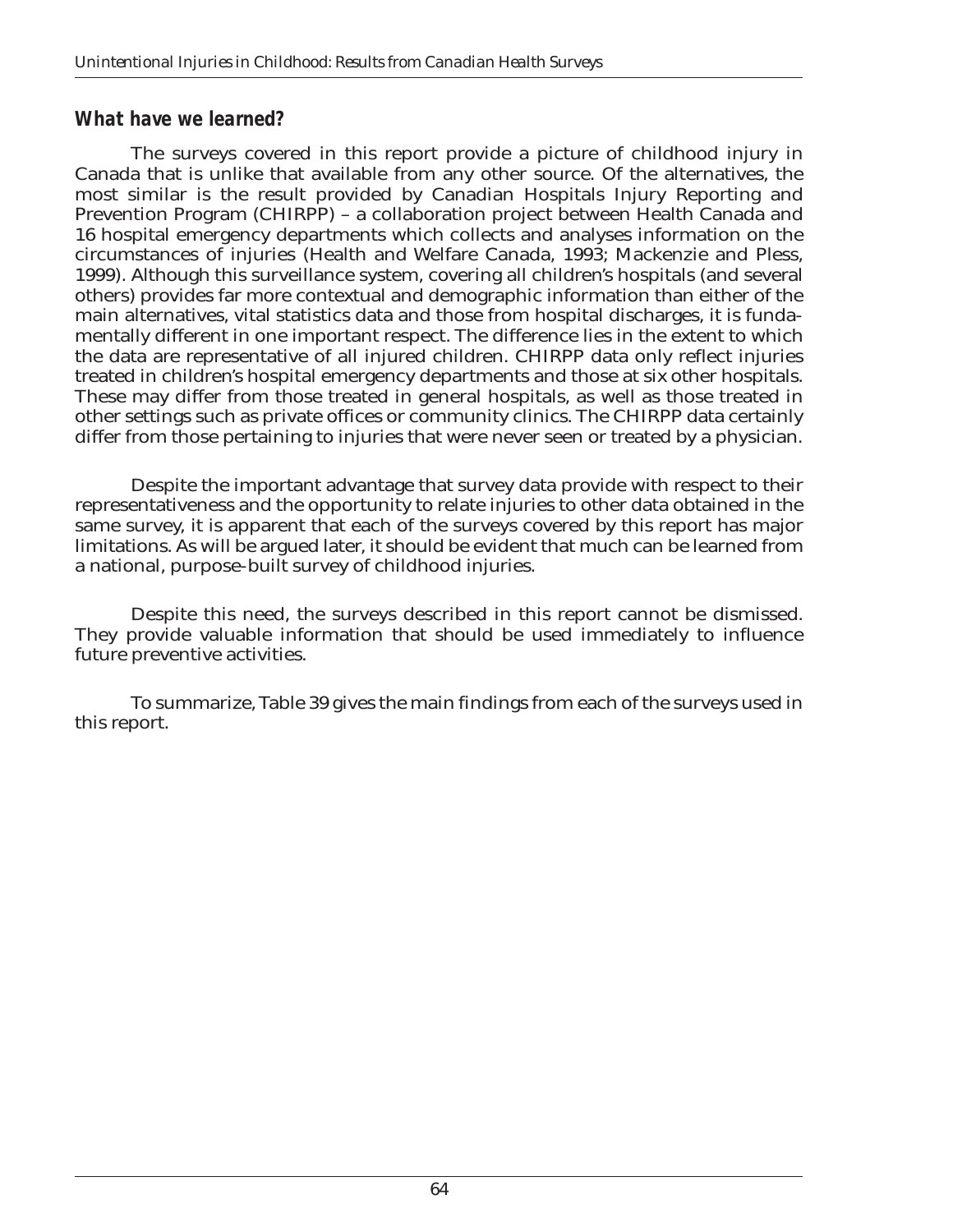|                      | $HPS^*$      | $GSS**$     | <b>NPHS</b>                   | <b>NLSCY</b> |
|----------------------|--------------|-------------|-------------------------------|--------------|
| Year                 | 1990         | 1993        | 1994/95                       | 1994/95      |
| Age group            | $15$ to $19$ | 0 to 14     | 12 to 19                      | 0 to 11      |
| Size of sample       | 1,010        | 2,946       | 1,847                         | 22,831       |
| Population           | 1,814        | 5,773       | 3,372                         | 4,673        |
| <b>Total injured</b> | N/A          | 559         | 971                           | 468          |
| Injury rate $(\%)$   | N/A          | 10          | 28.8                          | 10.2         |
| Main site            | N/A          | Home        | <b>Recreation</b><br>day care | Home, school |
| Main injury          | N/A          | Cut, scrape | sprain, strain                | Cut, scrape  |
| Main type            | N/A          | Fall        | Fall                          | Fall         |

#### **Table 39 – Summary of survey characteristics, injury estimates, selected surveys, Canada, 1990, 1993 and 1994/95**

(Note: All are household surveys

\* HPS did not ask about injury in the past year; injury questions did not provide estimates of prevalence but only to preventive behaviour.)

GSS included an estimated 5.7 million children under 15 of whom 559,000 were seen by a doctor for poisoning or injury.

The first message is that no matter which survey data are used, at least 10% of Canadian children are injured each year and that this represents, in raw numbers, nearly 500,000 children. Second, the greatly increased rate of injury among adolescents is striking and important because this age group often falls between the gaps; too old for pediatricians and too young for internists or family doctors. Third, although many injuries are not severe (cuts, scrapes, sprains and strains), most require medical care and thus expense, and a significant proportion are much more serious. Third, the main type or mechanism of injury is a fall. More attention needs to be given to how these injuries can be prevented, along the lines of the recently conducted playground studies in Quebec. (Lesage et al. 1995). Finally, the home and recreational sites being the main place of occurrence, preventive strategies need to be focussed on methods by which both can be effectively made safer, with preference, perhaps, to new regulatory mechanisms.

We also know a great deal from a wide variety of other studies. Many of these are population-based surveys, while others are ad hoc studies. An attempt to summarize their principal features and main results is shown in Tables 1 and 2 in the Appendix. It should be noted, once again, that this is neither exhaustive nor as up-to-date as we would like. Nonetheless, it provides a good opportunity to learn from the findings of others.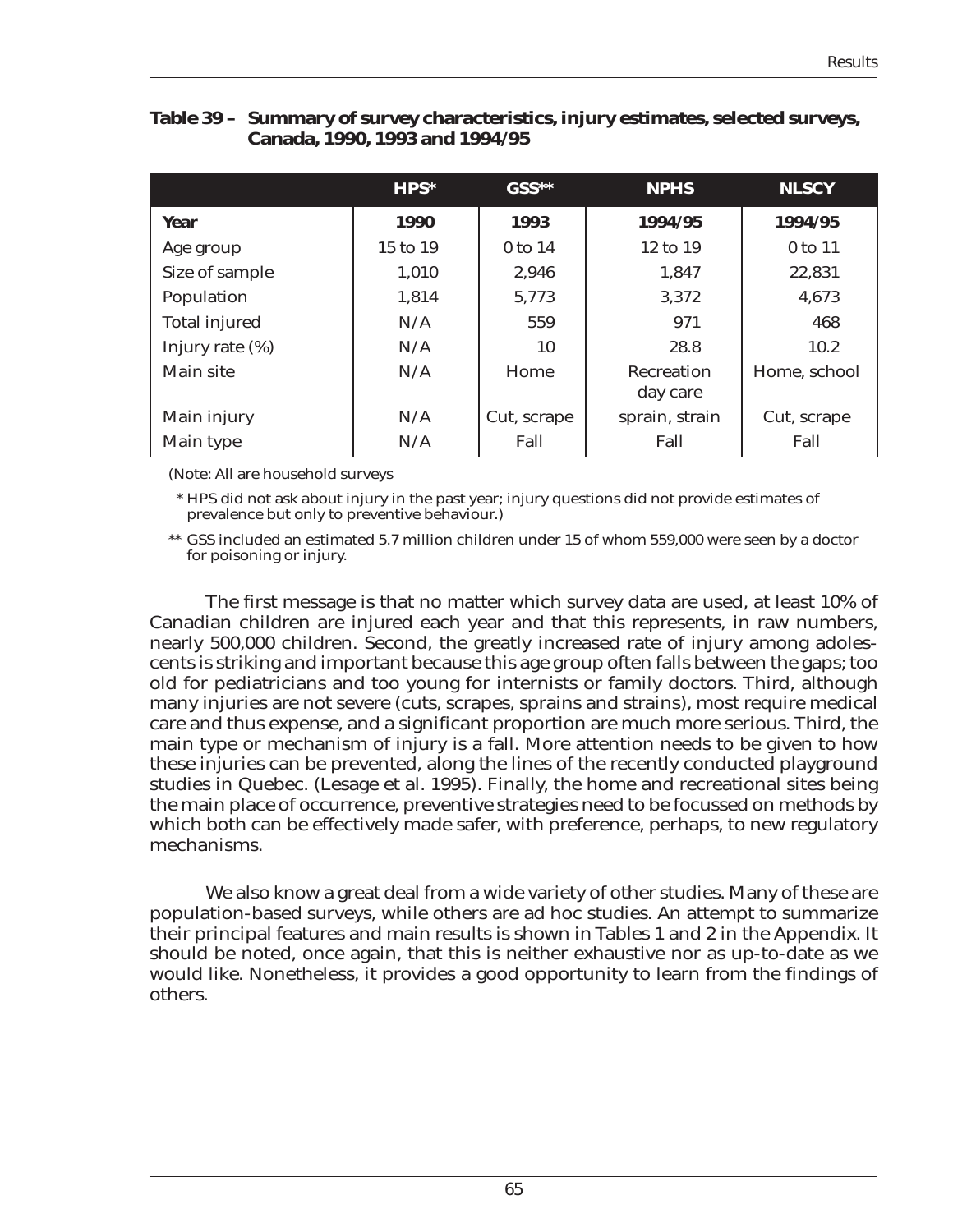In general, a number of basic messages are shown repeatedly. They include the magnitude of the injury problem; the dominance of certain sub-groups defined by age, sex and other characteristics; the possibly important role of behaviour and temperament; the dangers associated with certain environmental situations (day care, work conditions, etc.). These are but a few examples of what has been learned from the work of others. The survey data are generally less focussed on specific questions, but have the great advantage of being, by definition, population-based. In contrast, the ad hoc studies are rarely population-based but provide, because of the purpose-built designs, results of great value. The most sensible way to approach these diverse sources of information about childhood injuries is to view them as complementary.

### *What more do we need to know?*

Much more needs to be learned about childhood injuries (or injuries in any age group, for that matter) in order to plan and implement the most effective prevention programs. By far the most important set of data that are needed are those that help estimate exposure to risk for each of the major causes of injury. Only with such information can the role of other risk factors be clearly determined. For example, the pervasive sex difference is most likely to represent differences in exposure to risk between boys and girls. But if this is not so – if, for example, boys are no more likely to ride bicycles than girls and nevertheless experience more injuries – this is a vitally important piece of information.

The example above reveals the challenge in measuring exposure to risk. In the first place, although the difference is a subtle one, it is nevertheless important to acknowledge that the extent to which an activity is engaged in is not necessarily the same as the extent to which the child is exposed to risk. For example, while street crossings may be the best possible easily obtained measure of risk for pedestrian injury, it has been persuasively argued that actual risk in this situation is present only when the child or driver must take certain actions to avoid injury. Despite this important distinction, data on hours (or days) of activity are an essential first step toward measuring exposure.

The difficulty arises in having a metric similar to streets crossed for other risky situations such as exposure to hot water, flames or drowning. Nonetheless, should a major survey of child injury be launched, much attention must be given to this too-often neglected, but extremely important component.

Another often missing item of information is the extent of supervision provided. This, too, is far from easy to remedy but if we are ever to resolve the debate about how much can reasonably be expected from enhanced supervision, we must do our best to obtain such information.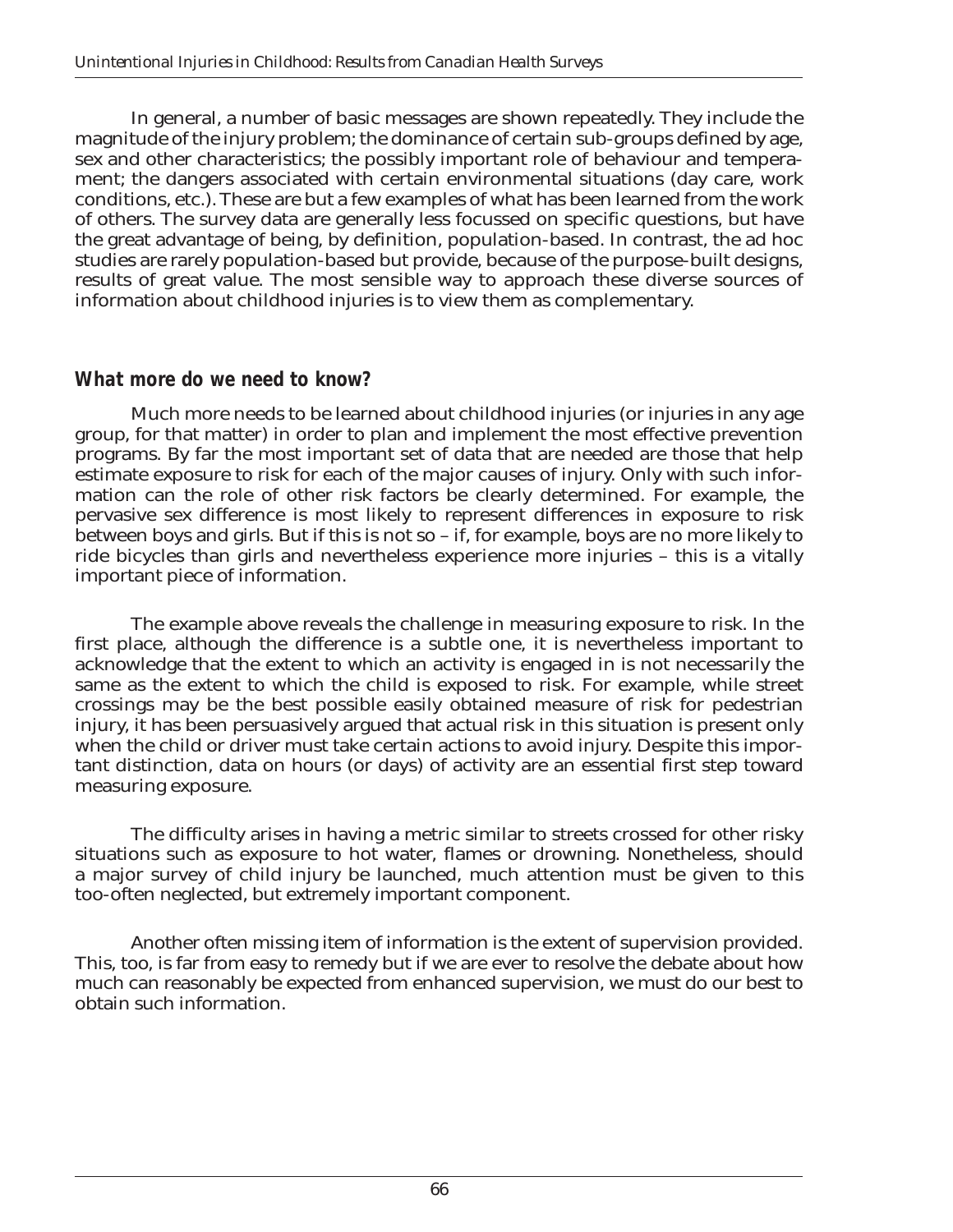Certainly, some means of obtaining a better understanding of the dangers in the child's environment, both within the home and in the neighbourhood, must be found and incorporated into future surveys. The ecological fallacy is well known and emerges often in national surveys. This is the assumption that characteristics of, say, the census tract in which the child lives apply to the individual family. To remedy errors arising from this fallacy, more direct information about the environment must be obtained.

To accomplish all of this, or even a large part of it, serious consideration must be given to the creation of a national survey focussed exclusively on child injury. The precedent clearly exists for such a survey, and the problem of injury is of much greater magnitude than that of drugs, for example, to which much attention has been paid in recent years.

### *What needs to be done?*

As deficient as the survey data we now have may be, and as important as more and better surveys may be, what needs to be done to diminish the number and severity of childhood injuries is to make more effective use of existing information. Inaction at the program or policy level cannot be excused by the argument that the data are insufficient. Certainly, any argument that Canada must first replicate studies or surveys from other countries before it take action, is unacceptable. On the other hand, it is equally unacceptable to assume that as long as a neighbouring country such as the United States continues to obtain child injury data, there is no need for Canada to do so.

Ideally, national surveys should be both complementary – adding to what others provide – and confirmatory – replicating what others have found. Striking the balance between the two will not be easy. But the fact remains that sufficient information is now available from surveys and other observational and occasionally experimental designs to provide a solid basis for action.

The decision to take that action is a matter of political will in most instances, whether the level at which programs are needed are national, provincial or local. That will should be heavily moved by the data from the surveys reported here that clearly show the extent of morbidity related to injury in childhood. The level of morbidity far exceeds that arising from many other childhood disorders to which far more attention has been paid in the past. That attention is expressed in terms of funds available for research, for prevention programs, and in terms of willingness to make tough decisions that may not always have popular support.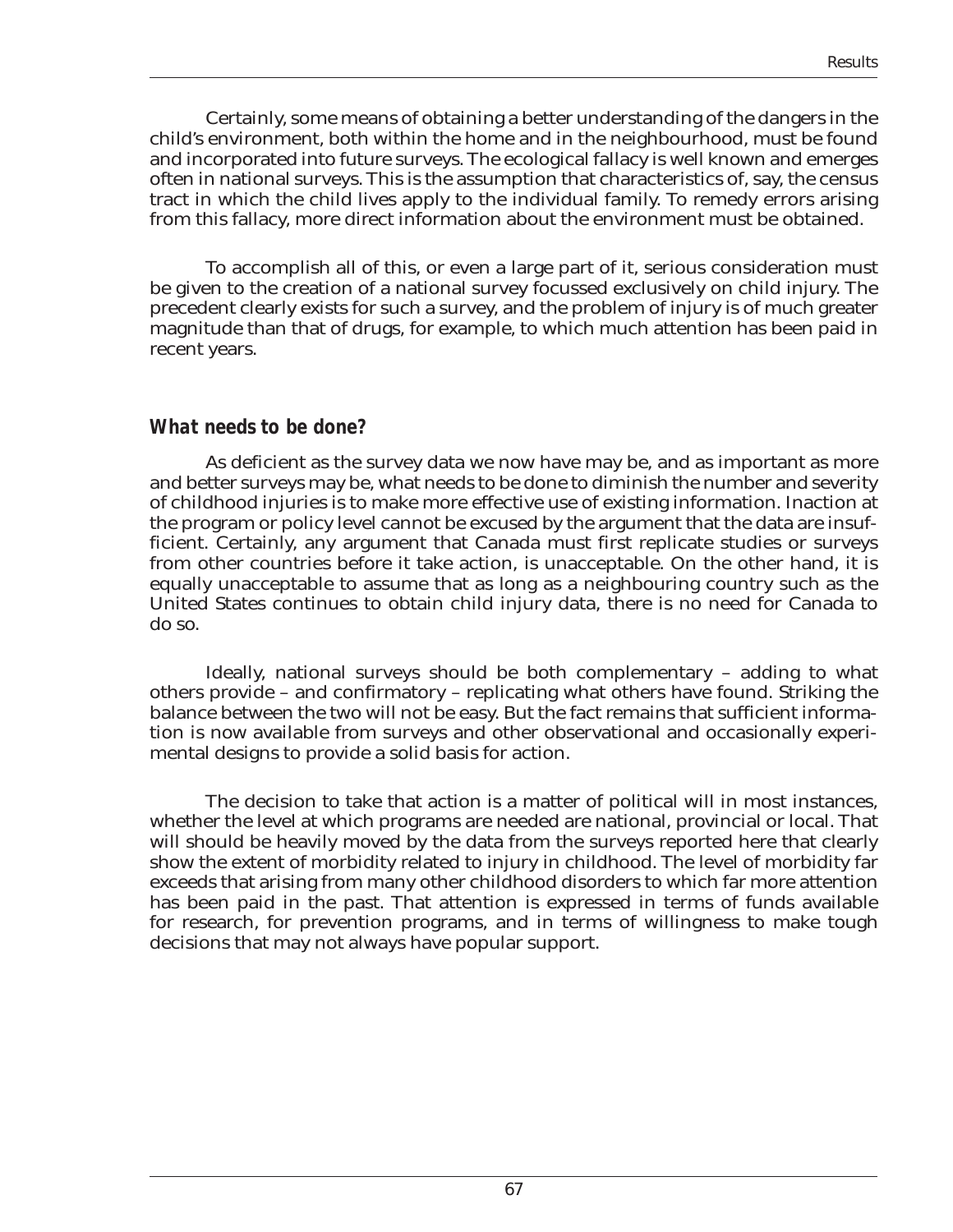An example of the latter is bicycle helmet legislation. As a by-product of this initiative, Dr. Millar and I examined in greater detail the frequency of head injury, bicycle and helmet use, (Millar & Pless, 1997). In doing so, we also obtained data from each of the provinces about legislation. At the time of writing, only two provinces in Canada require child bicyclists to be helmeted. This is surprising, to say the least, in light of the abundant evidence from part of the United States and Australia, for example, showing the efficacy and effectiveness of helmets in reducing head injuries among child bicyclists.

In the end, much of what needs to be done will be an uphill struggle unless and until health departments accept responsibility for the implications of these findings. Until the health community gives major priority to this significant health issue, children will continue to be injured at these alarming rates.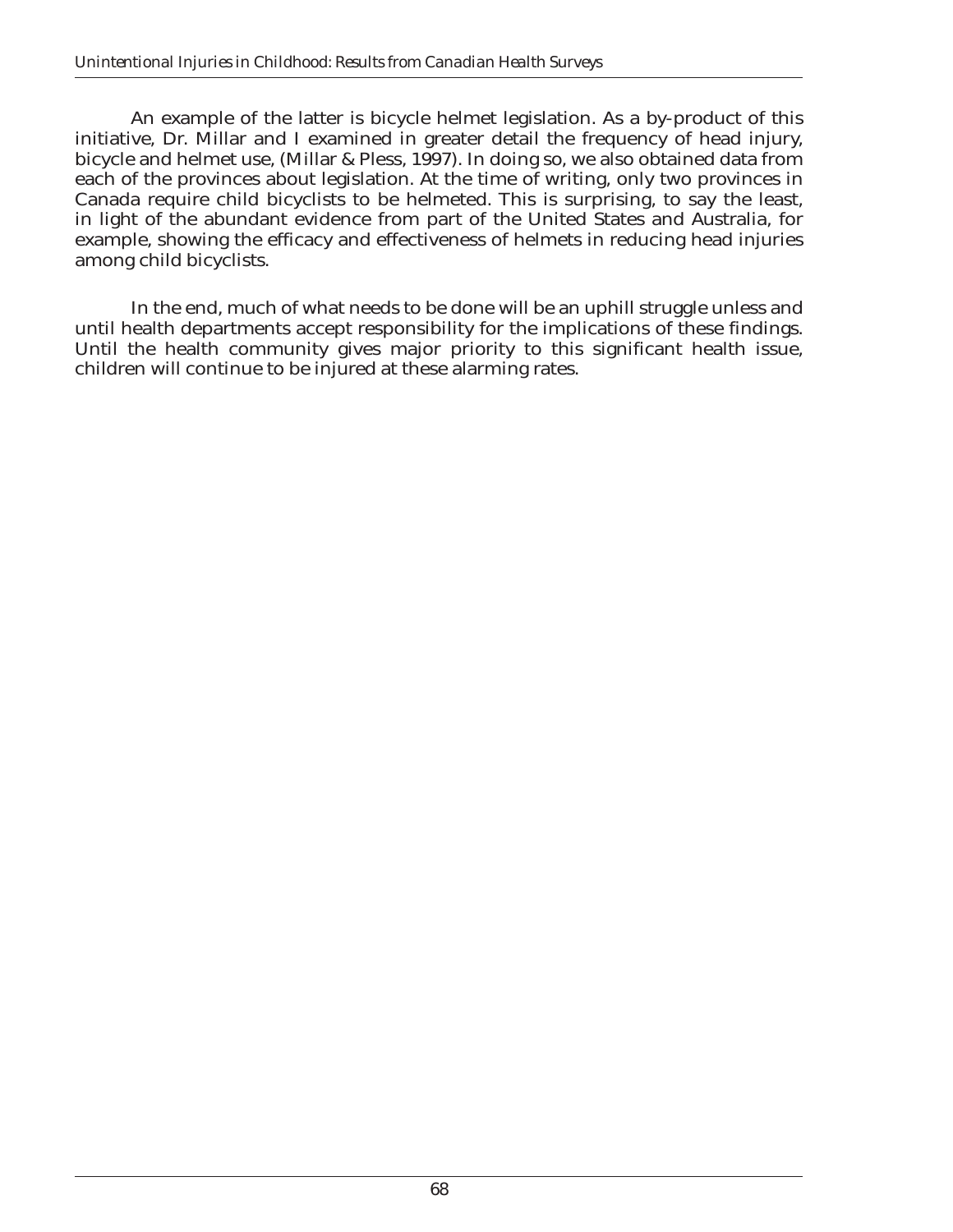## **Primary Reference List**

- 1. Backx FJ, Erich WB, Kemper AB, et al. Sports injuries in school-aged children. An epidemiological study. *American Journal of Sports Medicine* 1989; 17(2): 234–40.
- 2. Baker SP, Fowler C, Li G, et al. Head injuries incurred by children and young adults during informal recreation. *American Journal of Public Health* 1994; 84(4): 649–52.
- 3. Banco L, Lapidus G, Zavoski R, et al. Burn injuries among children in an urban emergency department. *Pediatric Emergency Care* 1994; 10(2): 98–101.
- 4. Bijur P, Golding J, Haslum M, et al. Behavioral predictors of injury in school-age children. *American Journal of Diseases of Children* 1988; 142(12): 1307–12.
- 5. Bijur PE, Stewart-Brown S, Butler N. Child behavior and accidental injury in 11,966 preschool children. *American Journal of Diseases of Children* 1986; 140(5): 487–92.
- 6. Bijur PE, Trumble A, Harel Y, et al. Sports and recreation injuries in US children and adolescents. *Archives of Pediatric and Adolescent Medicine* 1995; 149(9): 1009–16.
- 7. Bijur PE, Haslum M, Golding J. Cognitive outcomes of multiple mild head injuries in children. *Journal of Developmental and Behavioral Pediatrics* 1996; 17(3): 143–8.
- 8. Boyce WT, Sobelewski S. Recurrent injuries in schoolchildren. *American Journal of Diseases of Children* 1989; 143(3): 338–42.
- 9. Brison RJ, Wicklund K, Mueller B. Fatal pedestrian injuries: a different pattern of injury. *American Journal of Public Health* 1988; 78(7): 793–5.
- 10. Briss PA, Sacks JJ, Addiss DG, et al. A nationwide study of the risk of injury associated with day care center attendance. *Pediatrics* 1994; 93(3): 364–8.
- 11. Brown EM, Goel V. Factors related to emergency department use: from the Ontario Health Survey 1990. *Annals of Emergency Medicine* 1994; 24(6): 1083–91.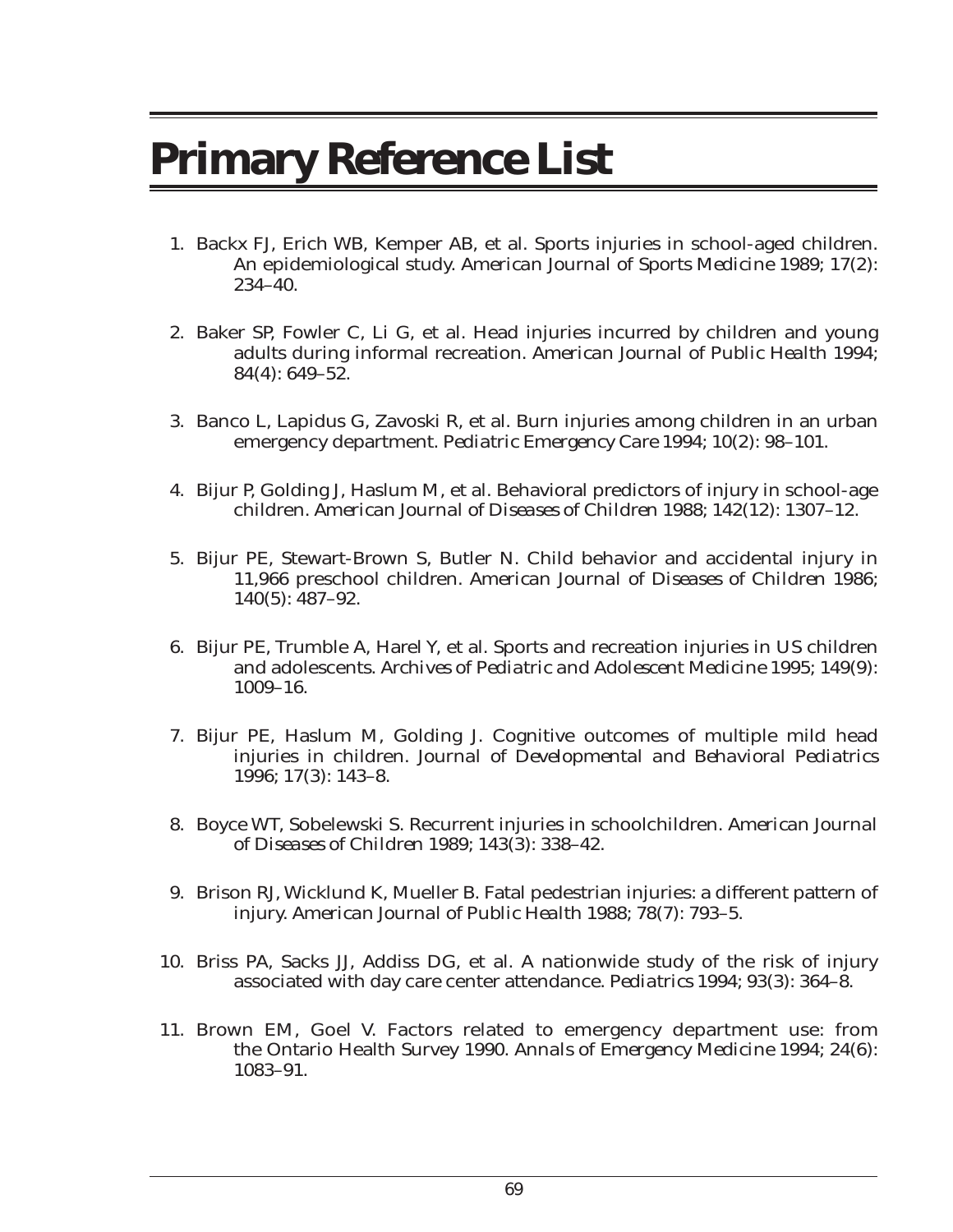- 12. Bussing R, Menvielle E, Zima B. Relationship between behavioral problems and unintentional injuries in US children. Findings of the 1988 National Health Interview Survey. *Archives of Pediatric and Adolescent Medicine* 1996; 150(1): 50–6.
- 13. Bustros J, Fowler Graham D, Buchanan S. *Health Promotion Survey 1990. Microdata User's Guide*. Ottawa: Statistics Canada, 1991.
- 14. Carter YH, Jones PW. Accidents among children under five years old: a general practice based study in north Staffordshire. *British Journal of General Practice* 1993; 43(369): 159–63.
- 15. Catlin G, Will P. The National Population Health Survey: highlights of initial developments. *Health Reports* 1992; 4: 313–9.
- 16. Chang A, Lugg MM, Nebedum A. Injuries among preschool children enrolled in day-care centers. *Pediatrics* 1989; 83(2): 272–7.
- 17. Christoffel KK. Child and adolescent injury in the United States: how occupational injuries fit in. *American Journal of Industrial Medicine* 1993; 24(3): 301–11.
- 18. Cooper SP. Childhood injury deaths in Texas: a major public health problem. *Texas Medicine* 1989; 85( 4): 29–33.
- 19. Currie CE, Williams JM, Wright P, et al. Incidence and distribution of injury among schoolchildren aged 11-15. *Injury Prevention* 1996; 2(1): 21–5.
- 20. Davidson LL, Hughes SJ, O'Connor PA. Preschool behavior problems and subsequent risk of injury. *Pediatrics* 1988; 82(4): 644–51.
- 21. Davis JM, Kuppermann N, Fleisher G. Serious sports injuries requiring hospitalization seen in a pediatric emergency department. *American Journal of Diseases of Children* 1993; 147(9): 1001–4.
- 22. Dickson DG, Schlesinger ER, Westaby JR, et al. Medically attended injuries among young children: observations in a suburban area. 1964. *Injury Prevention* 1997; 3(3): 214–7.
- 23. Dunne RG, Asher KN, Rivara FP. Injuries in young people with developmental disabilities: comparative investigation from the 1988 National Health Interview Survey. *Mental Retardation* 1993; 31(2): 83–8.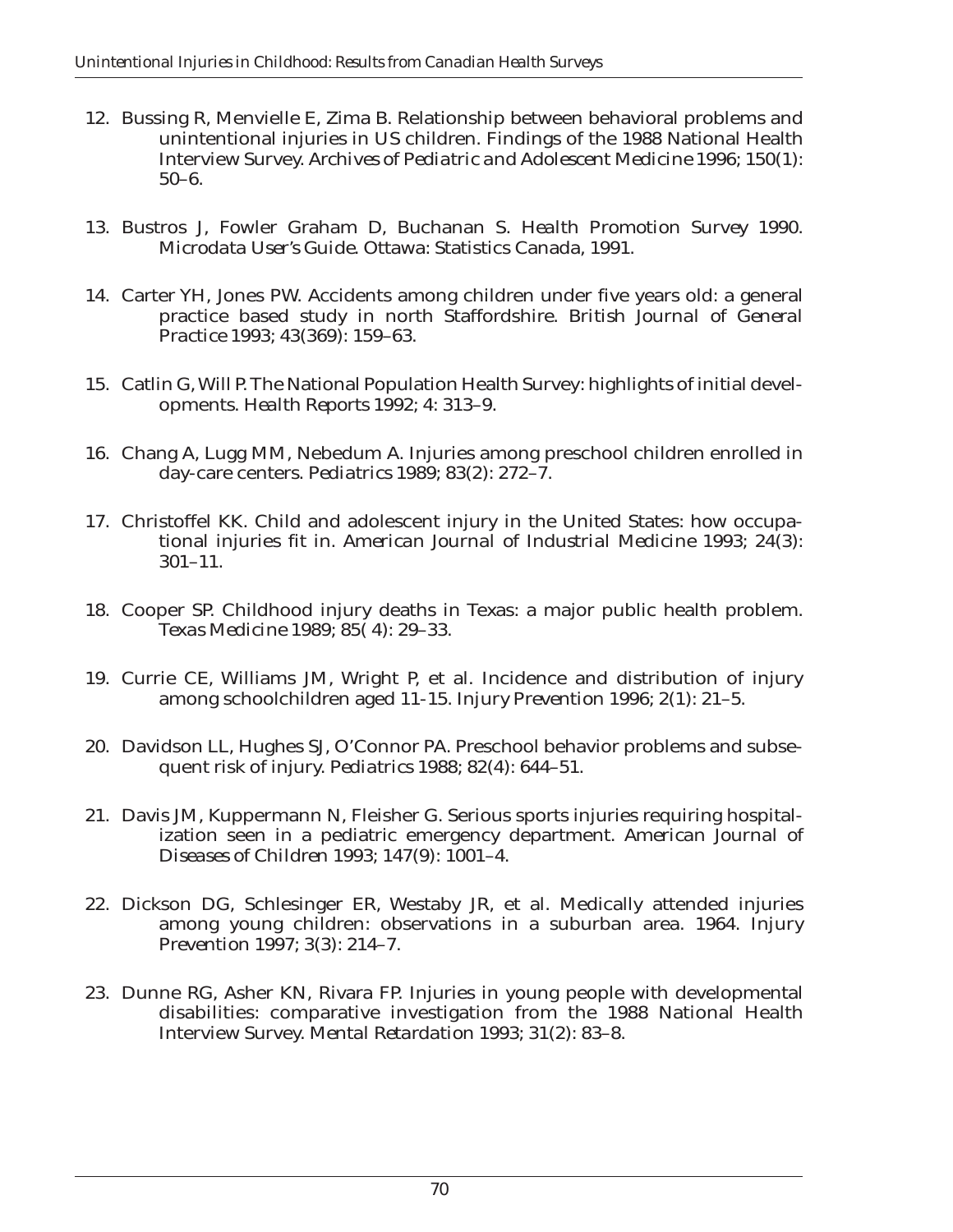- 24. DuRant RH, Kahn J, Beckford PH, et al. The association of weapon carrying and fighting on school property and other health risk and problem behaviours among high school students. *Archives of Pediatrics* 1997; 151(4): 360–6.
- 25. Evans SA, Kohli HS. Socio-economic status and the prevention of child home injuries: a survey of parents of preshool children. *Injury Prevention* 1997; 3(1): 29–34.
- 26. Finvers KA, Strother RT, Mohtadi N. The effect of bicycling helmets in preventing significant bicycle-related injuries in children. *Clinical Journal of Sports Medicine* 1996; 6(2): 102–7.
- 27. Fraser JJ Jr. Nonfatal injuries in adolescents: United States, 1988. *Journal of Adolescent Health* 1996; 19(3): 166–70.
- 28. Gofin R, Lison M, Morag C. Injuries in primary care practice. *Archives of Disease in Childhood* 1998; 68(2): 223–6.
- 29. Gunn WJ, Pinsky PF, Sacks JJ, et al. Injuries and poisonings in out-of-home child care and home care. *American Journal of Diseases of Children* 1991; 145(7): 779–81.
- 30. Hahn YS, Chyung C, Barthel MJ, et al. Head injuries in children under 36 months of age. Demography and outcome. *Child's Nervous System* 1988; 4(1): 34–40.
- 31. Harel Y, Overpeck MD, Jones DH, et al. The effects of recall on estimating annual nonfatal injury rates for children and adolescents. *American Journal of Public Health* 1994; 84(4): 599–605.
- 32. Health and Welfare Canada. Beaulne, G., editor. *For the Safety of Canadian Childen and Youth. From Injury Data to Preventive Measures. Cat. H39-412/ 1997E.* Ottawa: Minister of Public Works and Government Services Canada, 1997.
- 33. Health and Welfare Canada. *Canada's Health Promotion Survey 1990. Technical Report. Cat. H39-263/2-1990E.* Ottawa: Minister of Supply and Services, 1998.
- 34. Heaton PA. The pattern of burn injuries in childhood. *New Zealand Medical Journal* 1996; 102(897): 584–6.
- 35. Hijar-Medina MC, Tapia-Yanes R, Lopez-Lopez MV, et al. Mother's work and severity of accidental injuries in children. *Salud Publica Mex* 1995; 37(3): 197–204.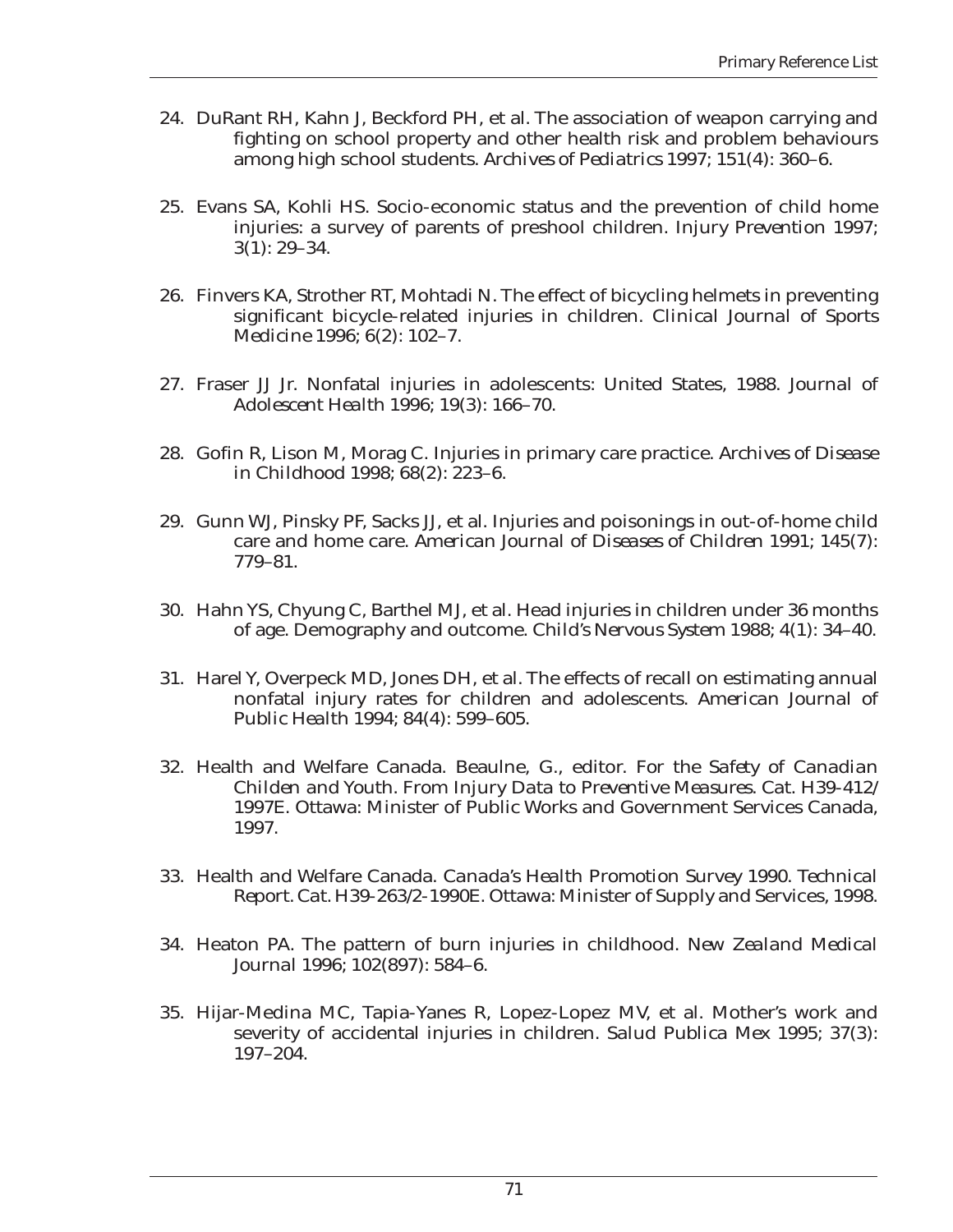- 36. Holloway M, Bye AM, Moran K. Non-accidental head injury in children. *Medical Journal of Australia* 1994; 160(12): 786–9.
- 37. Hu X, Wesson D, Kenney B. Home injuries to children. *Canadian Journal of Public Health* 1993; 84(3): 155–8.
- 38. Hu X, Wesson DE, Chipman ML, et al. Bicycling exposure and severe injuries in school-age children. A population based study. *Archives of Pediatric and Adolescent Medicine* 1995; 149(4): 437–41.
- 39. Hu X, Wesson D, Parkin P, et al. Pediatric injuries: parental knowledge, attitudes and needs. *Canadian Journal of Public Health* 1996; 87(2): 101–5.
- 40. Hu X, Wesson DE. Fatal and non-fatal childhood injuries in metropolitan Toronto, 1986-1991. *Canadian Journal of Public Health* 1997; 85(4): 269–73.
- 41. Jaquess DL, Finney JW. Previous injuries and behavior problems predict children's injuries. *Journal of Pediatric Psychology* 1994; 19(1): 79–89.
- 42. Johnston C, Rivara FP, Soderberg R. Children in car crashes: analysis of data for injury and use of restraints. *Pediatrics* 1994; 93(6[Pt 1]): 960–5.
- 43. Jolly DI, Moller JN, Volkmer RE. The socio-economic context of child injury in Australia. *Journal of Paediatrics and Child Health* 1993; 29(6): 438–44.
- 44. Jordan EA, Duggan AK, Hardy JB. Injuries in children of adolescent mothers: home safety education associated with decreased injury risk. *Pediatrics* 1993; 91(2): 481–7.
- 45. Kendall O, Lipskie T, MacEachern S. Canadian health surveys, 1950-1997. *Chronic Diseases in Canada* 1997; 18(2): 70–90.
- 46. Kendrick D. Accidental injury attendances as predictors of future admission. *Journal of Public Health Medicine* 1993; 15(2): 171–4.
- 47. Klauber MR, Barrett-Connor E, Hofstetter E, et al. A population-based study of nonfatal childhood injuries. *Preventive Medicine* 1986; 15(2): 139–49.
- 48. Kogan MD, Overpeck M, Fingerhut LA. Medically attended nonfatal injuries among preschool-age children: national estimates. *American Journal of Preventive Medicine* 1995; 11(2): 99–104.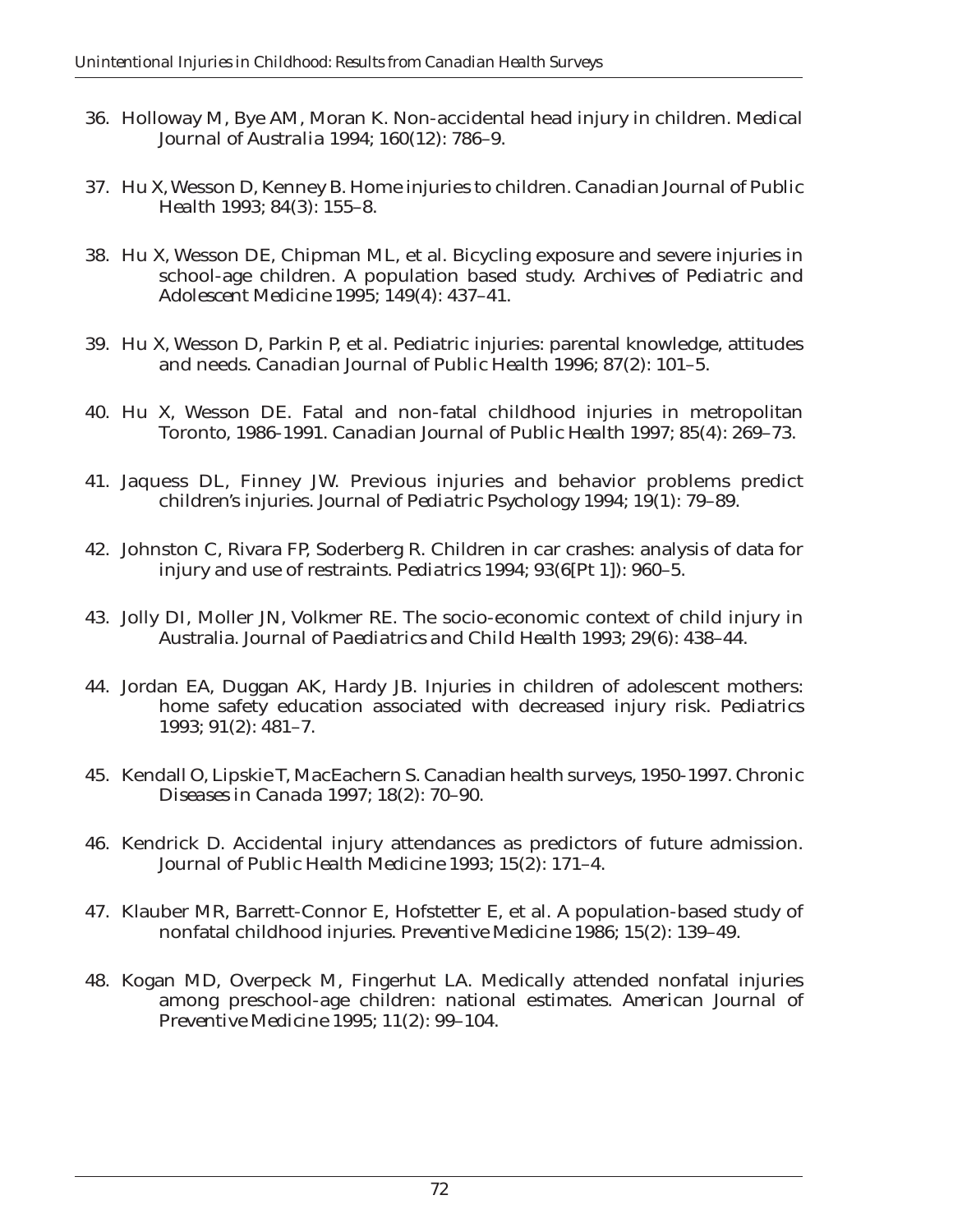- 49. Kopjar B, Wickizer TM. Population-based study of unintentional injuries in the home. *American Journal of Epidemiology* 1996; 144(5): 456–62.
- 50. Kotch JB, Chalmers DJ, Langley JD, et al. Child day care and home injuries involving playground equipment. *Journal of Paediatrics and Child Health* 1993; 29(3): 222–7.
- 51. Landman PF, Landman GB. Accidental injuries in children in day-care centers. *American Journal of Diseases of Children* 1987; 141(3): 292–3.
- 52. Larson CP, Pless B. Risk factors for injury in a 3-year-old birth cohort. *American Journal of Diseases of Children* 1988; 142(10): 1052–7.
- 53. Layne LA, Castillo DN, Stout N, et al. Adolescent occupational injuries requiring hospital emergency department treatment: a nationally representative sample. *American Journal of Public Health* 1994; 84(4 ): 657–60.
- 54. Leland NL, Garrard J, Smith DK. Comparison of injuries to children with and without disabilities in a day-care center. *Journal of Developmental and Behavioral Pediatrics* 1994; 15(6): 402–8.
- 55. Lesage D, Robitaille Y, Dorval D, et al. Does play equipment conform to the Canadian standard? *Canadian Journal of Public Health* 1995; 86(4): 279–83.
- 56. Li G, Baker SP, Fowler C, et al. Factors related to the presence of head injury in bicycle-related pediatric trauma patients. *Journal of Trauma* 1995; 38(6): 871–5.
- 57. Li G, Baker SP. Exploring the male-female discrepancy in death rates from bicycling injury: the decomposition method. *Accident Analysis and Prevention* 1996; 28(4): 537–40.
- 58. Lowry R, Kann L, Collins JL, et al. The effect of socioeconomic status on chronic disease risk behaviours among US adolescents. *Journal of the American Medical Association* 1996; 276(10): 792–7.
- 59. MacKellar A. Deaths from injury in childhood in Western Australia 1983-1992. *Medical Journal of Australia* 1995; 162(5): 238–42.
- 60. MacKenzie SG, Pless IB. *CHIRPP: Canada's Principal Injury Surveillance Program.* 1999.
- 61. Malek M, Chang BH, Gallagher SS, et al. The cost of medical care for injuries to children. *Annals of Emergency Medicine* 1991; 20(9): 997–1005.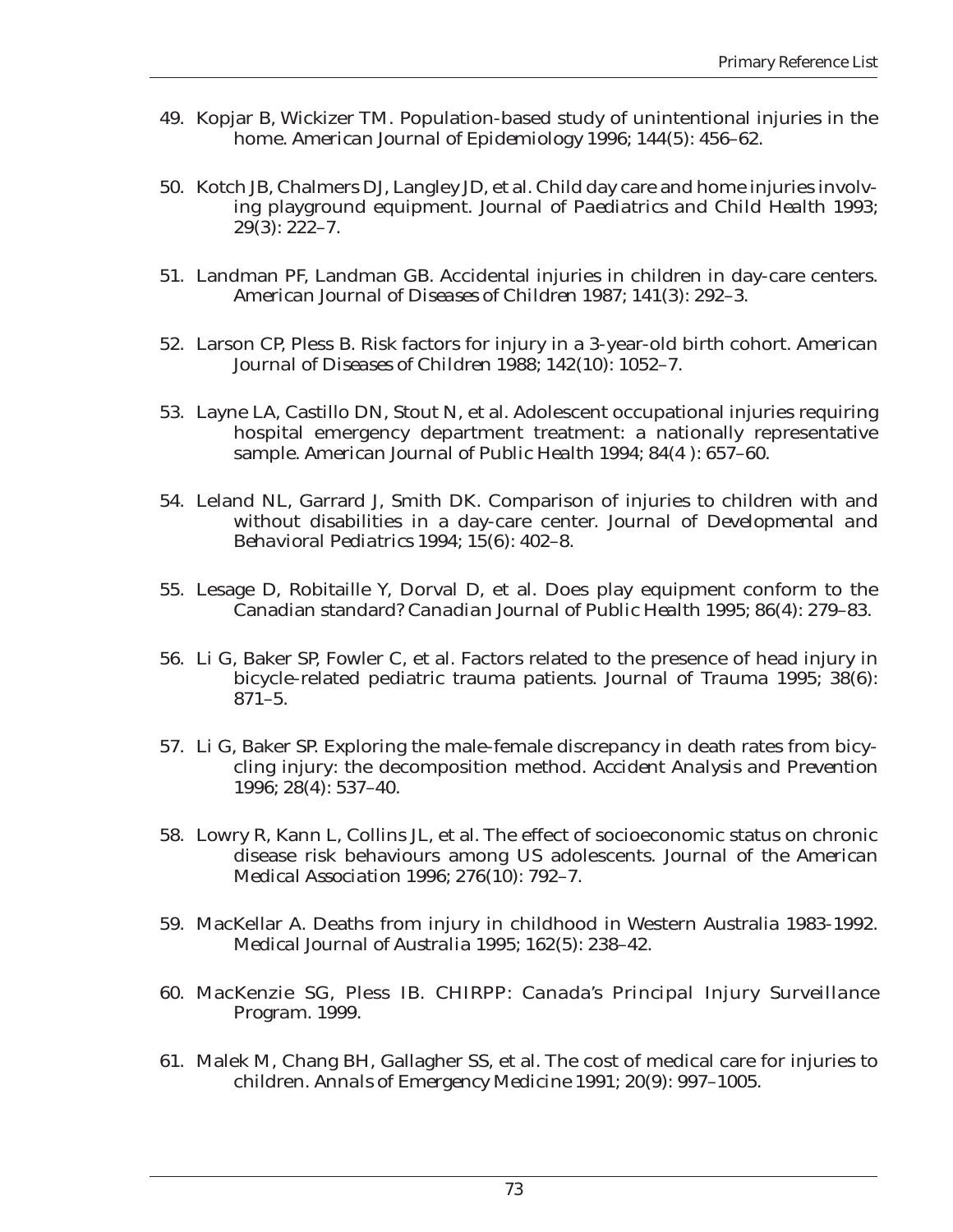- 62. McLoughlin E, McGuire A. The causes, cost and prevention of childhood injuries. *American Journal of Diseases of Children* 1990; 144(6): 677–83.
- 63. Mercier C, Blond MH. French epidemiological survey of burns in children under 5 years of age. *Archives of Pediatrics* 1995; 2(10): 949–56.
- 64. Mercier C, Blond MH. Epidemiological survey of childhood burn injuries in France. *Burns* 1996; 22(1): 29–34.
- 65. Millar WJ. Accidents in Canada, 1988 and 1993. *Health Reports* 1995; 7(2): 7–16.
- 66. Millar WJ, Pless IB. Factors associated with bicycle helmet use. *Health Reports* 1997; 9(2): 31–9.
- 67. Morrow SE, Smith DL, Cairnes BA, et al. Etiology and outcome of pediatric burns. *Journal of Pediatric Surgery* 1996; 31(3): 329–33.
- 68. Mott A, Evans R, Rolfe K, et al. Patterns of injuries to children on public playgrounds. *Archives of Diseases in Childhood* 1994; 71(4): 328–30.
- 69. Nowjack-Raymer RE, Gift HC. Use of mouthguards and headgear in organized sports by school-aged children. *Public Health Reports* 1996; 111(1): 82–6.
- 70. Overpeck MD, Kotch JB. The effects of US children's access to care on medical attention for injuries. *American Journal of Public Health* 1995; 85(3): 402–4.
- 71. Parker DL, Carl WR, French LR, et al. Nature and incidence of self-reported adolescent work injury in Minnesota. *American Journal of Industrial Medicine* 1994; 26(4): 529–41.
- 72. Parker DL, Carl WR, French LR, et al. Characteristics of adolescent work injuries reported to the Minnesota Department of Labour and Industry. *American Journal of Public Health* 1994; 84(4): 606–11.
- 73. Paulson JA. The epidemiology of injuries in adolescents. *Pediatric Annals* 1988; 17(2): 84–6.
- 74. Pegg SP, Gregory JJ, Hogan PC, et al. Burns in childhood: an epidemiological survey. *Australian and New Zealand Journal of Surgery* 1978; 48(4): 365–73.
- 75. Peterson L, Harbeck C, Moreno A. Measures of children's injuries: self-reported versus maternal-reported events with temporally proximal versus delayed reporting. *Journal of Pediatric Psychology* 1993; 18(1): 133–47.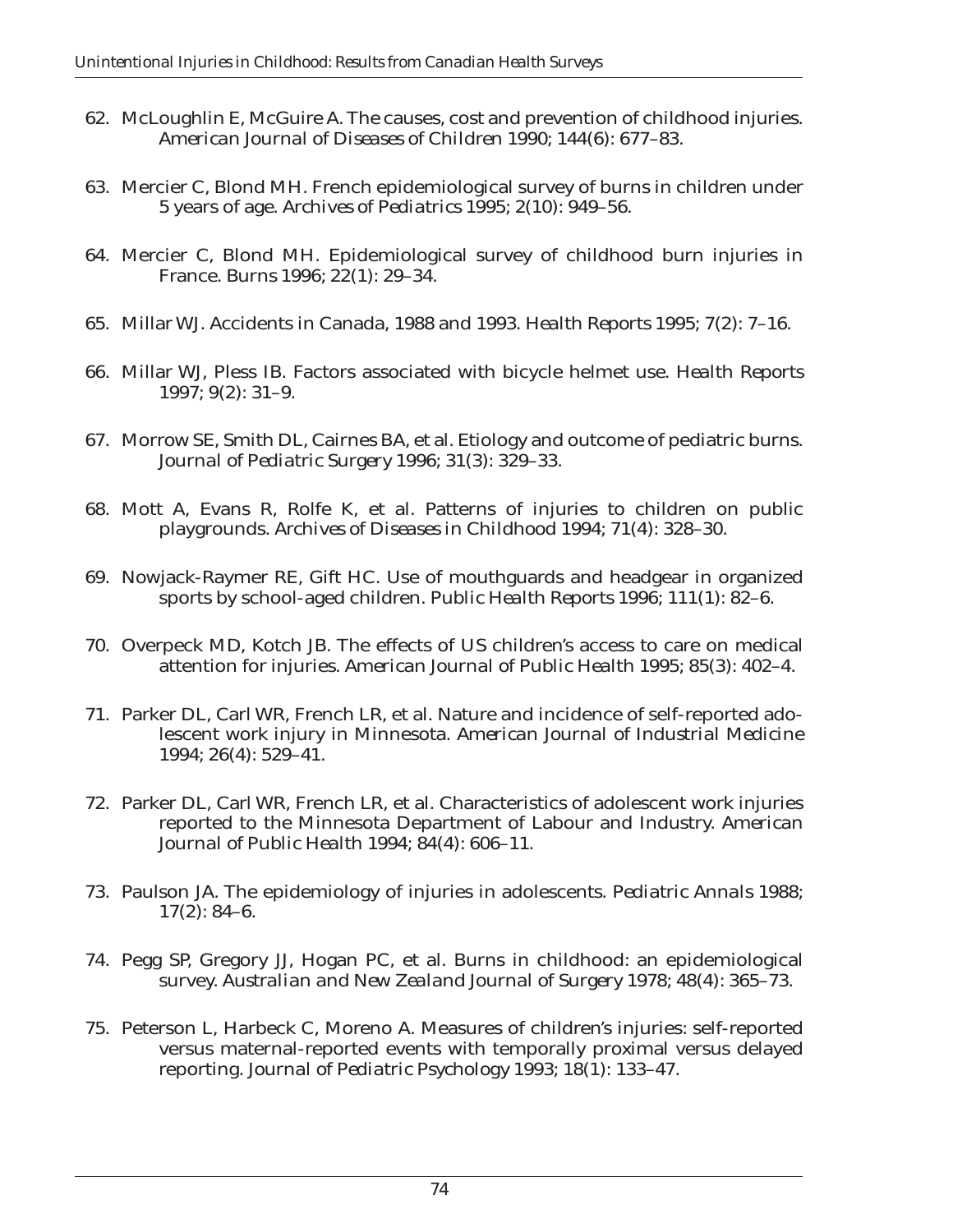- 76. Price JH, Conley PM, Oden L. Training in firearm safety counseling in pediatric residency programs. *Archives of Pediatric and Adolescent Medicine* 1997; 151(3): 306–10.
- 77. Ray JG. Burns in young children: a study of the mechanism of burns in children aged 5 years and under in the Hamilton, Ontario Burn Unit. *Burns* 1995; 21(6): 463–6.
- 78. Rivara FP. Fatal and nonfatal farm injuries to children and adolescents in the United States. *Pediatrics* 1985; 76(4): 567–73.
- 79. Rivara FP, Barber M. Demographic analysis of childhood pedestrian injuries. *Pediatrics* 1985; 76(3): 375–81.
- 80. Rivara FP, Alexander B, Johnston B, et al. Population-based study of fall injuries in children and adolescents resulting in hospitalization or death. *Pediatrics* 1993; 92(1): 61–3.
- 81. Rivara FP. Fatal and non-fatal farm injuries to children and adolescents in the United States 1990-93. *Injury Prevention* 1997; 3(3): 190–4.
- 82. Roberts IG, Keall MD, Frith WJ. Pedestrian exposure and the risk of child pedestrian injury. *Journal of Paediatrics and Child Health* 1994; 30(3): 220–3.
- 83. Ruch-Ross HS, O'Connor KG. Bicycle helmet counseling by pediatricians: a random national survey. *American Journal of Public Health* 1993; 83(5): 728–30.
- 84. Ruta D, Beattie T, Narayan V. A prospective study of non-fatal childhood road traffic accidents: what can seat restraint achieve? *Journal of Public Health Medicine* 1993; 15(1): 88–92.
- 85. Sacks JJ, Smith JD, Kaplan KM, et al. The epidemiology of injuries in Atlanta day-care centers. *Journal of the American Medical Association* 1989; 262(12):  $1641 - 5$ .
- 86. Samuels RH. A review of orthodontic face-bow injuries and safety equipment. *American Journal of Orthodontic and Denofacial Orthopedics* 1996; 110(3): 269–72.
- 87. Samuels RH, Willner F, Jones ML. A national survey of orthodontic facebow injuries in the UK and Eire. *British Journal of Orthodontics* 1996; 23(1): 11–20.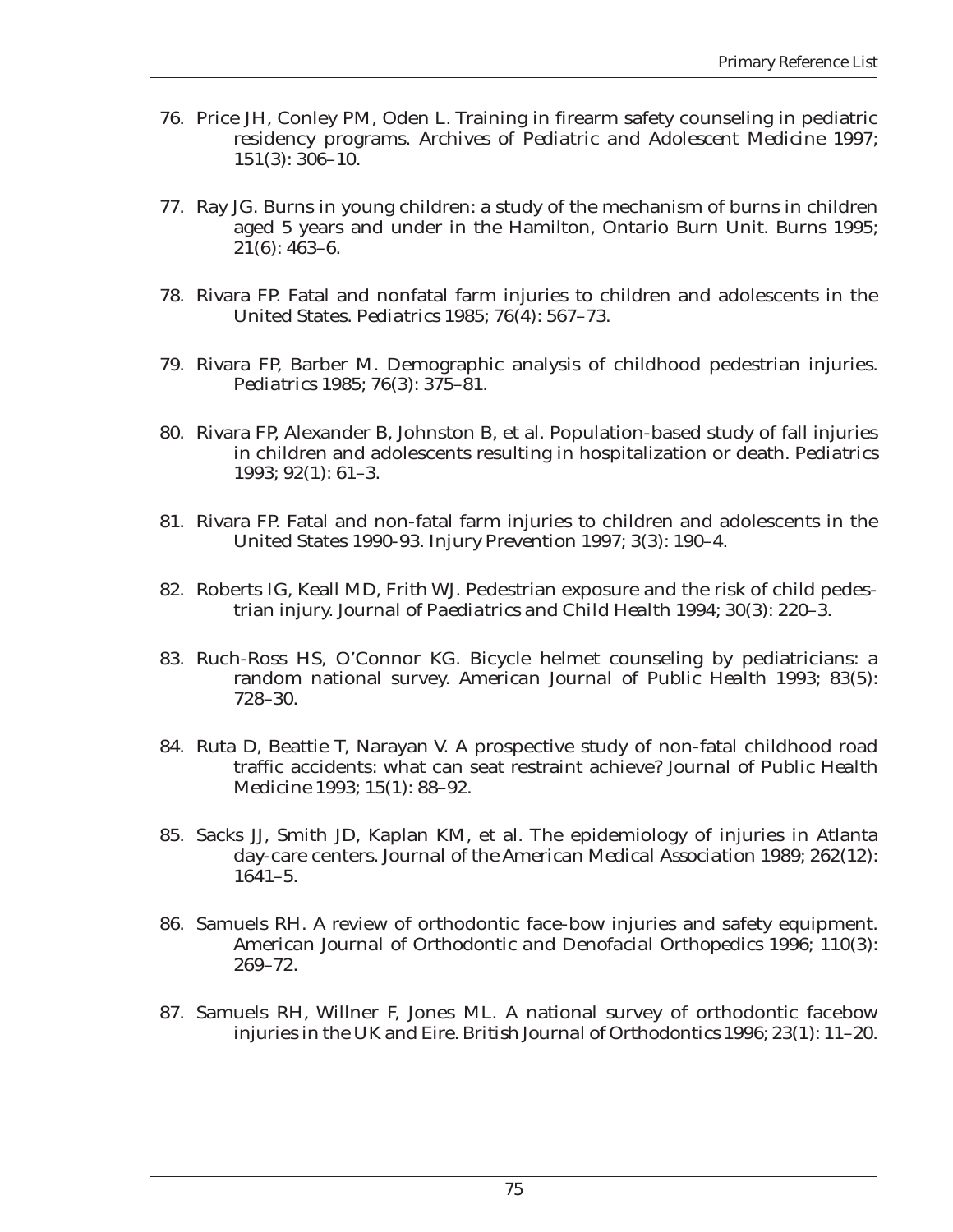- 88. Santer LJ, Stocking CB. Safety practices and living conditions of low-income urban families. *Pediatrics* 1991; 88(6): 1112–8.
- 89. Sarhadi NS, Murray GD, Reid WH. Trends in burn admissions in Scotland during 1970-92. *Burns* 1995; 21(8): 612–5.
- 90. Sceats J, Gillies J. Paediatric attendance at Waikato Hospital accident and emergency department 1980-86. *New Zealand Medical Journal* 1989; 102(875): 467–9.
- 91. Schappert, SM. *Ambulatory care visits of physicians offices, hospital outpatient departments, and emergency departments: United States, 1995. 129.* 1997.
- 92. Scheidt PC, Harel Y, Trumble AC, et al. The epidemiology of nonfatal injuries among US children and youth. *American Journal of Public Health* 1995; 85(7): 932–8.
- 93. Schober SE, Handke JL, Halperin WE, et al. Work-related injuries in minors. *American Journal of Industrial Medicine* 1988; 14(5): 585–95.
- 94. Sellar C, Ferguson JA, Goldacre MJ. Occurrence and repetition of hospital admissions for accidents in preschool children. *British Medical Journal* 1991; 302(6767): 16–9.
- 95. Simon PA, Baron RC. Age as a risk factor for burn injury requiring hospitalization during early childhood. *Archives of Pediatric and Adolescent Medicine* 1994; 148(4): 394–7.
- 96. Smith GA, Dietrich AM, Garcia CT, et al. Epidemiology of shopping cart-related injuries to children. An analysis of national data for 1990 to 1992. *Archives of Pediatric and Adolescent Medicine* 1995; 149(11): 1207–10.
- 97. Smith GA, Dietrich AM, Garcia CT, et al. Injuries to children related to shopping carts. *Pediatrics* 1996; 97(2): 161–5.
- 98. Sosin DM, Sacks JJ, Webb KW. Pediatric head injuries and deaths from bicycling in the United States. *Pediatrics* 1996; 98(5): 868–70.
- 99. Statistics Canada. *1993 General Social Survey Cycle 8 Personal Risk. Public Microdata File Documentation and User's Guide*. Ottawa: Statistics Canada, 1994.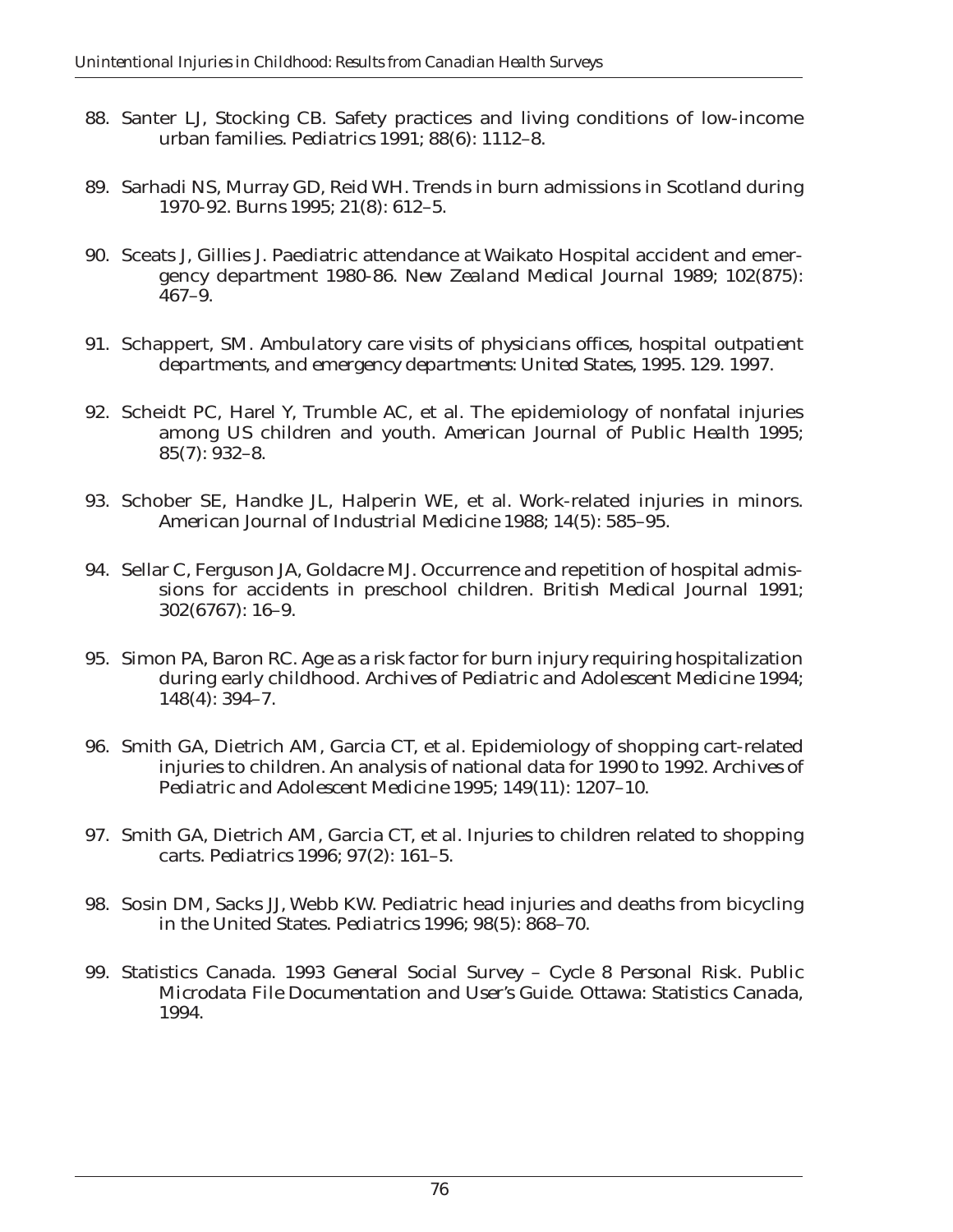- 100. Statistics Canada. *National Population Health Survey Overview 1994-95*. Cat. 82- 567. Ottawa: Minister of Industry, 1995.
- 101. Statistics Canada, Human Resources Development Canada. *National Longitudinal Survey of Children. Survey Instruments for 1994-95. Data Collection Cycle 1*. Cat. 95-01. Ottawa: Statistics Canada, 1995.
- 102. Statistics Canada, Human Resources Development Branch. *Growing Up in Canada. National Longitudinal Survey of Children and Youth*. Cat. 89-550- MPE, no.1. Ottawa: Minister of Industry, 1996.
- 103. Swigonski NL, Skinner CS, Wolinsky FD. Prenatal health behaviours as predictors of breast-feeding, injury, and vaccination. *Archives of Pediatric and Adolescent Medicine* 1995; 149(4): 380–5.
- 104. Tambay JL, Catlin G. Sample design of the National Population Health Survey. *Health Reports* 1995; 7(1): 28–38.
- 105. Waller AE, Marshall SW. Childhood thermal injuries in New Zealand resulting in death and hospitalization. *Burns* 1993; 19(5): 371–6.
- 106. Watkins J, Peabody P. Sports injuries in children and adolescents treated at a sports injury clinic. *Journal of Sports Medicine and Physical Fitness* 1996; 36(1): 43–8.
- 107. Weiss BD. Bicycle helmet use in children. *Pediatrics* 1986; 77(5): 677–9.
- 108. Williams BC, Kotch JB. Excess injury mortality among children in the United States: comparison of recent international statistics. *Pediatrics* 1990; 86(6 [Pt 2]): 1067–73.
- 109. Williams JM, Currie CE, Wright P, et al. Socioeconomic status and adolescent injuries. *Social Science and Medicine* 1997; 44(12): 1881–91.
- 110. Winn DG, Agran PF, Castillo DN. Pedestrian injuries to children younger than 5 years of age. *Pediatrics* 1991; 88(4): 776–82.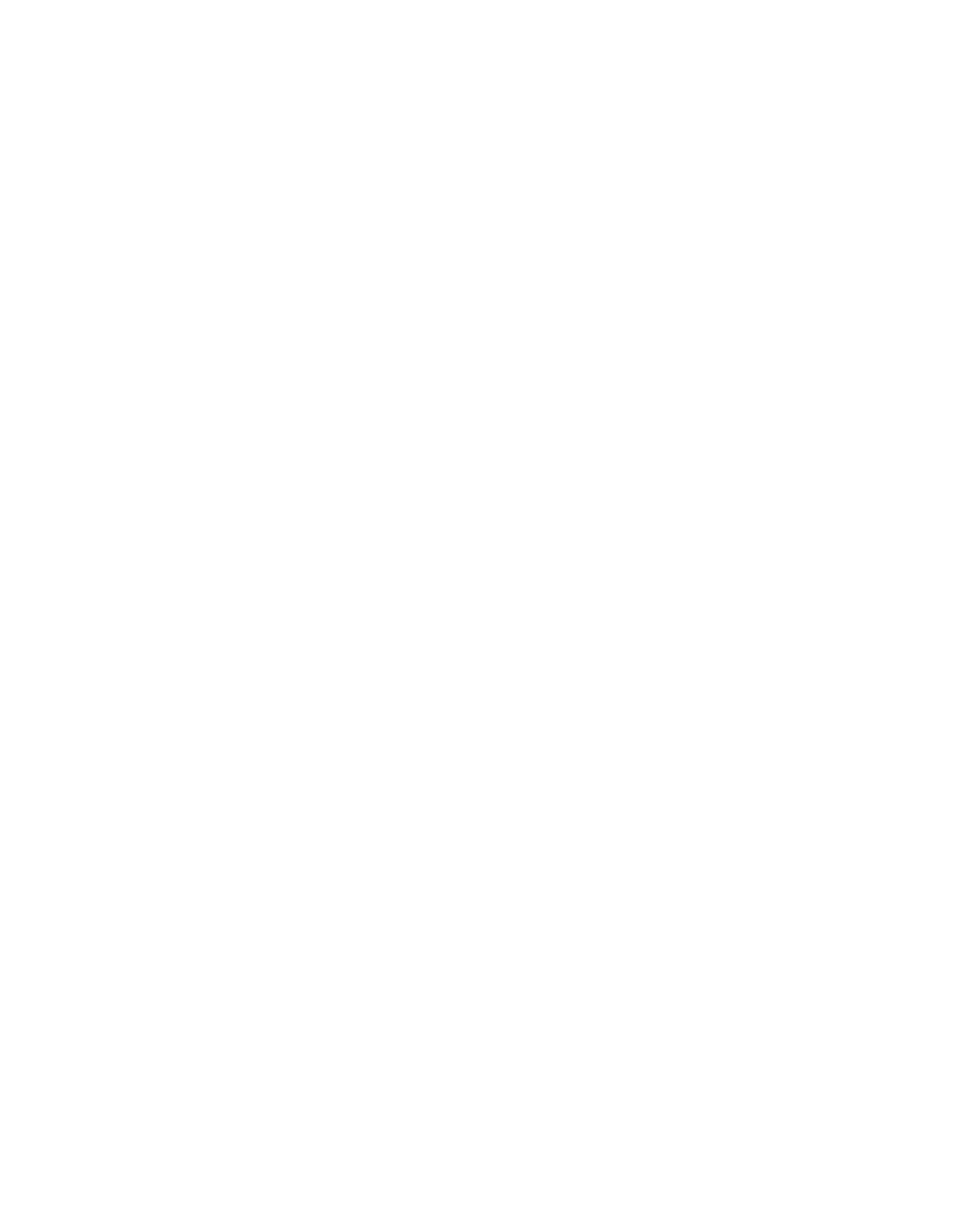## **Secondary Reference List**

- 1. Alexander CS, Somerfield MR, Ensminger ME, et al. Gender differences in injuries among rural youth. *Injury Prevention* 1995; 1(1): 15–20.
- 2. Anderson R, Dearwater SR, Olsen T, et al. The role of socioeconomic status and injury morbidity risk in adolescents. *Archives of Pediatric and Adolescent Medicine* 1994; 148(3): 245–9.
- 3. Badcock KA. Head injury in South Australia: incidence of hospital attendance and disability based on a one-year sample. *Community Health Studies* 1988; 12(4): 428–36.
- 4. Baker SP, Li, G, Dannenberg, AL. *Injuries to Bicyclists, A National Perspective*. Baltimore, Maryland: Johns Hopkins Injury Prevention Centre. Johns Hopkins School of Public Health, 1993.
- 5. Bernardo LM. Parent-reported injury-associated behaviours and life events among injured, ill, and well preschool children. *Journal of Pediatric Nursing* 1996; 11(2): 100–10.
- 6. Bienefeld M, Pickett W, Carr PA. A descriptive study of childhood injuries in Kingston, Ontario, using data from a computerized injury surveillance system. *Chronic Diseases in Canada* 1996; 17(1): 21–7.
- 7. Brown B, Farley C. The pertinence of promoting the use of bicycle helmets for 8- to 12-year-old school-age children. *Chronic Diseases in Canada* 1989; 10(10): 92–4.
- 8. Dannenberg AL, Vernick JS. A proposal for the mandatory inclusion of helmets with new children's bicycles. *American Journal of Public Health* 1993; 83(5): 644–6.
- 9. Dannenberg AL, Gielen AC, Beilenson PL, et al. Bicycle helmet laws and educational campaigns: an evaluation of strategies to increase children's helmet use. *American Journal of Public Health* 1993; 83(5): 667–74.
- 10. DeHaven KE, Lintner DM. Athletic injuries. Comparison by age, sport and gender. *American Journal of Sports Medicine* 1986; 14(3): 218–24.
- 11. Dershewitz RA, Williamson JW. Prevention of childhood injuries: a controlled clinical trial. *American Journal of Public Health* 1977; 67(12): 1148–53.
- 12. Dewar RE. Bicycle riding practices: implications for safety campaigns. *Journal of Safety Research* 1978; 10: 35–42.
- 13. Dowswell T, Towner EML, Simpson G, et al. Preventing childhood unintentional injuries – what works? A literature review. *Injury Prevention* 1996; 1: 140–9.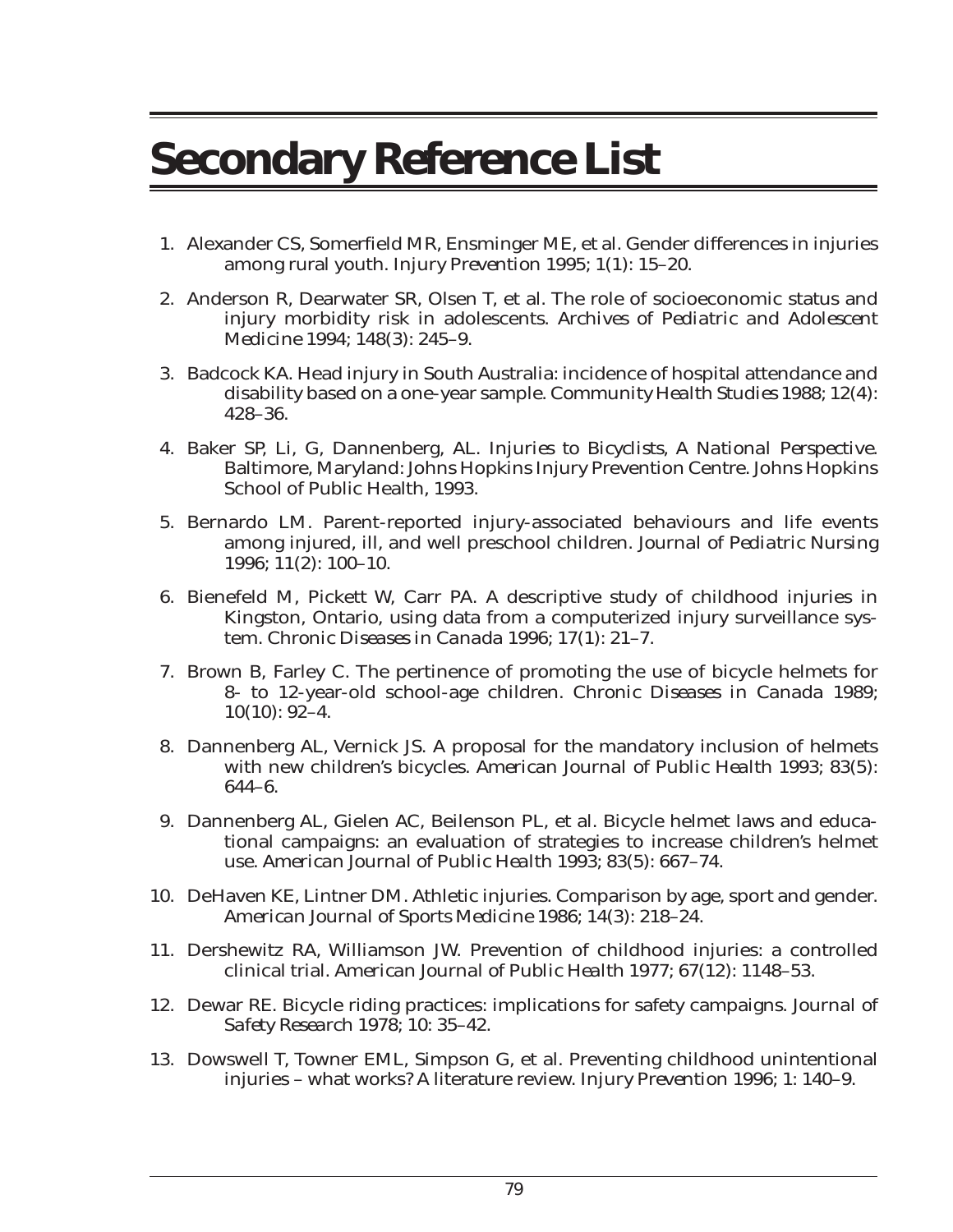- 14. Dunne RG, Asher KN, Rivara FP. Behavior and parental expectations of child pedestrians. *Pediatrics* 1992; 89(3): 486–90.
- 15. Eilert-Pederson E, Schelp L. An epidemiogical study of bicycle related injuries. *Accident Analysis and Prevention* 1997; 29(3): 363–72.
- 16. Ekman R, Schelp L, Welander G, et al. Can a combination of local, regional and national information substantially increase bicycle helmet wearing and reduce injuries? *Accident Analysis and Prevention* 1997; 29(3): 321–8.
- 17. Ellis JA, Kierulf JC, Klassen TP. Injuries associated with in-line skating from the Canadian Hospitals Injury Reporting and Prevention Database. *Canadian Journal of Public Health* 1995; 86(2): 133–6.
- 18. Ellison LF, MacKenzie S. Sports injuries in the database of the Canadian Hospitals Injury Reporting and Prevention Program. *Chronic Diseases in Canada* 1993; 14(3): 96–104.
- 19. Ellison LF. Basketball injuries in the database of the Canadian Hospitals Injury Reporting and Prevention Program (CHIRPP). *Chronic Diseases in Canada* 1995; 16(3): 117–24.
- 20. Fife D, Davis J, Tate L, et al. Fatal injuries to bicyclists: the experience of Dade County, Florida. *Journal of Trauma* 1983; 23(8): 745–55.
- 21. Fingerhut LA, Kleinman JC, Malloy MH. Injury fatalities among young children. *Public Health Reports* 1988; 103(4): 399–405.
- 22. Garrick JG, Requa RK. Injuries in high school sports. *Pediatrics* 1978; 61(3): 465–9.
- 23. Gerberich SG, Priest JD, Boen JR, et al. Concussion incidence and severity in secondary school varsity football players. *American Journal of Public Health* 1983; 73(12): 1370–5.
- 24. Gerberich SG. Sports injuries: implications for prevention. *Public Health Reports* 1985; 100(6): 570–1.
- 25. Grimard G, Nolan T, Carlin JB. Head injuries in helmeted child bicyclists. *Injury Prevention* 1995; 1(1): 21–5.
- 26. Guichon DM, Myles ST. Bicycle injuries: a one-year sample in Calgary. *Journal of Trauma* 1975; 15(6): 504–6.
- 27. Hatziandreu EJ, Sacks JJ, Brown R, et al. The cost effectiveness of 3 programs to increase use of bicycle helmets among children. *Public Health Reports* 1995; 110(3): 251–9.
- 28. Jorgensen IM. Fatal unintentional child injuries in Denmark. *Danish Medical Bulletin* 1996; 43(1): 92–6.
- 29. Kogan MD, Pappas G, Yu SM, et al. Over-the-counter medication use among US preschool-age children. *Journal of the American Medical Association* 1994; 272(13): 1025–30.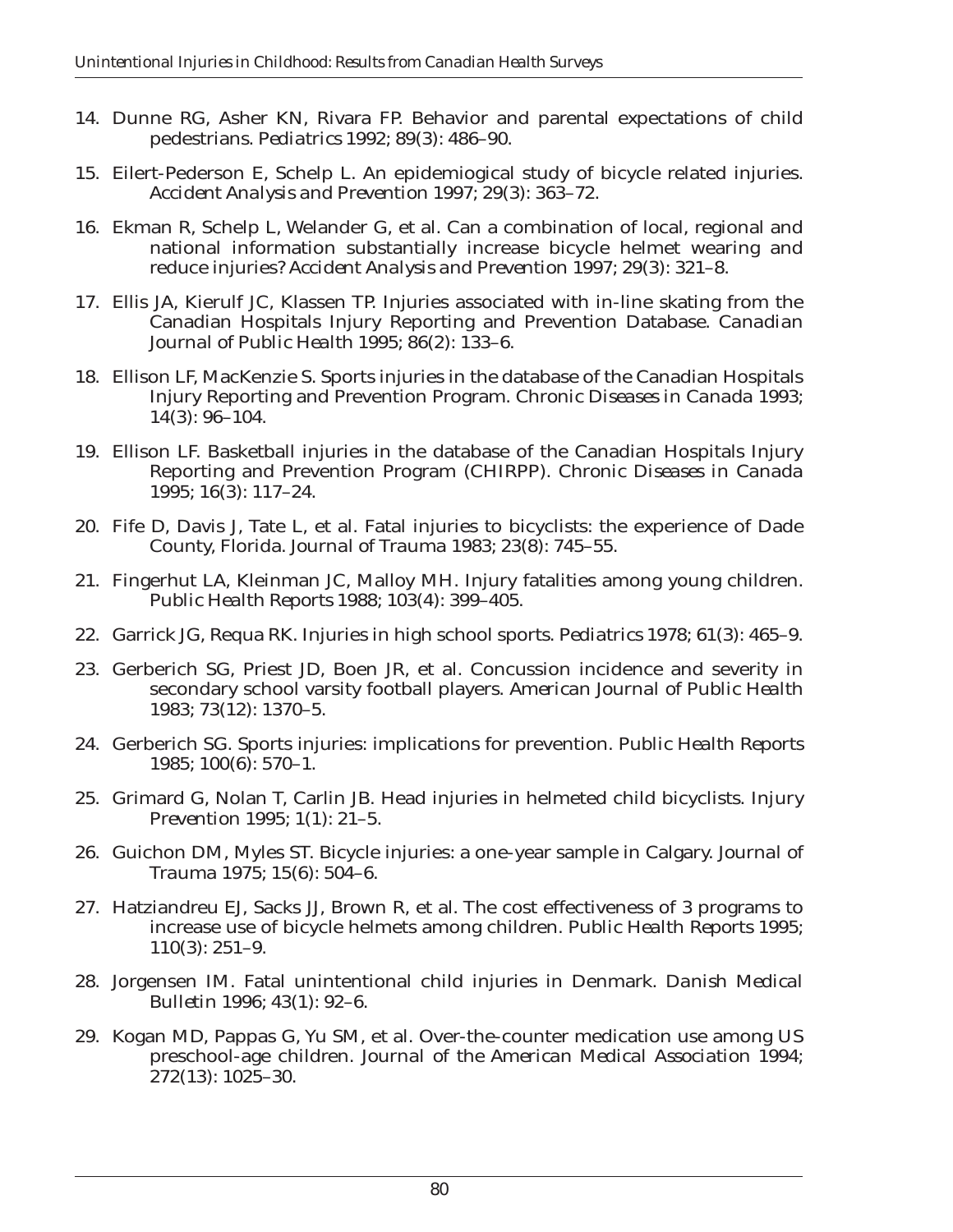- 30. Lapner M, Ivan LP. Bicycle injuries among children. *Canadian Medical Association Journal* 1981; 125(2): 132–.
- 31. Lott MF, Lott DY. Effect of bike lanes on ten classes of bicycle-automobile accidents in Davis, California. *Journal of Safety Research* 1976; 8: 171–9.
- 32. Lovsund P, Lovsund-Johannesson E, Edward E. Traumatic injuries in bicycle accidents among children. *Swedish Dental Journal* 1988; 12: 264–5.
- 33. Lowry R, Kann L, Collins JL, et al. The effect of socioeconomic status on chronic disease risk behaviours among US adolescents. *Journal of the American Medical Association* 1996; 276(10): 792–7.
- 34. Luna GK, Copass MK, Oreskovich MR, et al. The role of helmets in reducing head injuries from motorcycle accidents: political or medical issue? *Western Journal of Medicine* 1981; 135(2): 89–92.
- 35. MacKenzie S, Tenenbein M. Circumstances and opportunities for action. In: Beaulne G, editor. *For the Safety of Canadian Children and Youth. From Injury Data to Preventive Measures*. p. 172–9. Ottawa: Minister of Public Works and Government Services, 1997.
- 36. Maclachan J. Drownings, other aquatic injuries and young Canadians. *Canadian Journal of Public Health* 1984; 75(3): 218–22.
- 37. MacWilliam L, Mao Y, Nicholls E, et al. Fatal accidental childhood injuries in Canada. *Canadian Journal of Public Health* 1987; 78(2): 129–35.
- 38. Mayer, M, LeClere, FB. *Injury Prevention Measures in Households with Children in the United States, 1990. 250*. Advance data from vital and health statistics. Hyattsville, Maryland: National Center for Health Statistics, 1994.
- 39. McClure RJ, Douglas RM. The public health impact of minor injury. *Accident Analysis and Prevention* 1996; 28(4): 443–51.
- 40. Pickett W, Hartling L, Brison RJ. A population-based study of hospitalized injuries in Kingston, Ontario, identified via the Canadian Hospitals Injury Reporting and Prevention Program. *Chronic Diseases in Canada* 1997; 18(2): 61–9.
- 41. Pitt WR, Thomas S, Battistutta D, et al. Trends in head injuries among child bicyclists. *British Medical Journal* 1994; 308(6922): 177–.
- 42. Pless BI, Verreault R, Tenina S. A case-control study of pedestrian and bicyclist injuries in childhood. *American Journal of Public Health* 1989; 79(8): 995–8.
- 43. Postl B, Moffat MEK, Black BG. Injuries and deaths associated with off-road recreational vehicles among children in Manitoba. *Canadian Medical Association Journal* 1987; 137(4): 297–300.
- 44. Robinson DL. Head injuries and bicycle helmet laws. *Accident Analysis and Prevention* 1996; 28(4): 463–75.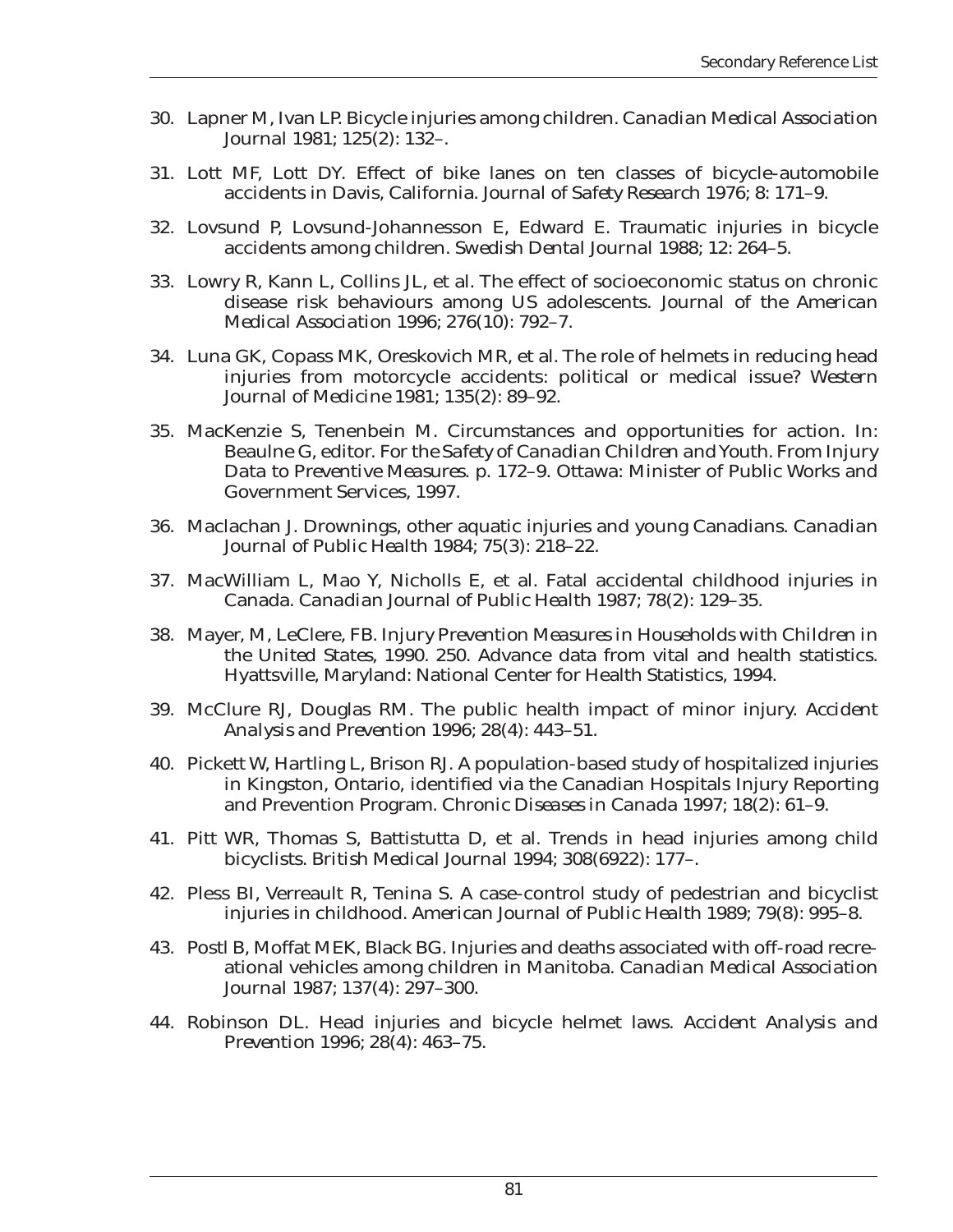- 45. Rodgers GB. Bicyclist deaths and fatality risk patterns. *Accident Analysis and Prevention* 1995; 27(2): 215–24.
- 46. Rowe BH, Rowe AM, Bota GW. Bicyclist and environmental factors associated with fatal bicycle-related trauma in Ontario. *Canadian Medical Association Journal* 1995; 152(1): 45–53.
- 47. Sage MD, Cairns FJ, Koelmeyer TD, et al. Fatal injuries to bicycle riders in Auckland. *New Zealand Medical Journal* 1985; 98(793): 1073–4.
- 48. Salminen S, Heiskanen M. Correlations between traffic, occupational, sports and home accidents. *Accident Analysis and Prevention* 1997; 29(1): 33–6.
- 49. Schwartz HI, Brison RJ. Bicycle–related injuries in children: a study in two Ontario emergency departments, 1994. *Chronic Diseases in Canada* 1996; 17(2): 56–62.
- 50. Selbst SM, Alexander D, Ruddy R. Bicycle-related injuries. *American Journal of Diseases of Children* 1987; 141(2): 140–4.
- 51. Spence LJ, Dykes EH, Bohn DJ, et al. Fatal bicycle accidents in children: a plea for prevention. *Journal of Pediatric Surgery* 1993; 28(2): 214–6.
- 52. Stanwick R. *Prevention of Injuries in Canadian School Children Aged 1-14 Years*. Health Services and Promotion Branch, Health Promotion Directorate, Ottawa: Health and Welfare Canada, 1989.
- 53. Taras HL, Bassoff BZ. Illness and injury in family day care: a seasonal survey. *Journal of Community Health* 1993; 18(5): 261–9.
- 54. Thompson DC, Thompson RS, Rivara FP, et al. A case-control study of the effectiveness of bicycle safety helmets in preventing facial injury. *American Journal of Public Health* 1990; 80(12): 1471–4.
- 55. Thompson DC, Thompson R, Rivara F. Incidence of bicycle related injuries in a defined population. *American Journal of Public Health* 1990; 80(11): 1388–90.
- 56. Thompson DC, Rivara FP, Thompson RS. Effectiveness of bicycle safety helmets in preventing head injuries. A case-control study. *Journal of the American Medical Association* 1996; 276(24): 1968–73.
- 57. Torg JS, Truex R, Quendenfeld TC, et al. The national football head and neck injury registry. Report and conclusions. *Journal of the American Medical Association* 1978; 241(14): 1477–9.
- 58. Towner EM, Jarvis SN, Walsh SS, et al. Measuring exposure to injury risk in school children aged 11-14. *British Medical Journal* 1994; 308(6926): 449–52.
- 59. Towner EM. The role of health education in childhood injury prevention. *Injury Prevention* 1995; 1(1): 53–8.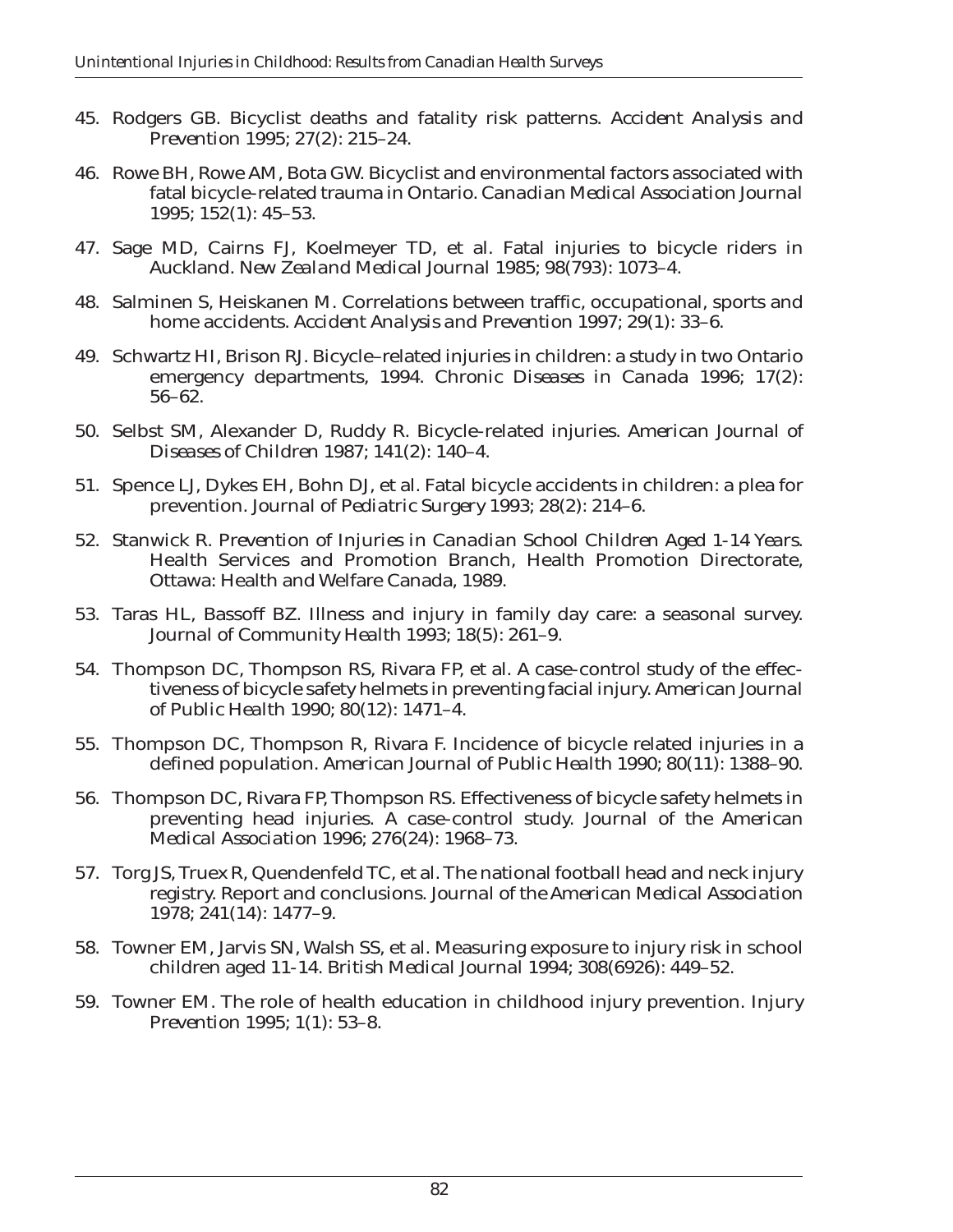- 60. Uitenbroek DG. Sports, exercise, and other causes of injuries: results of a population survey. *Research Quarterly for Exercise and Sport* 1996; 67(4): 380–5.
- 61. Wasserman RC, Waller JA, Monty MJ, et al. Bicyclists, helmets and head injuries: a rider-based study of helmet use and effectiveness. *American Journal of Public Health* 1988; 78(9): 1220–1.
- 62. Wasserman RC, Buccini RV. Helmet protection from head injuries among recreational bicyclists. *American Journal of Sports Medicine* 1990; 18(1): 96–7.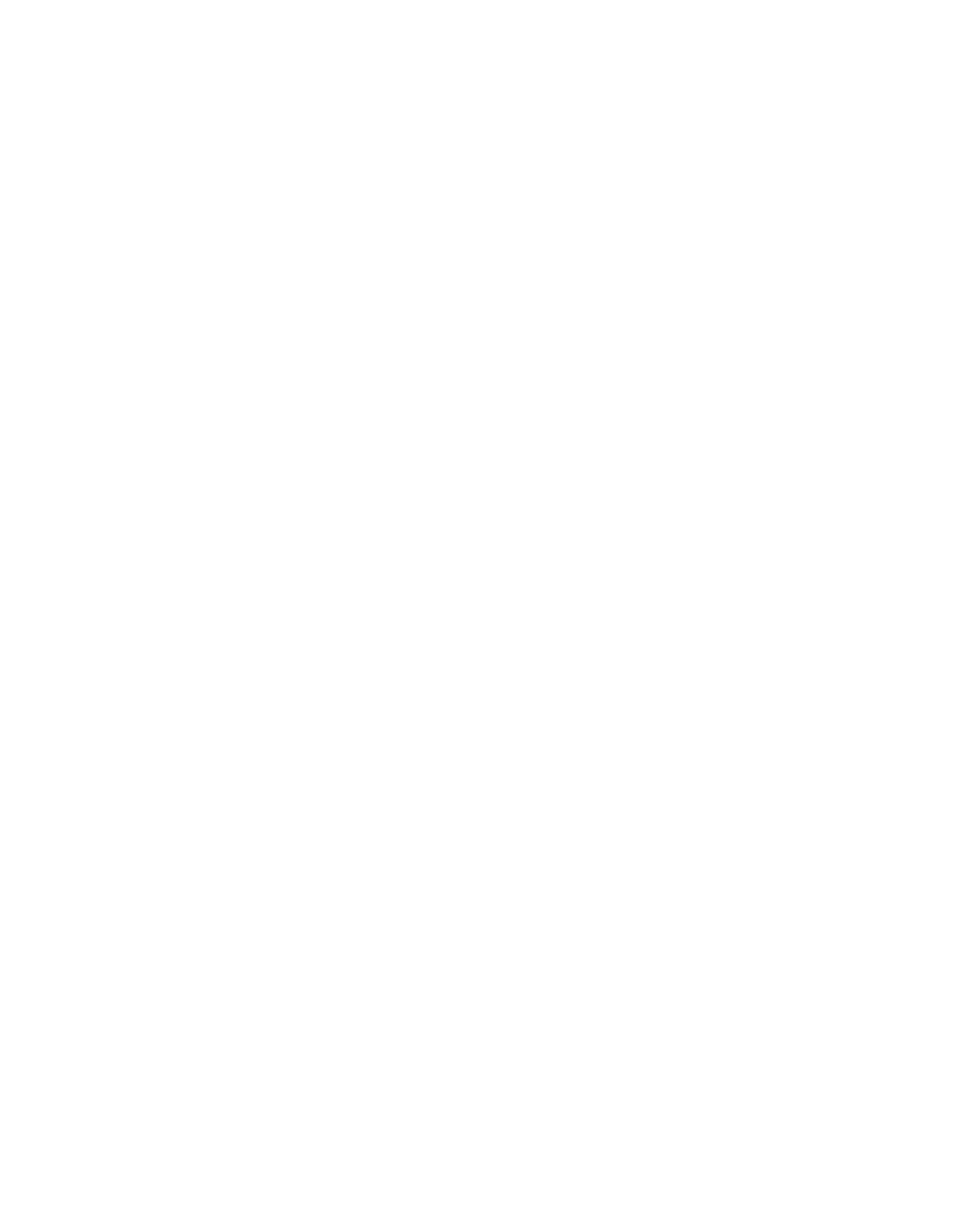# **Appendix**

### **Table 1 – Population-based Surveys: National or State/Provincial**

| Ref. No*        | <b>Author</b>           | <b>Source</b>                                                                                                                                                                           | <b>Site</b>    | N                                                  | Age          | <b>Key Results</b>                                                                                                                         |
|-----------------|-------------------------|-----------------------------------------------------------------------------------------------------------------------------------------------------------------------------------------|----------------|----------------------------------------------------|--------------|--------------------------------------------------------------------------------------------------------------------------------------------|
| $5\phantom{.0}$ | Bijur, PE (1986)        | <b>British Birth Cohort</b>                                                                                                                                                             | <b>Britain</b> | 11,966                                             | $0-5$ years  | Aggression and over-activity independently<br>associated with injuries                                                                     |
| 51              | Landman, PF (1987)      | Telephone survey to<br>day care centers                                                                                                                                                 | Maryland       | 18,728<br>children                                 | 2-6 years    | Yearly injury rate of 11.3%; no reduction in<br>injury rates in licensed day care                                                          |
| 96,97           | Smith, GA (1995, 1996)  | National Electronic<br><b>Injury Surveillance</b><br><b>System (US Consumer</b><br><b>Product Safety</b><br><b>Commission [PSC]</b>                                                     | <b>USA</b>     | 75,200<br>shopping<br>cart-<br>related<br>injuries | $<$ 15 years | Children <5 yrs at highest risk (20%)<br>greater); mostly head and neck injuries,<br>important cause of morbidity for under<br>5 age group |
| 78,81           | Rivara, FP (1985, 1997) | <b>US NCHS Mortality</b><br>Multiple Cause of<br>Death tapes<br>$(1991-1993),$<br><b>CPSC National</b><br><b>Electronic Injury</b><br><b>Surveillance System</b><br>(1990-1993) (NEISS) | <b>USA</b>     | $<$ 19 years                                       |              | Child farm injury deaths down but ED<br>injuries up, farm injuries are a major<br>problem                                                  |
| 49              | Kopjar, B (1996)        | Prospective, ongoing<br>injury registration<br>system                                                                                                                                   | <b>Norway</b>  | Approxi-<br>mately<br>100,000                      |              | Incidence of unintentional home injury<br>highest among preschoolers (51 per 1,000)<br>not accounted for by awake time at home             |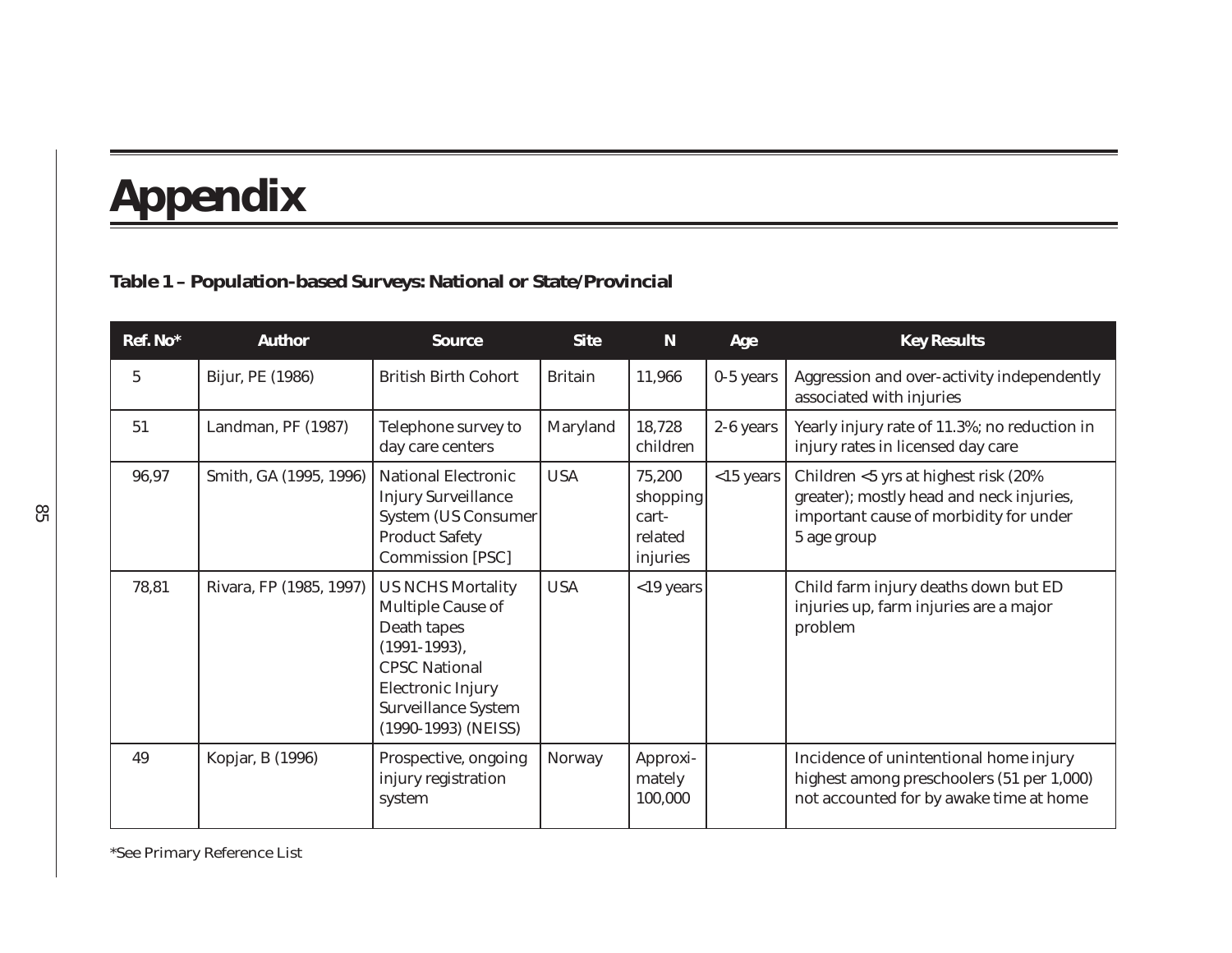| Ref. No*        | <b>Author</b>            | <b>Source</b>                                                          | <b>Site</b>                  | ${\bf N}$       | Age               | <b>Key Results</b>                                                                                                                                                                                                                                                                                                         |
|-----------------|--------------------------|------------------------------------------------------------------------|------------------------------|-----------------|-------------------|----------------------------------------------------------------------------------------------------------------------------------------------------------------------------------------------------------------------------------------------------------------------------------------------------------------------------|
| 105             | <b>Waller, AE (1993)</b> | <b>Health Statistical</b><br><b>Services</b>                           | <b>New</b><br><b>Zealand</b> | 634             | $0 - 14$<br>years | Children more likely to die in house fires<br>than any other thermal injury event; 2/3 of<br>hospitalizations are due to hot water, rates<br>for children are higher than overseas                                                                                                                                         |
| 47              | Klauber, MR (1986)       | Random digit-dialing<br>telephone survey                               | San Diego                    | 1,213           | $<$ 14 years      | Education is positively associated with<br>poisoning, and income is negatively<br>associated with burns; children of<br>caretakers working outside the home do<br>not have higher rates than others, few<br>differences in caretaker attitudes - may<br>reflect having had an injury, rather than<br>factors preceding it. |
| $6\phantom{.}6$ | Bijur, PE (1995)         | <b>Child Health</b><br>Supplement, NHIS<br>(1988)                      | <b>USA</b>                   | 11,840          | $5 - 17$<br>years | Sports account for 36% of total injuries                                                                                                                                                                                                                                                                                   |
| 59              | MacKeller, A (1995)      | Australian Bureau of<br><b>Statistics</b>                              | Western<br>Australia         | 462             | $0 - 14$<br>years | Mortality rates highest for motor vehicle<br>accidents (5.1); drowning (2.9) mortality of<br>Aboriginal children nearly 4 times greater<br>than non-Aboriginals                                                                                                                                                            |
| 63,64           | Mercier, C (1995, 1996)  | Admissions to<br>hospital burn units<br>and pediatric surgery<br>units | France                       | 687             | $0 - 5$           | Boys (59.3%) <36 months burned in kitchen<br>(62.4%) with hot fluids (73%) or bathroom<br>(16.2%) by tap water. Flame burns (8.7%)<br>from flammable products                                                                                                                                                              |
| 98              | Sosin, DM (1996)         | <b>National Health</b><br><b>Interview Survey</b>                      | <b>USA</b>                   | 603<br>injuries | $0 - 14$          | Most frequent cause was a fall, followed by<br>an MVA and adverse effects of drugs and<br>biologics                                                                                                                                                                                                                        |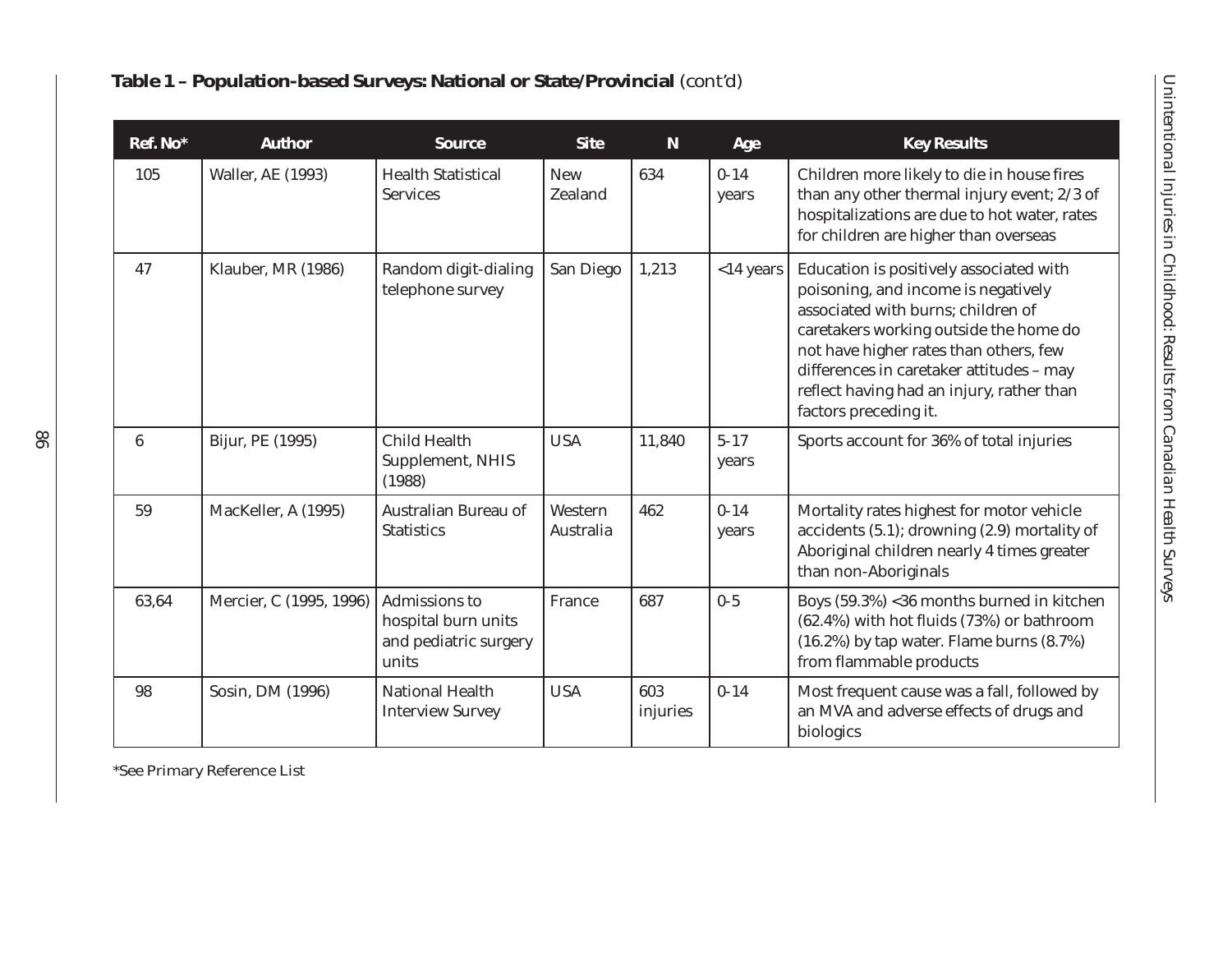| Ref. No* | <b>Author</b>            | <b>Source</b>                                                                                           | <b>Site</b>       | $\mathbf N$ | Age                        | <b>Key Results</b>                                                                                                                                                                                                      |
|----------|--------------------------|---------------------------------------------------------------------------------------------------------|-------------------|-------------|----------------------------|-------------------------------------------------------------------------------------------------------------------------------------------------------------------------------------------------------------------------|
| 11       | Brown, EM (1994)         | <b>Ontario Health</b><br><b>Survey (1990)</b>                                                           | Ontario           | 60,972      |                            | 20% had one or more visits to emergency<br>department in past 12 months; subgroups<br>with increased emergency department use<br>after adjustment                                                                       |
| 12       | <b>Bussing, R (1996)</b> | <b>National Health</b><br><b>Interview Survey</b><br>(1988)                                             | <b>USA</b>        | 11,630      | $0 - 14$                   | Rates higher in white than African-American<br>or Hispanic children, behavioural problems<br>risk for unintentional injuries among three<br>ethnic groups; prevention strategies should<br>target behavioural disorders |
| 24       | DuRant, RH (1997)        | <b>Massachusetts Youth</b><br><b>Risk Behavior Survey</b>                                               | Massachu<br>setts | 3,054       | High<br>school<br>students | Weapon carrying at school more strongly<br>associated with violence and use of<br>substances. A subgroup of students have<br>been victimized at school                                                                  |
| 27       | Fraser, JJ Jr (1996)     | <b>Child Health</b><br>Supplement of the<br><b>National Health</b><br><b>Interview Survey</b><br>(1988) | <b>USA</b>        | 7,470       | $10 - 17$<br>years         | Most frequent in older adolescents, males,<br>whites and in Midwest. Most were cuts,<br>sprains, strains and broken bones, head<br>injuries. Injury is an important factor in<br>morbidity                              |
| 31       | Harel, Y (1994)          | <b>Child Health</b><br>Supplement of the<br><b>National Health</b><br><b>Interview Survey</b><br>(1998) | <b>USA</b>        | 17,110      | $0 - 17$<br>years          | Varying recall periods affect epidemiology.<br>Recall 1 and 3 mos recommended                                                                                                                                           |
| 48       | Kogan, MD (1995)         | <b>Longitudinal Follow-</b><br>up (1991) to the<br>National Maternal and<br><b>Infant Health Survey</b> | <b>USA</b>        | 8,145       | $0-3$<br>years             | Preschool-age present different<br>pattern of fatal vs injuries                                                                                                                                                         |

### **Table 1 – Population-based Surveys: National or State/Provincial** *(cont'd)*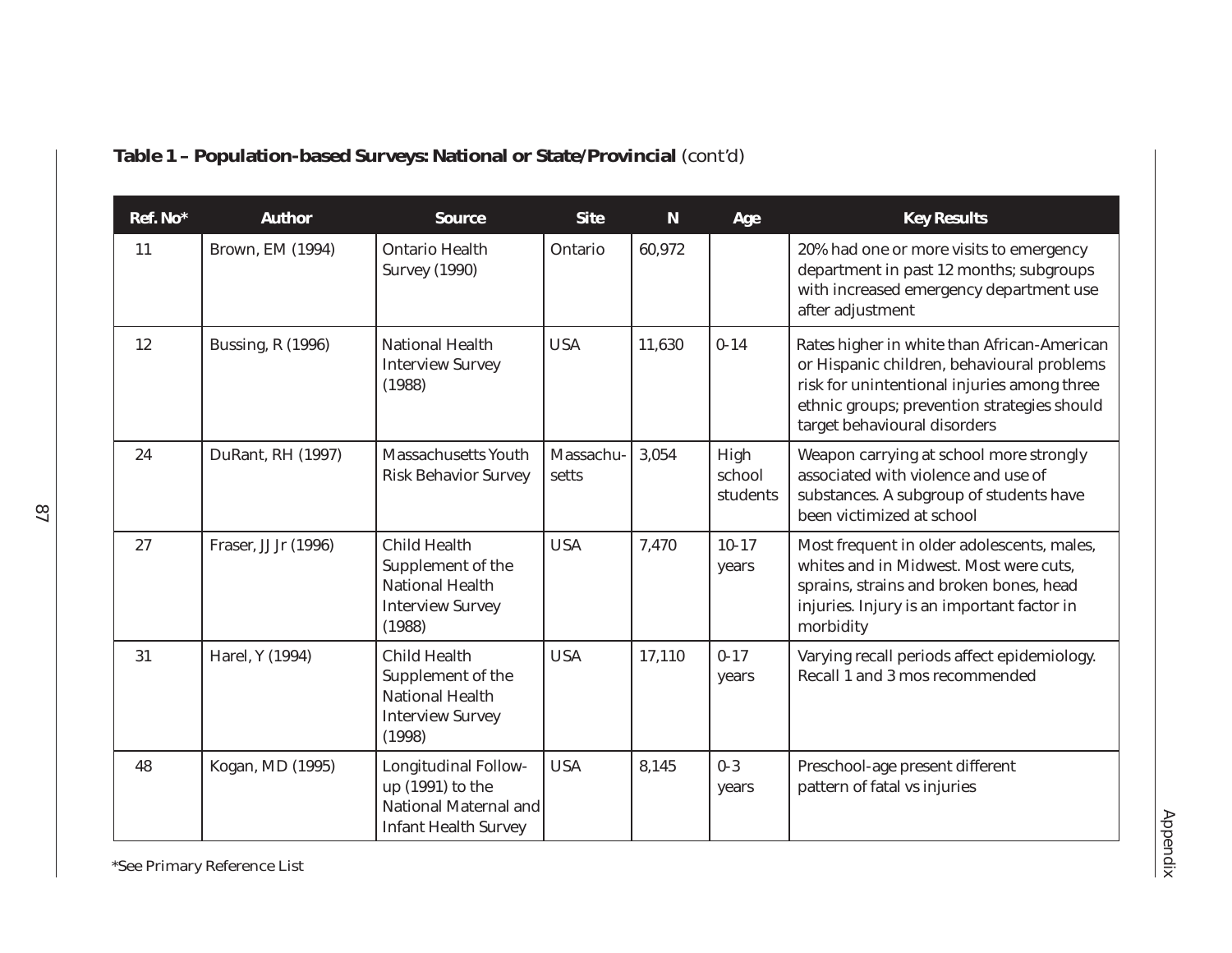|  | <b>Fable 1 – Population-based Surveys: National or State/Provincial (cont'd)</b> |  |  |  |  |  |
|--|----------------------------------------------------------------------------------|--|--|--|--|--|
|--|----------------------------------------------------------------------------------|--|--|--|--|--|

| Ref. No* | <b>Author</b>      | <b>Source</b>                                                                                                     | <b>Site</b>                   | ${\bf N}$         | Age               | <b>Key Results</b>                                                                                                                                                                                                                         |
|----------|--------------------|-------------------------------------------------------------------------------------------------------------------|-------------------------------|-------------------|-------------------|--------------------------------------------------------------------------------------------------------------------------------------------------------------------------------------------------------------------------------------------|
| 57       | Li, G (1996)       | <b>Nationwide Personal</b><br>Transportation<br>Survey, National<br><b>Center for Health</b><br><b>Statistics</b> | <b>USA</b>                    | 2,333             | $0 - 14$<br>years | Males higher death rate from bicycling than<br>females, a greater exposure and case fatality                                                                                                                                               |
| 4        | Bijur, P (1988)    | <b>British Birth Cohort</b>                                                                                       | <b>Britain</b>                | 10,394            | $5 - 10$<br>years | Boys' behaviour at 5 strongly predictive of<br>injuries subsequent 5 years than girls'<br>behaviour:<br>The odds of injuries resulting in<br>hospitalization in boys with high aggression<br>scores 2.4 times that of boys with low scores |
| 52       | Larson, CP (1988)  | <b>Telephone interviews</b><br>re injury histories                                                                | Montreal                      | 918<br>children   | $0 - 3$<br>years  | Three maternal factors (single, unemployed,<br>smoking), and absence of younger sibling<br>increase risk from 20% to 60%                                                                                                                   |
| 82       | Roberts, IG (1994) | <b>New Zealand</b><br><b>Household Travel</b><br><b>Survey</b>                                                    | <b>New</b><br><b>Zealand</b>  |                   |                   | Road crossings greater for girls;<br>pedestrian exposure increases with age;<br>5-9 yr-olds, lowest income bracket, cross<br>50% more roads;<br>sex difference injury rates not explained by<br>differences in exposure                    |
| 56       | Li, G (1995)       | <b>National Pediatric</b><br><b>Trauma Registry</b>                                                               | <b>USA</b>                    | 2,333<br>patients | $0 - 14$<br>years | 54% of bicycle accidents head injury;<br>mental disorders, no helmet; increased risk;<br>high-risk groups                                                                                                                                  |
| 43       | Jolly, DL (1993)   | <b>National Injury</b><br>Surveillance Unit<br>data                                                               | Melbourne,<br><b>Brisbane</b> |                   |                   | Low-income area significant. Predictor                                                                                                                                                                                                     |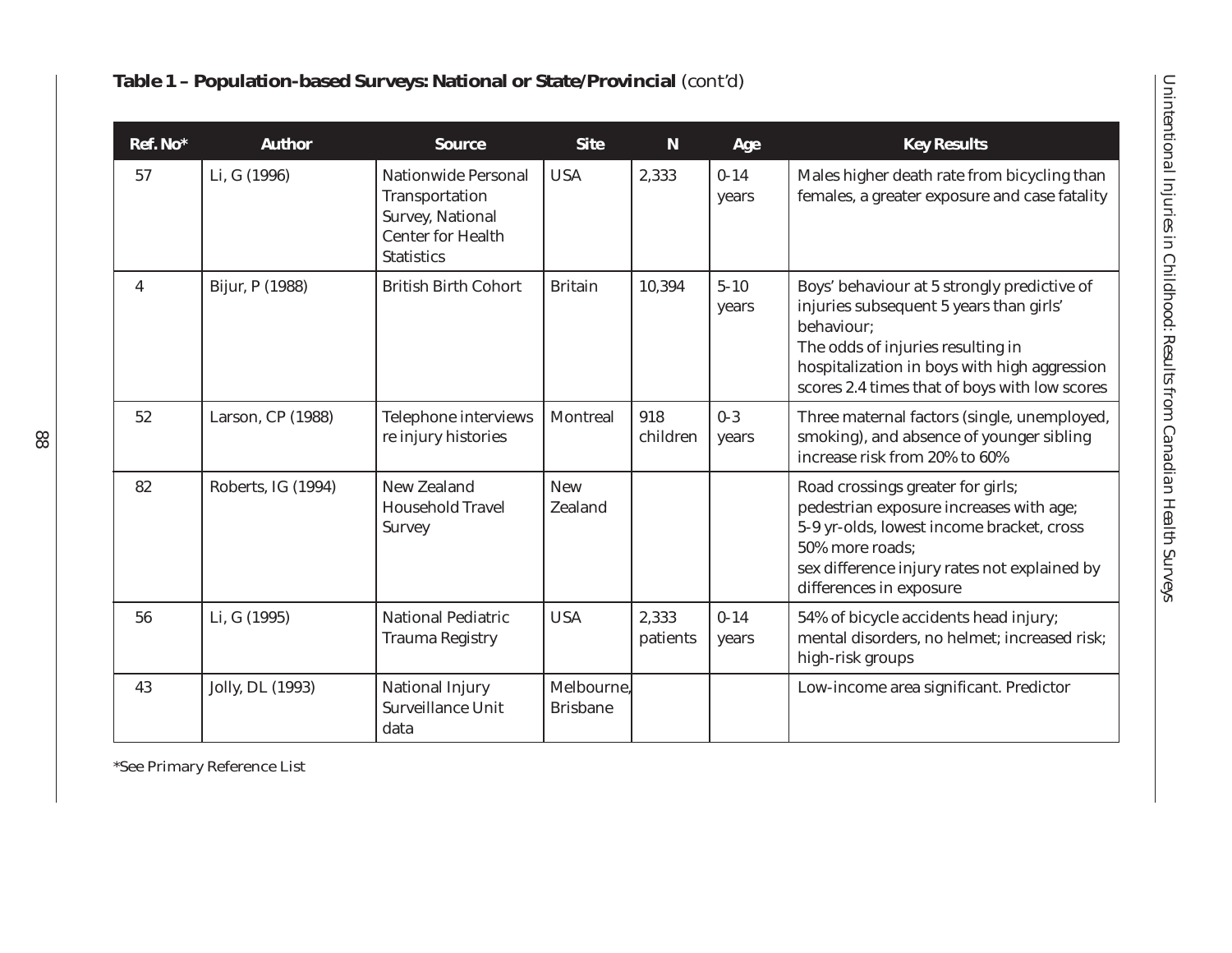| Ref. No* | <b>Author</b>              | <b>Source</b>                                                               | <b>Site</b>                                                                     | $\mathbf N$                             | Age                                             | <b>Key Results</b>                                                                                                                                                                             |
|----------|----------------------------|-----------------------------------------------------------------------------|---------------------------------------------------------------------------------|-----------------------------------------|-------------------------------------------------|------------------------------------------------------------------------------------------------------------------------------------------------------------------------------------------------|
| 108      | Williams, BC (1990)        | <b>National Center for</b><br><b>Health Statistics,</b><br><b>WHO</b>       | USA,<br>Canada,<br>England,<br>Wales,<br>France,<br>Nether-<br>lands.<br>Norway |                                         |                                                 | Mortality increasing only in USA (MVA &<br>homicide);<br>excess mortality $<$ 5 yrs and $>$ 14 yrs;<br>behavioural strategies inadequate                                                       |
| 94       | Sellar, C (1991)           | Hospital inpatient<br>records                                               | Oxford<br>Regional<br>Health<br>Authority                                       | 19,427<br>children                      | $<$ 5 years<br>at time<br>of first<br>admission | Number more than one accident greater<br>than expected if accidents random;<br>at one yr follow-up, 4-5 yr-olds were<br>least likely and < 1 yr-olds most likely to<br>have further admissions |
| 91       | Schappert, SM (1997)       | <b>National Hospital</b><br><b>Ambulatory Medical</b><br>Care Survey (1992) | <b>USA</b>                                                                      | 36,271<br>patient<br>visits             |                                                 | 357 visits per 1,000 persons<br>1/3 visits injury related (falls)                                                                                                                              |
| 103      | Swigonski, NL (1995)       | National Maternal and<br><b>Infant Health Survey</b><br>(1988)              | <b>USA</b>                                                                      | 10,868<br>mothers                       |                                                 | Adequacy of prenatal care not predictive of<br>injury                                                                                                                                          |
| 92       | <b>Scheidt</b> , PC (1995) | <b>Child Health</b><br>Supplement, NHIS<br>(1988)                           | <b>USA</b>                                                                      | 17,110<br>children<br>2,772<br>injuries | $0 - 17$<br>years                               | Injury rate: 27 per 100 children (adjusted<br>to 1 mo. recall);<br>adolescents highest;<br>25% had medically attended injury<br>each yr                                                        |

### **Table 1 – Population-based Surveys: National or State/Provincial** *(cont'd)*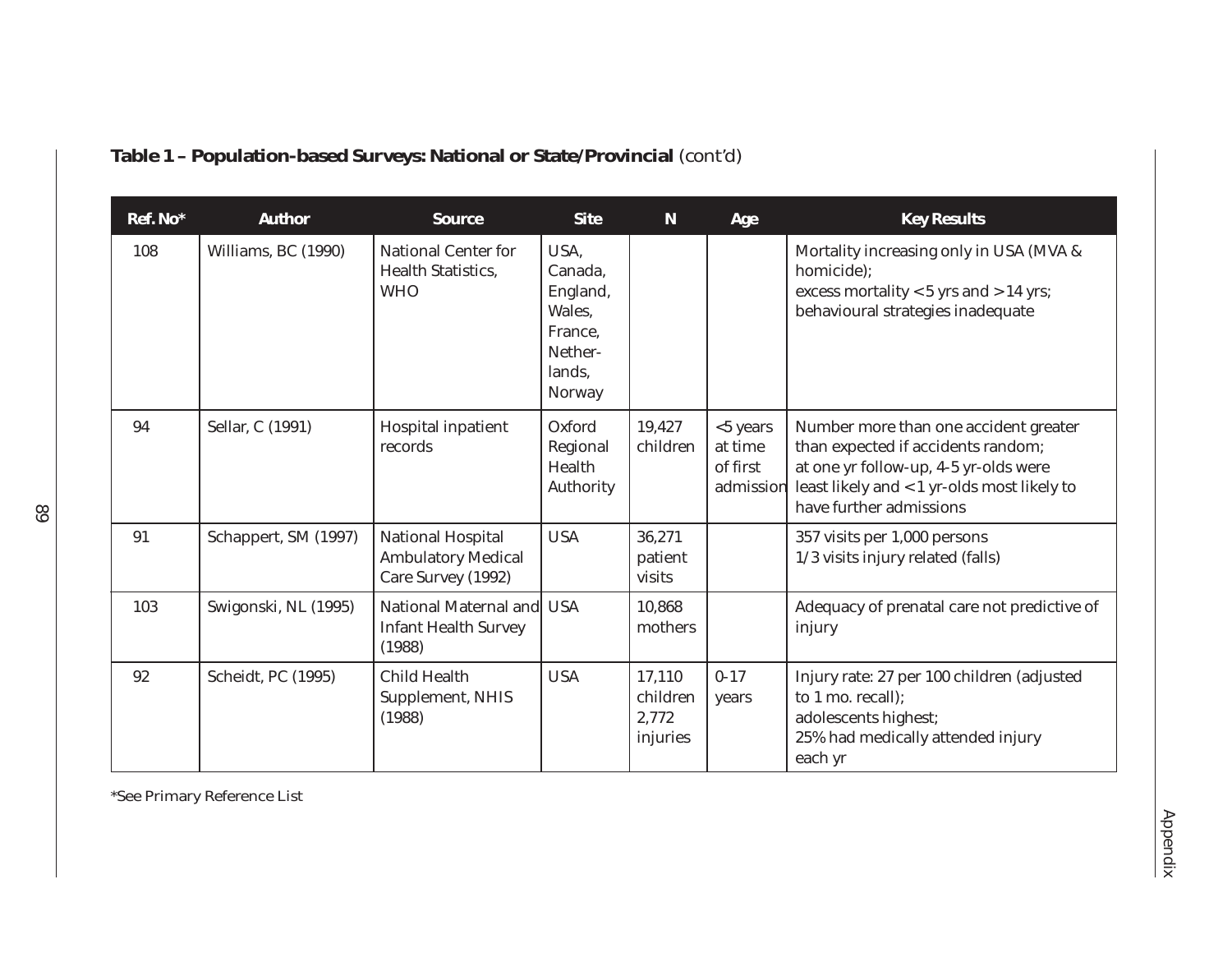| Ref. No*       | <b>Author</b>                | <b>Source</b>                                                                                                         | <b>Site</b>        | $\mathbf N$                   | Age                | <b>Key Results</b>                                                                                                                                             |
|----------------|------------------------------|-----------------------------------------------------------------------------------------------------------------------|--------------------|-------------------------------|--------------------|----------------------------------------------------------------------------------------------------------------------------------------------------------------|
| 61             | Malek, M (1991)              | 1) Massachusetts<br><b>Statewide Childhood</b><br><b>Injury Prevention</b><br>Project and 2) Health<br>Data Institute | Massachu-<br>setts | 1) 87,000<br>children         | $0 - 19$<br>years  | Mean hospital. Cost \$5,094, ED care \$171;<br>cost increases with age                                                                                         |
| 58             | Lowry, R (1996)              | Youth Risk Behaviour<br>Survey supplement to<br><b>NHIS (1992)</b>                                                    | <b>USA</b>         | 6,321                         | $12 - 17$<br>years | 63% of adolescents reported 2-5 risk<br>behaviours                                                                                                             |
| $\overline{2}$ | Baker, SP (1994)             | <b>Consumer Product</b><br><b>Safety Commission,</b><br>hospital surveillance                                         |                    | 58,480<br>head<br>injuries    | $<25$<br>years     | Large number and high rate of head<br>injuries, multipurpose helmets valuable                                                                                  |
| 69             | Nowjack-Raymer,<br>RE (1996) | <b>Child Health</b><br>Supplement, NHIS<br>(1991)                                                                     | <b>USA</b>         |                               |                    | Football only sport where majority used<br>mouthguards and headgear;<br>differences in use not consistent across<br>sports;<br>multifaceted initiatives needed |
| 7              | Bijur, PE (1996)             | <b>British Birth Cohort</b>                                                                                           | <b>Britain</b>     | 1915 case<br>control<br>pairs | $0 - 17$<br>years  | Cognitive deficits associated with multiple<br>mild head injury due to social and personal<br>factors                                                          |
| 93             | Schober, SE (1988)           | Workers'<br>compensation claims<br>to Supplementary<br>Data System of<br><b>Bureau of Labor</b><br><b>Statistics</b>  | 24 states          | 23,823<br>claims              | ~18<br>years       | Injury rates 16-17 yrs: 12.6 males,<br>6.6 females per 100 full-time employees;<br>not adequate protection                                                     |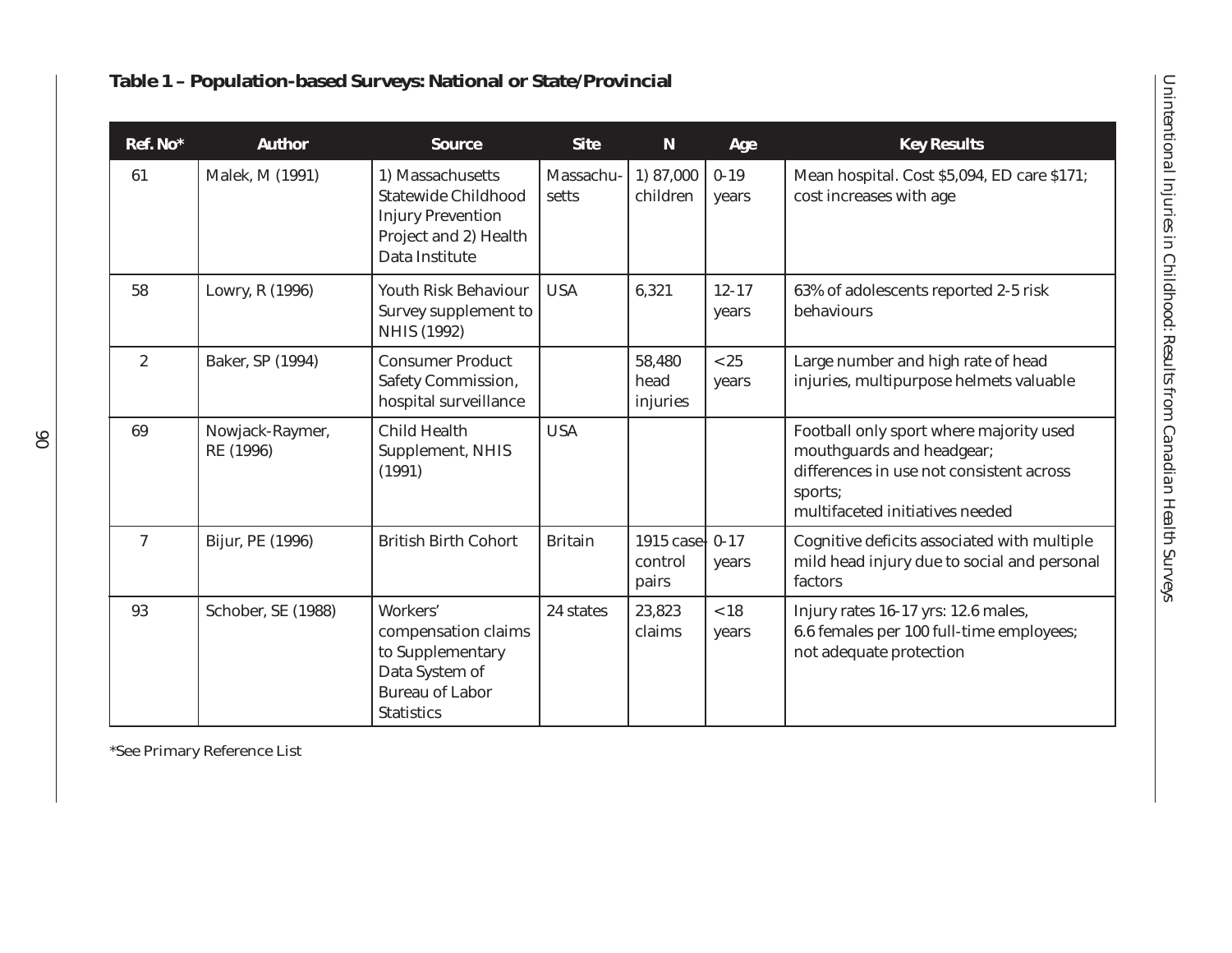| Ref. No* | <b>Author</b>        | <b>Source</b>                                               | <b>Site</b>                                  | N                                     | Age               | <b>Key Results</b>                                                                                                                            |
|----------|----------------------|-------------------------------------------------------------|----------------------------------------------|---------------------------------------|-------------------|-----------------------------------------------------------------------------------------------------------------------------------------------|
| 46       | Kendrick, D (1993)   | Hospital admissions                                         | Notting-<br>ham<br>Health<br><b>District</b> | 342 pairs                             | $< 5 \text{ yrs}$ | Injuries at A&E dept predict admissions                                                                                                       |
| 44       | Jordan, EA (1993)    | Home interviews                                             | <b>Baltimore</b><br>MD                       | 363<br>children<br>$(68 \exp$<br>inj) | 3 months,         | Children of mothers with home safety<br>15 months information by 3 mos had lower risk of<br>injury                                            |
| 97       | Smith, GA (1996)     | Emergency dept.<br>records                                  | 62 children 4 months                         | $-10$ years                           |                   | Falling out of cart (58%), cart tip-overs<br>$(26%)$ ; cart tip-overs most frequent in < 1 yr                                                 |
| 68       | Mott, A (1994)       | A&E dept. records                                           | Cardiff                                      | 178<br>children                       |                   | Mean 7.5 yrs; 105 fell from equipment;<br>125 surface injuries; high fracture rate on<br>modern park playgrounds                              |
| 30       | Hahn, YS (1988)      | Hospital admission<br>for head injuries                     | Chicago                                      | 738 head<br>injuries                  | $ 0-16 $<br>years | 43.1% of patients were < 3 yrs; mostly falls                                                                                                  |
| 28       | Gofin, R (1993)      | Primary care clinics -<br>forms filled out by<br>physicians | $0 - 15$<br>years                            |                                       |                   | Differences between lower and middle class<br>neighbourhoods in rate of injury; place of<br>treatment; referral to hospital                   |
| 62       | McLoughlin, E (1990) |                                                             | <b>USA</b>                                   | 1,461<br>deaths                       | $0 - 19$<br>vears | "Cost of burn injury" approx. \$3.5 billion;<br>47% killed in house fires 0-4 yrs;<br>need solutions to "kitchen" scald and<br>gasoline burns |
| 89       | Sarhadi, NS (1995)   | Hospital inpatient<br>records                               | Scotland                                     | 51,530<br>inpatients                  |                   | Burn rates highest in < 15 yr-olds (43.7%);<br>pattern of admission changed; fall in<br>admissions in ages                                    |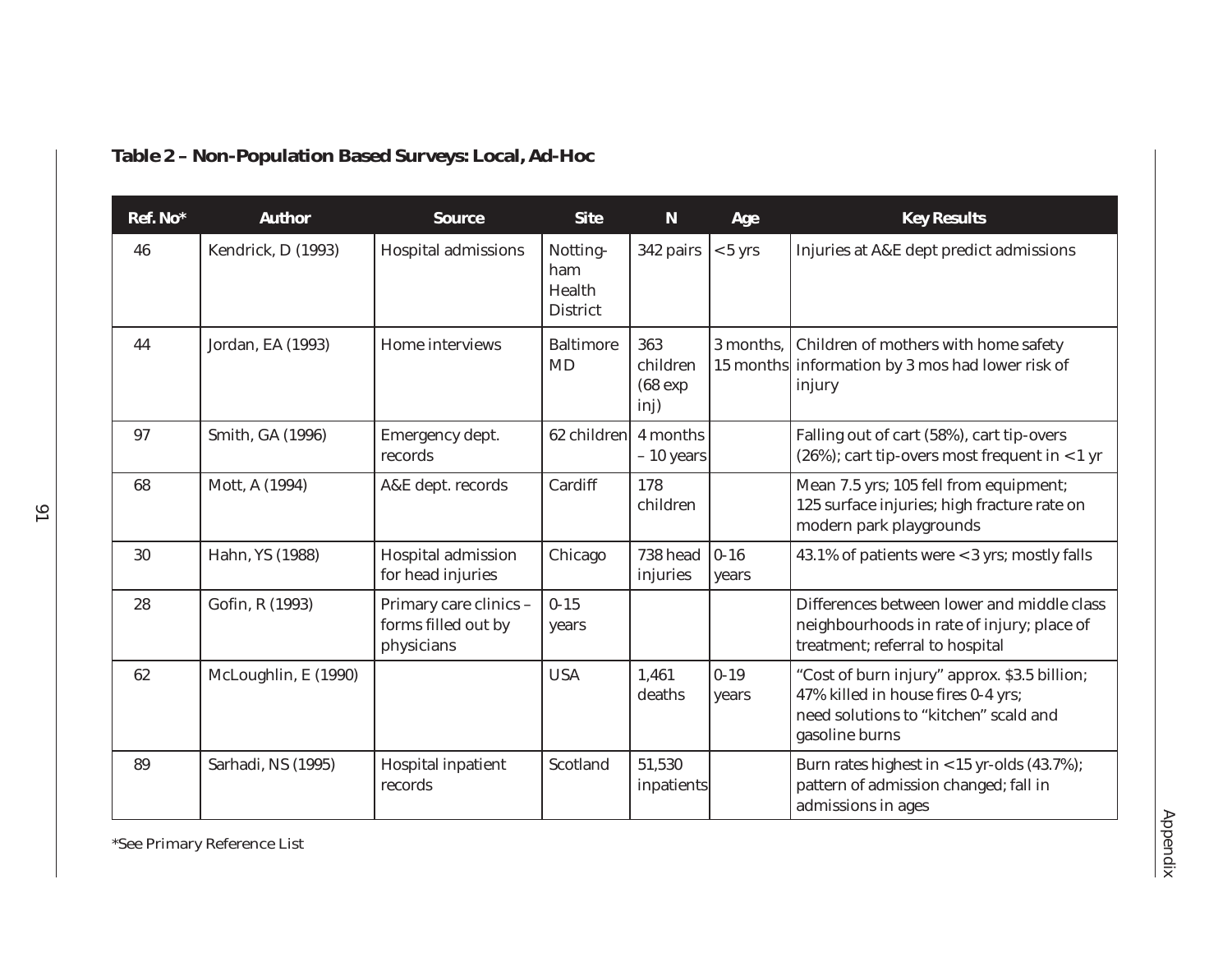| Ref. No* | <b>Author</b>            | <b>Source</b>                                           | <b>Site</b>                  | ${\bf N}$                                                 | Age                    | <b>Key Results</b>                                                                                                                                                                                                                  |
|----------|--------------------------|---------------------------------------------------------|------------------------------|-----------------------------------------------------------|------------------------|-------------------------------------------------------------------------------------------------------------------------------------------------------------------------------------------------------------------------------------|
| 37       | Hu, X (1993)             | <b>Emergency room</b><br>injury surveillance<br>program | Metro<br><b>Toronto</b>      | 1,538<br>patients                                         | 0.18<br>years          | Falls most common (51%);<br>hazards in child's psychological and<br>motor development                                                                                                                                               |
| 67       | <b>Morrow, SE (1996)</b> | Hospital records of<br>burn victims                     |                              | 449<br>patients                                           | ~16<br>years           | Burn type, size and mortality rate did not<br>differ between urban and rural children;<br>Mortality: burn size, < 4 yr, inhalation                                                                                                  |
| 34       | <b>Heaton, PA (1996)</b> | A&E dept. records                                       | <b>New</b><br><b>Zealand</b> | 372<br>patients                                           | < 15<br>years          | 58% male, 66% preschoolers; burns<br>significant statistical difference. Morbidity;<br>tap water scalds severe and preventable                                                                                                      |
| 40       | Hu, X (1997)             | Hospital discharge<br>records and coroner's<br>records  | Metro<br><b>Toronto</b>      | 11,024<br>non-fatal<br>injuries,<br>133 fatal<br>injuries |                        | Falls leading cause of non-fatal injury;<br>international leading cause fatal;<br>non-fatal and fatal rates dropped over 6 yrs;<br>MVA and drownings increased                                                                      |
| 80       | Rivara, FP (1993)        | Hospital discharges                                     | Washing-<br>ton              |                                                           | ~19<br>years           | Falls nearly 33% admissions, patients<br>younger; 25% of fatal & 42% of preschoolers<br>sustained head injury; annual                                                                                                               |
| 74       | Pegg, SP (1978)          | Hospital records                                        | <b>Brisbane</b>              | 382<br>burns                                              |                        | Burns disproportionate. Common in<br>children; 70% normal active children<br>$< 4$ yrs                                                                                                                                              |
| 17       | Christoffel, KK (1993)   | <b>USA</b>                                              |                              |                                                           |                        | Leading causes of injury deaths for US<br>adolescents are MVA and homicide                                                                                                                                                          |
| 71       | Parker, DL (1994)        | Cross-sectional<br>survey                               | Minnesota                    | 3,051                                                     | $10th-12th$<br>graders | Females: rural 12, urban 13 per 100,000 hrs<br>worked. Males: rural 20, urban 16 per<br>100,000 hrs worked; ongoing medical<br>problems; 26% injured workers; previous<br>estimates of adolescent work-related injury<br>may be low |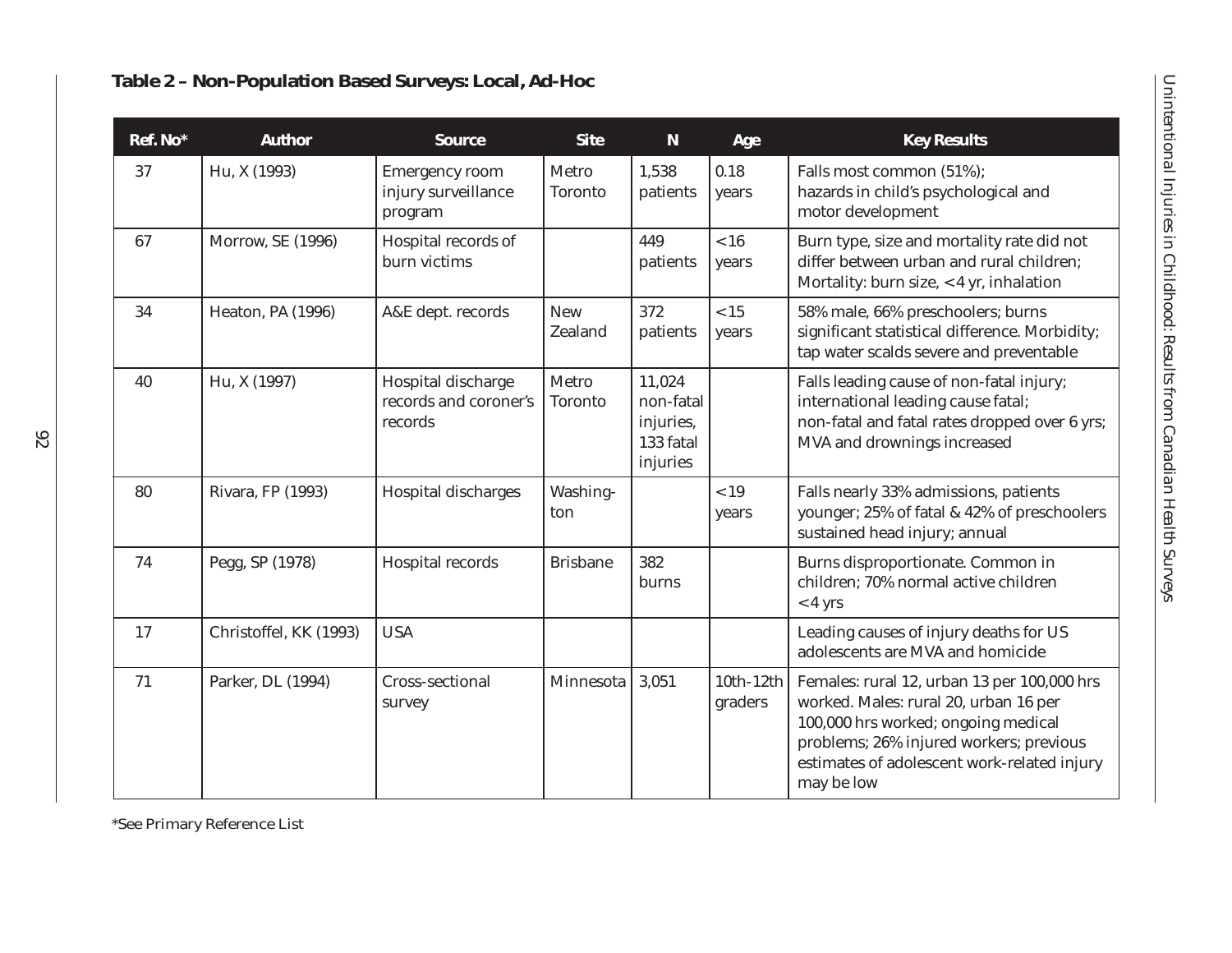| Ref. No*     | <b>Author</b>            | <b>Source</b>                                                                                 | <b>Site</b>                                                  | ${\bf N}$                                             | Age               | <b>Key Results</b>                                                                                                                                                                                                                       |
|--------------|--------------------------|-----------------------------------------------------------------------------------------------|--------------------------------------------------------------|-------------------------------------------------------|-------------------|------------------------------------------------------------------------------------------------------------------------------------------------------------------------------------------------------------------------------------------|
| 90           | Sceats, J (1989)         | A&E dept. records                                                                             | Waikato-<br><b>New</b><br><b>Zealand</b><br><b>Australia</b> | 50,000                                                | $<15$<br>years    | Attendance rates for injury highest for<br>infants, then 10-14 yrs; very high rate<br>attendance Maori infants; falls for<br>$<$ 10 yrs, sports 10-14 yrs                                                                                |
| 106          | <b>Watkins, J (1996)</b> | Retrospective study<br>injuries treated at<br>sports injuries clinic                          | London                                                       | 394<br>injuries                                       | $5 - 17$<br>years | 45.2% females, peak females 13-14 yrs,<br>males 15-16 y rs; 50% acute, 49.5% chronic                                                                                                                                                     |
| $\mathbf{1}$ | Backx, FJ (1989)         | Questionnaires to<br>students, large scale,<br>population-based<br>survey                     | Holland                                                      | 7,468<br>students<br>791<br>injuries                  | $8 - 17$<br>years | Injury rate: organized sports (62%), phys ed<br>classes (21%), unsupervised (17%); highest<br>rates basketball, field hockey; high risk<br>group: 15-16 yr-old boys, high sports<br>activity index, played mainly contact team<br>sports |
| 8            | Boyce, WT (1989)         | Recurrent injuries in<br>school district<br>population,<br>prospective<br>surveillance system | California                                                   | 54,874<br>students,<br>573 re-<br>current<br>injuries | $6 - 18$<br>years | Small group sustain disproportionate % of<br>injury; majority experience transient<br>periods of enhanced risk                                                                                                                           |
| 88           | Santer, LJ (1991)        | Interviews with care<br>givers, medically<br>indigent urban<br>children                       | Chicago                                                      | 133                                                   | $< 6$ years       | Need for prevention focussed on<br>low-income urban families                                                                                                                                                                             |
| 54           | Leland, NL (1994)        | Record review of<br>injury logs in day<br>care programs                                       |                                                              |                                                       |                   | Children with disabilities higher rates                                                                                                                                                                                                  |
| 95           | Simon, PA (1994)         | Hospital discharge<br>data and burn unit<br>admission logs                                    | Denver                                                       | 122                                                   | $< 5$ years       | Developmental stage important deter-<br>minant of risk and type of burn; 6 mos -<br>2 yrs at increased risk of severe burn                                                                                                               |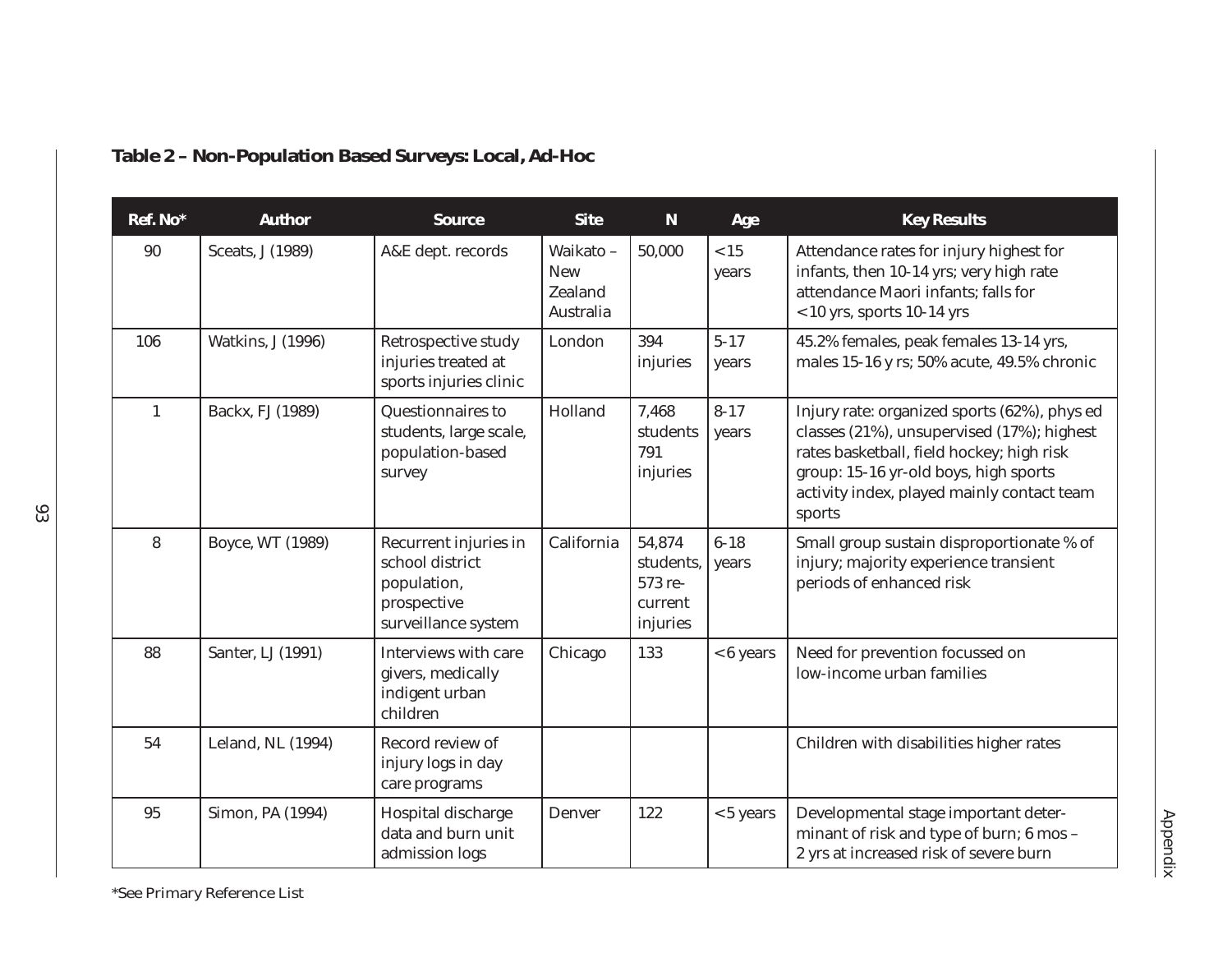| Ref. No* | <b>Author</b>            | <b>Source</b>                                                                              | <b>Site</b>                  | ${\bf N}$       | Age         | <b>Key Results</b>                                                                                                                                                                                                         |
|----------|--------------------------|--------------------------------------------------------------------------------------------|------------------------------|-----------------|-------------|----------------------------------------------------------------------------------------------------------------------------------------------------------------------------------------------------------------------------|
| 10       | Briss, PA (1994)         | Interviews with<br>directors of day care<br>centres                                        | <b>USA</b>                   | 138,404         |             | Most injuries (51%) on the playground;<br>day care centre rates relatively low and<br>many minor                                                                                                                           |
| 41       | Jaquess, DL (1994)       | <b>Parent questionnaires</b><br>and reports                                                |                              | 50              |             | Children with behaviour problems may be<br>predisposed to injuries; behaviour change<br>strategies to reduce injury risk and target<br>children for prevention                                                             |
| 16       | Chang, A (1989)          | Injury incidents in<br>day care centres<br>(Los Angeles Unified<br><b>School District)</b> | Los<br>Angeles               | 423             | $< 5$ years | Relative risk boys and girls was 1.5:1;<br>younger boys highest rate and older girls<br>lowest; the majority minor; medical<br>attention in only 12.8%; 75% preventable                                                    |
| 20       | Davidson, LL (1988)      | Hospital records                                                                           | <b>UK</b>                    | 951             | 5-8 years   | Increased risk for boys and discipline<br>problems; predicted relationships between<br>overactive behaviour; decreased concen-<br>tration and rate not found                                                               |
| 50       | Kotch, JB (1993)         | Hospital records                                                                           | <b>New</b><br><b>Zealand</b> |                 | $< 5$ years | 528 hospitalized injuries involving play-<br>ground equipment, 145 day care injuries;<br>home and day care injuries of equipment<br>differences                                                                            |
| 75       | Peterson, L (1993)       | Interviews with<br>mothers and children                                                    | <b>USA</b>                   |                 |             | Children report more injuries than mothers;<br>children recalled far fewer and mothers<br>recalled slightly; fewer events than reported<br>in biweekly interviews; fewer near injury<br>than actual injury events reported |
| 14       | <b>Carter, YH (1993)</b> | General practice who<br>presented at hospital                                              | North<br>Stafford-<br>shire  | 511<br>children | $< 5$ years | Most fall (56%) at home (79%); younger<br>mothers more likely to have sibling injured<br>the previous year; doubt value of safety<br>equipment and knowledge alone in<br>prevention                                        |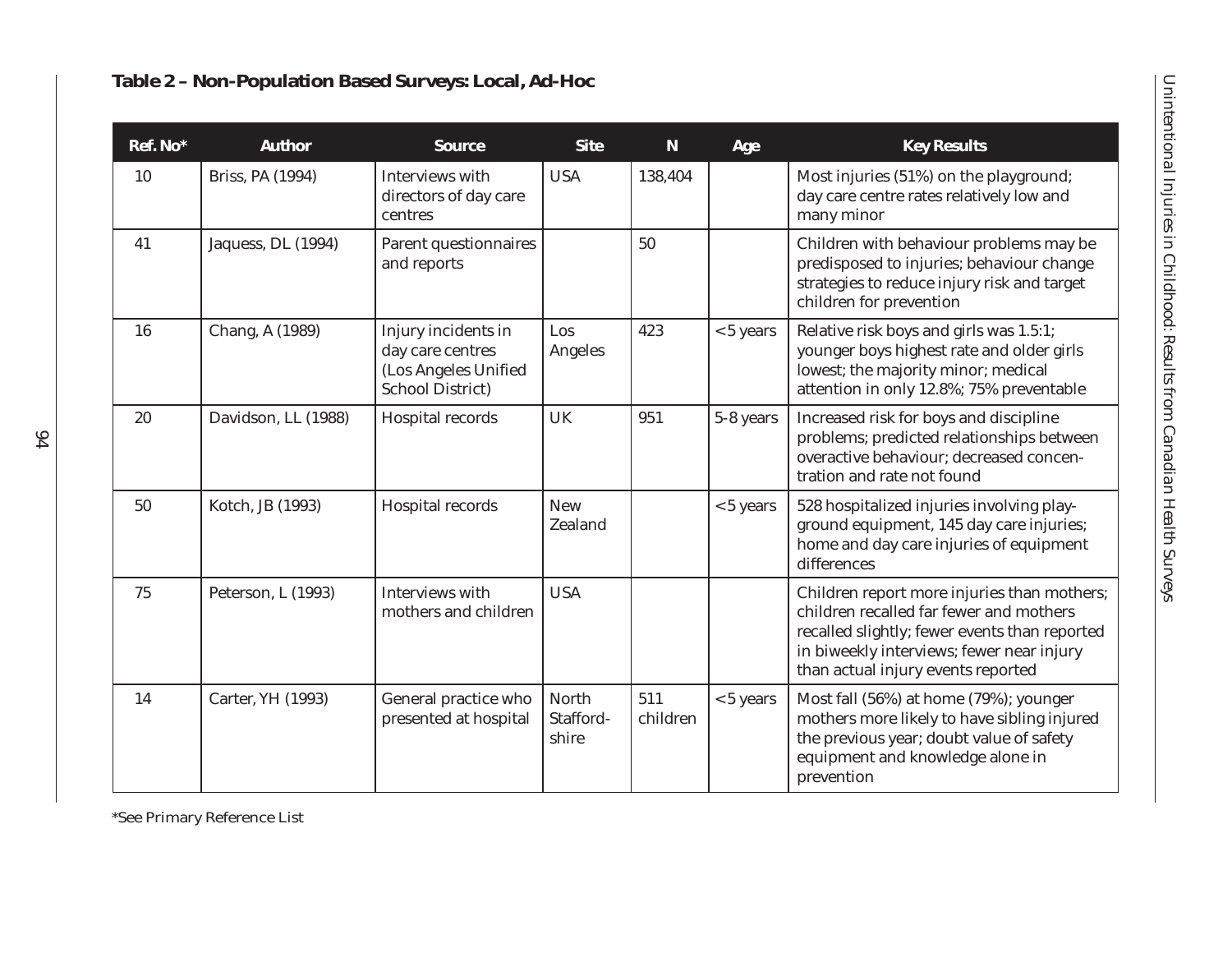| Ref. No* | <b>Author</b>             | <b>Source</b>                                                              | <b>Site</b>                                     | ${\bf N}$ | Age               | <b>Key Results</b>                                                                                                                                                                                 |
|----------|---------------------------|----------------------------------------------------------------------------|-------------------------------------------------|-----------|-------------------|----------------------------------------------------------------------------------------------------------------------------------------------------------------------------------------------------|
| 76       | Price, JH (1997)          | Pediatric residence<br>programs                                            | <b>USA</b>                                      | 209       |                   | Fewer than half believed firearm issues<br>should have high priority in residence<br>programs                                                                                                      |
| 83       | Ruch-Ross, HS (1993)      | Questionnaires to<br>pediatricians                                         | <b>USA</b>                                      | 1,201     |                   | 80% of pediatricians who provide health<br>supervision discuss helmet use; most<br>important predictor of helmet counselling<br>was experience with injured children                               |
| 23       | Dunne, RG (1992)          | Street-crossing and<br>vocabulary tests<br>administered to<br>parents      |                                                 |           | $5 - 10$<br>years | Parents' expectations for their children's<br>pedestrian skills are least accurate for 5 and<br>6 yr-olds; mismatch decreases with age;<br>inaccurate expectations may be target for<br>prevention |
| 25       | Evans, SA (1997)          | Postal survey                                                              | Lanark-<br>shire<br>Health<br><b>Board</b> area |           | 3 years           | Differences injury experience of children<br>from more and less affluent backgrounds<br>not due to differences in parental attitude,<br>knowledge, or practice of home safety                      |
| 39       | Hu, X (1996)              | Telephone survey                                                           | Metro<br><b>Toronto</b><br>and Barrie           | 1,516     |                   | Parents aware of childhood injury; need to<br>be educated about specific risks                                                                                                                     |
| 63,64    | Mercier, C (1995, 1996)   | <b>Hospital admissions</b><br>to burn units and<br>pediatric surgery units | France                                          | 937       |                   | Typical burn patient boy (61.6%), 2 yrs,<br>scald burn (64.1%) in kitchen (56.2%)                                                                                                                  |
| 26       | <b>Finvers, KA (1996)</b> | <b>CHIRPP</b>                                                              |                                                 | 699       | 3-16 years        | Risk of head injury significantly greater<br>when helmet not worn                                                                                                                                  |
| 107      | Weiss, BD (1986)          | Observation of<br>students arriving at<br>schools                          |                                                 | 468       |                   | University bicyclists wear helmets more<br>often than younger bicyclists                                                                                                                           |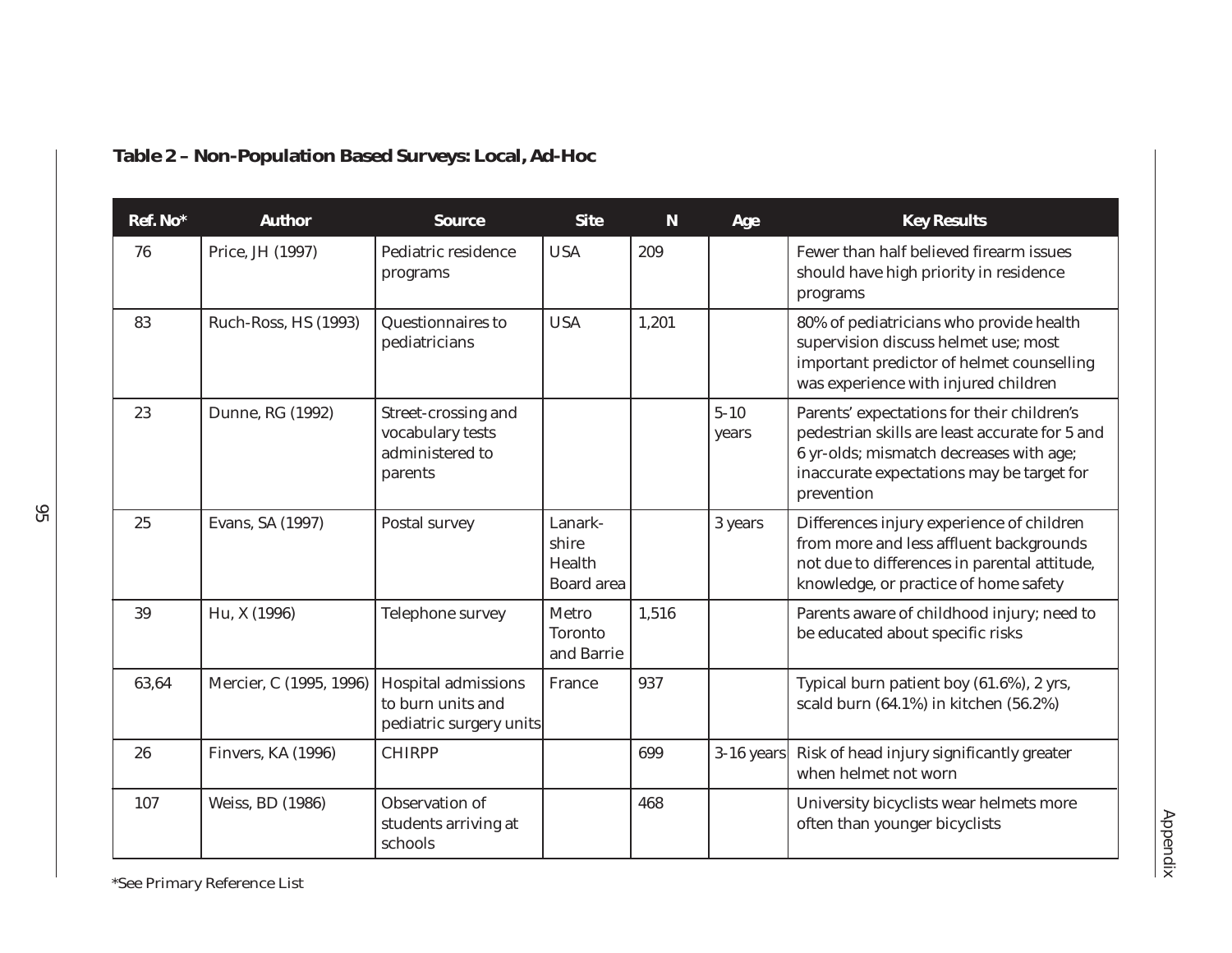| Ref. No* | <b>Author</b>       | <b>Source</b>                                                                  | <b>Site</b>                  | $\mathbf N$     | Age               | <b>Key Results</b>                                                                                                                                                                                                                                                      |
|----------|---------------------|--------------------------------------------------------------------------------|------------------------------|-----------------|-------------------|-------------------------------------------------------------------------------------------------------------------------------------------------------------------------------------------------------------------------------------------------------------------------|
| 42       | Johnston, C (1994)  | Police-reported car<br>crashes                                                 | <b>USA</b>                   |                 | $0 - 14$<br>years | Greater involvement in care crashes and less<br>use of restraints explains the 64% higher<br>rate of injury for 3 yr-olds than for infants                                                                                                                              |
| 22       | Dickson, DG (1997)  | Regular visits of data<br>collectors to physicians.<br>dentists, and hospitals |                              |                 | $< 7 \text{ yrs}$ | Annual rate of 124 per 1,000 children under<br>7 yrs; two or more injuries 10%; highest<br>rate 2 yr-olds; 2 yr-old boys 75% higher<br>than other age/sex group                                                                                                         |
| 78       | Rivara, FP (1985)   | <b>Census tracts</b><br>Injury statistics                                      | <b>Memphis</b>               | 210<br>injuries | $0 - 14$<br>years | Injured child most often: male, age 7.<br>3 yrs; crossing between intersections,<br>2-7 PM; census tracts with injuries twice the<br>% of nonwhite population, lower incomes,<br>more children in female-headed<br>households, below poverty level, greater<br>crowding |
| 70       | Overpeck, MD (1995) |                                                                                |                              |                 |                   | For children without medical coverage, 30%<br>of all injuries and 40% of serious injuries<br>may not be attended by MD                                                                                                                                                  |
| 73       | Paulson, JA (1988)  |                                                                                | <b>USA</b>                   |                 | Adoles-<br>cent   | Leading cause of death; road most<br>dangerous environment; alcohol/drugs<br>contrib. factors; schools - nonfatal sports<br>injuries; home - adolescent, injuries less<br>common; Farm - understudies                                                                   |
| 3        | Banco, L (1994)     | Chart review of first<br>visits of burn patients                               | Hartford<br>Connecti-<br>cut | 109 visits      | $<18$<br>years    | Contact burns, scalds, flames/explosion,<br>cigarettes, electrical; contact burns higher<br>$for < 11$ yrs                                                                                                                                                              |
| 86       | Samuels, RH (1996)  | Survey of orthodontic<br>practitioners                                         | UK and<br>Eire               |                 |                   | Injuries due to orthodontic face-blows                                                                                                                                                                                                                                  |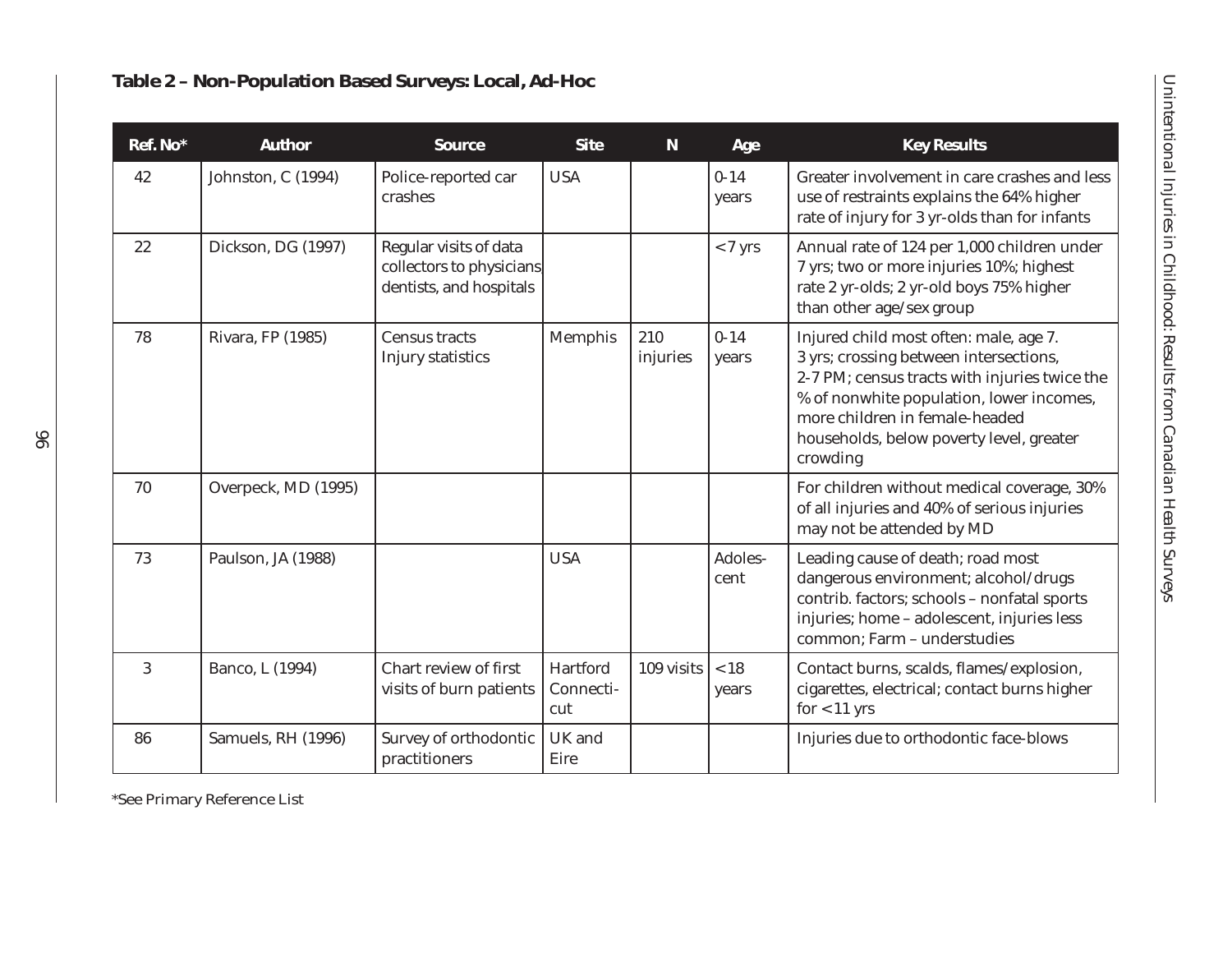| Ref. No* | <b>Author</b>            | <b>Source</b>                                                                                              | <b>Site</b>             | ${\bf N}$                              | Age                 | <b>Key Results</b>                                                                                                                                                                                                                        |
|----------|--------------------------|------------------------------------------------------------------------------------------------------------|-------------------------|----------------------------------------|---------------------|-------------------------------------------------------------------------------------------------------------------------------------------------------------------------------------------------------------------------------------------|
| 87       | Samuels, RH (1996)       | Questionnaires to<br>dental practitioners                                                                  | UK and<br>Eire          | 1117<br>respond-<br>ents,<br>859 users |                     | 33 injuries with orthodontic face-blows                                                                                                                                                                                                   |
| 38       | Hu, X (1995)             | Random digit dialing<br>telephone survey and<br>analysis of hospital<br>discharge records                  | Metro<br><b>Toronto</b> |                                        | $5 - 17$<br>years   | Boys higher rates (8.1 vs. 3.4 per 100,000);<br>bicycle-related injuries associated more<br>with exposure than distance ridden                                                                                                            |
| 109      | Williams, JM (1997)      | Self-complete<br>questionnaire school<br>survey                                                            | Scotland                | 4,710                                  | 11, 13,<br>15 years | Socio-economic status affects injury events<br>and risk behaviour                                                                                                                                                                         |
| 77       | Ray, JG (1995)           | Retrospective chart<br>review of inpatient<br>burn cases                                                   | Hamilton,<br>Ontario    | 50<br>patients                         | $< 5$ years         | 2/3 consumption or prep of food or hot<br>liquids, 1/3 flame burns or bath tub scalds;<br>significant difference in surface area and<br>days spent in the BTU to agent involved;<br>infants and toddlers disproportionate burn<br>victims |
| 19       | <b>Currie, CE (1996)</b> | Self-completed<br>questionnaire in<br>schools                                                              | Scotland                | 4,710                                  | 11, 13,<br>15 years | 41.9% reported medically attended injury;<br>1/3 moderate or severe; incidence and<br>distribution consistent with estimates<br>based on other data sources                                                                               |
| 9        | <b>Brison, RJ (1988)</b> | <b>Collision fatalities</b><br>records (State death<br>certificates, coroners'<br>reports, police records) | Washing-<br>ton         |                                        | $< 5$ years         | Factors in collision age dependent;<br>pedestrian fatality < 5 yrs occur when<br>child backed over in the driveway                                                                                                                        |
| 84       | Ruta, D (1993)           | A&E dept. records                                                                                          | Aberdeen,<br>Scotland   | 91 cases                               |                     | 24.4% all nonfatal injuries sustained by<br>passenger prevented if all children<br>restrained; 49.5% of head injuries and 48.4%<br>of face injuries preventable                                                                           |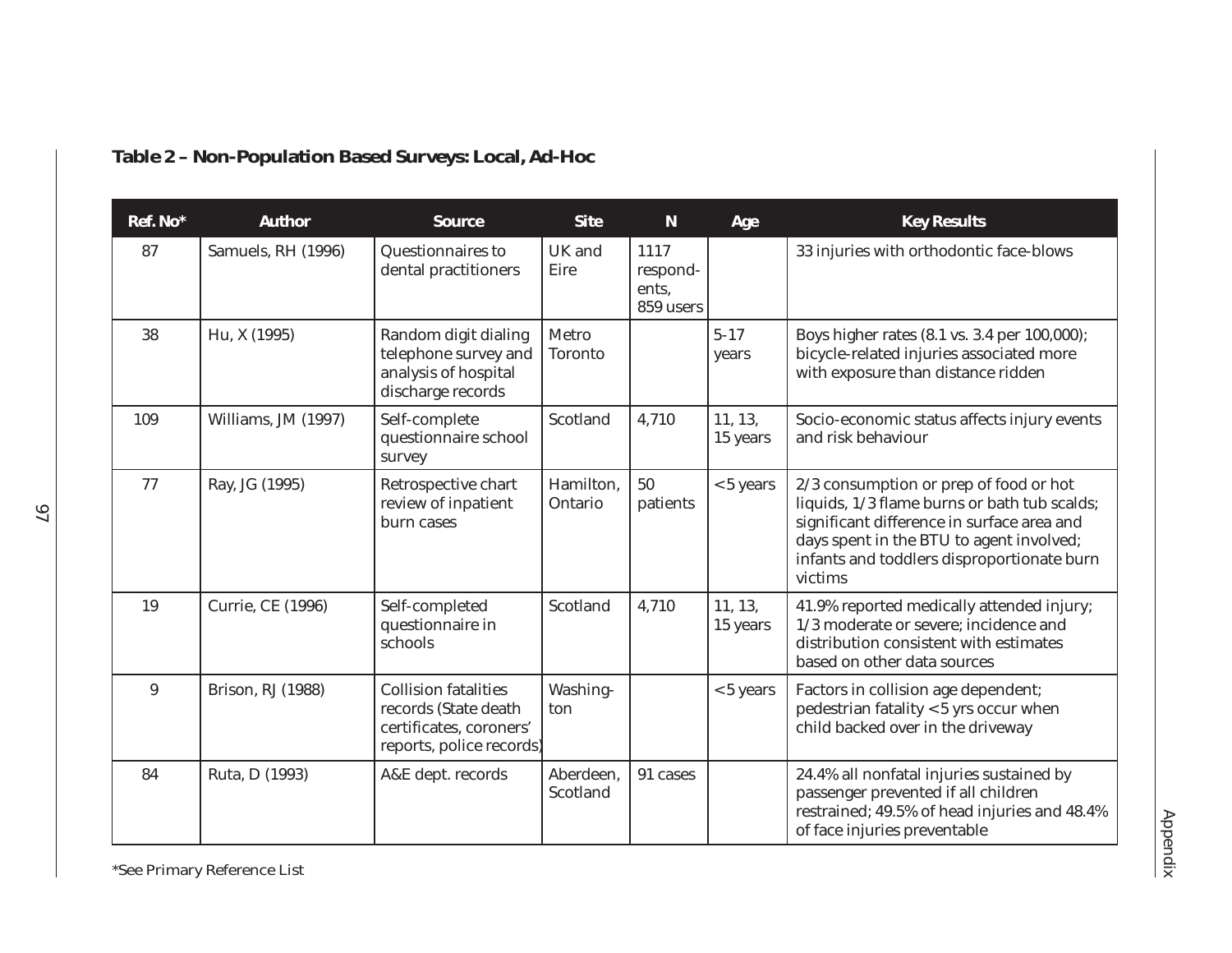| Ref. No* | <b>Author</b>              | <b>Source</b>                                        | <b>Site</b>                                         | ${\bf N}$                               | Age                    | <b>Key Results</b>                                                                                                                                                          |
|----------|----------------------------|------------------------------------------------------|-----------------------------------------------------|-----------------------------------------|------------------------|-----------------------------------------------------------------------------------------------------------------------------------------------------------------------------|
| 36       | Holloway, M (1994)         | Hospital records                                     | Ranwick,<br><b>New South</b><br>Wales,<br>Australia | 49<br>children                          | $1$ mo. $-$<br>8 years | Retinal hemorrhage and unconsciousness<br>on admission were with poor outcome;<br>cerebral edema associated with severe<br>motor disability; lowest SES was risk factor     |
| 21       | Davis, JM (1993)           | Trauma registry and<br>retrospective chart<br>review | <b>Boston</b>                                       | 142<br>patients                         |                        | Serious sports injuries in ED mostly male<br>teenagers, fractures of extremities                                                                                            |
| 35       | Hijar-Medina,<br>MC (1995) | Hospital records                                     | <b>Mexico</b><br>City                               | 350 case-<br>control<br>pairs           |                        | Protective effect on severity when mother<br>worked outside home; no differences in sex<br>and age; mother < 24 yrs and low schooling<br>significant risk of major injuries |
| 29       | Gunn, WJ (1991)            | National telephone<br>survey                         | <b>USA</b>                                          | 171<br>poison-<br>ings                  |                        | No poisonings during out-of-home child<br>care; out-of-home child care no increased<br>risk of injury (maybe lower risk)                                                    |
| 55       | Lesage, D. (1995)          | Playground survey<br>254 playgrounds                 | <b>Montreal</b>                                     |                                         |                        | One of two pieces of playground equipment<br>was installed on protective surfaces that did<br>not conform to Canadian standards                                             |
| 53       | Layne, LA (1994)           | Emergency<br>dept. records                           | <b>National</b><br>sample of<br>emergency<br>depts. | 37,405<br>occupa-<br>tional<br>injuries | $14 - 17$<br>years     | Injury rate: 7.0 males, 4.4 females per 100<br>(full-time employees); lacerations to hand<br>or finger; majority in retail trade<br>(e.g. restaurants)                      |
| 85       | Sacks, JJ (1989)           | Injury reports from<br>day care centres              | Atlanta                                             | 5,300<br>(143)<br>injuries)             |                        | 1.77 injuries per 100,000 child hours in day<br>care; lowest rate in infants, highest rate in<br>2 yr-olds 33% of falls on playground                                       |